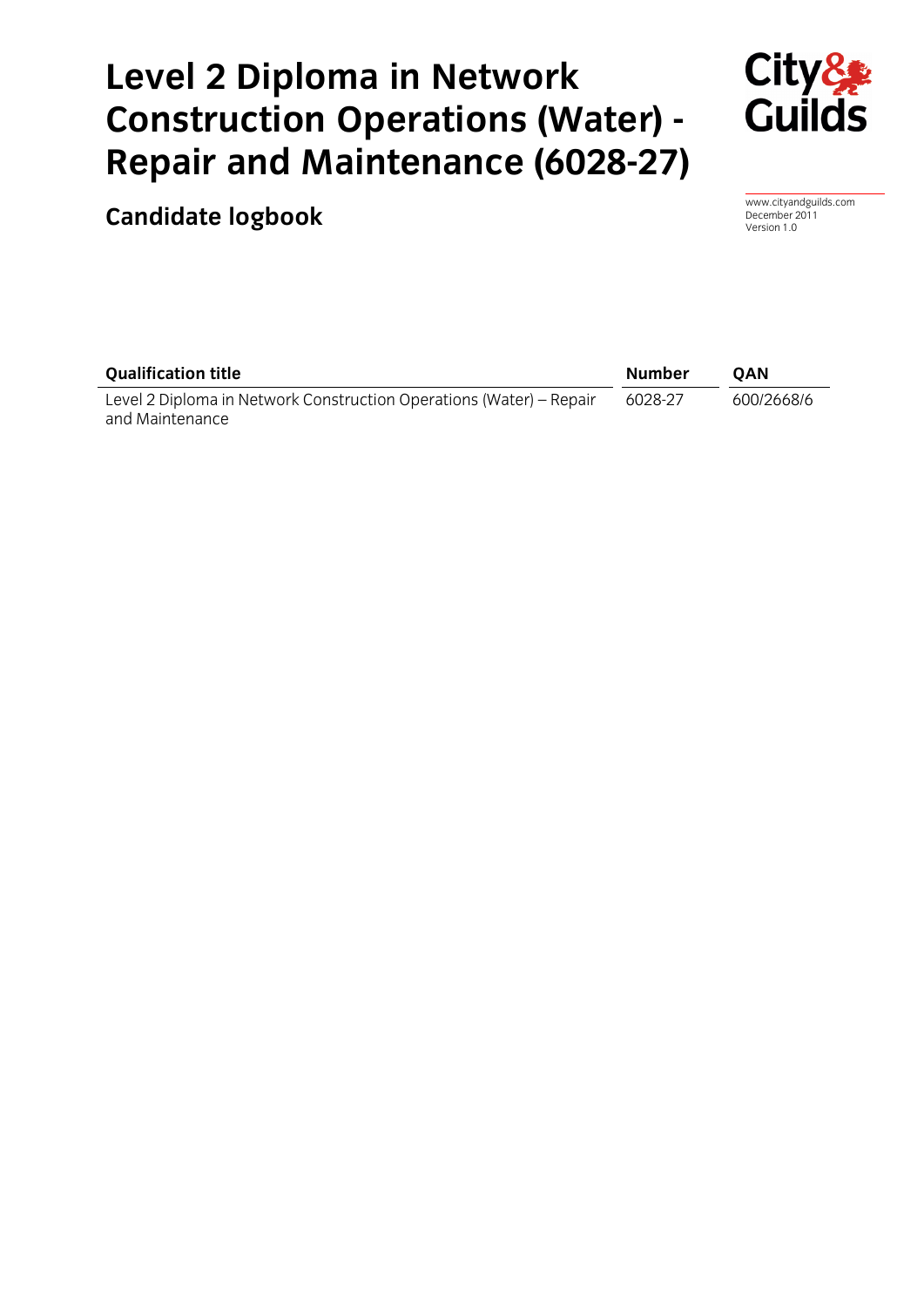**This page is intentionally blank**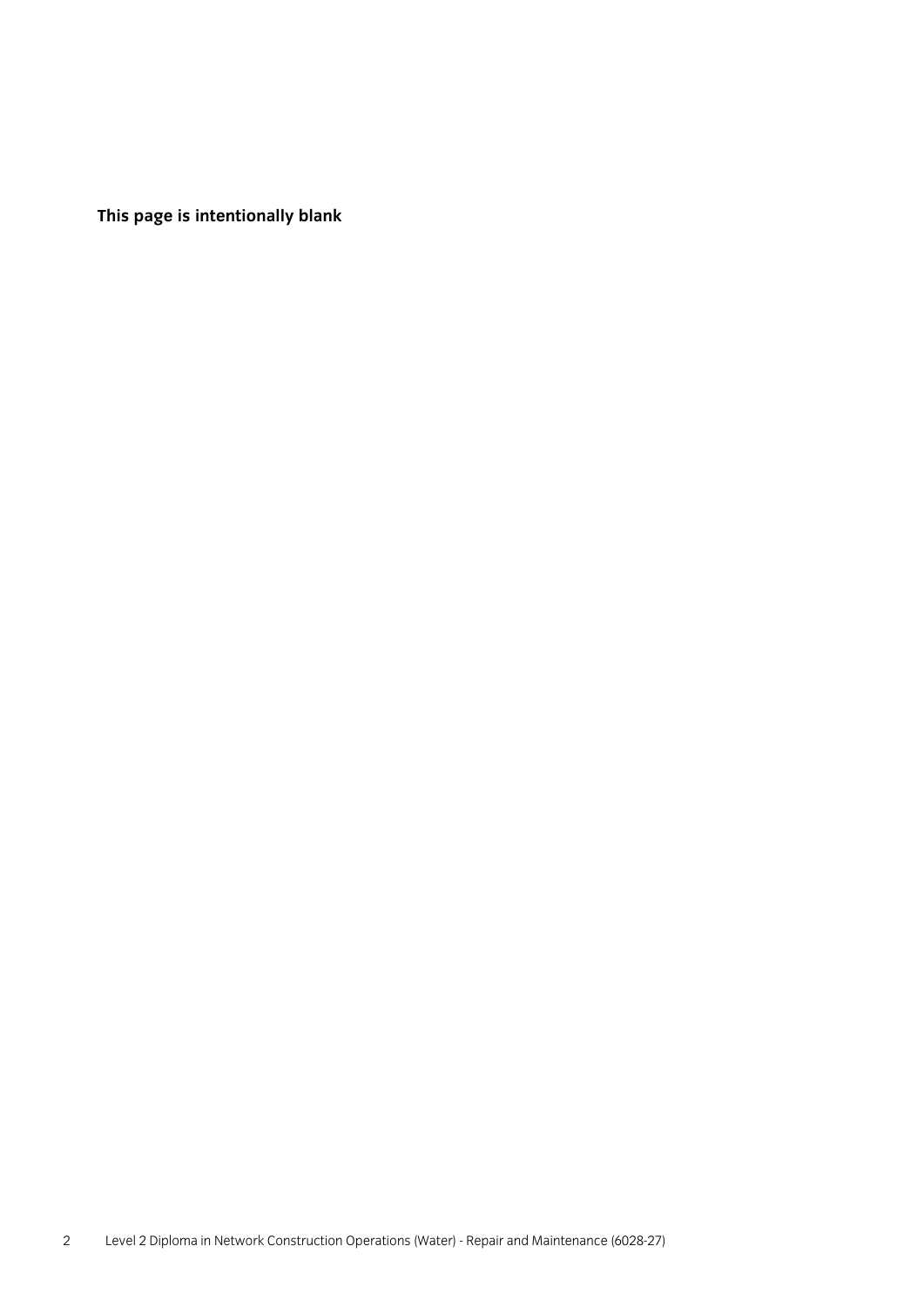# **Contents**

| $\mathbf{1}$    | About your logbook                                                                                                | 5                       |
|-----------------|-------------------------------------------------------------------------------------------------------------------|-------------------------|
| 1.1             | Contact details                                                                                                   | 5                       |
| 1.2             | Introduction to the logbook                                                                                       | 6                       |
| $\mathbf 2$     | About the qualification                                                                                           | $\overline{\mathbf{z}}$ |
| 3               | <b>Qualification structures</b>                                                                                   | 8                       |
| 4               | About your approved centre                                                                                        | 10                      |
| 5               | <b>About candidates</b>                                                                                           | 12                      |
| 6               | The assessment process                                                                                            | 13                      |
| 6.1             | Before you start your qualification                                                                               | 13                      |
| 6.2             | Qualification assessment                                                                                          | 14                      |
| 7               | <b>Using your logbook</b>                                                                                         | 15                      |
| <b>Unit 201</b> | Create an efficient and effective environment in Utilities Network<br><b>Construction</b>                         | 33                      |
| <b>Unit 203</b> | Establish and maintain effective working relationships in utilities network<br>construction                       | 38                      |
| <b>Unit 204</b> | Install equipment for safe working on the highway for utilities network<br>construction                           | 42                      |
| <b>Unit 205</b> | Install equipment for safe working on sites for utilities network<br>construction                                 | 47                      |
| <b>Unit 206</b> | Locate and avoid supply apparatus for utilities network construction                                              | 51                      |
| <b>Unit 207</b> | Excavate and maintain holes and trenches for utilities network construction                                       | 57                      |
| <b>Unit 208</b> | Reinstate excavation and pavement surfaces after utility network<br>construction operations                       | 63                      |
| <b>Unit 209</b> | Operate powered tools and equipment for routine and predictable<br>requirements on utilities network construction | 69                      |
| <b>Unit 210</b> | Join materials by electrofusion processes on Utilities Network Construction                                       | 75                      |
| <b>Unit 211</b> | Joint materials by butt fusion processes on Utilities Network Construction,<br>up to 180mm diameter               | 79                      |
| <b>Unit 220</b> | Maintain a safe and secure working environment in water network<br>construction                                   | 83                      |
| <b>Unit 221</b> | Joint materials by butt fusion processes above 315mm for utilities network<br>construction                        | 89                      |
| <b>Unit 222</b> | Joint materials by butt fusion processes between 180mm and 315mm for<br>utilities network construction            | 93                      |
| <b>Unit 223</b> | Joint materials by mechanical means on water network construction                                                 | 97                      |
| <b>Unit 224</b> | Install water services up to 50mm nominal bore or 63mm polyethylene                                               | 100                     |
| <b>Unit 226</b> | Install water mains from 150mm-300mm nominal bore or 180mm-315mm<br>polyethylene                                  | 106                     |
| <b>Unit 227</b> | Install water mains above 300mm nominal bore or 315mm polyethylene 112                                            |                         |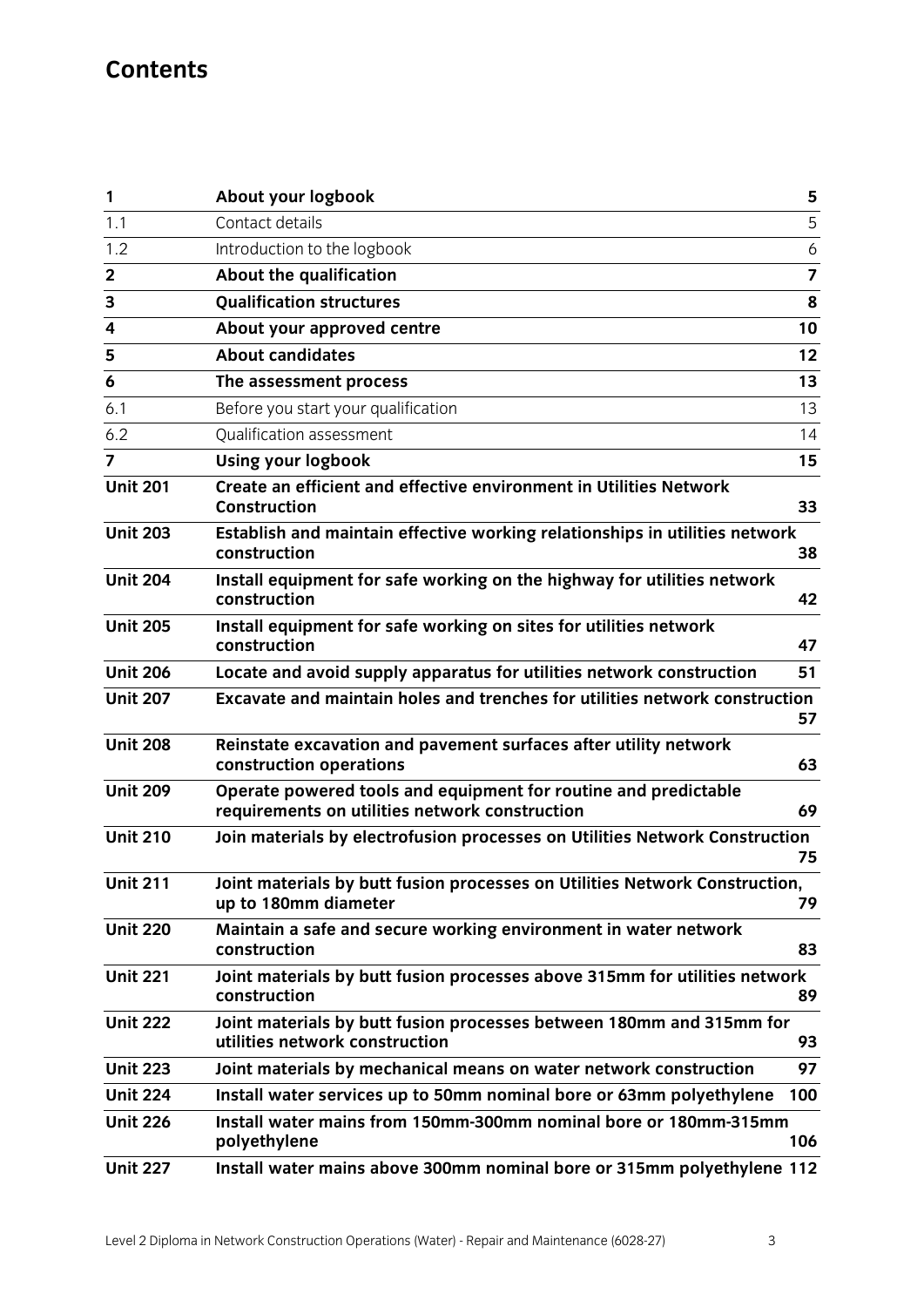| <b>Unit 228</b> | Conduct pressure and soundness testing of water network engineering<br>products or assets | 118 |
|-----------------|-------------------------------------------------------------------------------------------|-----|
| <b>Unit 229</b> | Restore water network components to operational condition by repair 122                   |     |
|                 | Appendix 1 Summary of City & Guilds assessment policies                                   | 125 |
|                 | <b>Appendix 2 Useful contacts</b>                                                         | 126 |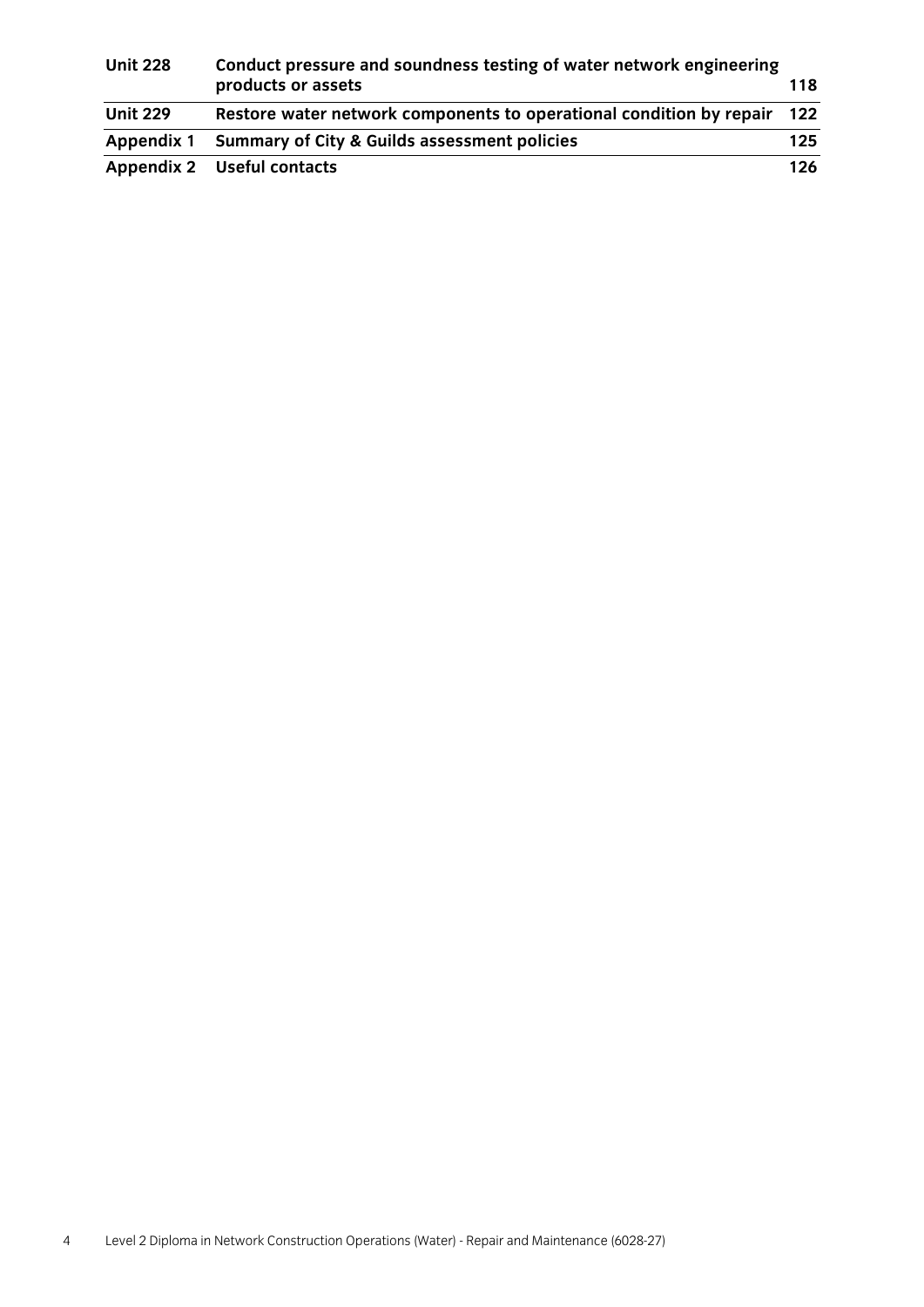# <span id="page-4-0"></span>**1 About your logbook**

<span id="page-4-1"></span>1.1 Contact details

| <b>Candidate name</b>  |  |
|------------------------|--|
| Candidate enrolment no |  |
| Centre name            |  |
| <b>Centre number</b>   |  |

Keep a record of relevant contact details in the space provided below. You may find it helpful to make a note of phone numbers and e-mail addresses here.

| Your Assessor(s)                              |  |
|-----------------------------------------------|--|
| <b>Your Internal</b><br>Verifier              |  |
| Quality<br><b>Assurance</b><br><b>Contact</b> |  |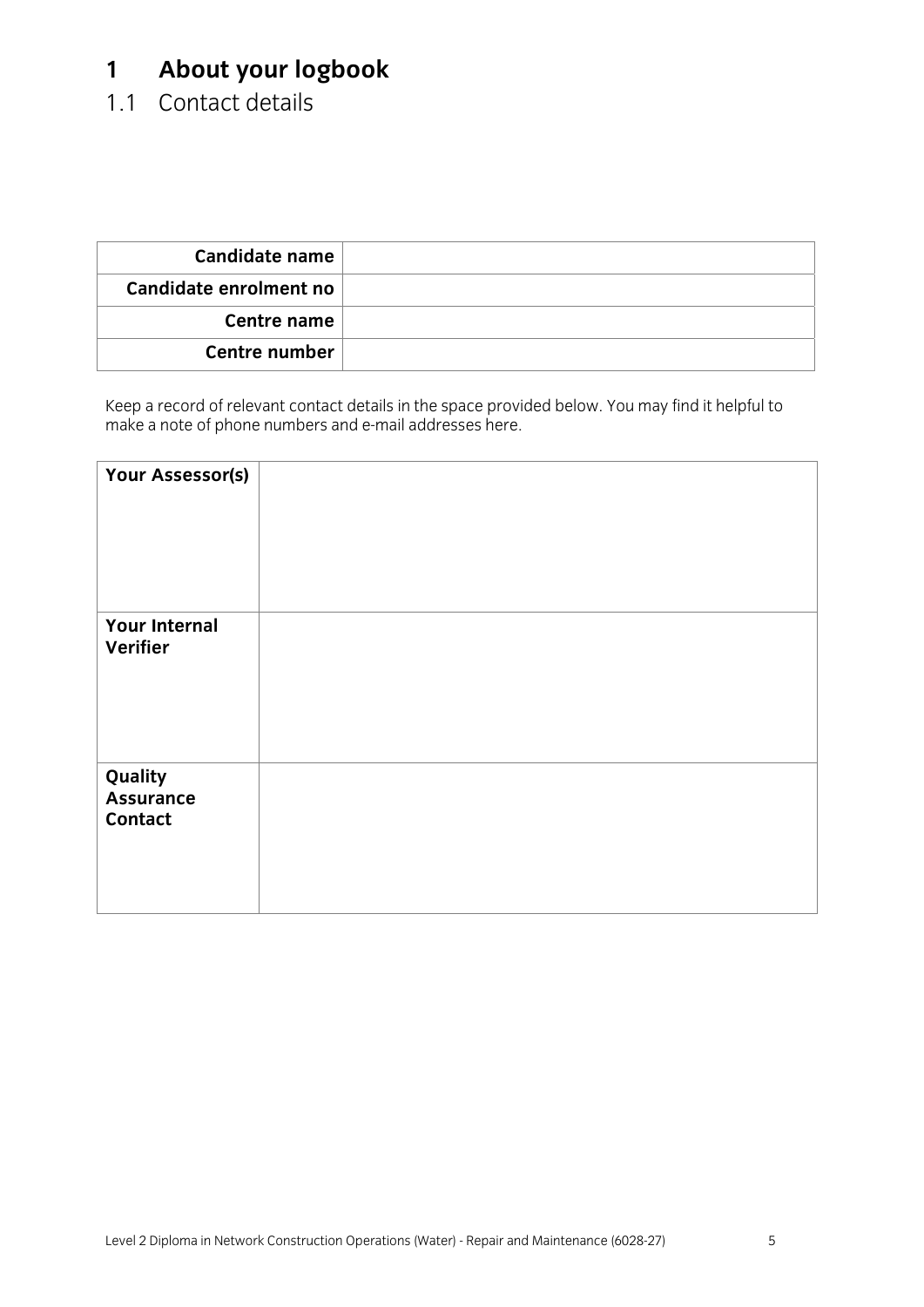## **1 About your logbook**

# <span id="page-5-0"></span>1.2 Introduction to the logbook

This logbook will help you complete your qualification. It contains

- the units you need to achieve to complete your qualification
- information about your responsibilities as a candidate
- forms you can use to record and organise your evidence.

It will also tell you:

- about your qualification
- what you need to do to complete your qualification
- who will help you.

### **About City & Guilds**

City & Guilds is your awarding body for this qualification. City & Guilds is the UK's leading awarding body for vocational qualifications.

Information about City & Guilds and our qualifications is available on our website **[www.cityandguilds.com](http://www.cityandguilds.com/)**.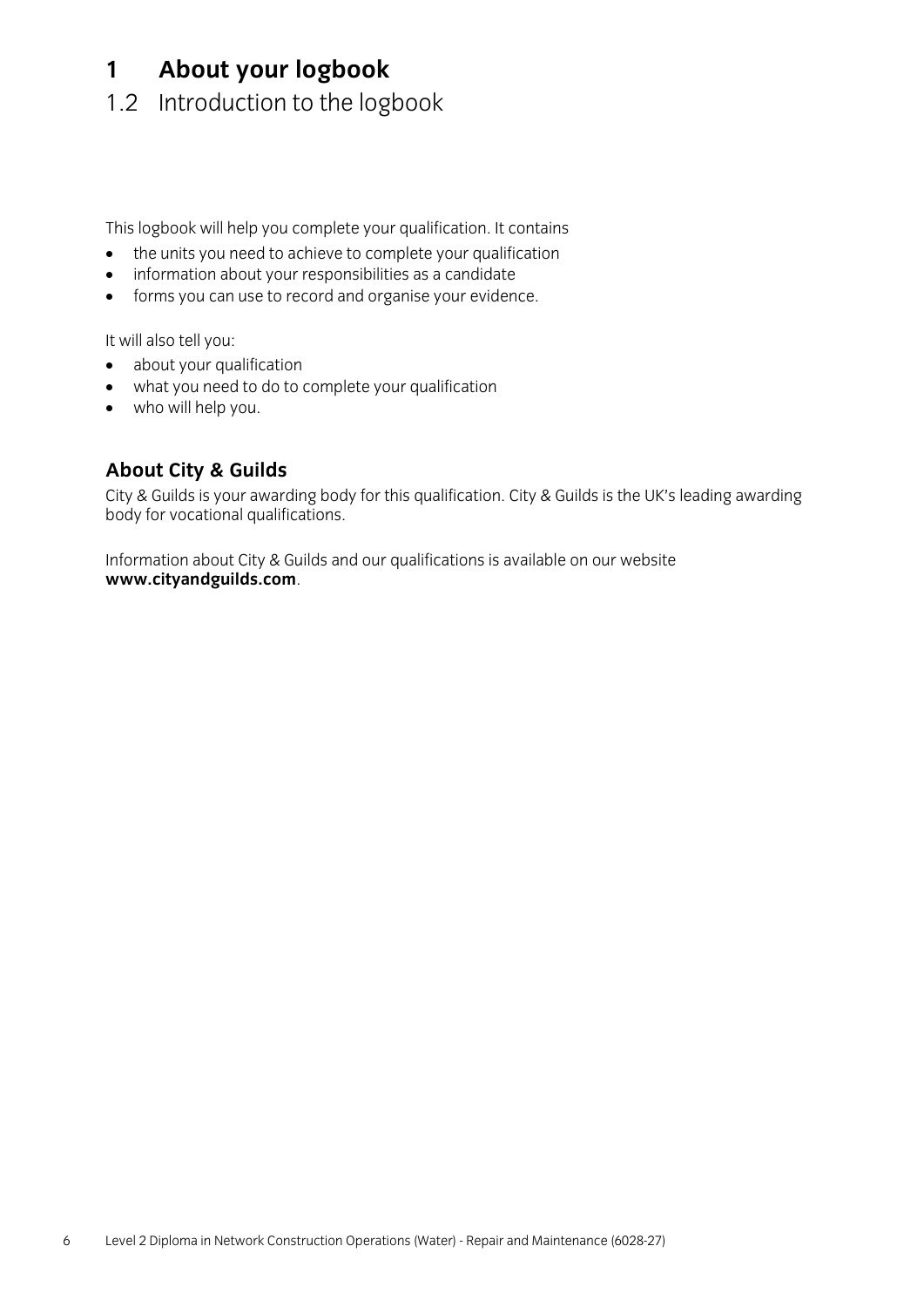### <span id="page-6-0"></span>**2 About the qualification**

The Water Network Construction Operation qualifications are nationally recognised qualifications gained in the workplace. They are based on National Occupational Standards, which are standards written by employers and experts in your industry.

When you achieve your qualification it will prove that you can work to the standards expected by employers in your industry. Your qualification will show you are competent to do a job and have the skills, knowledge and understanding needed to do it well.

This qualification is mainly assessed in the workplace. You should be carrying out the type of work involved in this qualification, or expect to carry out in the future. If you are not in work, your centre will need to arrange a work placement for your assessment.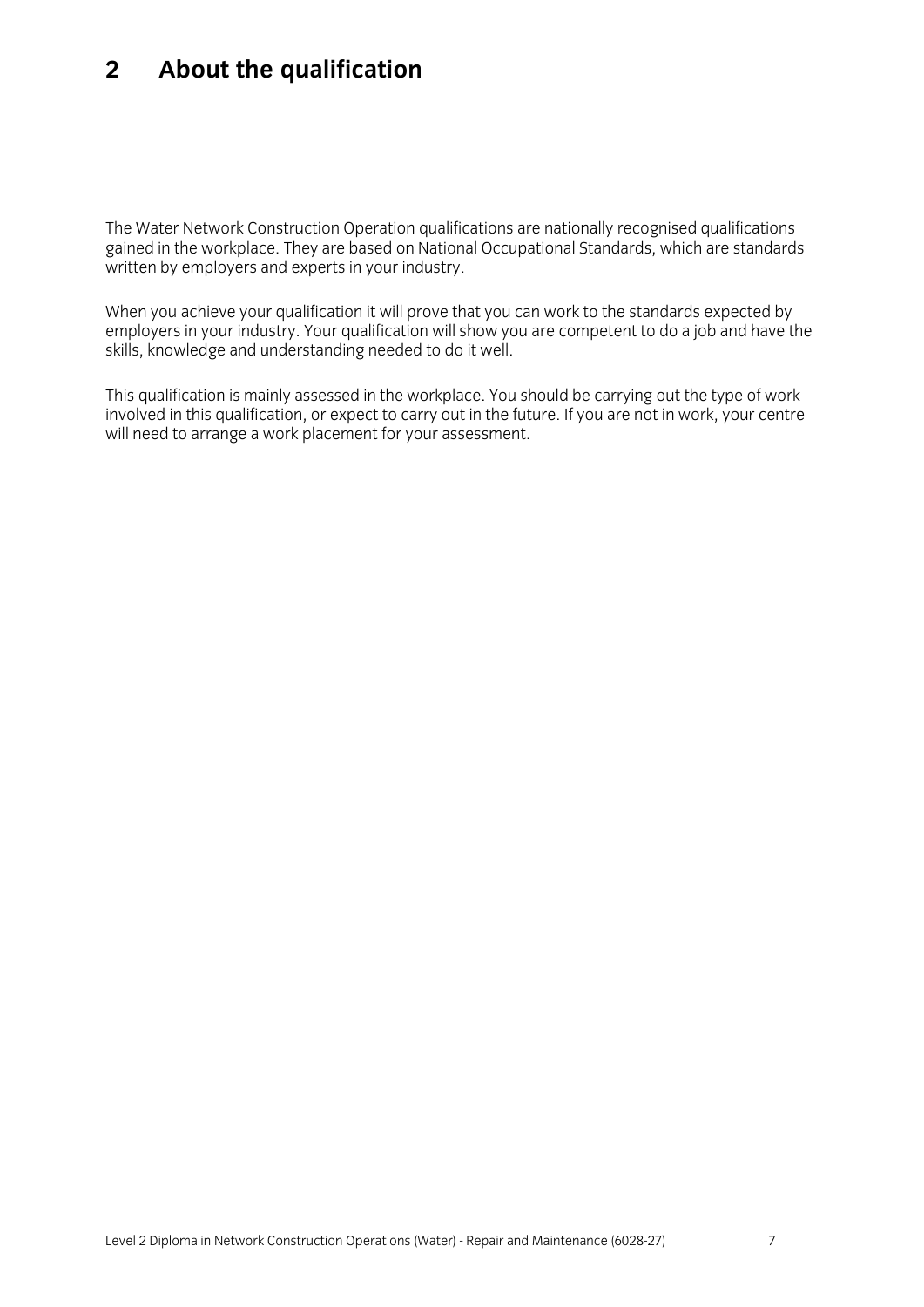### <span id="page-7-0"></span>**3 Qualification structures**

To achieve the **Level 2 Diploma in Network Construction Operations (Water) – Repair and maintenance**, learners must achieve the following combination of units.

- Level 2 Diploma in Network Construction Operations (Water) Repair and maintenance
	- 43 credits from 201, 203 207, 209 210, 220, 223 224, 229

Units 208, 211, 221 – 222 and 226 – 228 are elective and may be taken by learners; however credits gained will not contribute to the overall achievement of the qualification.

| Unit<br>accreditation<br>number | City &<br><b>Guilds</b><br>unit | <b>Unit title</b>                                                                                                    | <b>Credit</b><br>value |
|---------------------------------|---------------------------------|----------------------------------------------------------------------------------------------------------------------|------------------------|
| R/503/0316                      | 201                             | Create an efficient and effective environment in Utilities<br><b>Network Construction</b>                            | 3                      |
| A/503/0665                      | 203                             | Establish and maintain effective working relationships in<br>utilities network construction                          | $\overline{2}$         |
| A/503/0682                      | 204                             | Install equipment for safe working on the highway for<br>utilities network construction                              | $\overline{4}$         |
| F/503/0683                      | 205                             | Install equipment for safe working on sites for utilities<br>network construction                                    | 3                      |
| J/503/0684                      | 206                             | Locate and avoid supply apparatus for utilities network<br>construction                                              | 4                      |
| L/503/0685                      | 207                             | Excavate and maintain holes and trenches for utilities<br>network construction                                       | 5                      |
| R/503/0686                      | 208                             | Reinstate excavation and pavement surfaces after utility<br>network construction operations                          | 5                      |
| Y/503/0687                      | 209                             | Operate powered tools and equipment for routine and<br>predictable requirements on utilities network<br>construction | $\overline{4}$         |
| F/503/0666                      | 210                             | Join materials by electrofusion processes on utilities<br>network construction                                       |                        |
| J/503/0667                      | 211                             | Joint materials by butt fusion processes on Utilities<br>Network Construction, up to 180 mm diameter                 | $\overline{2}$         |
| D/503/1159                      | 220                             | Maintain a safe and secure working environment on<br><b>Water Network Construction</b>                               |                        |
| R/503/1160                      | 221                             | Joint materials by butt fusion processes above 315 mm<br>for utilities network construction                          |                        |
| Y/503/1161                      | 222                             | Joint materials by butt fusion processes between 180<br>mm and 315 mm for utilities network construction             | 3                      |
| D/503/1162                      | 223                             | $\overline{4}$<br>Join materials by mechanical means on Water Network<br>Construction                                |                        |
| H/503/1163                      | 224                             | $\overline{4}$<br>Install water services up to 50 mm NB (63 mm PE)                                                   |                        |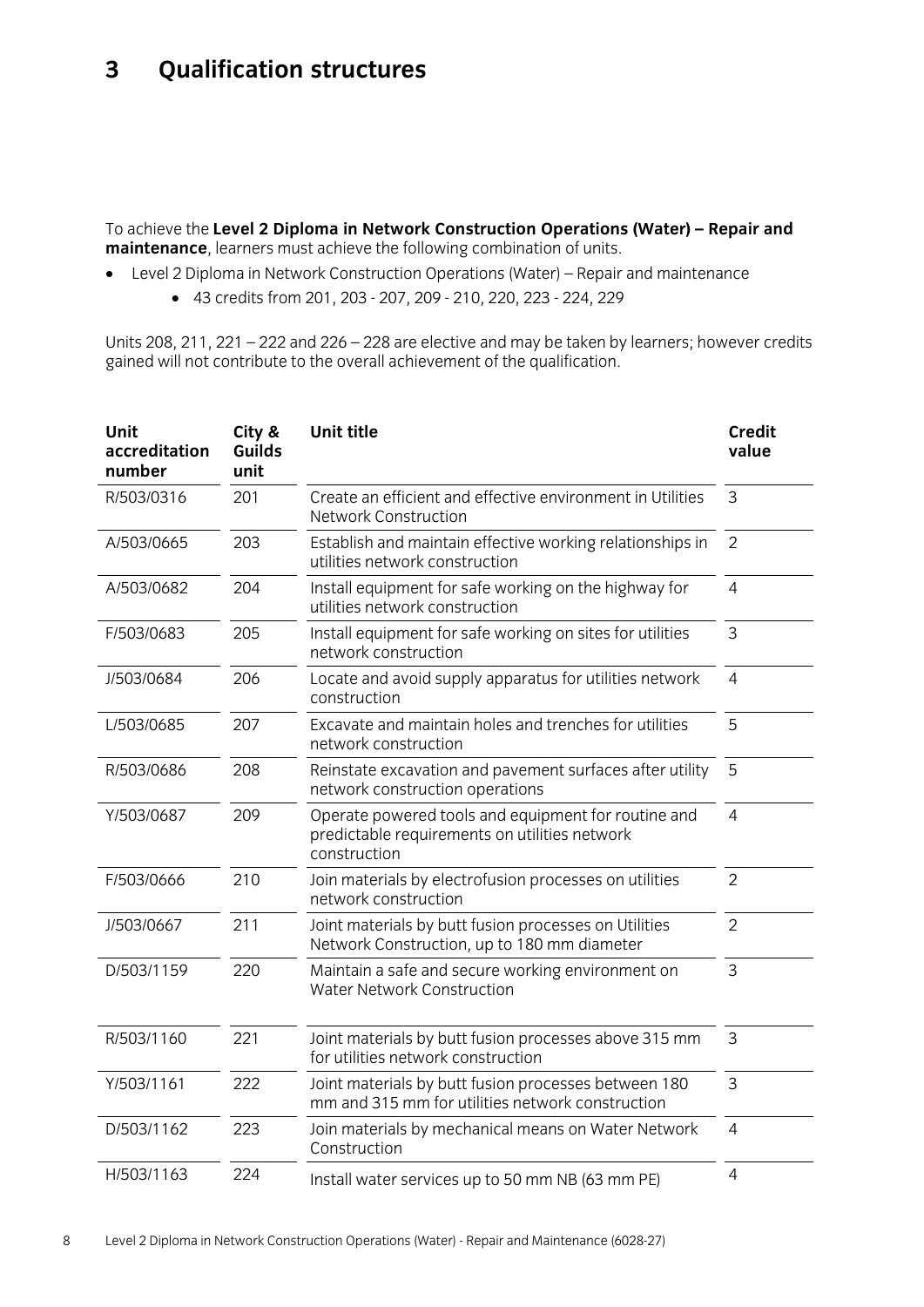| <b>Unit</b><br>accreditation<br>number | City &<br><b>Guilds</b><br>unit | Unit title                                                                                | <b>Credit</b><br>value |
|----------------------------------------|---------------------------------|-------------------------------------------------------------------------------------------|------------------------|
| M/503/1165                             | 226                             | Install water mains from 150 mm-300 mm nominal bore<br>or 180 mm-315 mm polyethylene      | 5                      |
| T/503/1166                             | 227                             | Install water mains above 300 mm nominal bore or 315<br>mm polyethylene                   | 5                      |
| A/503/1167                             | 228                             | Conduct pressure and soundness testing of water<br>network engineering products or assets | 4                      |
| F/503/1168                             | 229                             | Restore water network components to operational<br>condition by repair                    | 5                      |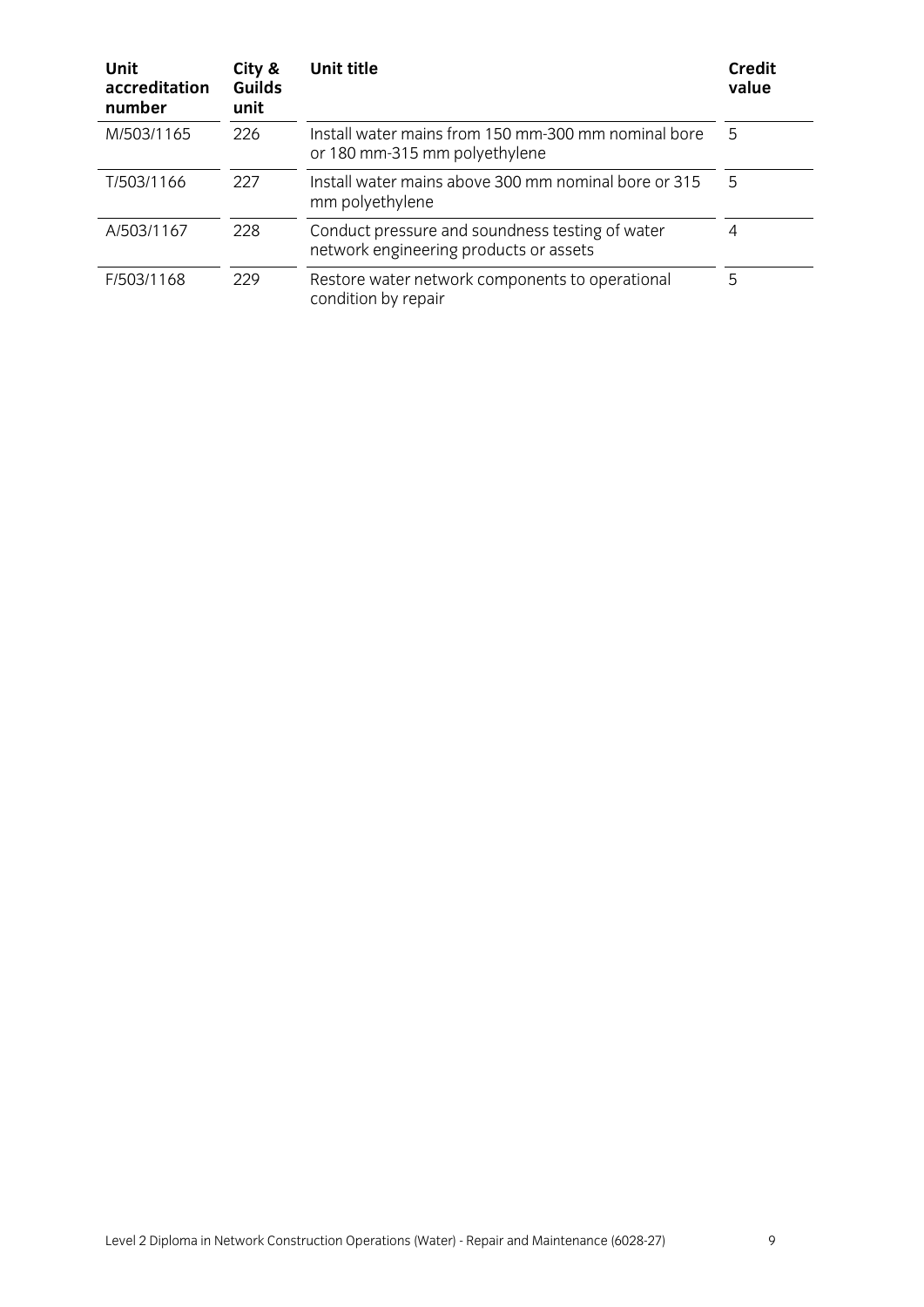### <span id="page-9-0"></span>**4 About your approved centre**

#### **Types of approved centres**

Assessment for your qualification will be carried out at your centre. Your centre may be your place of work, a college, training provider or a combination of these.

City & Guilds approves centres to offer their qualifications and regularly monitors them to make sure they meet our quality standards and follow our assessment policies.

#### **Centre responsibilities**

Your centre is responsible for the administration of your qualification. Centre staff will

- register you with City & Guilds
- give you your City & Guilds enrolment number
- apply for your certificate(s) when you have completed your qualification or units.

Centres are also responsible for supporting you as your work towards your NVQ. Centres will

- carry out an initial assessment with you
- tell you about any learning or training (and resources) you will need to help you complete your qualification
- provide an induction programme to explain how the assessment process works
- produce an assessment plan for you.

#### **Assessment roles**

The following people at your centre will help you achieve your qualification.

#### **The assessor**

The assessor is the person you will have the most contact with as you work towards your qualification. Your assessor will

- help you identify any training you need
- agree an assessment plan with you
- help you plan and organise your workload and evidence
- observe you carrying out your job in the workplace over a period of time
- ask you questions about the work you do
- make decisions about your evidence
- judge when you are competent and meet the national standards
- give you feedback about your evidence and competence.

You may have more than one assessor depending on which units of the qualification you take.

#### **The external verifier**

The external verifier works for City & Guilds and helps to ensure that your centre meets the required standards for quality and assessment.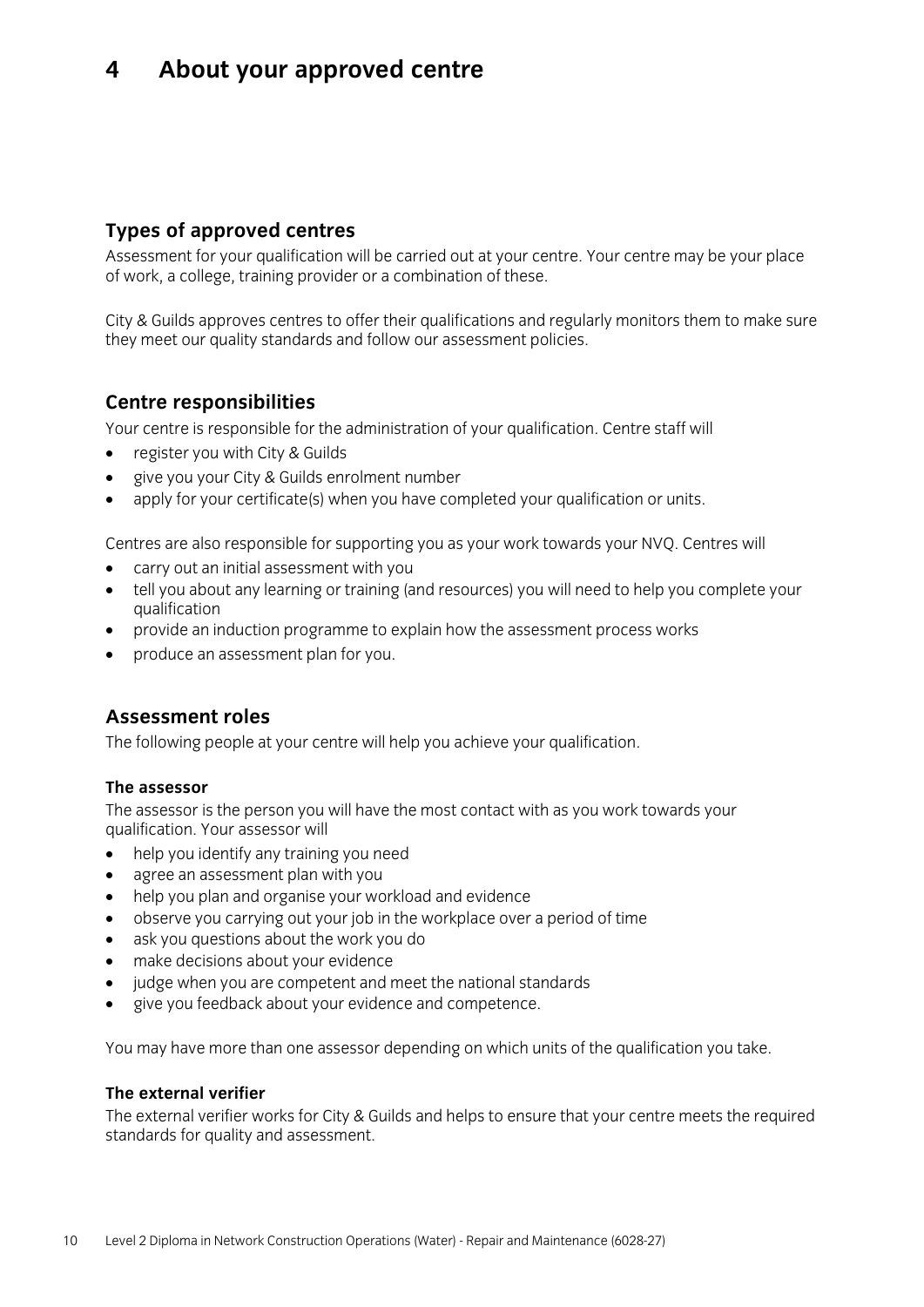#### **The internal verifier**

The internal verifier maintains the quality of assessment within the centre.

#### **The mentor**

A mentor is someone in your workplace who can help and support you as you are working towards your qualification but does not carry out assessments. They may be able to provide you with witness testimony for your qualification.

#### **Witness**

Witnesses do not judge your overall competence but may provide you with statements about your performance which can be used as evidence of your work.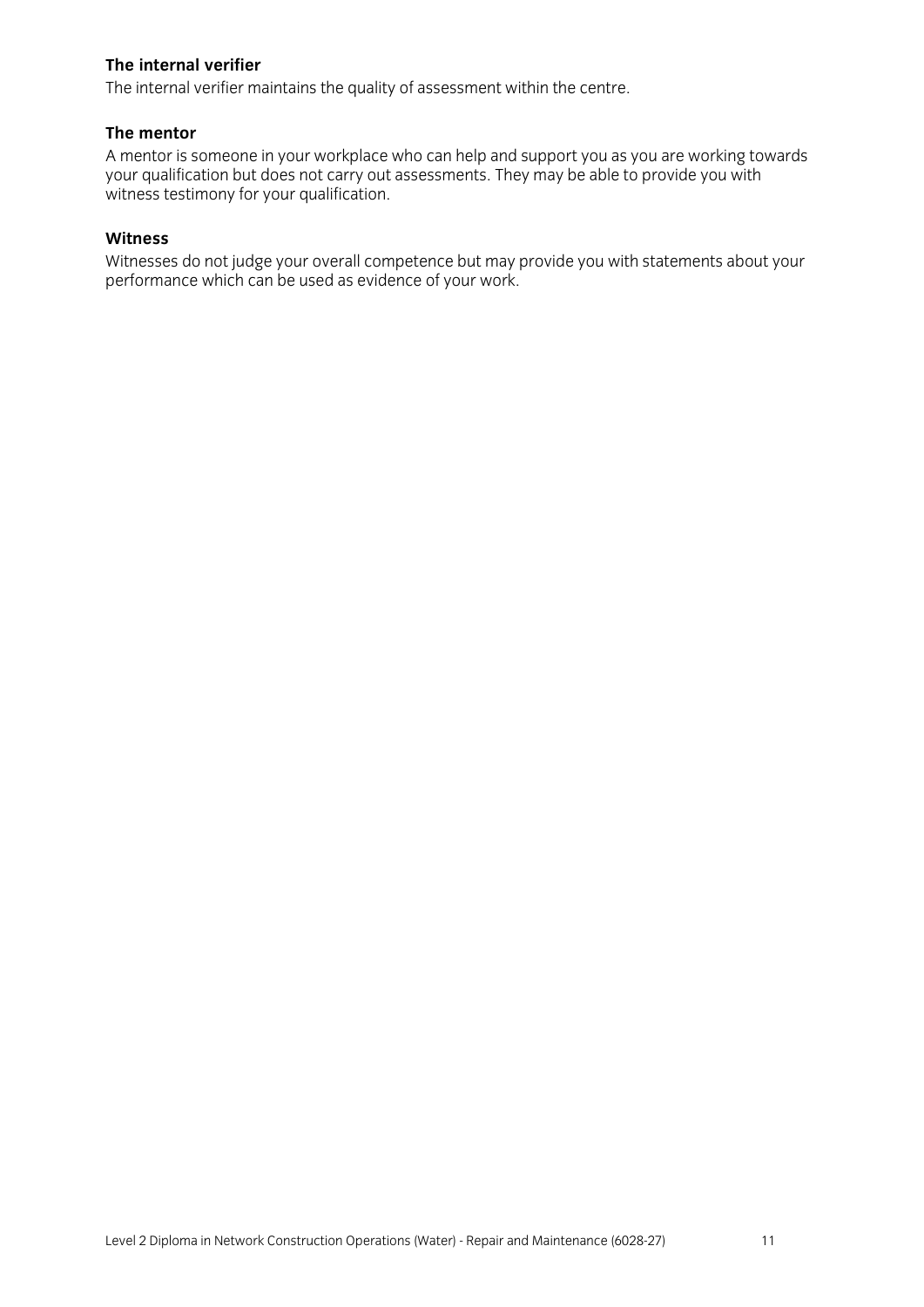### <span id="page-11-0"></span>**5 About candidates**

#### **Candidate role and responsibilities**

Your responsibilities as a City & Guilds candidate are to

- provide your centre with your personal details so you can be registered with City & Guilds
- participate in an initial assessment and induction
- agree a personal assessment plan with your assessor
- collect and organise your evidence as agreed in your assessment plan
- attend regular meetings with your assessor to discuss your progress and to amend your plan when required
- meet with other centre and City & Guilds staff to talk about your qualification and evidence
- make sure you understand and comply with Health and Safety law and regulations.

Your centre **may** ask you to agree and sign a learning contract with them to show how you will be assessed for your qualification.

#### **Candidate enrolment number**

Make sure you keep a note of your unique City & Guilds enrolment number on the front page of this logbook.

You will need this number again if you take any other City & Guilds qualifications. Using the same enrolment number helps City & Guilds keep a record of every unit and qualification you complete.

#### **Moving to a new centre**

If you change jobs or move to a new centre before you complete your qualification, you may be able to complete it at a new centre. Ask your centre to apply for any certificates of unit credit for you before you leave, and add them to your records.

A new centre will need your candidate enrolment number, your assessment records and evidence to help you complete your qualification.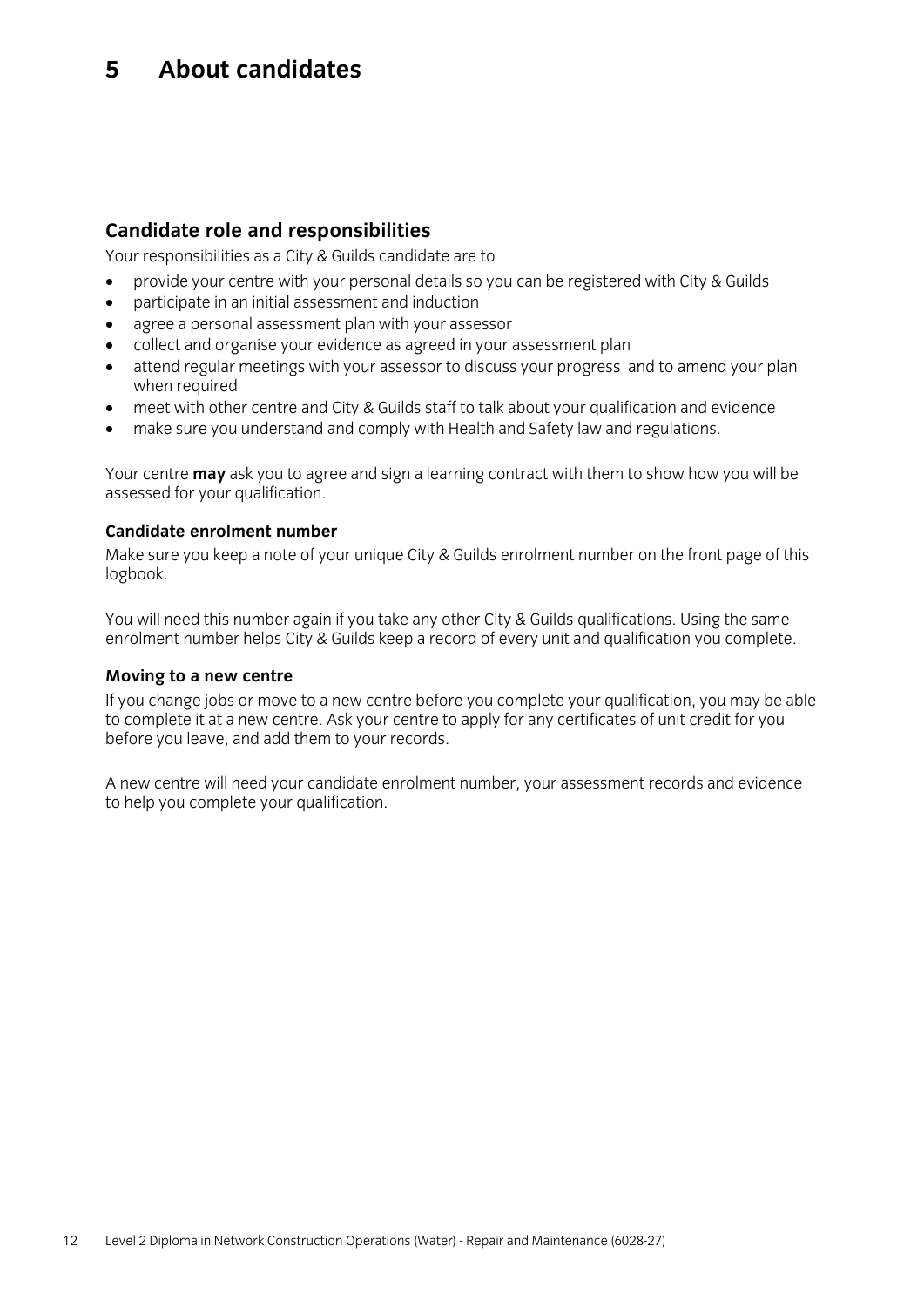### <span id="page-12-0"></span>**6 The assessment process**

<span id="page-12-1"></span>6.1 Before you start your qualification

### **Initial assessment**

Before you start work on your qualification you will meet with your assessor to discuss what you need to do to complete your qualification. This can include

- checking you are taking the right qualification level
- checking you have chosen suitable units
- identifying any training or learning you will need to help you gain your qualification
- agreeing an assessment plan
- signing a learning contract.

#### **Skill scan**

As part of this meeting, you will discuss the skills and knowledge you may already have, and decide how this can be used towards your qualification. This process is sometimes called a Skill scan. There is a skill scan form in this logbook you can use to record the skills you may already have.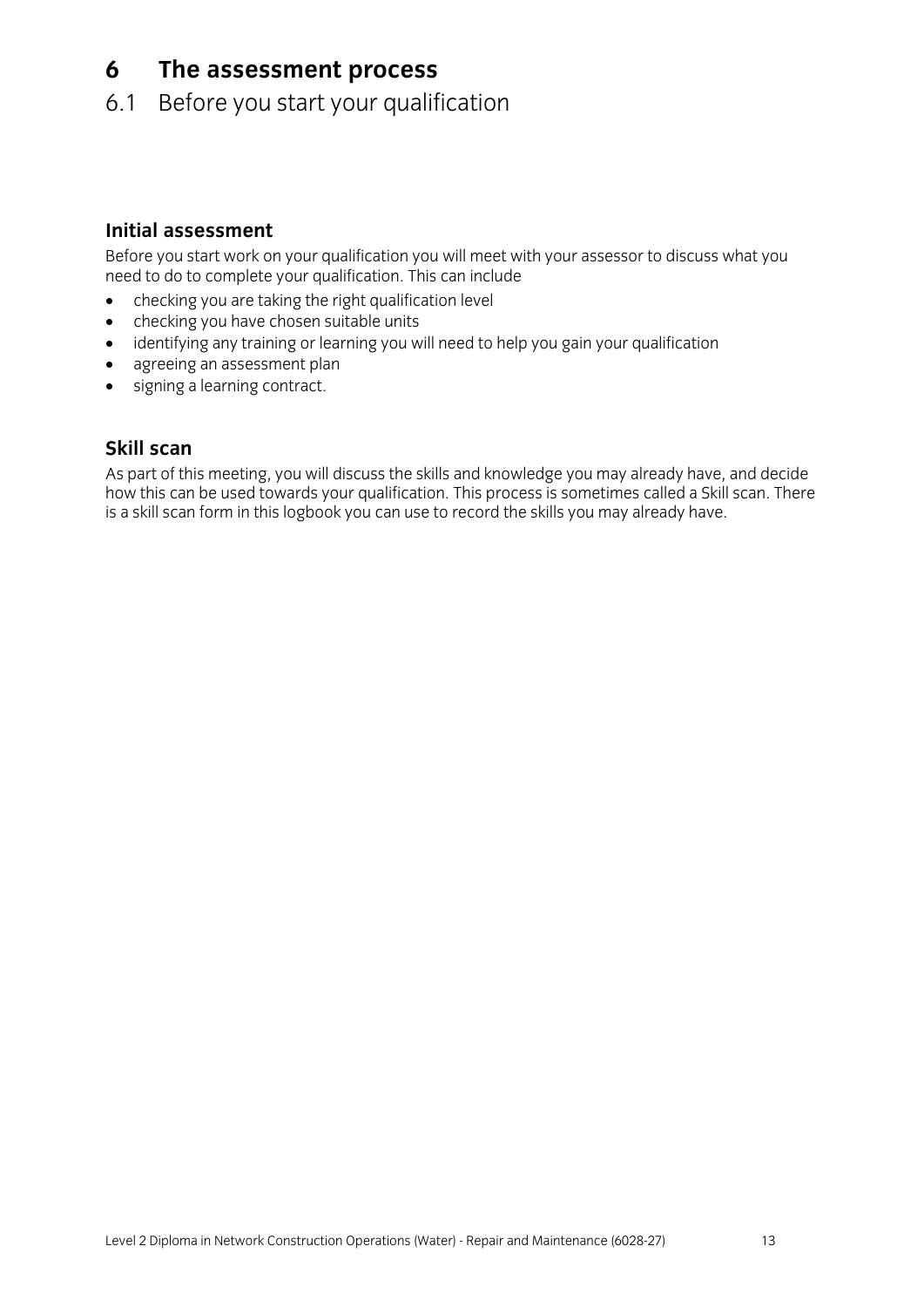### **6 The assessment process**

<span id="page-13-0"></span>6.2 Qualification assessment

#### **The assessment process**

Once you have chosen your units you will make and agree an assessment plan with your assessor. This will show

- the units the plan covers
- when you will be assessed
- where the assessment will take place
- what you will be doing
- what evidence you will produce
- who will assess you.

The plan should also indicate the methods of assessment to be used to collect your evidence.

Evidence can include

- direct observation in the workplace by a qualified assessor
- witness testimony of work carried out by you in the workplace written by an expert witness
- questioning this could be verbal, written or computer based
- other evidence which can include photographs or personal accounts.

Your centre will explain the different types of evidence to you in more detail. There is an assessment plan form you can use in this logbook.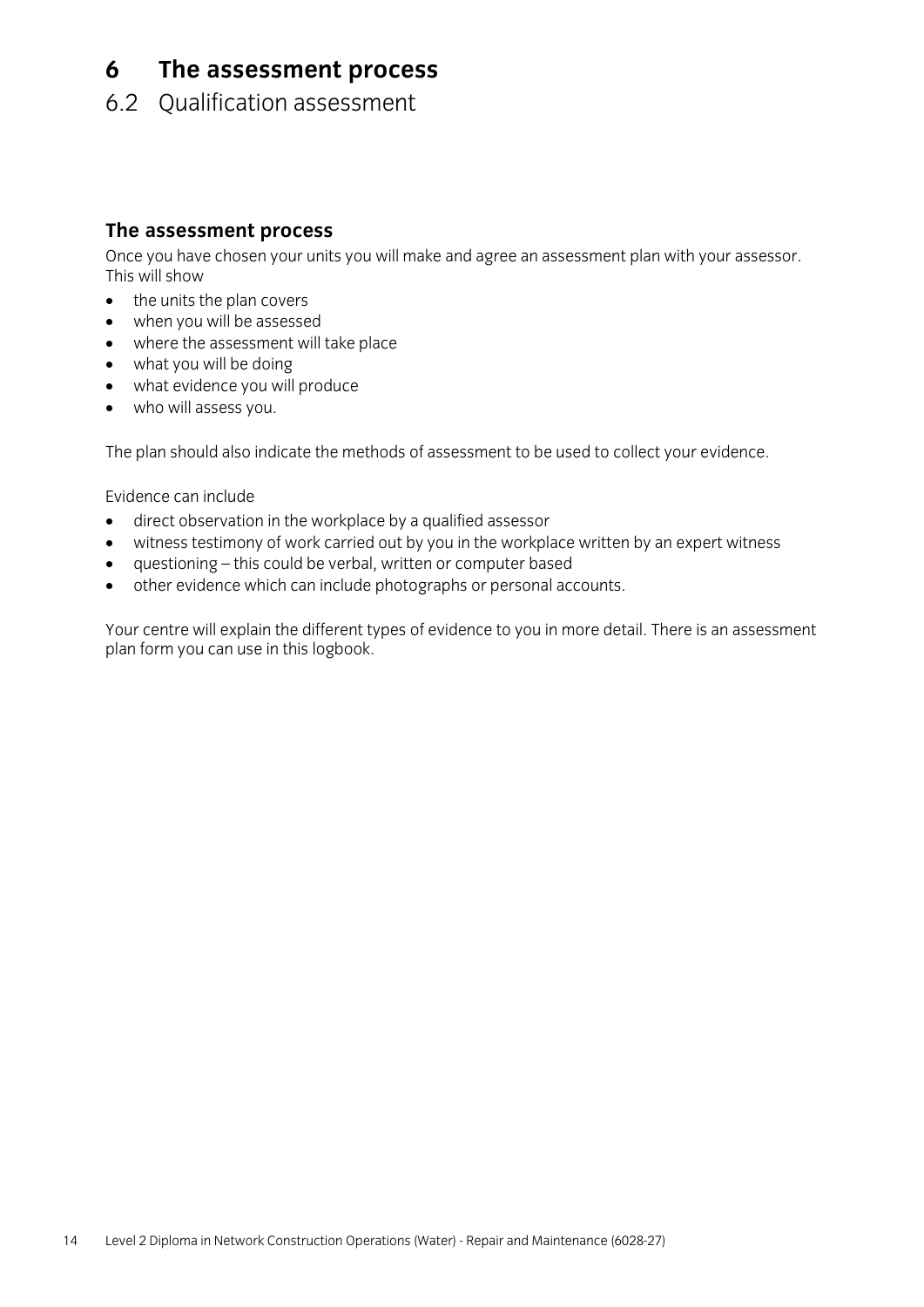### <span id="page-14-0"></span>**7 Using your logbook**

#### **Recording forms**

This logbook contains all of the forms you and your assessor will need to plan, review and organise your evidence. Your assessor will be able to help you decide which forms you need to complete and help you fill them in.

#### **Candidate job profile**

You can use this form to record your personal details if you don't already have a Candidate résumé/ CV.

#### **Skill scan/Initial assessment**

This can be used to record the skills and knowledge you may already have. This may be part of your initial assessment.

#### **Expert/witness status list**

This is used to record the details of staff that will provide you with witness testimony.

#### **Assessment plan**

You and your assessor will use this form to feedback after each session. It will also enable you and your assessor to plan what actions need to be done before the next session.

#### **Units**

These record where the evidence you produce meets the requirements of the unit. You should give each piece of evidence a portfolio reference number (PRN).

#### **Summary of achievement**

This form is used to show which units you have chosen and how many units you have completed. When you have completed all of the units and are ready to ask for your certificate, you and your assessor will sign this.

#### **Observation report**

Your assessor will complete during observation. You will both sign this as a true record.

#### **Witness testimony**

This form will be used as a witness testimony. It can be used to form part of your portfolio and used as evidence towards your portfolio.

#### **Diary sheet**

This form can be used to feedback to your assessor what tasks you completed at the job site.

#### **Please photocopy these forms as required.**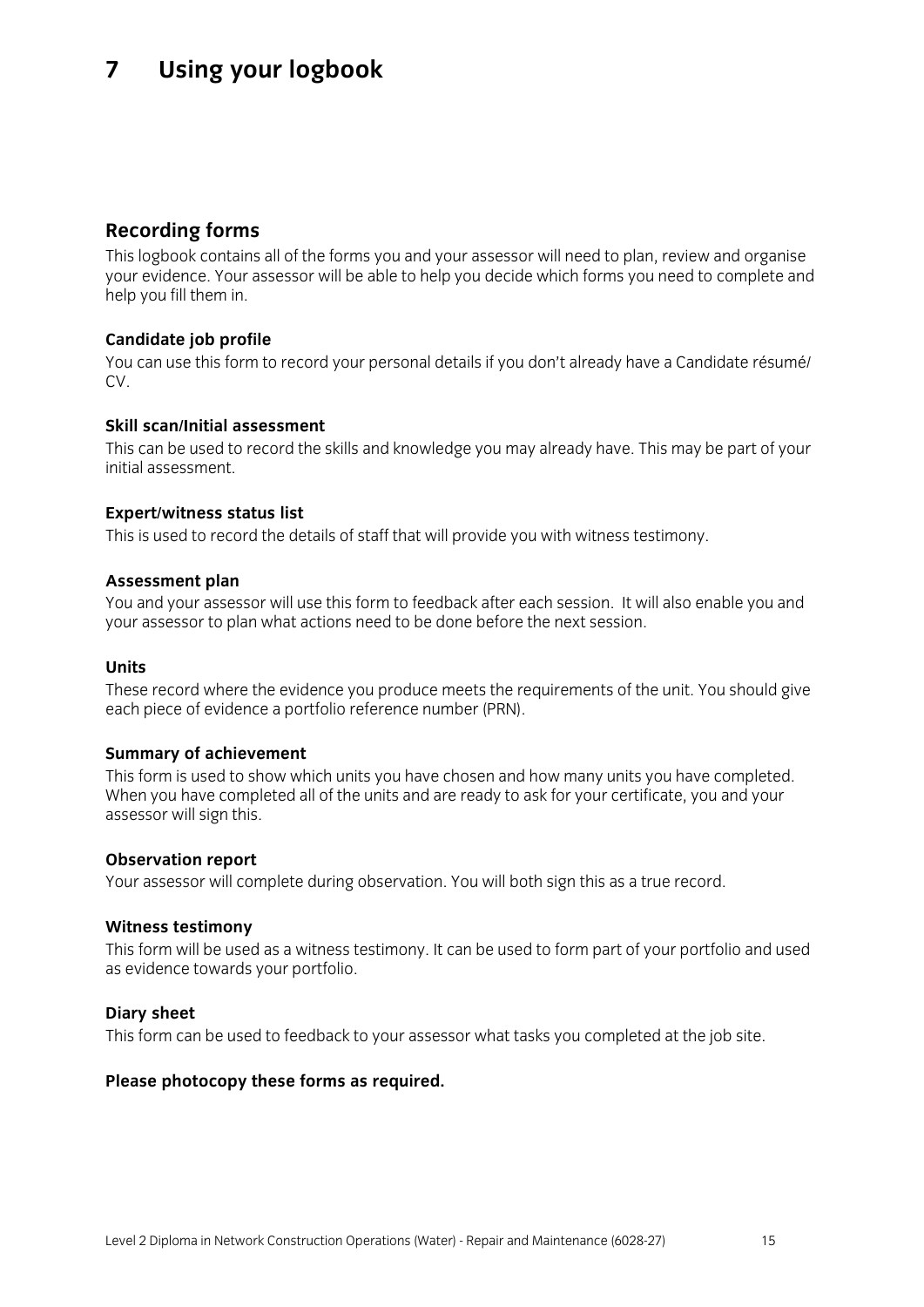### **Candidate job profile**

If you already have your own CV you can use that instead of this form.

Name: …………………………………………………………………………

Place of Work: ……………………………………………………………….

Assessor:……………………………………………………………………...

**Outline of job role** 

**Previous roles & responsibilities relevant to the qualification:** 

**Previous qualification and training relevant to the qualification:**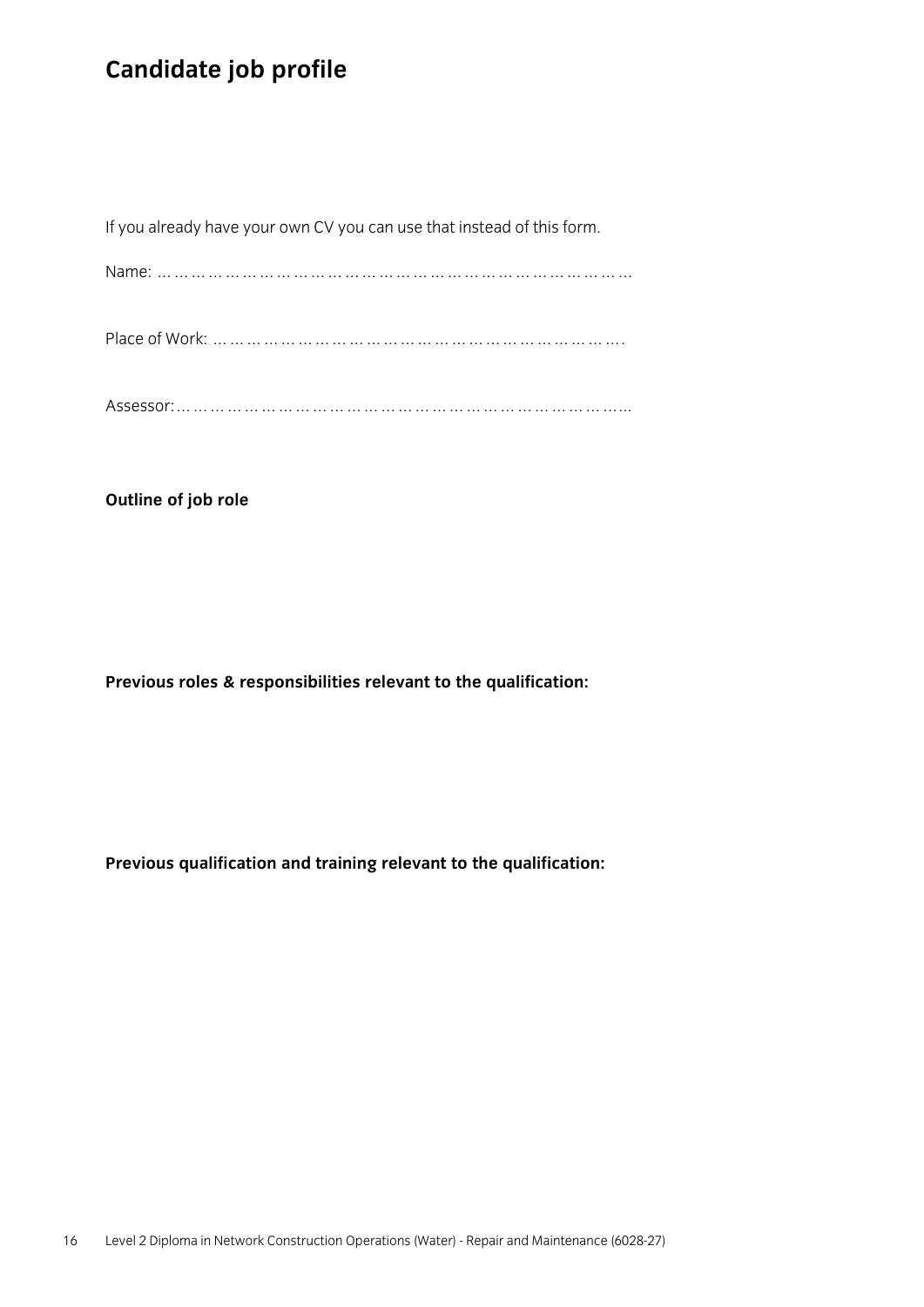# **Skill scan/Initial assessment**

Qualification title:

Learner name:

| Unit                | Duties                                                                                                                                              | Examples | <b>Training Required</b> |
|---------------------|-----------------------------------------------------------------------------------------------------------------------------------------------------|----------|--------------------------|
| (C&G<br>Unit<br>No) | Insert unit title                                                                                                                                   |          |                          |
| 201                 | Be able to work efficiently and<br>effectively                                                                                                      |          |                          |
|                     | Be able to organise their work and<br>maintain standards to minimise hazards                                                                        |          |                          |
|                     | Be able to use and communicate data<br>and information                                                                                              |          |                          |
|                     | Be able to resolve problems that arise<br>from work activities                                                                                      |          |                          |
|                     | Know Health and Safety guidance and<br>legislation utilities network<br>construction operations                                                     |          |                          |
|                     | Understand how to create an efficient<br>and effective environment in utilities<br>network construction                                             |          |                          |
|                     |                                                                                                                                                     |          |                          |
| 203                 | Be able to establish and maintain<br>productive working relationships                                                                               |          |                          |
|                     | Be able to use and communicate data<br>and information                                                                                              |          |                          |
|                     | Be able to resolve problems that could<br>damage effective working relationships                                                                    |          |                          |
|                     | Know Health and Safety guidance and<br>legislation utilities network<br>construction operations                                                     |          |                          |
|                     | Understand how to establish and<br>maintain effective working<br>relationships in utilities network<br>construction                                 |          |                          |
|                     |                                                                                                                                                     |          |                          |
| 204                 | Set out temporary signing, lighting and<br>guarding traffic control equipment in<br>line with industry Codes of Practice and<br>current legislation |          |                          |
|                     |                                                                                                                                                     |          |                          |

Prepare resources for highway works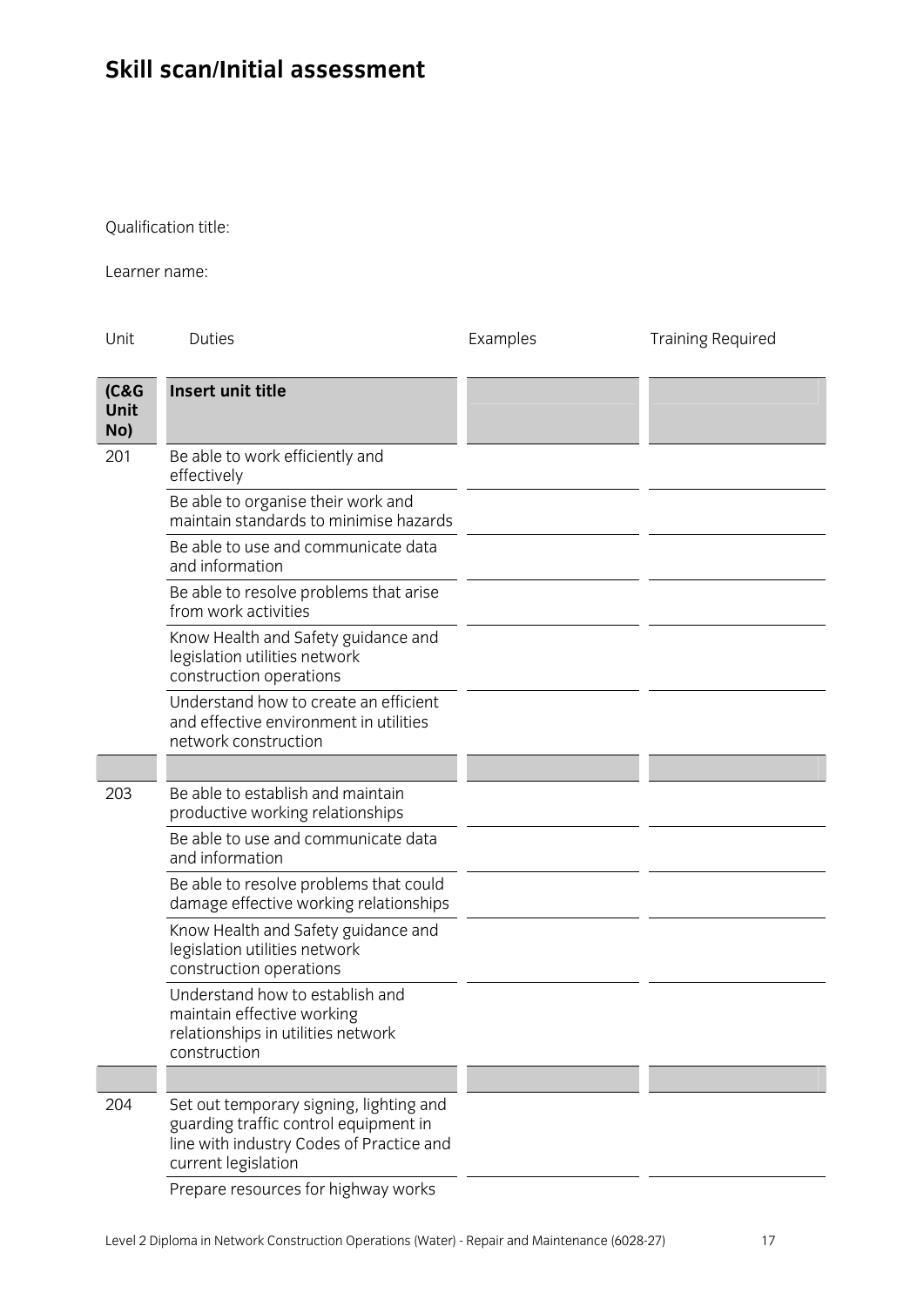|     | Use and communicate data and<br>information                                                                                                 |  |
|-----|---------------------------------------------------------------------------------------------------------------------------------------------|--|
|     | Resolve problems which could arise<br>from work on the highway                                                                              |  |
|     | Demonstrate general knowledge and<br>understanding for utilities network<br>construction operations                                         |  |
|     | Demonstrate knowledge and<br>understanding of installing equipment<br>for safe working on the highway                                       |  |
|     |                                                                                                                                             |  |
| 205 | Prepare, segregate and protect the<br>work site                                                                                             |  |
|     | Prepare resources for site works                                                                                                            |  |
|     | Use and communicate data and<br>information                                                                                                 |  |
|     | Resolve problems which could arise<br>from preparing the site and resource<br>requirements                                                  |  |
|     | Demonstrate knowledge and<br>understanding for utilities network<br>construction operations                                                 |  |
|     | Demonstrate knowledge and<br>understanding of installing equipment<br>for safe working on site                                              |  |
|     |                                                                                                                                             |  |
| 206 | Locate supply apparatus                                                                                                                     |  |
|     | Maintain the safety and integrity of<br>supply apparatus                                                                                    |  |
|     | Use and communicate data and<br>information                                                                                                 |  |
|     | Resolve problems which could arise<br>from work on the highway                                                                              |  |
|     | Demonstrate general knowledge and<br>understanding for utilities network<br>construction operations                                         |  |
|     | Demonstrate knowledge and<br>understanding of the different types of<br>utility apparatus                                                   |  |
|     | Demonstrate knowledge and<br>understanding of equipment and<br>techniques used for locating supply<br>apparatus                             |  |
|     | Demonstrate knowledge and<br>understanding of roles, responsibilities<br>and communication requirements for<br>locating utilities apparatus |  |
|     |                                                                                                                                             |  |
| 207 | Excavate on site to requirements                                                                                                            |  |
|     | Maintain the integrity of the excavation                                                                                                    |  |
|     | Use and communicate data and                                                                                                                |  |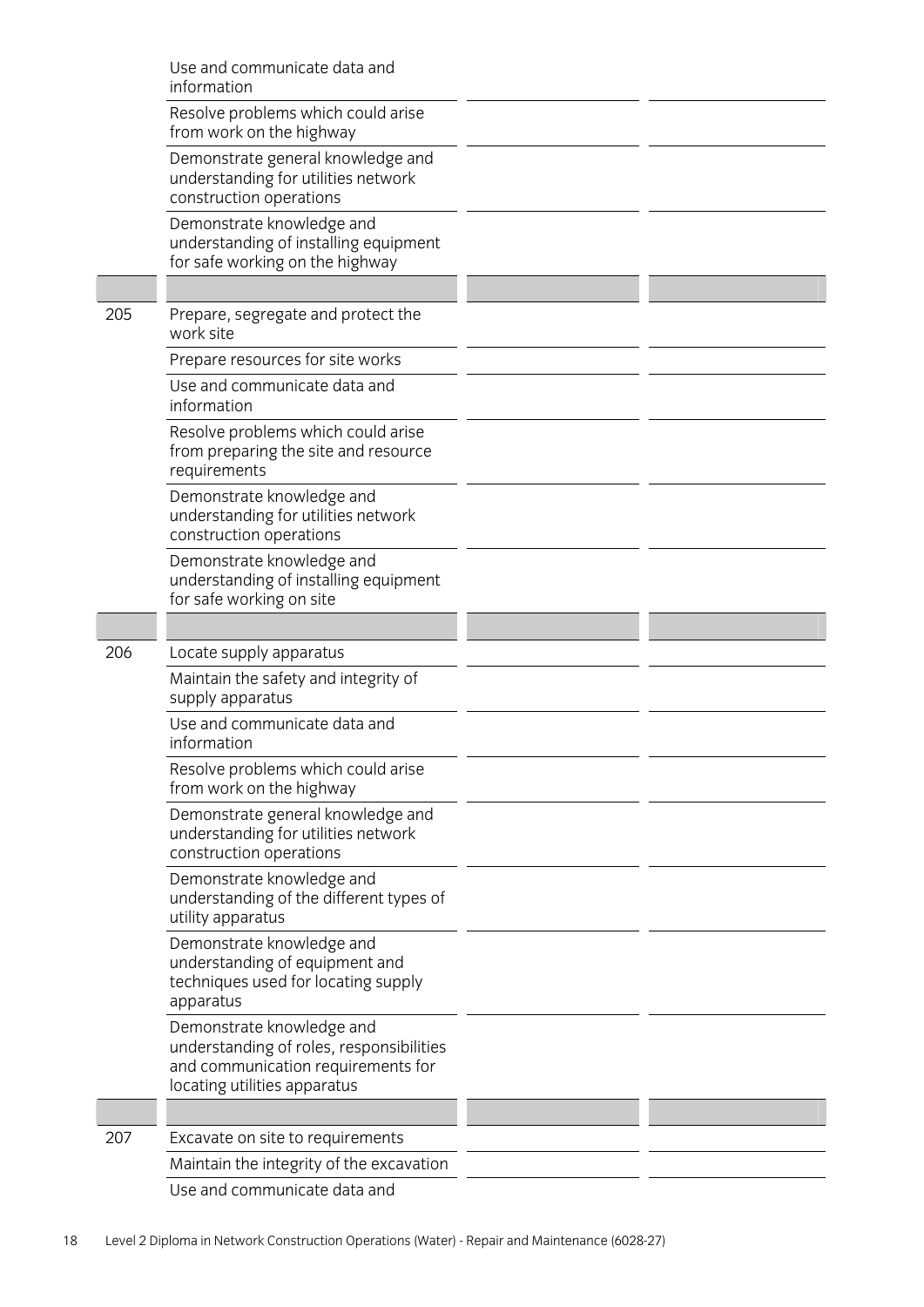|     | information                                                                                                                                |  |
|-----|--------------------------------------------------------------------------------------------------------------------------------------------|--|
|     | Resolve problems which could arise<br>from excavation work                                                                                 |  |
|     | Demonstrate general knowledge and<br>understanding for utilities network<br>construction operation                                         |  |
|     | Demonstrate knowledge and<br>understanding of how excavation work<br>must be carried out to comply with<br>legal and industry requirements |  |
|     | Demonstrate knowledge and<br>understanding of excavating in a<br>variety of situations using different<br>techniques and equipment         |  |
|     | Demonstrate knowledge and<br>understanding of the tools and<br>equipment used in the course of<br>excavation activities                    |  |
|     | Demonstrate knowledge and<br>understanding of responsibilities to<br>others during excavation work                                         |  |
| 208 | Prepare for reinstatement of                                                                                                               |  |
|     | excavation and pavement surface                                                                                                            |  |
|     | Carry out reinstatement of excavation<br>and pavement surface                                                                              |  |
|     | Use and communicate data and<br>information                                                                                                |  |
|     | Resolve problems which could arise<br>from reinstatement work                                                                              |  |
|     | Demonstrate general knowledge and<br>understanding for utilities network<br>construction operations                                        |  |
|     | Demonstrate knowledge and<br>understanding of plant and equipment<br>used for reinstatement activities                                     |  |
|     | Demonstrate knowledge and<br>understanding of legislation and best<br>practice for reinstatement operations                                |  |
|     | Demonstrate knowledge and<br>understanding of reinstatement<br>activities                                                                  |  |
|     | Demonstrate knowledge and<br>understanding of other agencies,<br>utilities, their apparatus and<br>communication requirements              |  |
|     |                                                                                                                                            |  |
| 209 | Prepare powered tools and equipment<br>for routine and predictable use                                                                     |  |
|     | Run and operate powered tools and<br>equipment                                                                                             |  |
|     | Shut down and carry out post-stop                                                                                                          |  |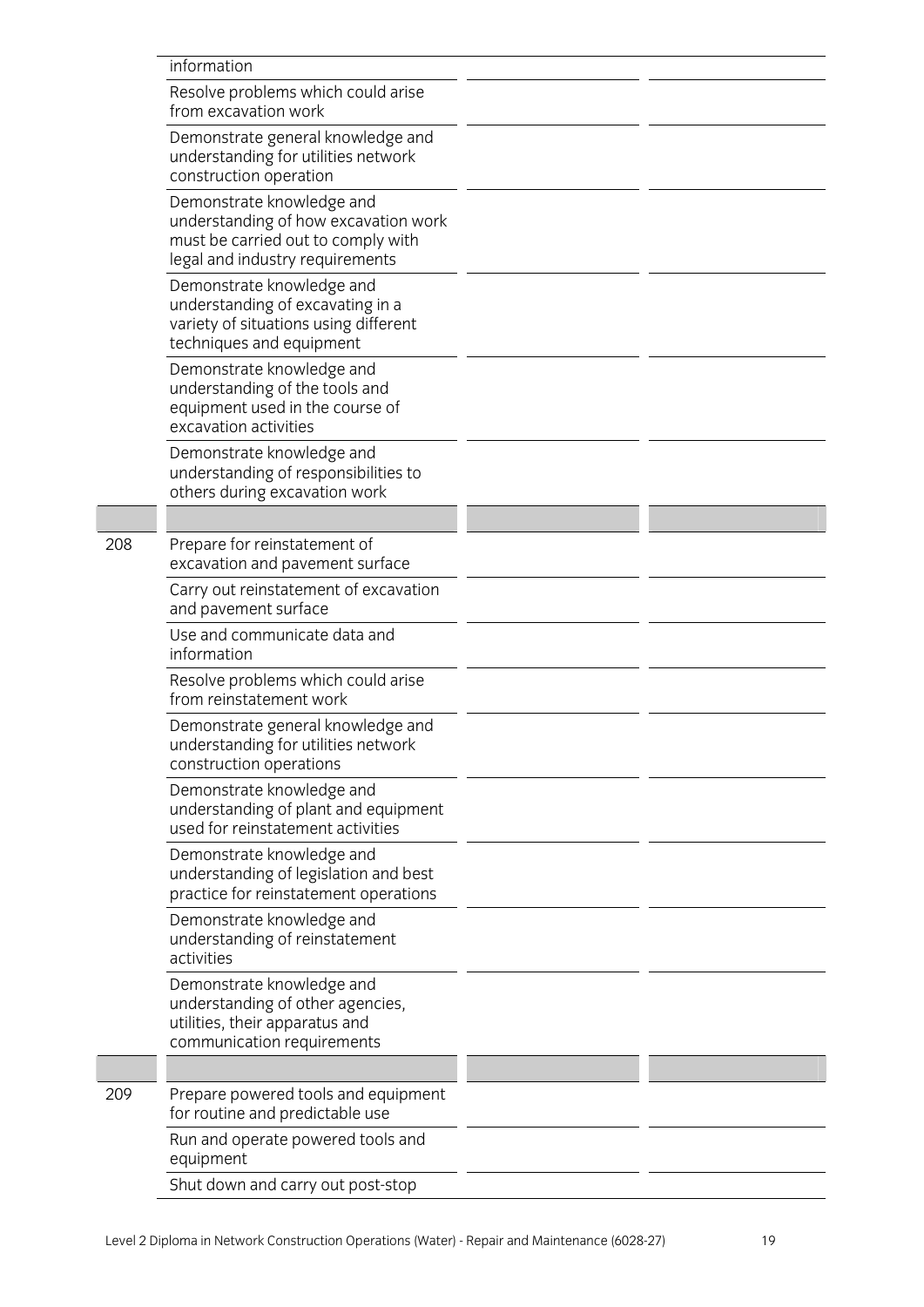|     | checks on powered tools and<br>equipment                                                                             |  |
|-----|----------------------------------------------------------------------------------------------------------------------|--|
|     | Use and communicate data and<br>information                                                                          |  |
|     | Resolve problems which arise from<br>operating powered tools and<br>equipment                                        |  |
|     | Demonstrate general knowledge and<br>understanding for utilities network<br>construction operations                  |  |
|     | Demonstrate knowledge and<br>understanding of working with<br>powered tools and equipment                            |  |
|     |                                                                                                                      |  |
| 210 | Be able to make joints using<br>electrofusion jointing techniques                                                    |  |
|     | Be able to use and communicate data<br>and information                                                               |  |
|     | Be able to resolve problems that arise<br>during jointing work                                                       |  |
|     | Know Health and Safety guidance and<br>legislation in utilities network<br>construction operations                   |  |
|     | Understand jointing materials by<br>electrofusion processes on Utilities<br>Network Construction                     |  |
|     |                                                                                                                      |  |
|     |                                                                                                                      |  |
| 211 | Be able to make joints using butt fusion<br>techniques                                                               |  |
|     | Be able to use and communicate data<br>and information                                                               |  |
|     | Be able to resolve problems which arise<br>from jointing materials                                                   |  |
|     | Know Health and Safety guidance and<br>legislation in utilities network<br>construction operations                   |  |
|     | Understand jointing materials by butt<br>fusion processes on utilities network<br>construction, up to 180mm diameter |  |
|     |                                                                                                                      |  |
| 220 | Maintain the health and safety of<br>themselves and others                                                           |  |
|     | Maintain the safety and security of<br>plant, equipment and the working<br>environment                               |  |
|     | Respond to emergencies                                                                                               |  |
|     | Use and communicate data and<br>information                                                                          |  |
|     | Resolve problems which could affect<br>health and safety                                                             |  |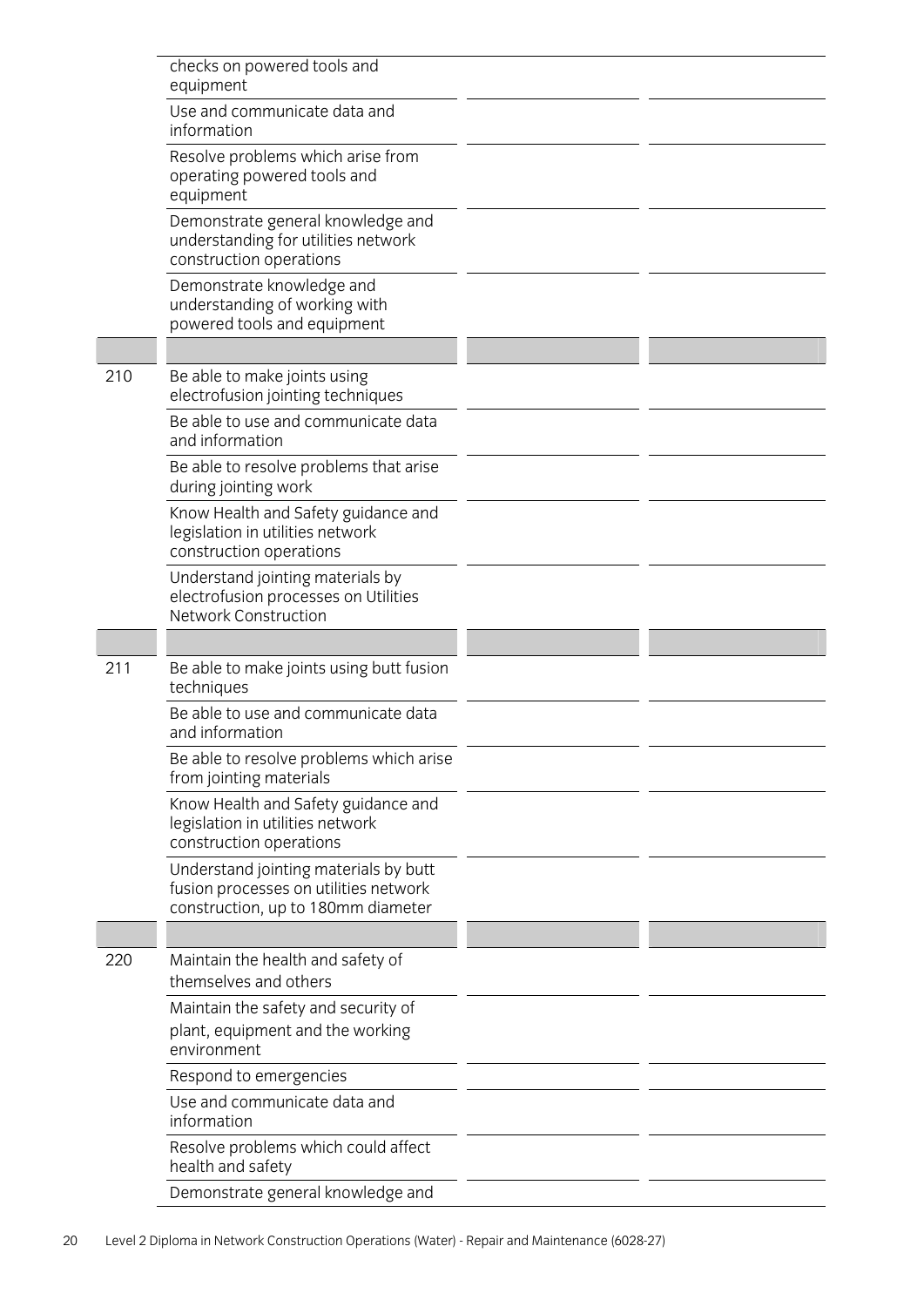|     | understanding for utilities network<br>construction operations           |  |
|-----|--------------------------------------------------------------------------|--|
|     | Demonstrate knowledge of legislation                                     |  |
|     | regulations, procedures and company                                      |  |
|     | policies relating to health and safety                                   |  |
|     | Demonstrate knowledge and                                                |  |
|     | understanding of the principles and                                      |  |
|     | application of risk assessment                                           |  |
|     | Demonstrate knowledge and                                                |  |
|     | understanding of maintaining the                                         |  |
|     | safety and security of plant, equipment<br>and the working environment   |  |
|     |                                                                          |  |
|     | Demonstrate knowledge and<br>understanding of roles and                  |  |
|     | responsibilities in maintaining safety                                   |  |
|     | Demonstrate knowledge and                                                |  |
|     | understanding of the use and storage                                     |  |
|     | of information                                                           |  |
|     |                                                                          |  |
| 221 | Make joints using butt fusion                                            |  |
|     | techniques on pipe with diameter over                                    |  |
|     | 315mm                                                                    |  |
|     | Use and communicate data and                                             |  |
|     | information                                                              |  |
|     | Resolve problems which could arise<br>from jointing materials            |  |
|     |                                                                          |  |
|     | Demonstrate general knowledge and<br>understanding for utilities network |  |
|     | construction operations                                                  |  |
|     | Demonstrate knowledge and                                                |  |
|     | understanding of butt fusion jointing                                    |  |
|     |                                                                          |  |
| 222 | Make butt fusion joints on pipe with                                     |  |
|     | diameter between 180mm and 315mm                                         |  |
|     | Use and communicate data and                                             |  |
|     | information                                                              |  |
|     | Resolve problems which could arise                                       |  |
|     | from jointing materials                                                  |  |
|     | Demonstrate general knowledge and                                        |  |
|     | understanding for utilities network<br>construction operations           |  |
|     |                                                                          |  |
|     | Demonstrate knowledge and<br>understanding of butt fusion jointing       |  |
|     |                                                                          |  |
| 223 | Joint materials by assembling                                            |  |
|     | Use and communicate data and                                             |  |
|     | information                                                              |  |
|     | Resolve problems which arise when                                        |  |
|     | performing jointing activities                                           |  |
|     | Demonstrate knowledge and                                                |  |
|     | understanding for utilities network                                      |  |
|     | construction operations                                                  |  |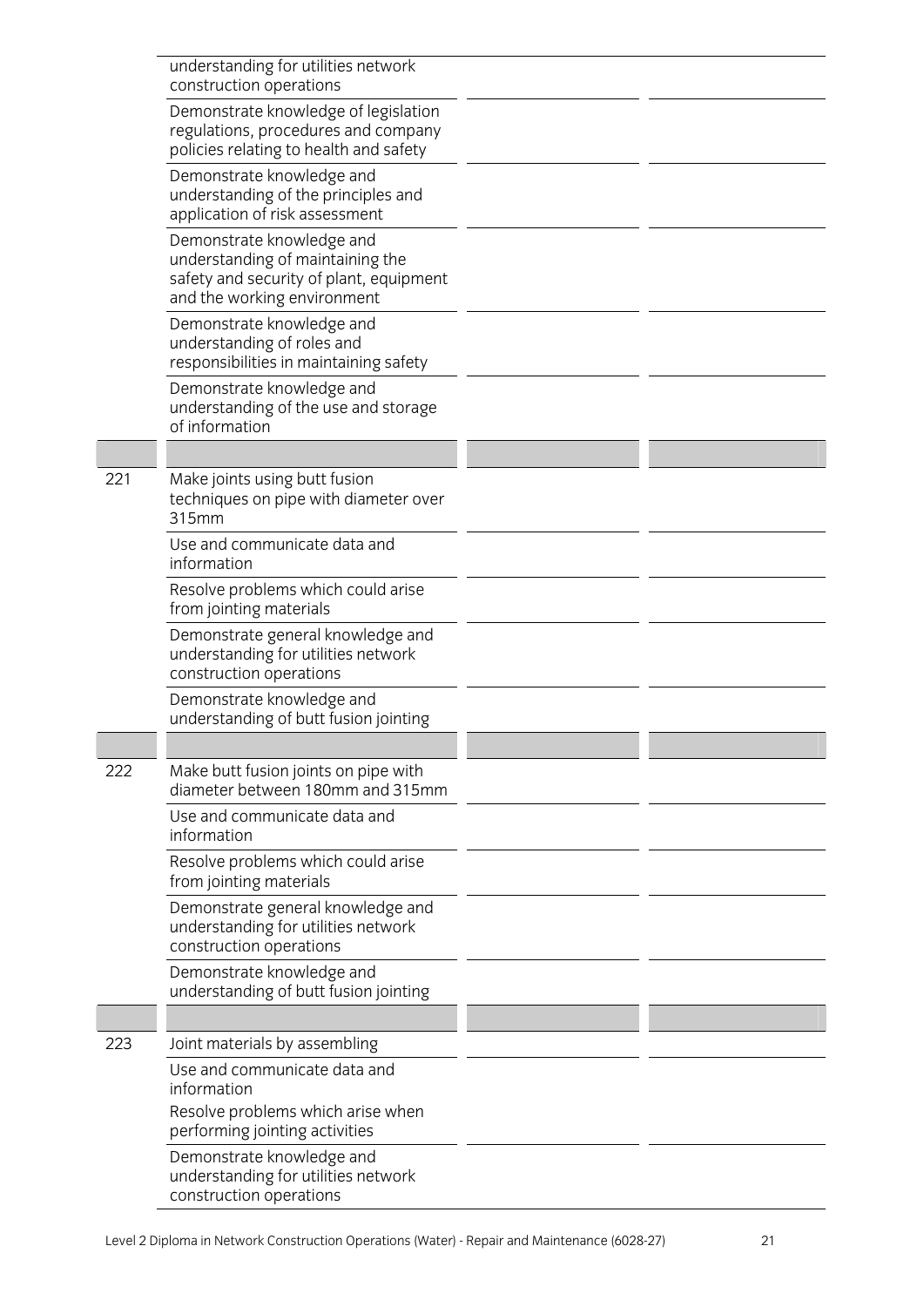|     | Demonstrate knowledge<br>understanding of jointing materials by                                     |  |
|-----|-----------------------------------------------------------------------------------------------------|--|
|     | mechanical means                                                                                    |  |
|     |                                                                                                     |  |
| 224 | Interpret technical information for<br>installing water services                                    |  |
|     | Select water service components and<br>resources for installation of the system                     |  |
|     | Install components of the systems                                                                   |  |
|     | Use and communicate data and<br>information                                                         |  |
|     | Resolve problems that arise from<br>technical information and installation<br>work                  |  |
|     | Demonstrate general knowledge and<br>understanding for utilities network<br>construction operations |  |
|     | Demonstrate knowledge and<br>understanding of installing water<br>services                          |  |
|     |                                                                                                     |  |
| 226 | Interpret technical information for<br>installing water mains                                       |  |
|     | Select water main components and<br>resources for installation of the system                        |  |
|     | Install components of the water main                                                                |  |
|     | Use and communicate data and<br>information                                                         |  |
|     | Resolve problems that arise from<br>technical information and installation<br>work                  |  |
|     | Demonstrate general knowledge and<br>understanding for utilities network<br>construction operations |  |
|     | Demonstrate knowledge and<br>understanding of installing water mains                                |  |
|     |                                                                                                     |  |
| 227 | Interpret technical information for<br>installing water mains                                       |  |
|     | Select water main components and<br>resources for installation of the system                        |  |
|     | Install components of the water main                                                                |  |
|     | Use and communicate data and<br>information                                                         |  |
|     | Resolve problems that arise from<br>technical information and installation<br>work                  |  |
|     | Demonstrate general knowledge and<br>understanding for utilities network<br>construction operations |  |
|     |                                                                                                     |  |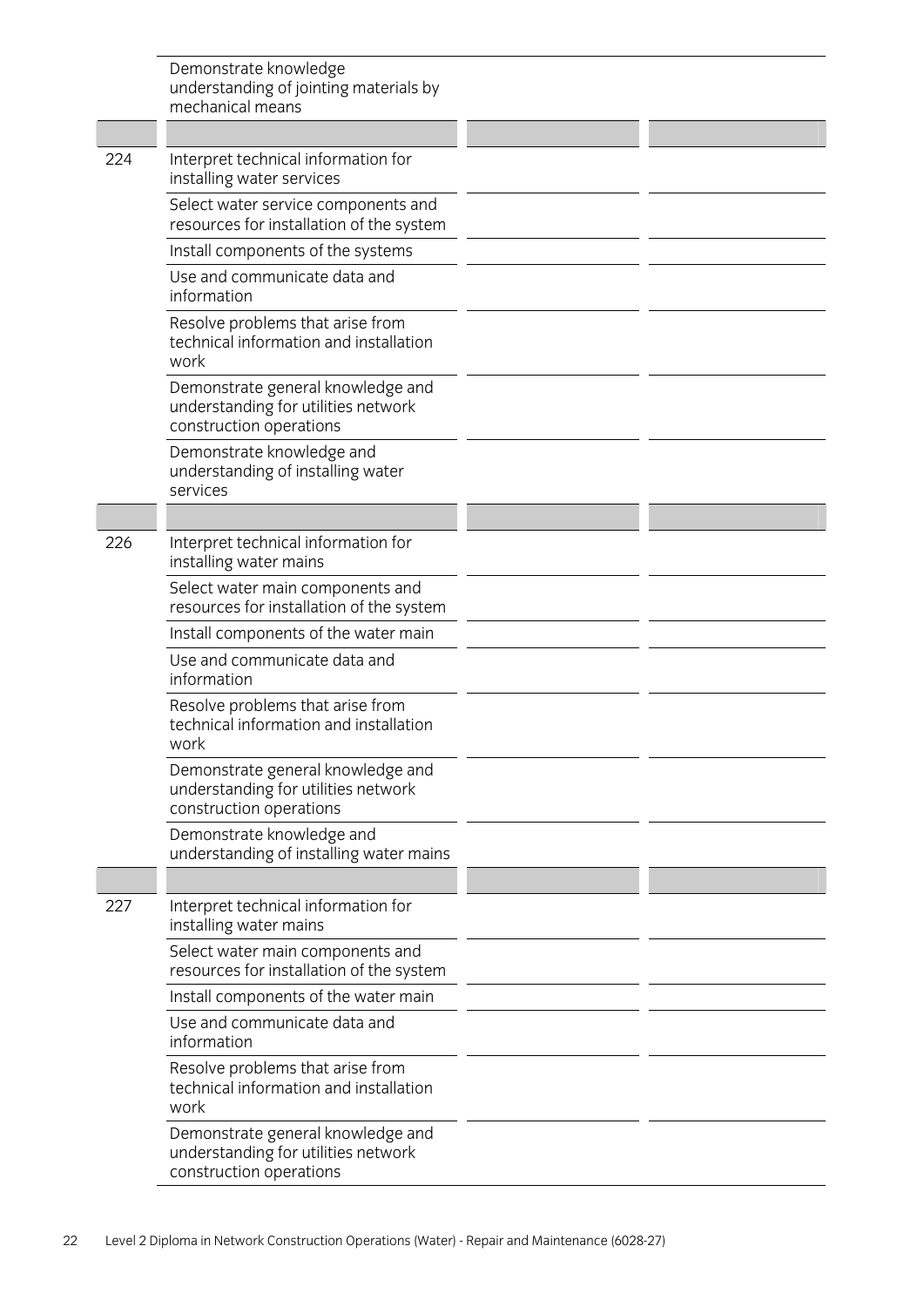|     | Demonstrate knowledge and<br>understanding of installing water mains                                                     |  |
|-----|--------------------------------------------------------------------------------------------------------------------------|--|
|     |                                                                                                                          |  |
| 228 | Perform pressure testing activities                                                                                      |  |
|     | Use and communicate data and<br>information                                                                              |  |
|     | Resolve problems which arise from<br>performing test activities                                                          |  |
|     | Demonstrate general knowledge and<br>understanding for utilities network<br>construction operations                      |  |
|     | Demonstrate knowledge and<br>understanding of conducting specified<br>testing on water engineering products<br>or assets |  |
|     |                                                                                                                          |  |
| 229 | Restore components to operational<br>condition                                                                           |  |
|     | Use and communicate data and<br>information                                                                              |  |
|     | Resolve problems which arise when<br>restoring components to operational<br>condition                                    |  |
|     | Demonstrate general knowledge and<br>understanding for utilities network<br>construction operations                      |  |
|     | Demonstrate knowledge and<br>understanding of restoring<br>components to operational condition                           |  |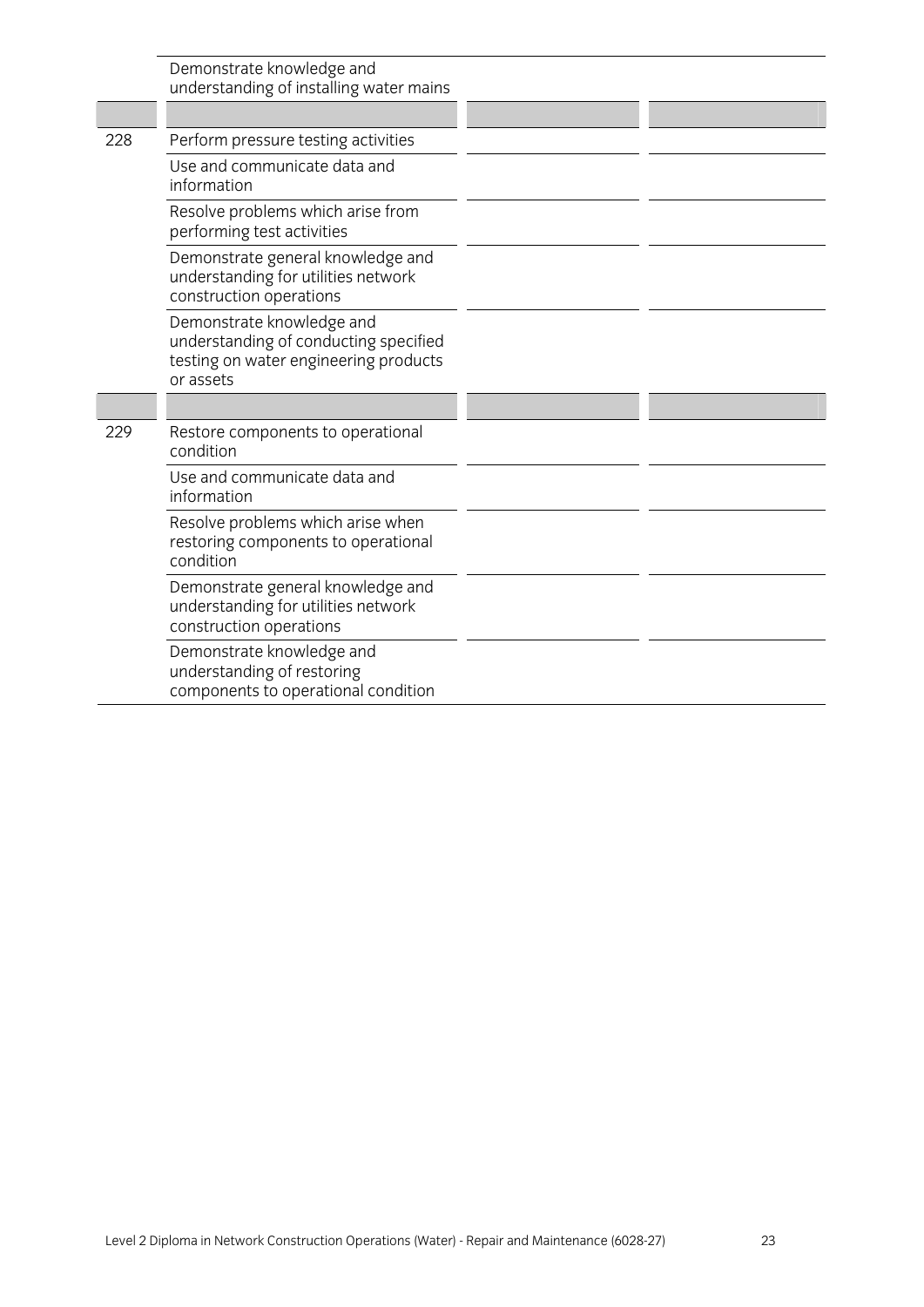# **Expert/Witness Status list**

| Learner name                                                                                  |                  |   |                                               |                                              |
|-----------------------------------------------------------------------------------------------|------------------|---|-----------------------------------------------|----------------------------------------------|
| Name and Witness Signature                                                                    | Status *         |   | Professional<br>relationship to<br>learner ** | Outcomes<br>witnessed                        |
|                                                                                               |                  |   |                                               |                                              |
|                                                                                               |                  |   |                                               |                                              |
|                                                                                               |                  |   |                                               |                                              |
|                                                                                               |                  |   |                                               |                                              |
|                                                                                               |                  |   |                                               |                                              |
|                                                                                               |                  |   |                                               |                                              |
|                                                                                               |                  |   |                                               |                                              |
|                                                                                               |                  |   |                                               |                                              |
|                                                                                               |                  |   |                                               |                                              |
|                                                                                               |                  |   |                                               |                                              |
|                                                                                               |                  |   |                                               |                                              |
|                                                                                               |                  |   |                                               |                                              |
| * Status<br>1 Occupational expert meeting specific<br>requirements for role of expert witness |                  | 3 | Non expert familiar with the standards        |                                              |
| 2 Occupational expert not familiar with the<br>standards                                      |                  |   |                                               | 4 Non expert not familiar with the standards |
| ** Professional relationship to candidate                                                     |                  |   |                                               |                                              |
| Supervisor $=$ S<br>$Manager = M$                                                             | $Collect = Coll$ |   | $Customer = Cus$                              | Other (please specify)                       |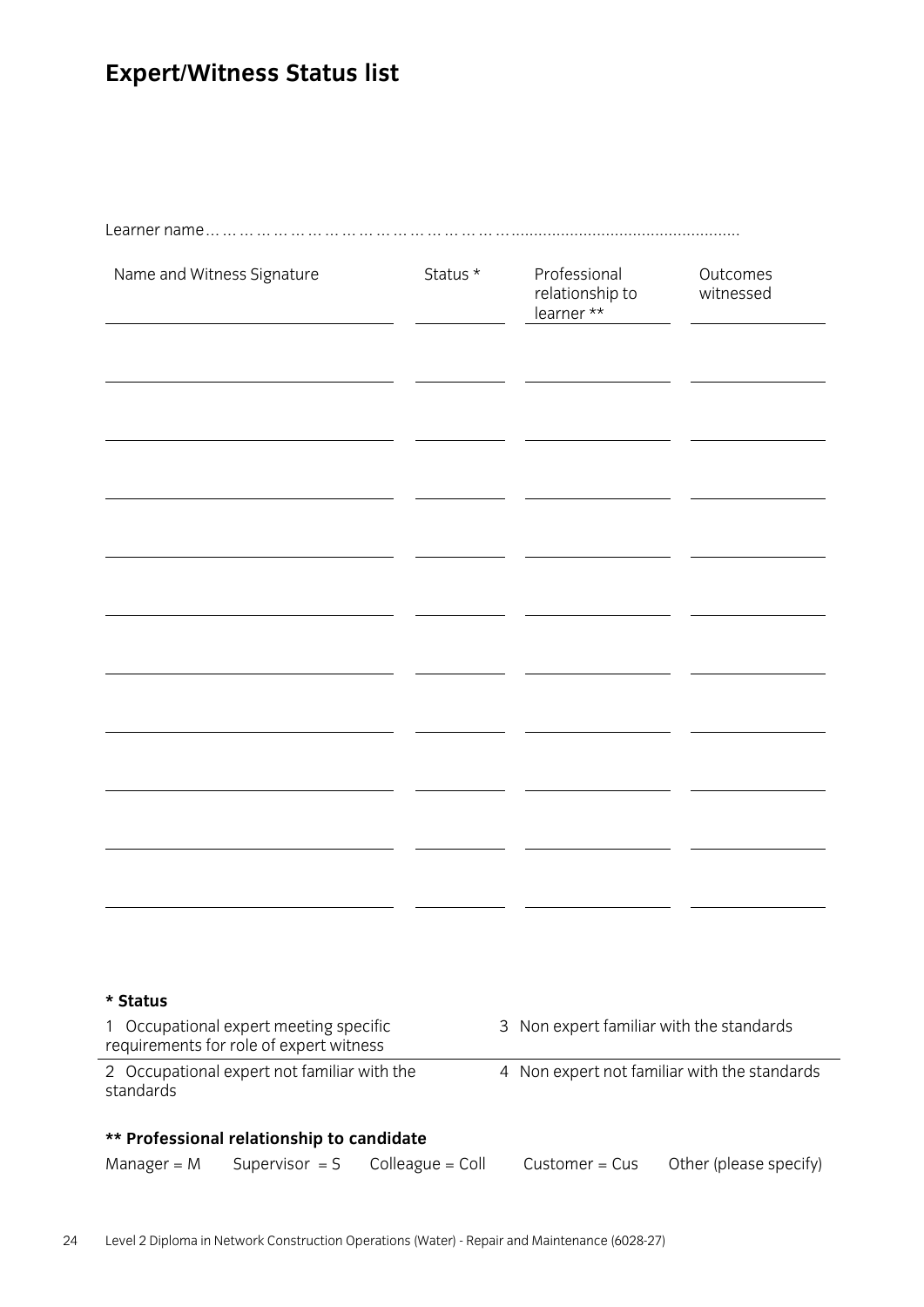# **Assessment/Action Planning**

|  | Learner Name | Assessor Name | Jate |
|--|--------------|---------------|------|
|--|--------------|---------------|------|

Review of previous plan

Record of session

Feedback on session

Actions to be reviewed at next session Date

Units/Outcomes completed

**Signature of learner ………………………………………………………….**

**Signature of assessor…………………………………………………………...**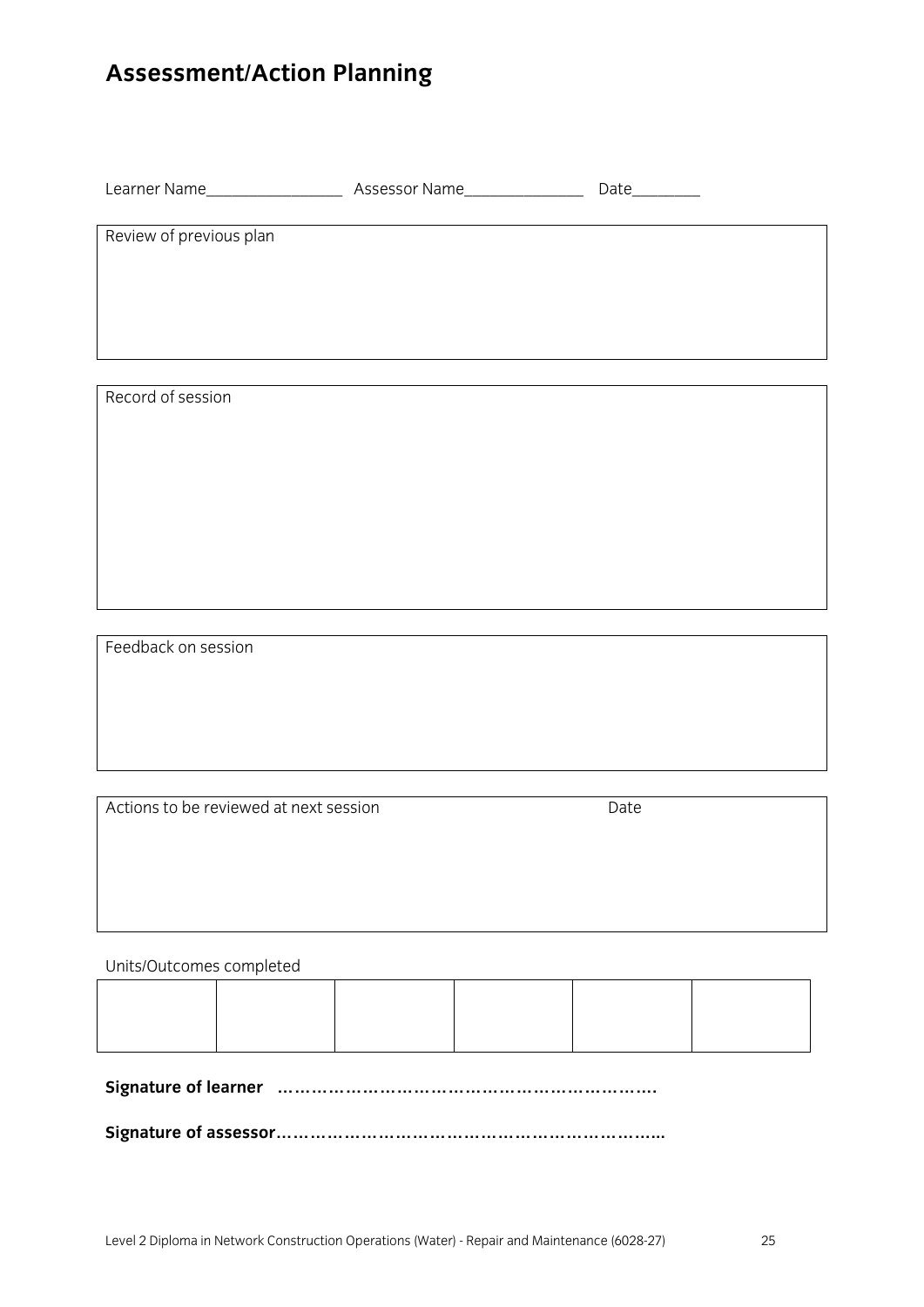### **Summary of Achievement**

| Learner name:             |  |  |  |  |
|---------------------------|--|--|--|--|
|                           |  |  |  |  |
| Learner enrolment number: |  |  |  |  |
|                           |  |  |  |  |
| Unique Learner number:    |  |  |  |  |
|                           |  |  |  |  |
| Centre number:            |  |  |  |  |

**Assessor(s) and Internal Verifier(s) must print their name and provide a sample signature in the table below. This is necessary for validating the signature provided by the Assessor/Internal Verifier to confirm that the learner has met all of the necessary requirements to complete the specified unit.** 

**Please see unit achievement list on the next page.**

| Assessor(s)                                       |                                 |                                                           |    |  |
|---------------------------------------------------|---------------------------------|-----------------------------------------------------------|----|--|
| Assessor(s) Name<br>(print)                       | $1_{\cdot}$                     | $\frac{2}{2}$                                             | 3. |  |
| Signature:                                        |                                 |                                                           |    |  |
| Countersigning<br>Assessor(s) Name<br>(print)     | $1_{\ldots}$                    | $\overline{\phantom{a}2.}$                                | 3. |  |
| Signature:                                        |                                 |                                                           |    |  |
| <b>Internal Verifier(s)</b>                       |                                 |                                                           |    |  |
| Internal Verifier(s)<br>Name (print)              | $\overline{1}$ . $\overline{1}$ | 2.                                                        | 3. |  |
| Signature:                                        |                                 |                                                           |    |  |
| Countersigning<br>Internal Verifier(s)<br>(print) | $1_{-}$                         | 2.                                                        | 3. |  |
| Signature:                                        |                                 | <u> 1989 - Andrea Stadt Britain, amerikansk politik (</u> |    |  |
|                                                   |                                 |                                                           |    |  |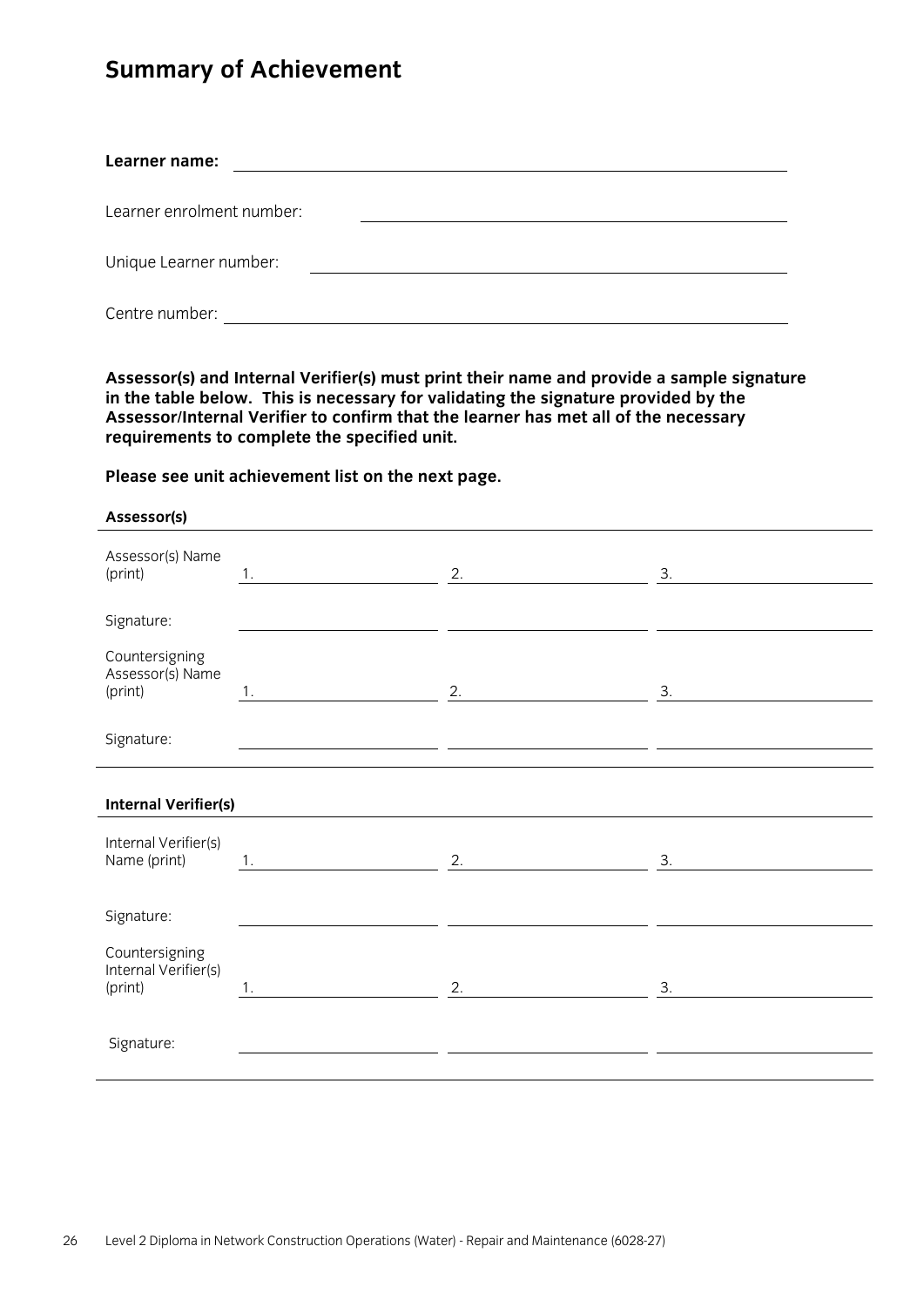### **Summary of Achievement**

City & Guilds suggests that you should enter the unit numbers, of the units you plan to achieve, in the table below. This will allow you to track your progress through the qualification at a glance.

#### **Declaration**

#### **By signing this summary of unit achievement, I confirm that all learning outcomes for the unit have been completed and that the evidence is authentic and has been obtained under specified conditions for which certification is now requested.**

|                | <b>Units achieved</b> |                      |                       |                                          |                                |                                 |
|----------------|-----------------------|----------------------|-----------------------|------------------------------------------|--------------------------------|---------------------------------|
| Unit<br>Number | Date<br>achieved      | Learner<br>signature | Assessor<br>signature | Countersigning<br>Assessor<br>signature* | Internal verifier<br>signature | Countersigning IV<br>signature* |
|                |                       |                      |                       |                                          |                                |                                 |
|                |                       |                      |                       |                                          |                                |                                 |
|                |                       |                      |                       |                                          |                                |                                 |
|                |                       |                      |                       |                                          |                                |                                 |
|                |                       |                      |                       |                                          |                                |                                 |
|                |                       |                      |                       |                                          |                                |                                 |
|                |                       |                      |                       |                                          |                                |                                 |
|                |                       |                      |                       |                                          |                                |                                 |
|                |                       |                      |                       |                                          |                                |                                 |
|                |                       |                      |                       |                                          |                                |                                 |
|                |                       |                      |                       |                                          |                                |                                 |
|                |                       |                      |                       |                                          |                                |                                 |
|                |                       |                      |                       |                                          |                                |                                 |
|                |                       |                      |                       |                                          |                                |                                 |
|                |                       |                      |                       |                                          |                                |                                 |
|                |                       |                      |                       |                                          |                                |                                 |
|                |                       |                      |                       |                                          |                                |                                 |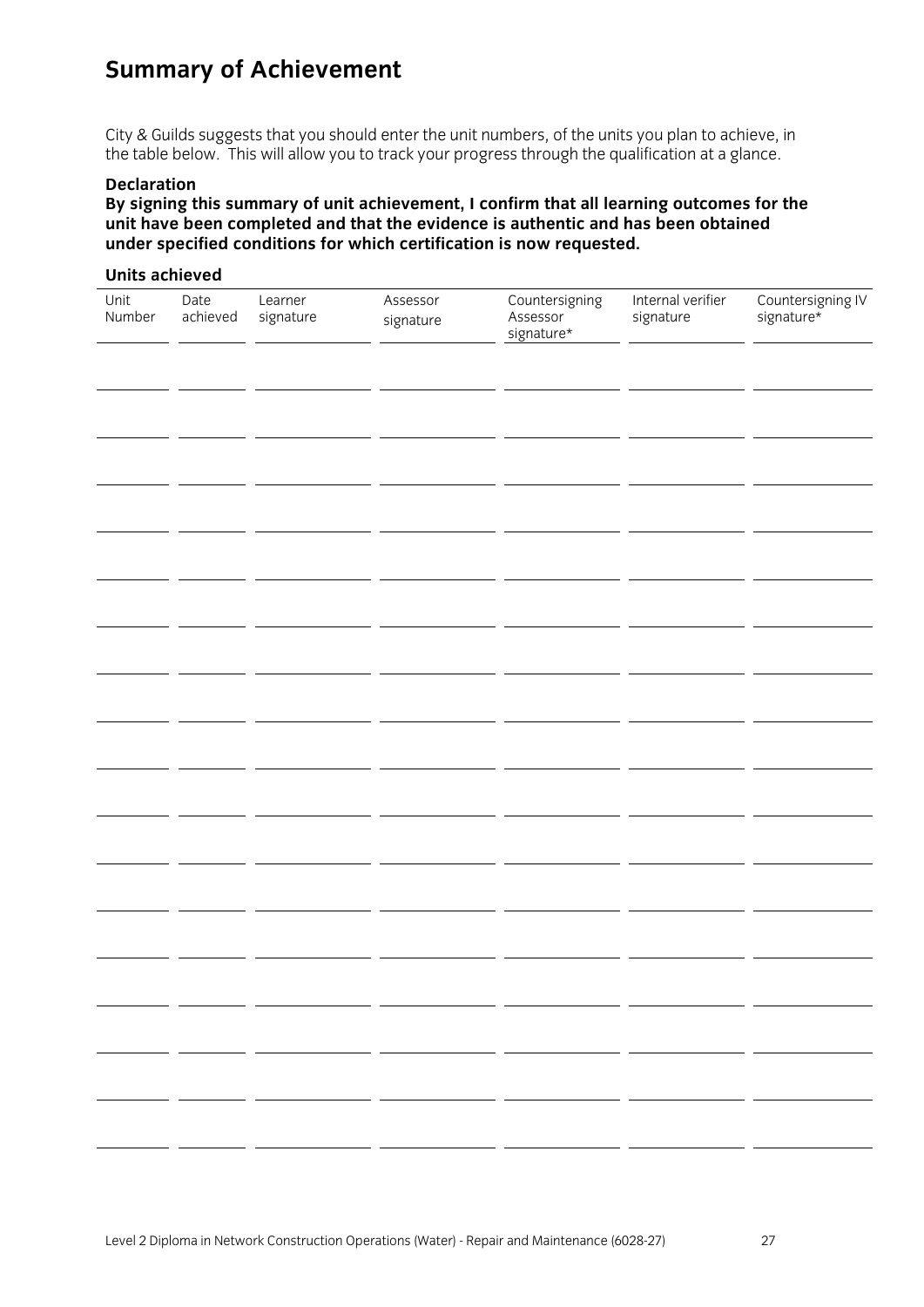# **Observation report**

Level 2 Diploma in Water Network Construction Operations (6028)

#### **Candidate: Assessor: PRN: PRN: PRN:**

Applicable units

Report **Learning outcome ref.**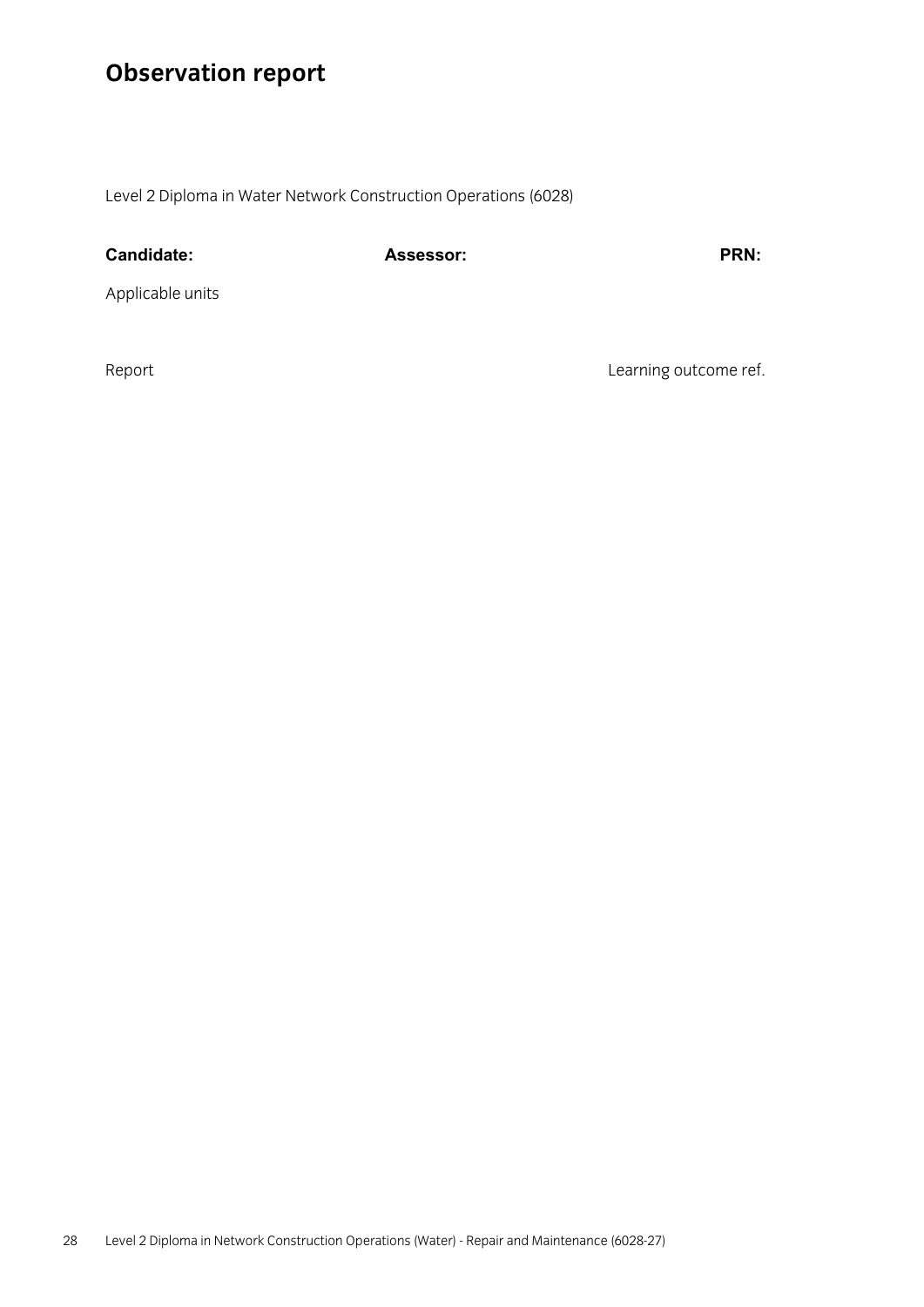Questions asked with answers: Learning Outcome ref:

Assessor feedback –

Learner signature … … … … … … … … … … … … … … … Date … … … … … … … … … … … … …

Assessor …………………………………………………….... Date ……………………………….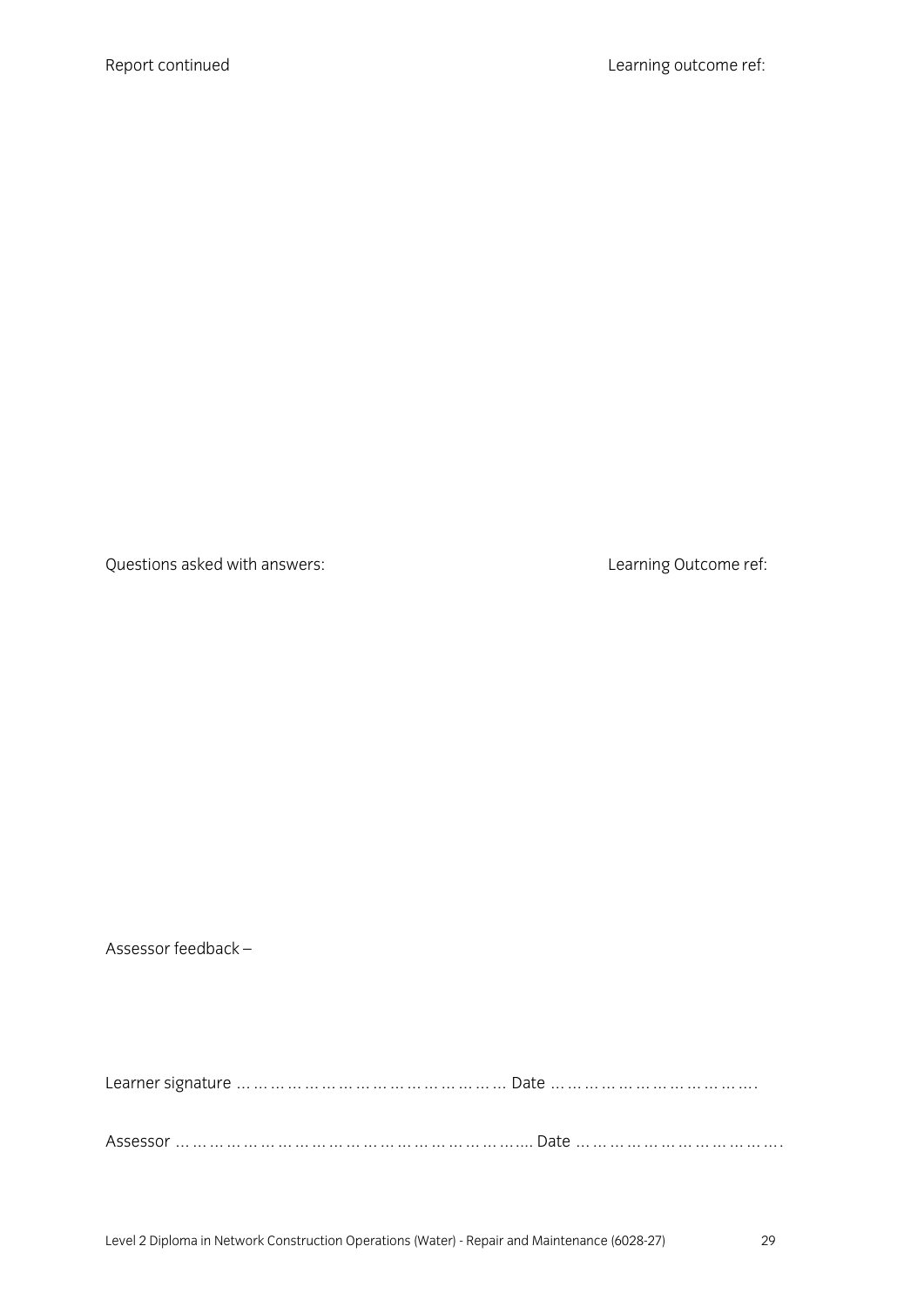# **Diary sheet**

| Learner name:                 | <b>Team leader:</b>     |
|-------------------------------|-------------------------|
| Location:                     | Job type:               |
| Job reference number:         | Date:                   |
| Details of work completed:    |                         |
|                               |                         |
|                               |                         |
|                               |                         |
|                               |                         |
|                               |                         |
|                               |                         |
|                               |                         |
| <b>Team Leaders comments:</b> |                         |
|                               |                         |
|                               |                         |
|                               |                         |
|                               |                         |
| Learners signature:           | Team leaders signature: |

IV signature: EV signature: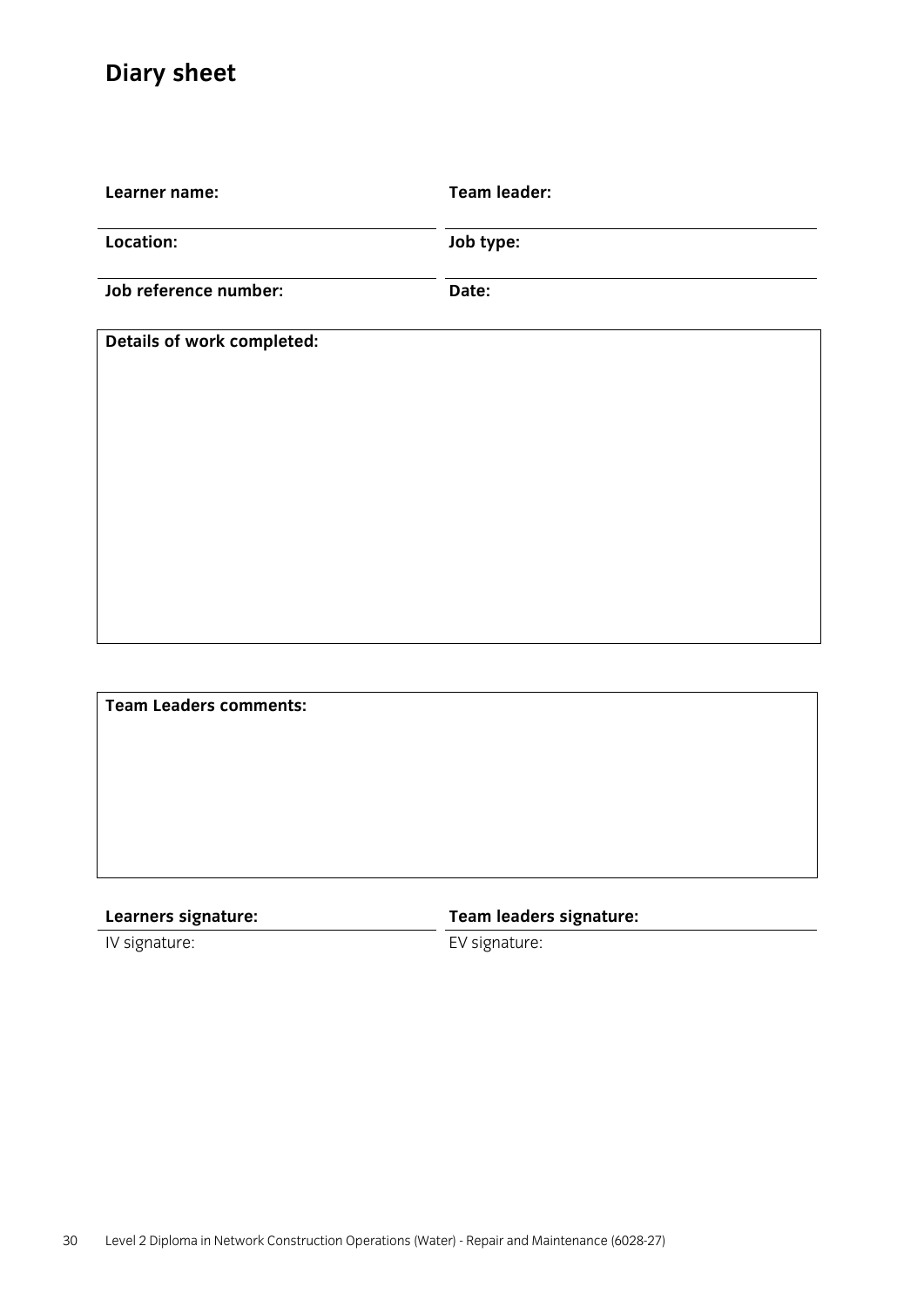# **Witness Testimony**

| Learner name:               | <b>Team leader:</b> |
|-----------------------------|---------------------|
| Location:                   | Job type:           |
| Job reference number:       | Date:               |
| Details of work completed:  |                     |
|                             |                     |
|                             |                     |
|                             |                     |
|                             |                     |
|                             |                     |
|                             |                     |
| <b>Additional comments:</b> |                     |
|                             |                     |

**Learners signature: Witness signature:** 

IV signature: EV signature: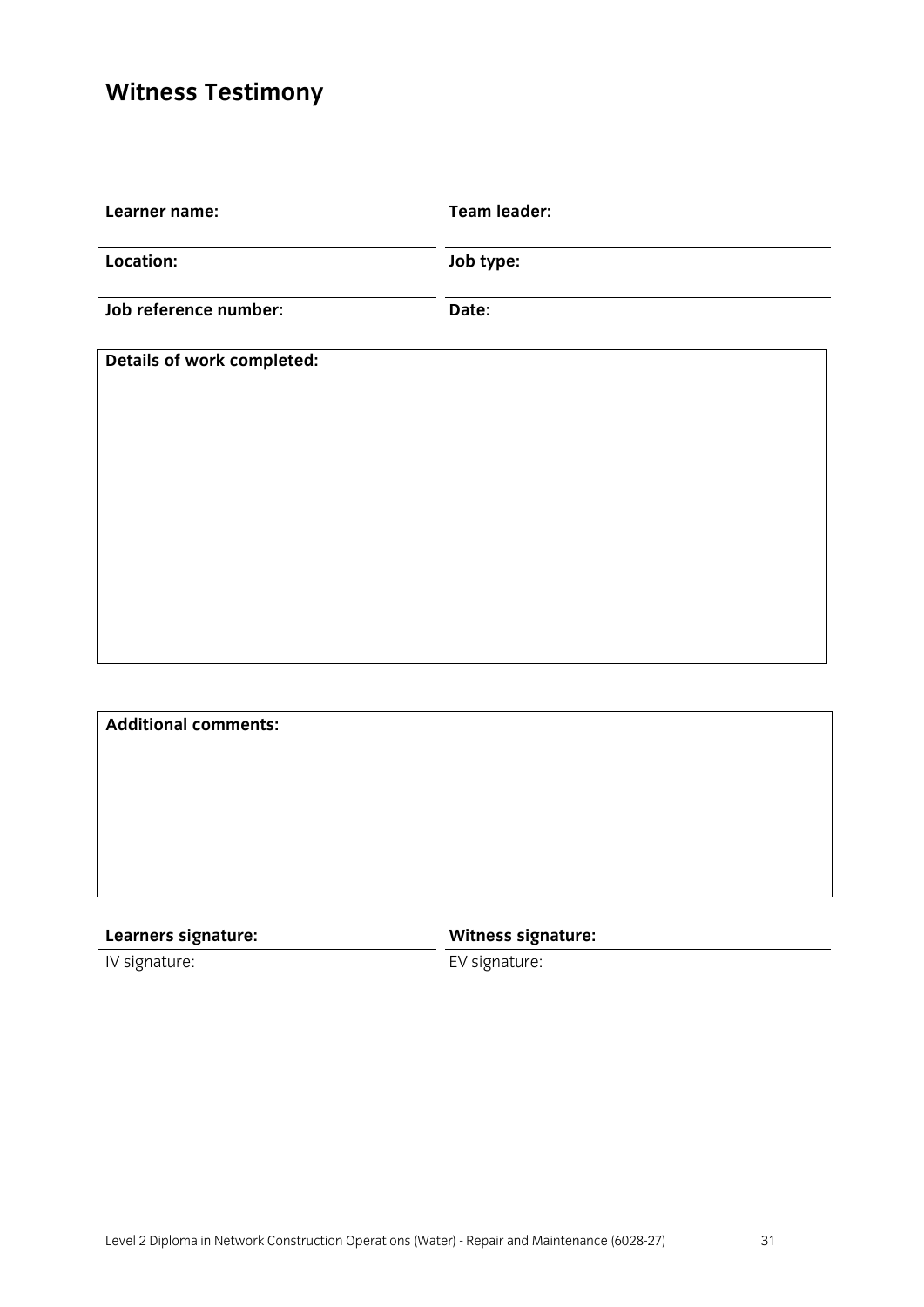# **Photographic Supplementary Evidence**

Portfolio Reference Number:

Candidate Name:

Candidate Signature:

Unit Number: Learning Outcome Number: Assessment Criteria Number:

**Brief description of task being carried out in the photograph:** 

**(Attach Photo in this Box)** 

| Assessor / Workplace Recorder Name:               |               |       |  |
|---------------------------------------------------|---------------|-------|--|
| Assessor / Workplace Recorder Signature:<br>Date: |               |       |  |
| IV Name:                                          | IV Signature: | Date: |  |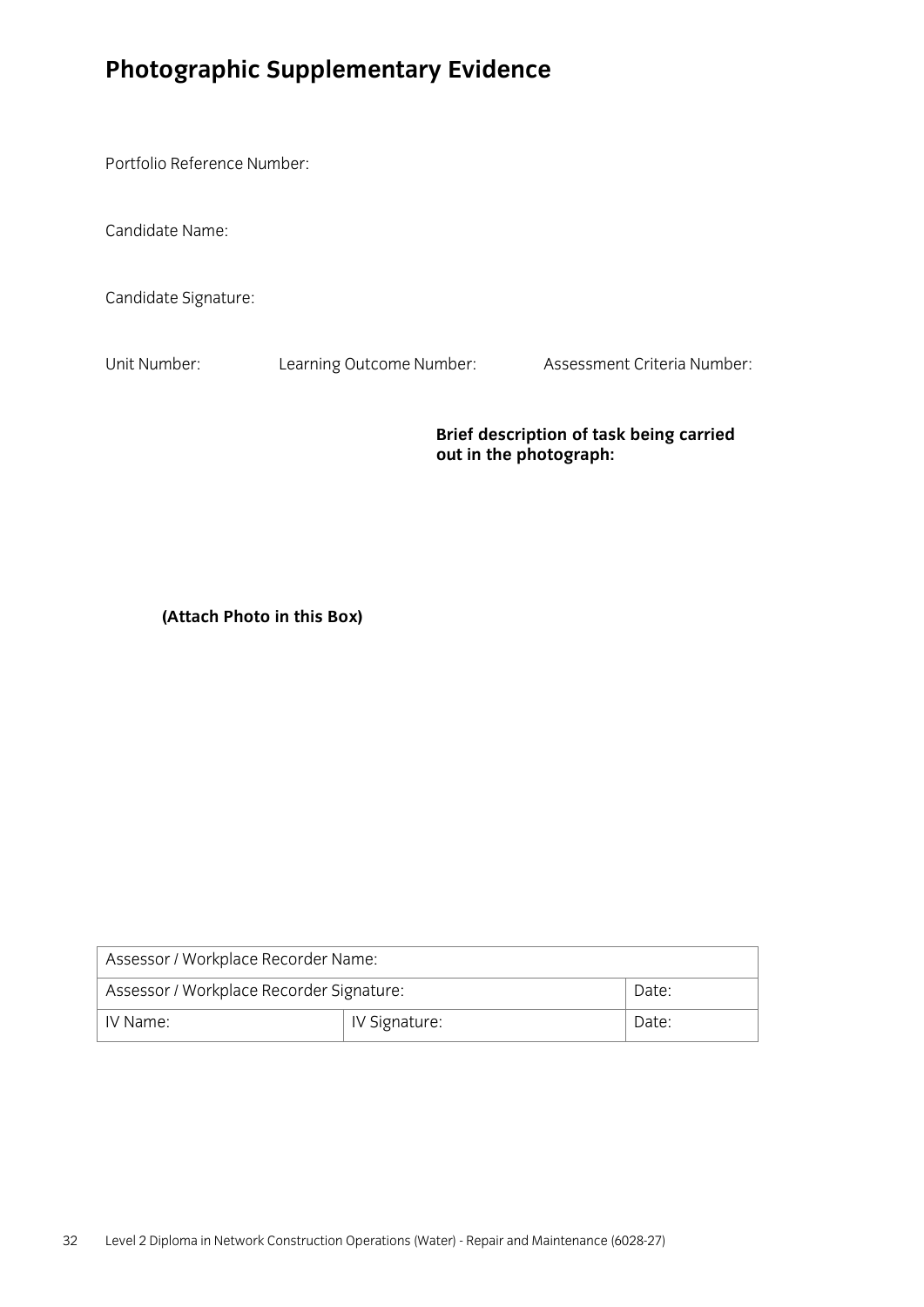<span id="page-32-0"></span>

#### **Unit aim:**

The purpose of the unit is to assess the competence of individuals to recognised national occupational standards. This unit is designed to assess the competence of individuals required to create an efficient and effective work environment in Utilities Network Construction. It involves planning recourses, the work area and requires an understanding of the work activity. It includes working efficiently and effectively with other personnel.

| Where job was done | Time taken (hours) Date |  |
|--------------------|-------------------------|--|
|                    |                         |  |
|                    |                         |  |
|                    |                         |  |
|                    |                         |  |
|                    |                         |  |
|                    |                         |  |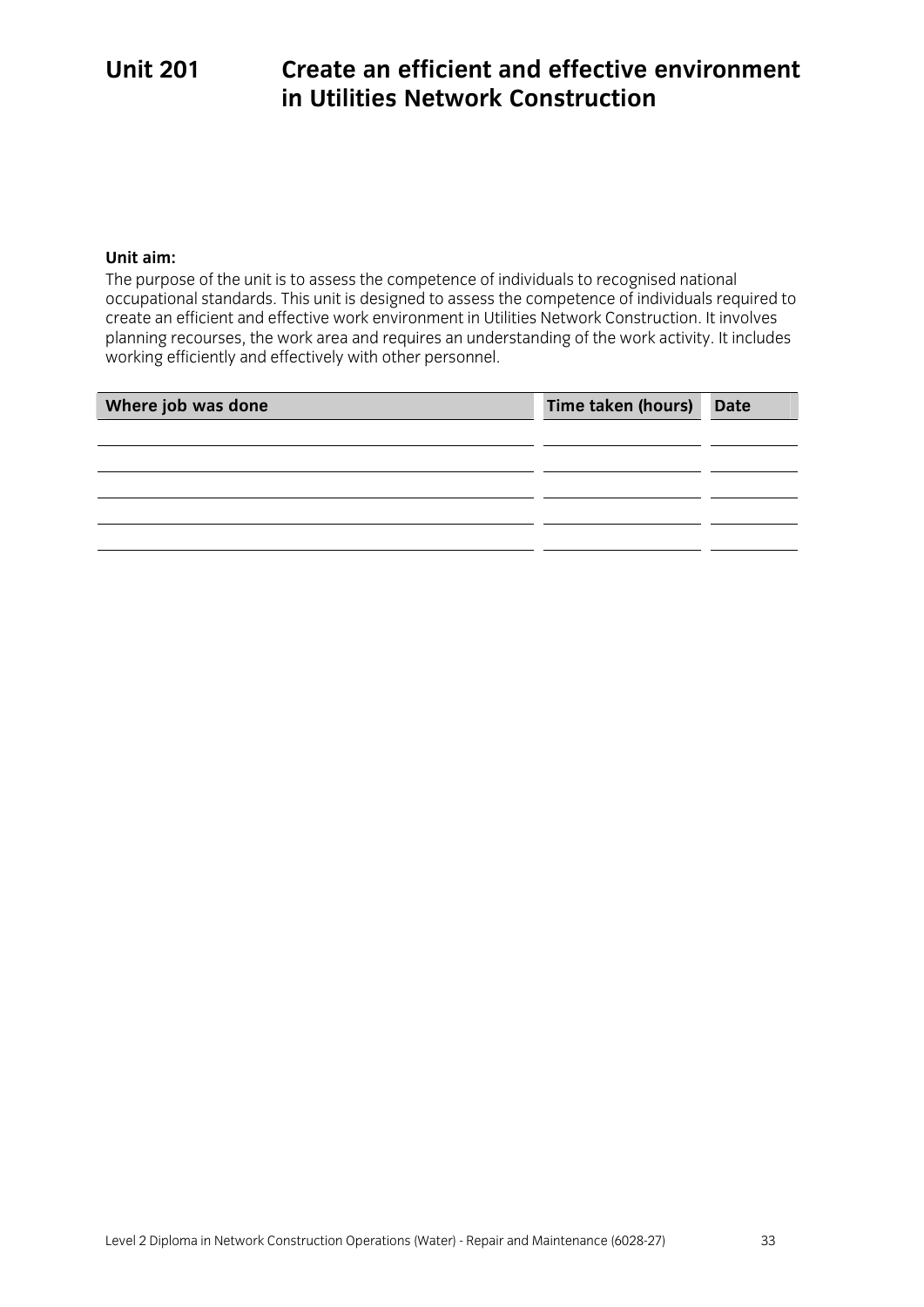### **Unit 201 Create an efficient and effective environment in Utilities Network Construction**

| Performance evidence required  |                                                                                                                                               | Portfolio Reference Number<br>(PRN) |  |  |  |  |  |  |
|--------------------------------|-----------------------------------------------------------------------------------------------------------------------------------------------|-------------------------------------|--|--|--|--|--|--|
|                                | 1. Be able to work efficiently and effectively                                                                                                |                                     |  |  |  |  |  |  |
| 1.1                            | Carry out a site-specific risk assessment and review in<br>accordance with company procedures                                                 |                                     |  |  |  |  |  |  |
| 1.2                            | Select and wear the designated PPE                                                                                                            |                                     |  |  |  |  |  |  |
| 1.3                            | Store, maintain and use tools, work materials and equipment in<br>accordance with the work requirements, approved procedures<br>and practices |                                     |  |  |  |  |  |  |
| Type of evidence $\rightarrow$ |                                                                                                                                               |                                     |  |  |  |  |  |  |

#### **O = Observation Q = Oral Question (OQ) or Written Question & answer (WQ) S = Simulation/RWE WT = Witness testimony**

|                                                                                                 | Performance evidence required                                                                           | Portfolio Reference Number<br>(PRN) |  |  |  |  |  |  |
|-------------------------------------------------------------------------------------------------|---------------------------------------------------------------------------------------------------------|-------------------------------------|--|--|--|--|--|--|
|                                                                                                 | 2. Be able to organise their work and maintain standards to minimise<br>hazards                         |                                     |  |  |  |  |  |  |
| Organise work to comply with instructions and the agreed<br>2.1<br>schedules                    |                                                                                                         |                                     |  |  |  |  |  |  |
| 2.2                                                                                             | Coordinate own work with other personnel and related<br>activities                                      |                                     |  |  |  |  |  |  |
| 2.3<br>Carry out activities to approved procedures and practices                                |                                                                                                         |                                     |  |  |  |  |  |  |
| 2.4                                                                                             | Carry out and confirm all work is in accordance with <b>standards</b><br>and approved codes of practice |                                     |  |  |  |  |  |  |
| 2.5                                                                                             | Check own work and that of other personnel to ensure<br>compliance with specified standards             |                                     |  |  |  |  |  |  |
| Confirm with a designated person on the steps to be taken<br>2.6<br>throughout the work process |                                                                                                         |                                     |  |  |  |  |  |  |
| Type of evidence $\rightarrow$                                                                  |                                                                                                         |                                     |  |  |  |  |  |  |

**O = Observation Q = Oral Question (OQ) or Written Question & answer (WQ) S = Simulation/RWE WT = Witness testimony**

#### **Range**

**Approved procedures and practices:** use of appropriate work methods; optimise the use of time; remove and dispose of waste and surplus materials

**Standards and approved codes of practice:** the agreed standards and specification; the organisational policy; approved procedures and practices; statutory requirements

**Designated person:** specified within work and health and safety procedures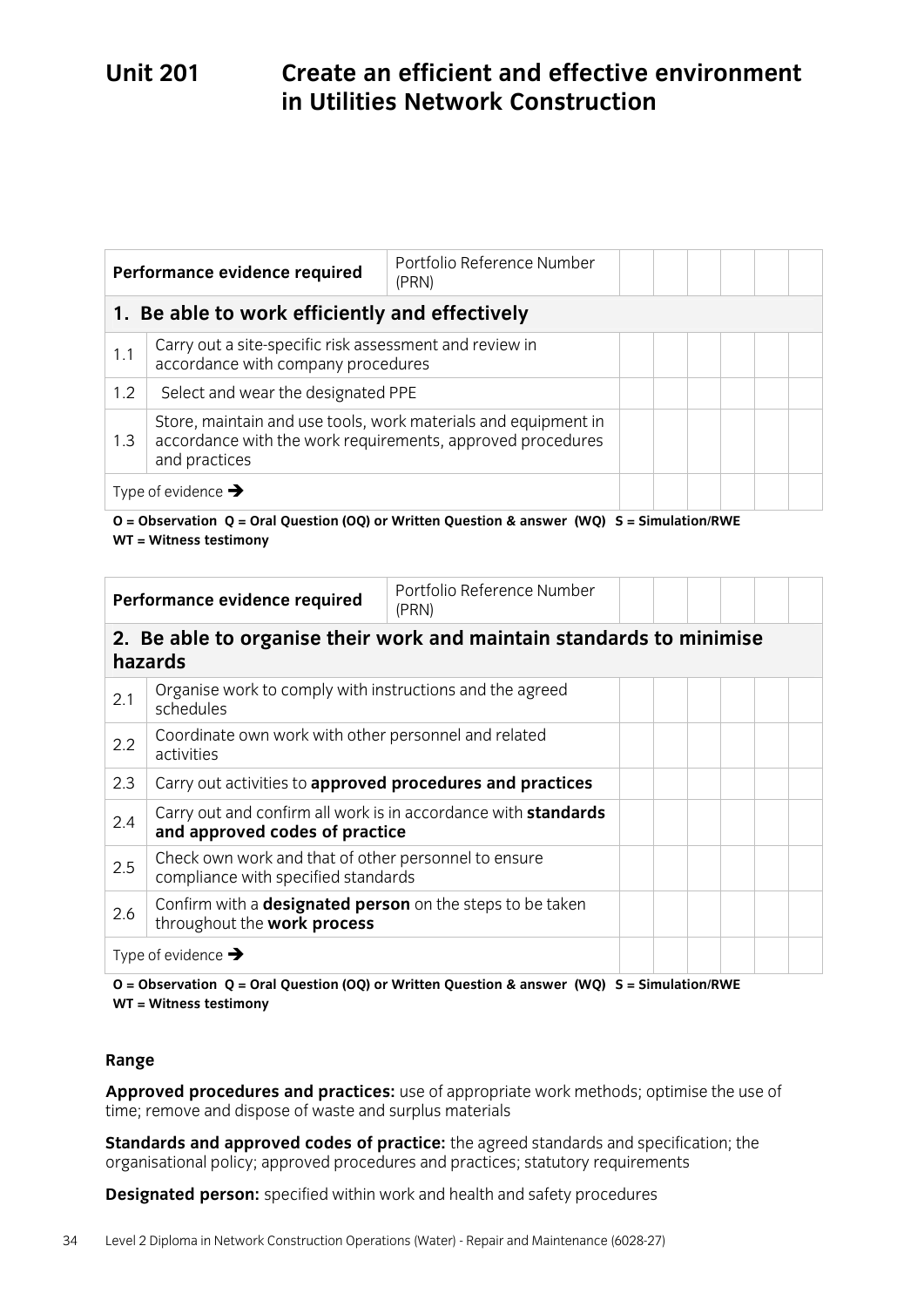**Work process:** any work which may be detrimental to safety or the environment; suggestions for improvements to work methods; any deviations in standards or specification

|                                | Performance evidence required                                                                                  | Portfolio Reference Number<br>(PRN) |  |  |  |  |  |  |
|--------------------------------|----------------------------------------------------------------------------------------------------------------|-------------------------------------|--|--|--|--|--|--|
|                                | 3. Be able to use and communicate data and information                                                         |                                     |  |  |  |  |  |  |
| 3.1                            | Comply with operational and organisational procedures for<br>communicating information to other people         |                                     |  |  |  |  |  |  |
| 3.2                            | Confirm records are maintained and exchanged in accordance<br>with operational and organisational requirements |                                     |  |  |  |  |  |  |
| 3.3                            | Confirm with designated personnel any circumstances where<br>information appears incorrect                     |                                     |  |  |  |  |  |  |
| 3.4                            | Use organisational information systems to record and store,<br>data and information                            |                                     |  |  |  |  |  |  |
| Type of evidence $\rightarrow$ |                                                                                                                |                                     |  |  |  |  |  |  |

#### **O = Observation Q = Oral Question (OQ) or Written Question & answer (WQ) S = Simulation/RWE WT = Witness testimony**

| Performance evidence required  |                                                                                                             | Portfolio Reference Number<br>(PRN) |  |  |  |  |  |  |
|--------------------------------|-------------------------------------------------------------------------------------------------------------|-------------------------------------|--|--|--|--|--|--|
|                                | 4. Be able to resolve problems that arise from work activities                                              |                                     |  |  |  |  |  |  |
| 4.1                            | Report to a designated person any situations which require<br>additional intervention                       |                                     |  |  |  |  |  |  |
| 4.2                            | Communicate problems and conditions outside the<br>responsibility of the job role using approved procedures |                                     |  |  |  |  |  |  |
| Type of evidence $\rightarrow$ |                                                                                                             |                                     |  |  |  |  |  |  |

**O = Observation Q = Oral Question (OQ) or Written Question & answer (WQ) S = Simulation/RWE WT = Witness testimony**

| 5. Understand how to establish and maintain effective working<br>relationships in utilities network constructionguidance and<br>legislation in utilities network construction operations | <b>PRN</b>                                                                                                   |  |
|------------------------------------------------------------------------------------------------------------------------------------------------------------------------------------------|--------------------------------------------------------------------------------------------------------------|--|
| 5.1                                                                                                                                                                                      | State the main responsibilities of the employer and employee under the<br>Health and Safety at Work Act      |  |
| 5.2                                                                                                                                                                                      | Explain the health and safety guidance governing work in excavations                                         |  |
| 5.3                                                                                                                                                                                      | Describe the safe procedures for handling hazardous materials                                                |  |
| 5.4                                                                                                                                                                                      | Explain the organisational accident recording and reporting procedures                                       |  |
| 5.5                                                                                                                                                                                      | State the legislative requirements relative to the work activity and the<br>workplace environment, including |  |
|                                                                                                                                                                                          | any licensing, certification or inspection<br>$\bullet$                                                      |  |
|                                                                                                                                                                                          | organisational and operational standards<br>$\bullet$                                                        |  |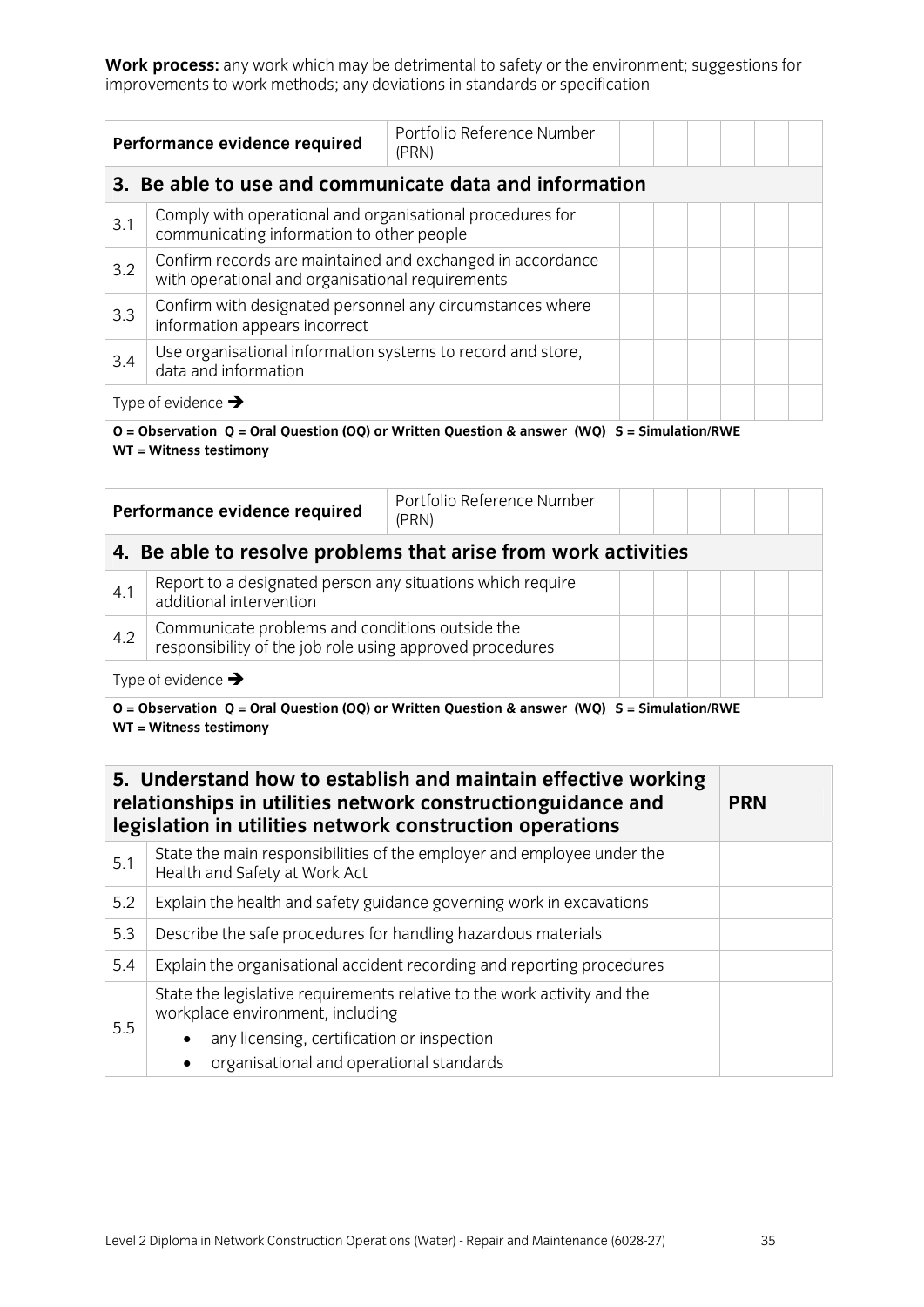| 6. Understand how to create an efficient and effective<br>environment in utilities network construction | <b>PRN</b>                                                                                                                   |  |
|---------------------------------------------------------------------------------------------------------|------------------------------------------------------------------------------------------------------------------------------|--|
| 6.1                                                                                                     | Describe the industry practices and company requirements for the work<br>activity within the remit of the occupation         |  |
| 6.2                                                                                                     | Apply approved procedures and practices in the context of the<br>operations, the work activity and the workplace environment |  |
| 6.3                                                                                                     | Describe the main physical properties of the range of materials used in work<br>operations                                   |  |
| 6.4                                                                                                     | Describe how the range of materials may be affected by weather conditions                                                    |  |
| 6.5                                                                                                     | Describe the categories and uses of materials used in the work activity                                                      |  |
| 6.6                                                                                                     | Describe the characteristics of work materials relevant to the work activity,<br>both hazardous and non-hazardous            |  |
| 6.7                                                                                                     | Identify materials used for the work which could pose a health hazard                                                        |  |
| 6.8                                                                                                     | Explain how to identify hazardous materials                                                                                  |  |
| 6.9                                                                                                     | Describe precautions to be taken when dealing with toxic fumes and dust                                                      |  |
| 6.10                                                                                                    | Explain safe methods of handling and storing the range of materials<br>being used for the work                               |  |
| 6.11                                                                                                    | Identify types of <b>packaging</b> used for the range of materials                                                           |  |
| 6.12                                                                                                    | Identify types of <b>tools and equipment</b> used with the operation and work<br>activity                                    |  |
| 6.13                                                                                                    | Identify the range and use of personal protective equipment for the work<br>activity                                         |  |
| 6.14                                                                                                    | Describe the methods of checking PPE for good condition                                                                      |  |
| 6.15                                                                                                    | State the operational and organisational requirements for storage                                                            |  |
| 6.16                                                                                                    | Describe the arrangements, designated places and working<br>procedures for storing tools and equipment                       |  |
| 6.17                                                                                                    | Explain the safe lifting and handling techniques for tools, equipment and<br>materials                                       |  |
| 6.18                                                                                                    | Explain the emergency procedures and actions to take in the event of<br>emergency                                            |  |
| 6.19                                                                                                    | Describe means of communication used in utilities network construction                                                       |  |
| 6.20                                                                                                    | Explain the procedures for reporting problems in accordance with<br>company policy                                           |  |
| 6.21                                                                                                    | Outline the range of the work activity and sequence of events to<br>achieve the intended job outcomes                        |  |

#### **Range**

**Approved procedures and practices:** Environmental; organisational; regulatory; emergency; operational; company procedure

**Categories and uses:** materials used in carrying out the work; materials arising as a result of the work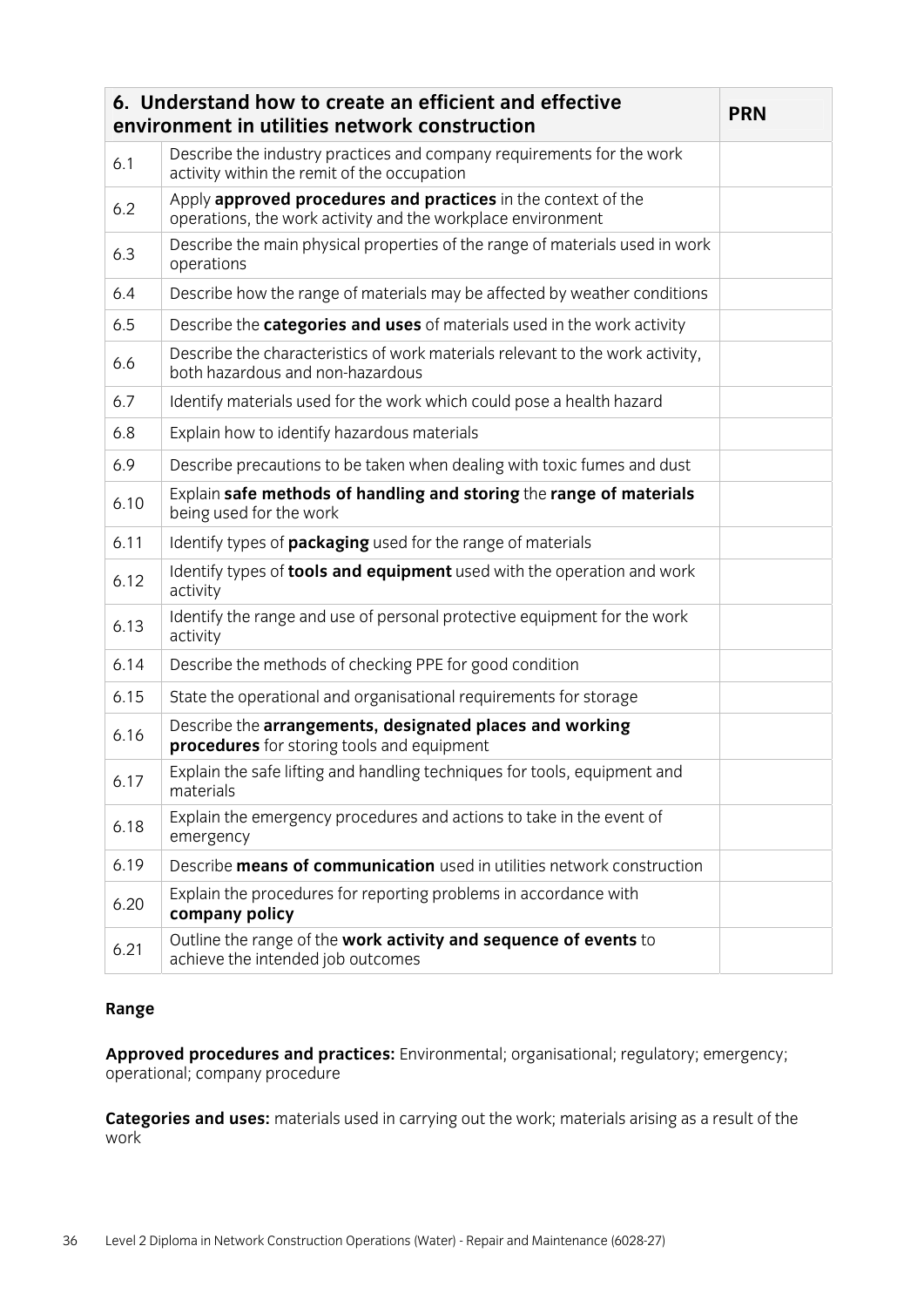**Safe methods of handling and storing:** disposal of residual or waste materials; recovery of reusable materials; approved reporting procedures

**Range of materials:** hazardous; non-hazardous

**Packaging:** loose; bagged; containerised; volume/weight of standard packages

**Tools and equipment:** hand tools; power tools; equipment for general and specific work activities.

**Arrangements, designated places and working procedures:** the need for securing high value/high risk equipment; storage compounds; security arrangements; lock up stores; methods of checking materials into and out of storage.

**Means of communication:** written; electronic; visual signals

**Company policy:** statutory; organisational; emergency

**Work activity and sequence of events**: how to collect information from plans, schedules, work programmes; the preparatory work required, including ensuring safely provisions are in place; the processes and work methods being used for the work activity; post- work activity to satisfactorily conclude the work activity; quality control being used for the work activity

**Confirm completion of this Unit on the Summary of Achievement Form.**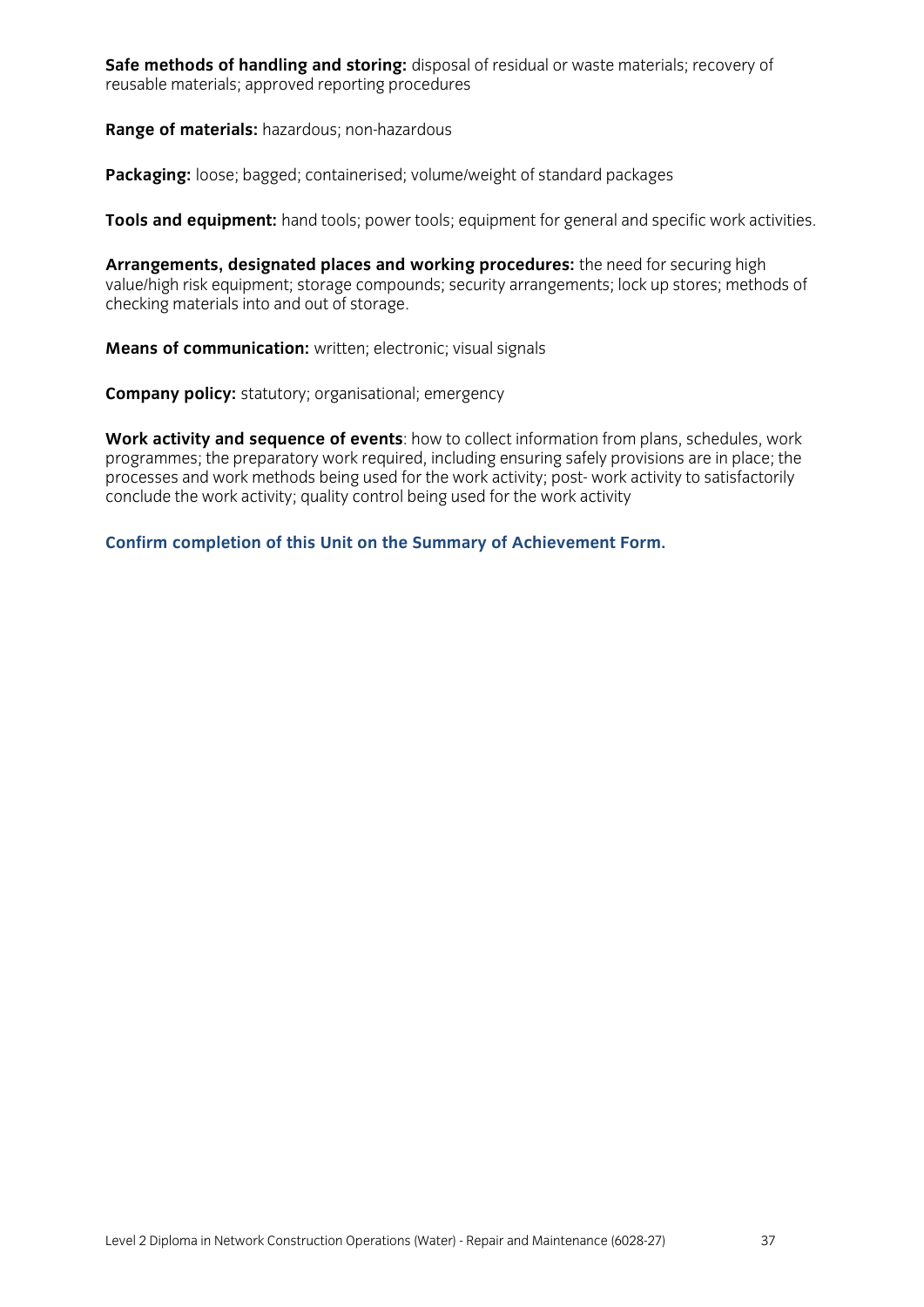# **Unit 203 Establish and maintain effective working relationships in utilities network construction**

#### **Unit aim:**

The purpose of this unit is to assess the competence of individuals to recognised national occupational standards. The unit supports workforce development and describes the competencies necessary to establish and maintain effective working relationships in Utilities Network Construction. It includes working effectively with work colleagues, the general public, local authorities, other utilities, job management and emergency services.

| Time taken (hours) Date |
|-------------------------|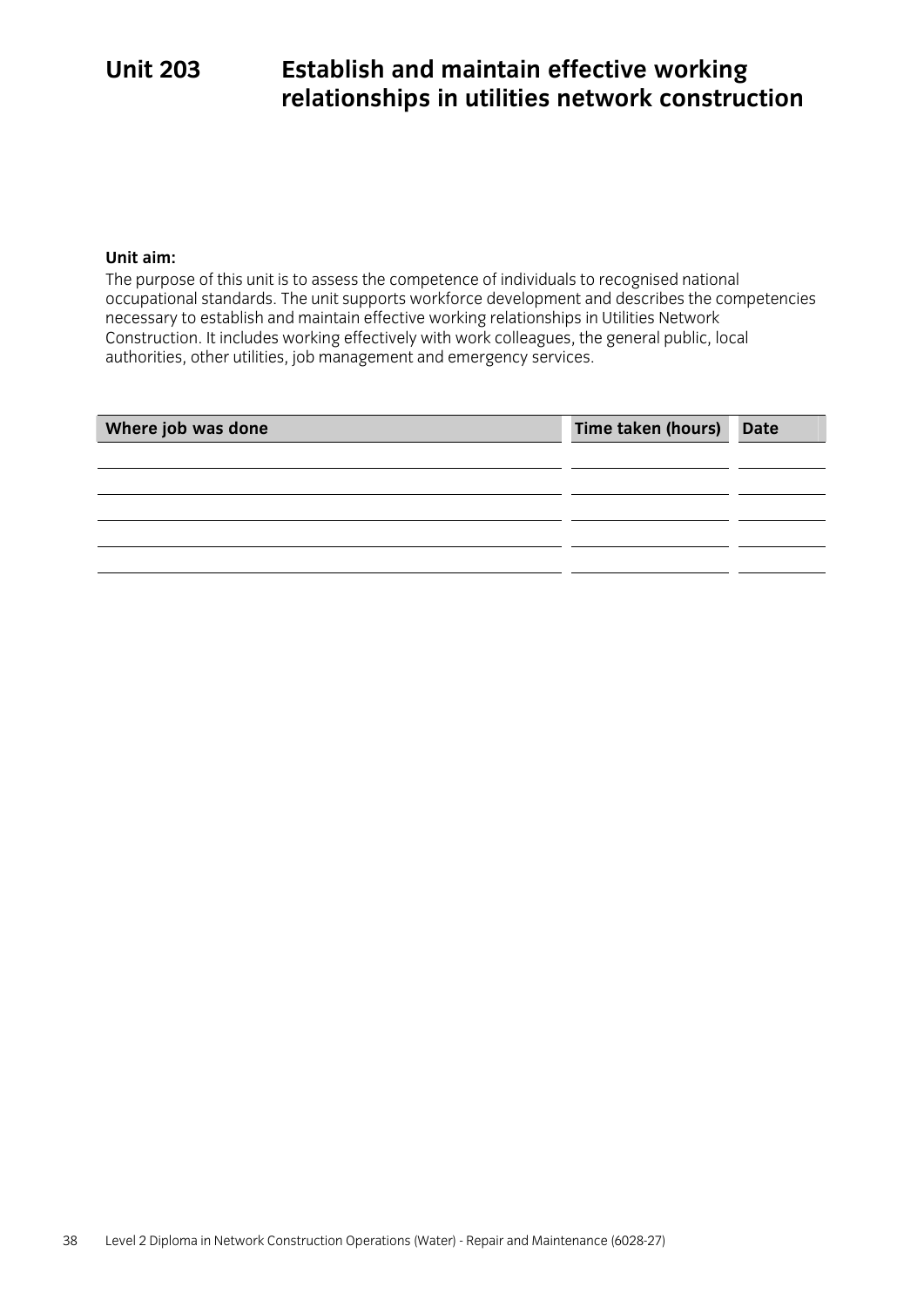# **Unit 203 Establish and maintain effective working relationships in utilities network construction**

|                                                                       | Performance evidence required                                                                                           | Portfolio Reference Number<br>(PRN) |  |  |  |  |
|-----------------------------------------------------------------------|-------------------------------------------------------------------------------------------------------------------------|-------------------------------------|--|--|--|--|
| 1. Be able to establish and maintain productive working relationships |                                                                                                                         |                                     |  |  |  |  |
| 1.1                                                                   | Demonstrate how to deal with working relationships<br>appropriately                                                     |                                     |  |  |  |  |
| 1.2                                                                   | Demonstrate how to deal with requests positively and in a<br>timely manner                                              |                                     |  |  |  |  |
| 1.3                                                                   | Support colleagues and associates that may be in work-related<br>difficulties                                           |                                     |  |  |  |  |
| 1.4                                                                   | Communicate to the designated person all unresolved<br>matters likely to result in a breakdown of working relationships |                                     |  |  |  |  |
| 1.5                                                                   | Work with others to find effective ways to deal with work<br>problems                                                   |                                     |  |  |  |  |
|                                                                       | Type of evidence $\rightarrow$                                                                                          |                                     |  |  |  |  |

**O = Observation Q = Oral Question (OQ) or Written Question & answer (WQ) S = Simulation/RWE WT = Witness testimony**

#### **Range**

**Working relationships:** colleagues, associates, managers, supervisors, customers, outside bodies and members of the general public

**Designated person:** those people specified within work and health and safety procedures

|     | Performance evidence required                                                                          | Portfolio Reference Number<br>(PRN) |  |  |  |  |  |
|-----|--------------------------------------------------------------------------------------------------------|-------------------------------------|--|--|--|--|--|
|     | 2. Be able to use and communicate data and information                                                 |                                     |  |  |  |  |  |
| 2.1 | Comply with operational and organisational procedures for<br>communicating information to other people |                                     |  |  |  |  |  |
| 2.2 | Comply with operational and organisational procedures when<br>maintaining records                      |                                     |  |  |  |  |  |
| 2.3 | Confirm with designated personnel any circumstances where<br>information appears to be incorrect       |                                     |  |  |  |  |  |
| 2.4 | Use organisational information systems to record and store,<br>data and information                    |                                     |  |  |  |  |  |
|     | Type of evidence $\rightarrow$                                                                         |                                     |  |  |  |  |  |

**O = Observation Q = Oral Question (OQ) or Written Question & answer (WQ) S = Simulation/RWE WT = Witness testimony**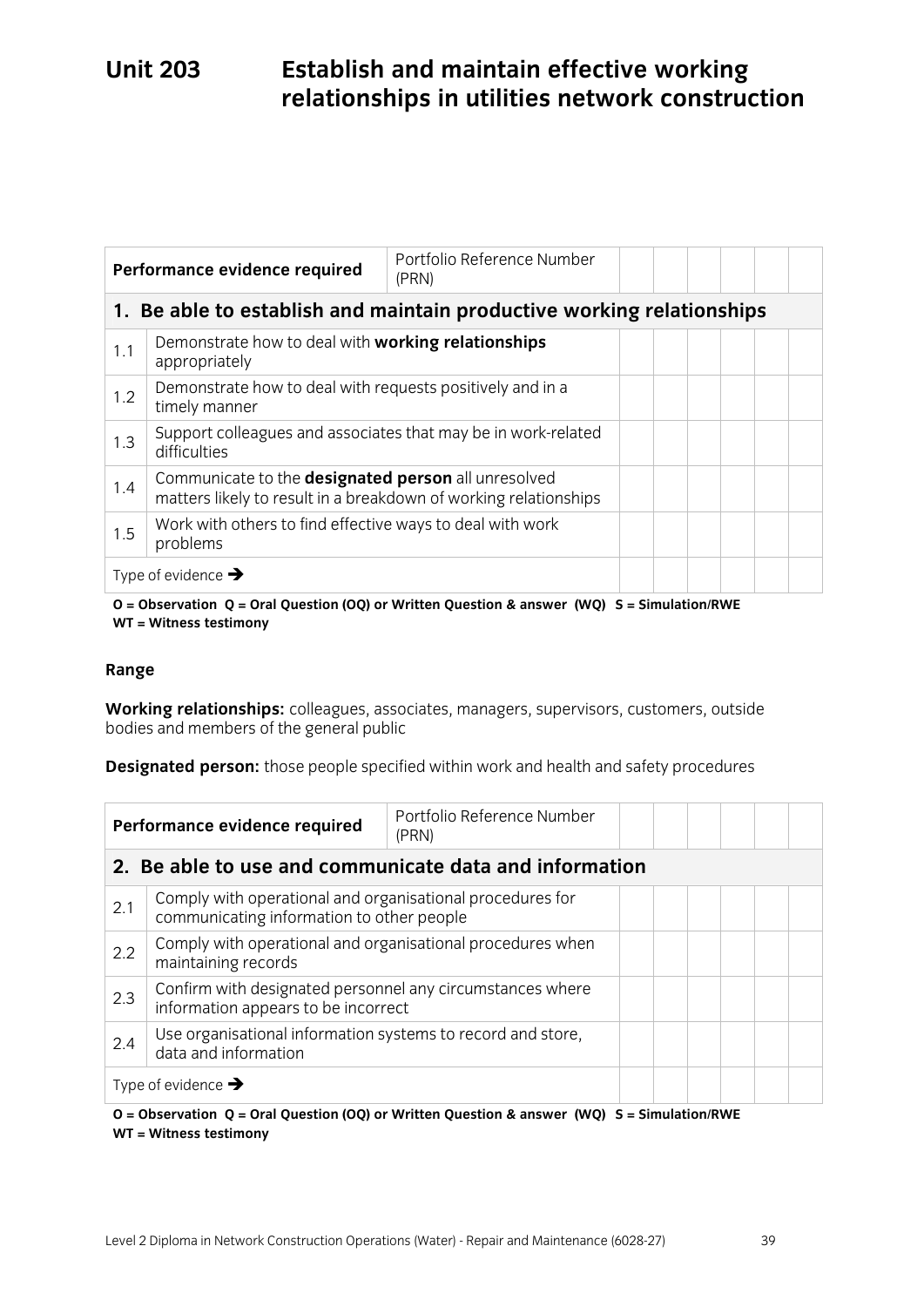|     | Performance evidence required                                                                                                           | Portfolio Reference Number<br>(PRN) |  |  |  |  |  |  |
|-----|-----------------------------------------------------------------------------------------------------------------------------------------|-------------------------------------|--|--|--|--|--|--|
|     | 3. Be able to resolve problems that could damage effective working<br>relationships                                                     |                                     |  |  |  |  |  |  |
| 3.1 | Handle problems within the responsibility of the job role                                                                               |                                     |  |  |  |  |  |  |
| 3.2 | Communicate problems and conditions outside the<br>responsibility of the job role to the designated person using<br>approved procedures |                                     |  |  |  |  |  |  |
|     | Type of evidence $\rightarrow$                                                                                                          |                                     |  |  |  |  |  |  |

**O = Observation Q = Oral Question (OQ) or Written Question & answer (WQ) S = Simulation/RWE WT = Witness testimony**

#### **Range**

**Designated person**: people specified within work and health and safety procedures

|     | 4. Know Health and Safety guidance and legislation in<br>utilities network construction operations      | <b>PRN</b> |
|-----|---------------------------------------------------------------------------------------------------------|------------|
| 4.1 | State the main responsibilities of the employer and employee under the<br>Health and Safety at Work Act |            |
| 4.2 | Explain the health and safety guidance governing work in excavations                                    |            |
| 4.3 | Describe the safe procedures for handling hazardous materials                                           |            |
| 4.4 | Explain the organisational accident recording and reporting procedures                                  |            |
| 4.5 | Identify the range and use of personal protective equipment for the work                                |            |

|     | 5. Understand how to establish and maintain effective<br>working relationships in utilities network construction             | <b>PRN</b> |  |  |
|-----|------------------------------------------------------------------------------------------------------------------------------|------------|--|--|
| 5.1 | Describe how to create and maintain working relationships with different<br>types of personnel                               |            |  |  |
| 5.2 | Identify the range and roles of other persons involved in the work<br>activities                                             |            |  |  |
| 5.3 | Explain how to deal with groups and individuals with diverse roles,<br>responsibilities and business environments            |            |  |  |
| 5.4 | Describe how to recognise and deal with problems effecting working<br>relationships                                          |            |  |  |
| 5.5 | State the lines of communications to be followed when communicating<br>information to customers, clients and work colleagues |            |  |  |
| 5.6 | Explain the methods of communication used to communicate with<br>others                                                      |            |  |  |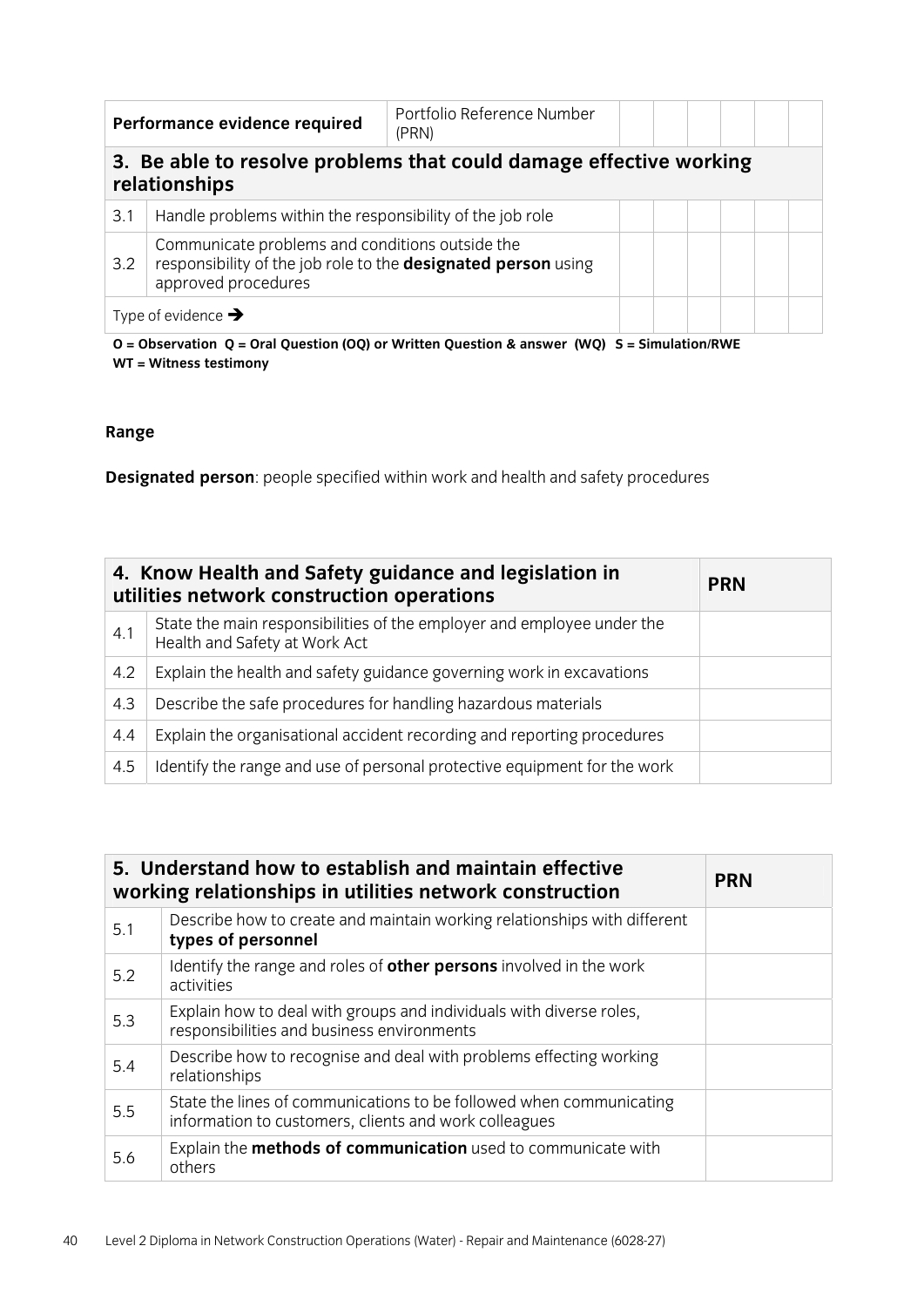| 5.7  | Identify documentation to use when communicating information to<br>individuals and groups                        |  |
|------|------------------------------------------------------------------------------------------------------------------|--|
| 5.8  | Describe ways to resolve problems that are affecting productivity and the<br>achievement of work goals           |  |
| 5.9  | State the legislative requirements including any licensing or certification<br>for the work activities           |  |
| 5.10 | State actions to be taken in the event of an emergency                                                           |  |
| 5.11 | State how to comply with the requirements of the Health and Safety at<br>Work Act in respect of work activities. |  |

**Types of personnel:** work colleagues and associates, suppliers, contractors, other utilities, those working for statutory bodies, other organisations, other trades, representatives from statutory organisations

**Other persons:** other trades; representatives from statutory organisations

**Method of communication:** oral, written, electronic

**Confirm completion of this Unit on the Summary of Achievement Form.**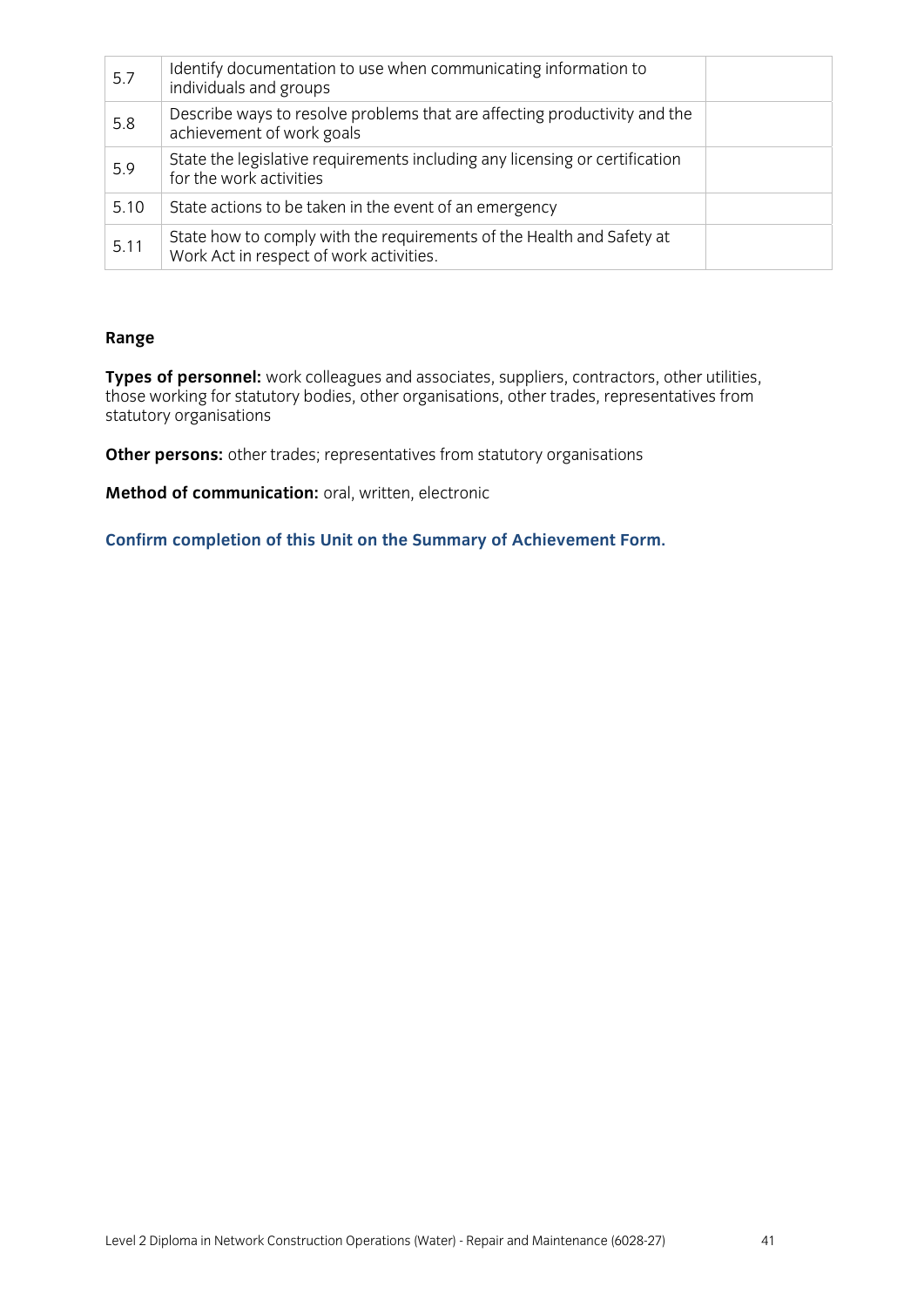## **Unit 204 Install equipment for safe working on the highway for utilities network construction**

#### **Unit aim:**

This unit allows you to show that you have the skills and knowledge to install equipment for safe working on the highway during utilities network construction operations.

You must select appropriate signing, lighting, guarding and traffic control equipment for the site, according to the current Codes of Practice and legislation. You must prepare the appropriate types and quantities of materials and equipment for the works and maintain your safety and security. You must also show that you can communicate information to the relevant people and organisations throughout the operation and must resolve or refer problems that arise during highways works in line with your job responsibility.

| Where job was done | Time taken (hours) Date |  |
|--------------------|-------------------------|--|
|                    |                         |  |
|                    |                         |  |
|                    |                         |  |
|                    |                         |  |
|                    |                         |  |
|                    |                         |  |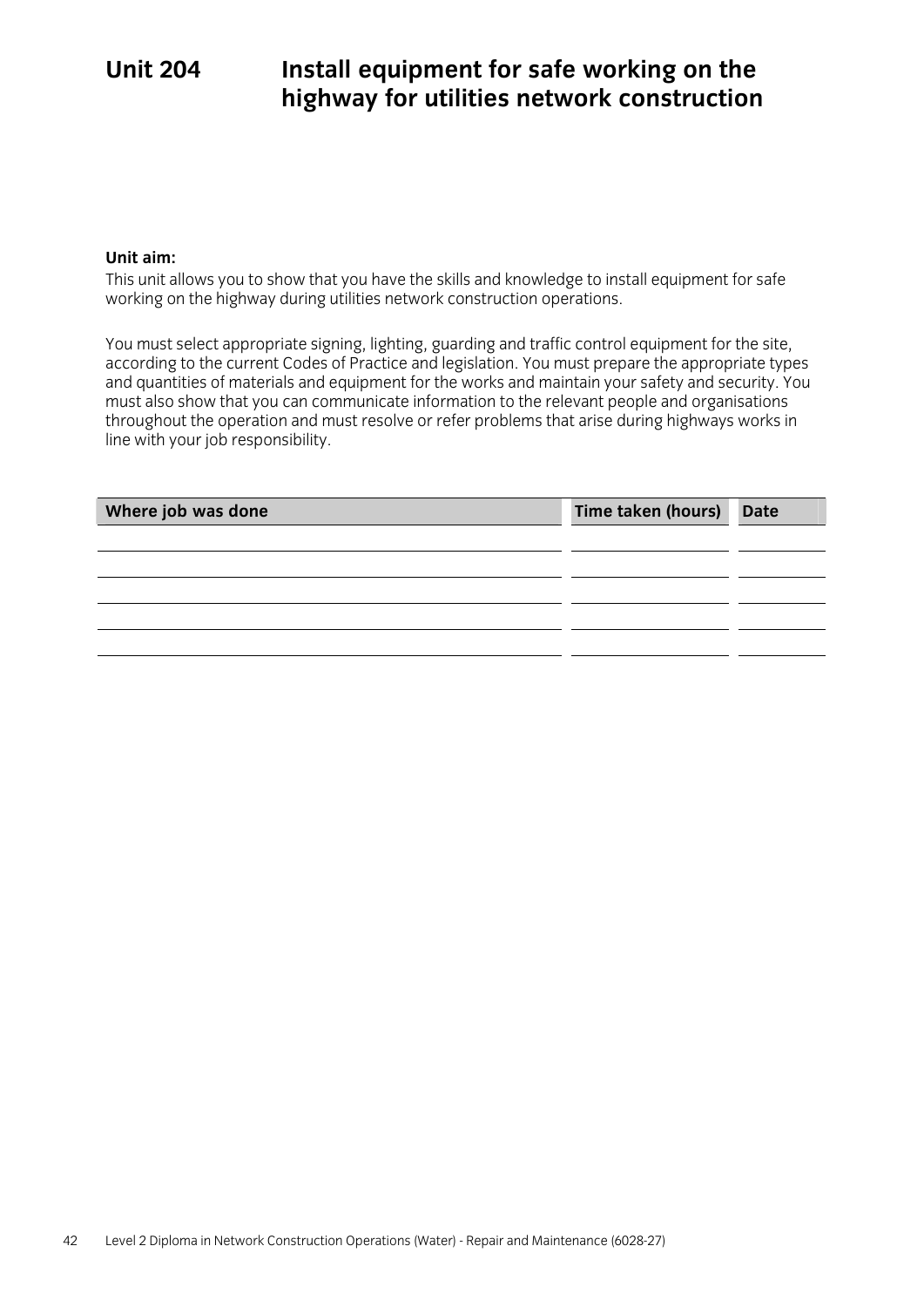# **Unit 204 Install equipment for safe working on the highway for utilities network construction**

|     | Performance evidence required                                                                                                                                     | Portfolio Reference Number<br>(PRN) |  |  |  |  |
|-----|-------------------------------------------------------------------------------------------------------------------------------------------------------------------|-------------------------------------|--|--|--|--|
|     | 1. Set out temporary signing, lighting and guarding traffic control<br>equipment in line with Industry Codes of Practice and current legislation                  |                                     |  |  |  |  |
| 1.1 | Locate the area for highway works and determine the<br>characteristics and conditions of the carriageway.                                                         |                                     |  |  |  |  |
| 1.2 | Plan the works for minimum disruption and inconvenience to<br>others in accordance with approved procedures and<br>practices.                                     |                                     |  |  |  |  |
| 1.3 | Carry out a site-specific risk assessment to identify hazards and<br>to determine the range of control signs and protection<br>equipment necessary for the works. |                                     |  |  |  |  |
| 1.4 | Select and wear the specified personal protective equipment<br>(PPE), including high visibility vest or coat.                                                     |                                     |  |  |  |  |
| 1.5 | Set out control signs and protection equipment in a safe<br>manner, according to the risk assessment, industry codes of<br>practice and current legislation       |                                     |  |  |  |  |
| 1.6 | Remove all control equipment on completion of the works.                                                                                                          |                                     |  |  |  |  |
| 1.7 | Store and maintain control equipment in accordance with<br>operational and organisational requirements.                                                           |                                     |  |  |  |  |
| 1.8 | Work to approved procedures and practices and in<br>compliance with statutory requirements.                                                                       |                                     |  |  |  |  |
| 1.9 | Maintain the security of the site where work is not completed.                                                                                                    |                                     |  |  |  |  |
|     | Type of evidence $\rightarrow$                                                                                                                                    |                                     |  |  |  |  |

**O = Observation Q = Oral Question (OQ) or Written Question & answer (WQ) S = Simulation/RWE WT = Witness testimony**

### **Range**

**Characteristics and conditions of the carriageway:** speed and volume of traffic; volume of pedestrian traffic; number and directions of lanes; proximity of other features such as junctions, railway crossings, pedestrian crossings, roundabouts, traffic lights.

**Approved procedures and practices:** environmental; statutory; regulatory; emergency; operational; health and safety; organisational and company procedures; risk assessments.

**Hazards:** traffic; weather; other activities

**Control signs and protection equipment:** traffic signs; cones; lights; barriers; traffic lights; stop and go boards.

**Codes of Practice:** statutory; regulatory, including New Roads and Street Works Act.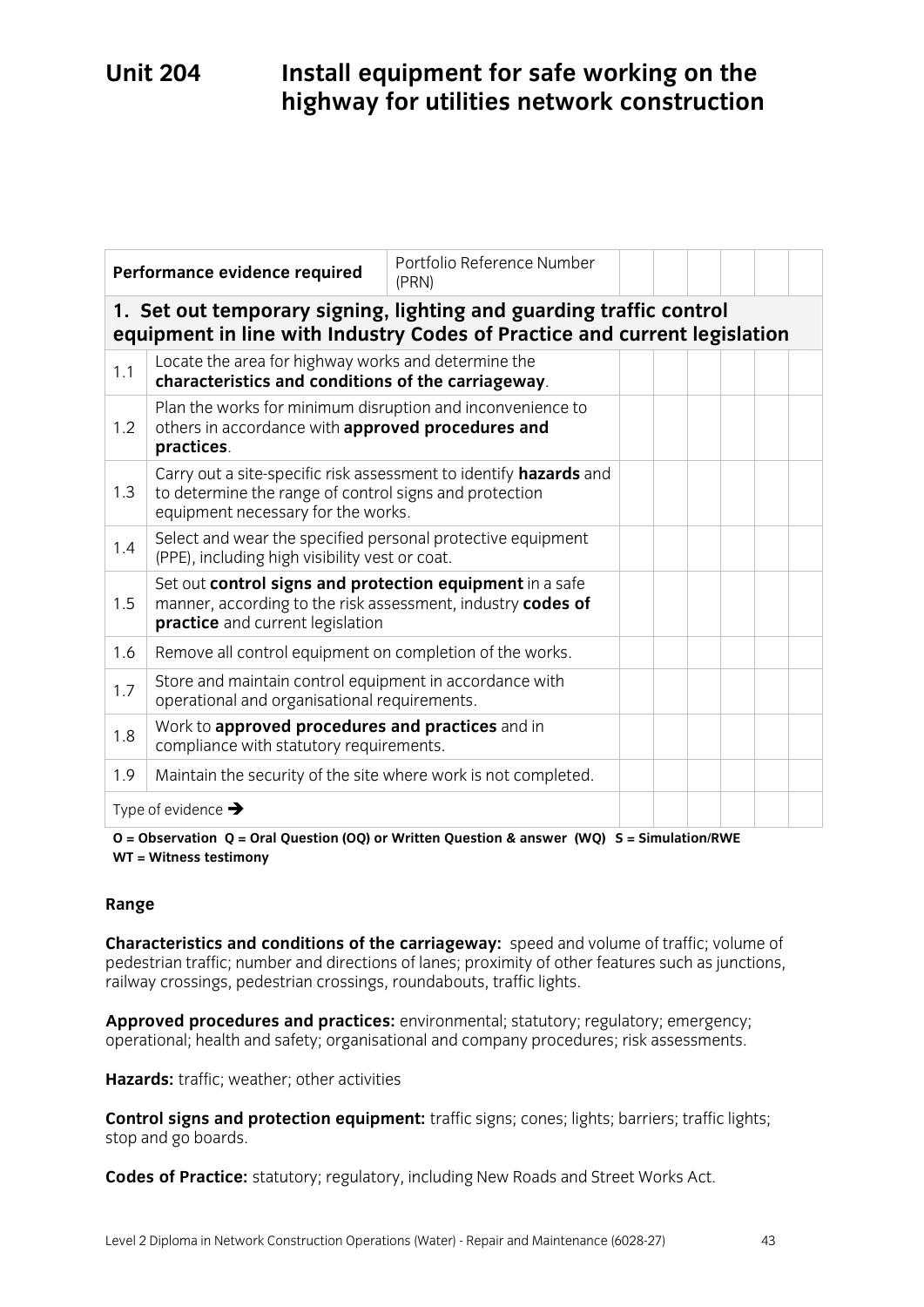|                                                                                                                                 | Portfolio Reference Number<br>Performance evidence required<br>(PRN)                                                                                                                        |  |  |  |  |  |
|---------------------------------------------------------------------------------------------------------------------------------|---------------------------------------------------------------------------------------------------------------------------------------------------------------------------------------------|--|--|--|--|--|
| 2. Prepare resources for highway works                                                                                          |                                                                                                                                                                                             |  |  |  |  |  |
| Select the materials and equipment for the planned works in<br>2.1<br>accordance with the work instructions and specifications. |                                                                                                                                                                                             |  |  |  |  |  |
| 2.2                                                                                                                             | Confirm the materials and equipment supplies are correct for<br>the work requirement and are of the quality and quantity<br>required                                                        |  |  |  |  |  |
| 2.3                                                                                                                             | Maintain in accordance with operational and organisational<br>requirements:<br>the materials and equipment in storage<br>$\bullet$<br>the security of materials and equipment.<br>$\bullet$ |  |  |  |  |  |
|                                                                                                                                 | Type of evidence $\rightarrow$                                                                                                                                                              |  |  |  |  |  |

**O = Observation Q = Oral Question (OQ) or Written Question & answer (WQ) S = Simulation/RWE WT = Witness testimony**

#### **Range**

**Materials and equipment:** backfill and reinstatement materials; spoil; digging and hand tools; road breaking and cutting equipment; compaction equipment

|                                                                                                                                                                                                     | Performance evidence required                                                                                                    | Portfolio Reference Number<br>(PRN) |  |  |  |  |
|-----------------------------------------------------------------------------------------------------------------------------------------------------------------------------------------------------|----------------------------------------------------------------------------------------------------------------------------------|-------------------------------------|--|--|--|--|
|                                                                                                                                                                                                     | 3. Use and communicate data and information                                                                                      |                                     |  |  |  |  |
| Use the work instructions and specifications:<br>to determine the safety and security requirements for<br>3.1<br>the area of the highways works<br>• to ensure compliance with current legislation. |                                                                                                                                  |                                     |  |  |  |  |
| 3.2                                                                                                                                                                                                 | Use approved procedures and practices throughout the<br>work activity to ensure the work complies with statutory<br>requirements |                                     |  |  |  |  |
| 3.3                                                                                                                                                                                                 | Check with designated personnel any circumstances where<br>information appears incorrect                                         |                                     |  |  |  |  |
| 3.4                                                                                                                                                                                                 | Use organisational information systems to record and store<br>data and information                                               |                                     |  |  |  |  |
|                                                                                                                                                                                                     | Type of evidence $\rightarrow$                                                                                                   |                                     |  |  |  |  |

**O = Observation Q = Oral Question (OQ) or Written Question & answer (WQ) S = Simulation/RWE WT = Witness testimony**

### **Range**

**Approved procedures and practices:** environmental; statutory; regulatory; emergency; operational; health and safety; organisational and company procedures; risk assessments.

**Designated personnel:** those people specified within work and health and safety procedures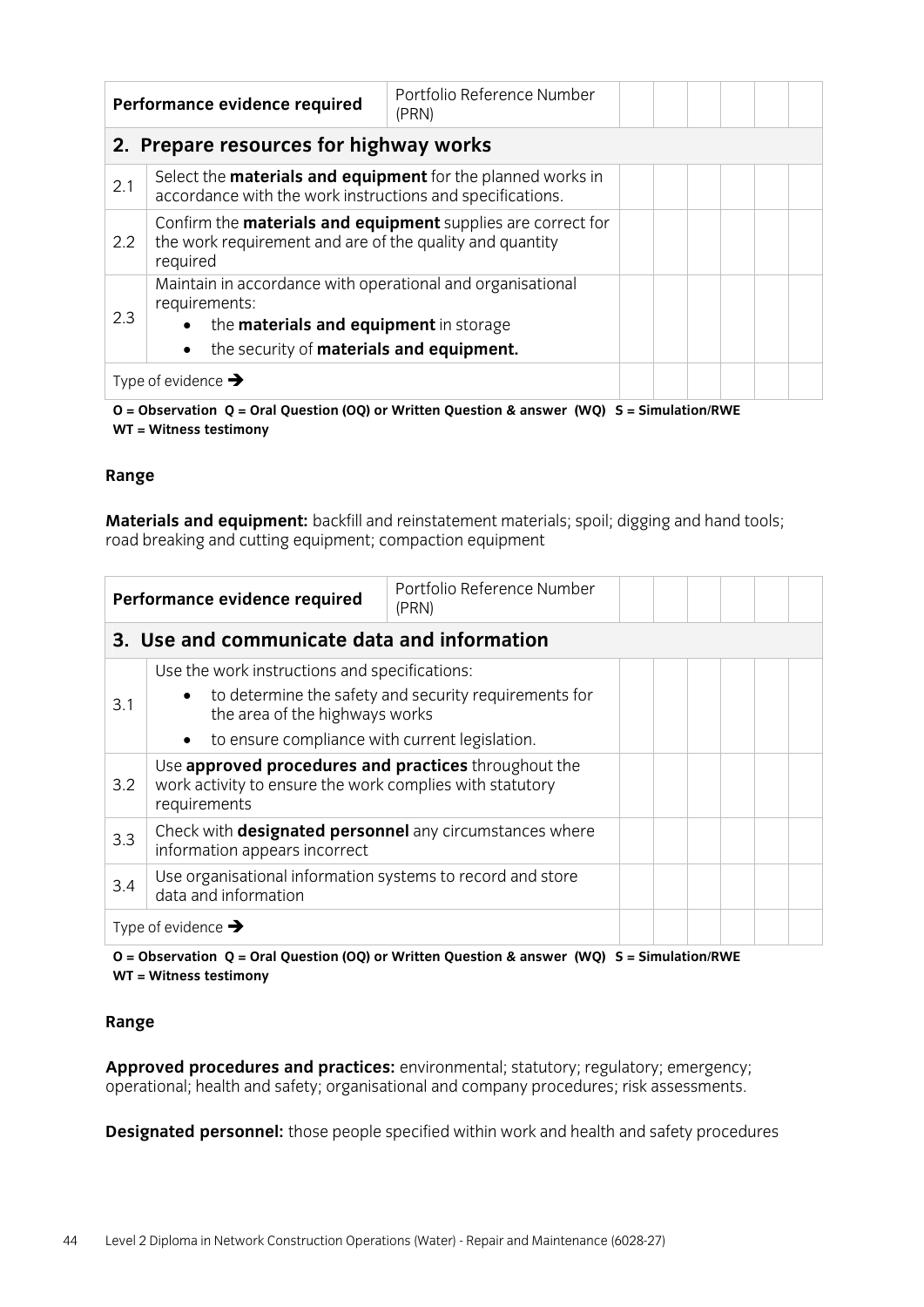|                                                               | Performance evidence required                                                                              | Portfolio Reference Number<br>(PRN)                                                                               |  |  |  |  |
|---------------------------------------------------------------|------------------------------------------------------------------------------------------------------------|-------------------------------------------------------------------------------------------------------------------|--|--|--|--|
| 4. Resolve problems that could arise from work on the highway |                                                                                                            |                                                                                                                   |  |  |  |  |
| 4.1                                                           | Resolve <b>problems</b> which arise from work on the highway                                               |                                                                                                                   |  |  |  |  |
| 4.2                                                           | Record defects, replacements or additional equipment required<br>and report them to the designated person. |                                                                                                                   |  |  |  |  |
| 4.3                                                           |                                                                                                            | Refer problems and conditions outside their responsibility to<br>the designated person using approved procedures. |  |  |  |  |
| Type of evidence $\rightarrow$                                |                                                                                                            |                                                                                                                   |  |  |  |  |

**O = Observation Q = Oral Question (OQ) or Written Question & answer (WQ) S = Simulation/RWE WT = Witness testimony**

#### **Range**

**Problems:** traffic control; pedestrians; access to premises; equipment failure; materials shortage

**Designated person**: those people specified within work and health and safety procedures

| 5. Demonstrate general knowledge and understanding for<br>utilities network construction operations | <b>PRN</b>                                                                                               |  |
|-----------------------------------------------------------------------------------------------------|----------------------------------------------------------------------------------------------------------|--|
| 5.1                                                                                                 | State the main responsibilities of the employer and employee under the<br>Health and Safety at Work Act. |  |
| 5.2                                                                                                 | State the health and safety guidance governing work in excavations                                       |  |
| 5.3                                                                                                 | Describe the safe procedures for handling hazardous materials.                                           |  |
| 5.4                                                                                                 | Explain their organisational accident recording and reporting procedures                                 |  |

|     | 6. Demonstrate knowledge and understanding of installing<br>equipment for safe working on the highway                                                                                         |  |  |  |
|-----|-----------------------------------------------------------------------------------------------------------------------------------------------------------------------------------------------|--|--|--|
| 6.1 | State the main sources of information on statutory requirements for the<br>control of highways works.                                                                                         |  |  |  |
| 6.2 | Give examples of the different types of signs, lights and guarding<br>equipment                                                                                                               |  |  |  |
| 6.3 | Give examples of the different types of traffic control equipment.                                                                                                                            |  |  |  |
| 6.4 | Explain the importance of:<br>checking and reporting defects in signs, guards, lighting and traffic<br>control systems<br>ensuring that defective equipment is taken out of use.<br>$\bullet$ |  |  |  |
| 6.5 | State the implications of incorrect signing, lighting, guarding and traffic<br>control.                                                                                                       |  |  |  |
| 6.6 | Describe the design and purpose of each of the signs used for protecting<br>highways works.                                                                                                   |  |  |  |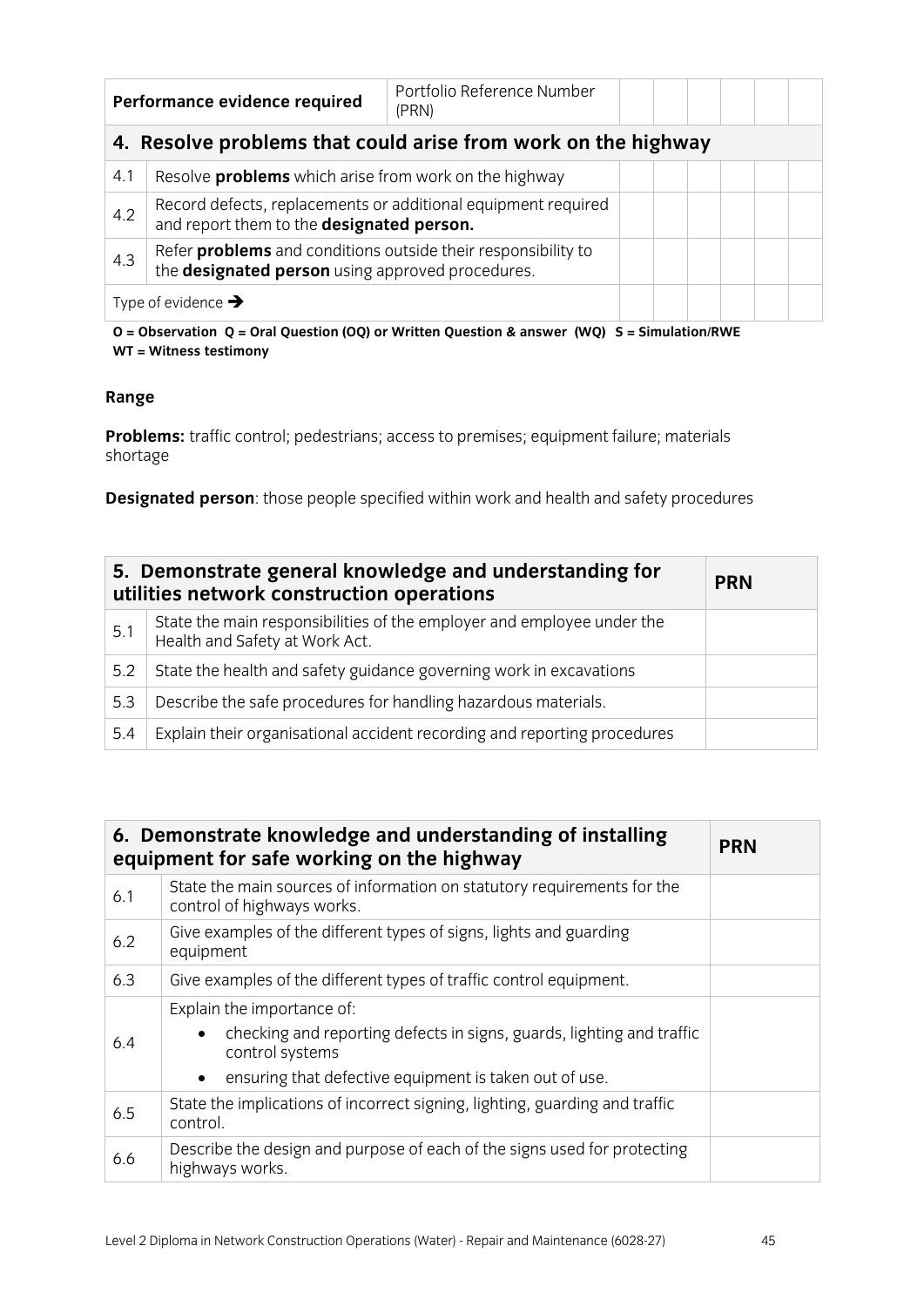|      | Explain the statutory positioning requirements for protection equipment<br>relative to different highways environments and conditions, to cover:                 |  |
|------|------------------------------------------------------------------------------------------------------------------------------------------------------------------|--|
|      | signs                                                                                                                                                            |  |
| 6.7  | lights                                                                                                                                                           |  |
|      | guards                                                                                                                                                           |  |
|      | traffic controls.                                                                                                                                                |  |
|      | Describe guarding arrangements for highways works, including:                                                                                                    |  |
| 6.8  | the different types of guards used to protect highways works<br>$\bullet$                                                                                        |  |
|      | their positioning requirements relative to the work.                                                                                                             |  |
| 6.9  | Give examples of the different types and positioning of lighting required<br>for highways works.                                                                 |  |
| 6.10 | List the main road classifications, including single and dual carriageways.                                                                                      |  |
|      | Outline the design, operation, and maintenance requirements for traffic<br>controls including:                                                                   |  |
|      | warning signs                                                                                                                                                    |  |
| 6.11 | priority signs                                                                                                                                                   |  |
|      | stop/go boards                                                                                                                                                   |  |
|      | portable traffic signals.                                                                                                                                        |  |
| 6.12 | Give examples of the different types of traffic control requirements for<br>highways works in different road conditions.                                         |  |
| 6.13 | Explain the correct procedures and sequences for implementing traffic<br>control equipment in different work locations.                                          |  |
| 6.14 | Explain the correct procedures for moving traffic controls as work<br>progresses                                                                                 |  |
| 6.15 | Explain the importance of ensuring that signing, lighting, guarding and<br>traffic control arrangements are checked and updated regularly as work<br>progresses. |  |
| 6.16 | Explain the importance of regular maintenance and cleaning of signs and<br>lights throughout highways works.                                                     |  |
| 6.17 | Describe the statutory requirements and recommendations for signing,<br>lighting and guarding highways works on single and dual carriageways.                    |  |
| 6.18 | Give examples of the range and purpose of personal protective equipment<br>used during highways works.                                                           |  |
| 6.19 | Explain the importance of checking and reporting defects in personal<br>protective equipment                                                                     |  |
| 6.20 | State the main approved procedures and practices for determining<br>site and resource requirements, within their job role.                                       |  |
| 6.21 | List the steps that must be taken in the event of an accident or emergency<br>on the highway.                                                                    |  |
| 6.22 | State the procedures for summoning the emergency services                                                                                                        |  |
| 6.23 | List the persons and organisations with whom it is necessary to liaise on<br>highways operations                                                                 |  |

**Approved procedures and practices**: environmental; statutory; regulatory; emergency; operational; health and safety; organisational and company procedures; risk assessments

### **Confirm completion of this Unit on the Summary of Achievement Form.**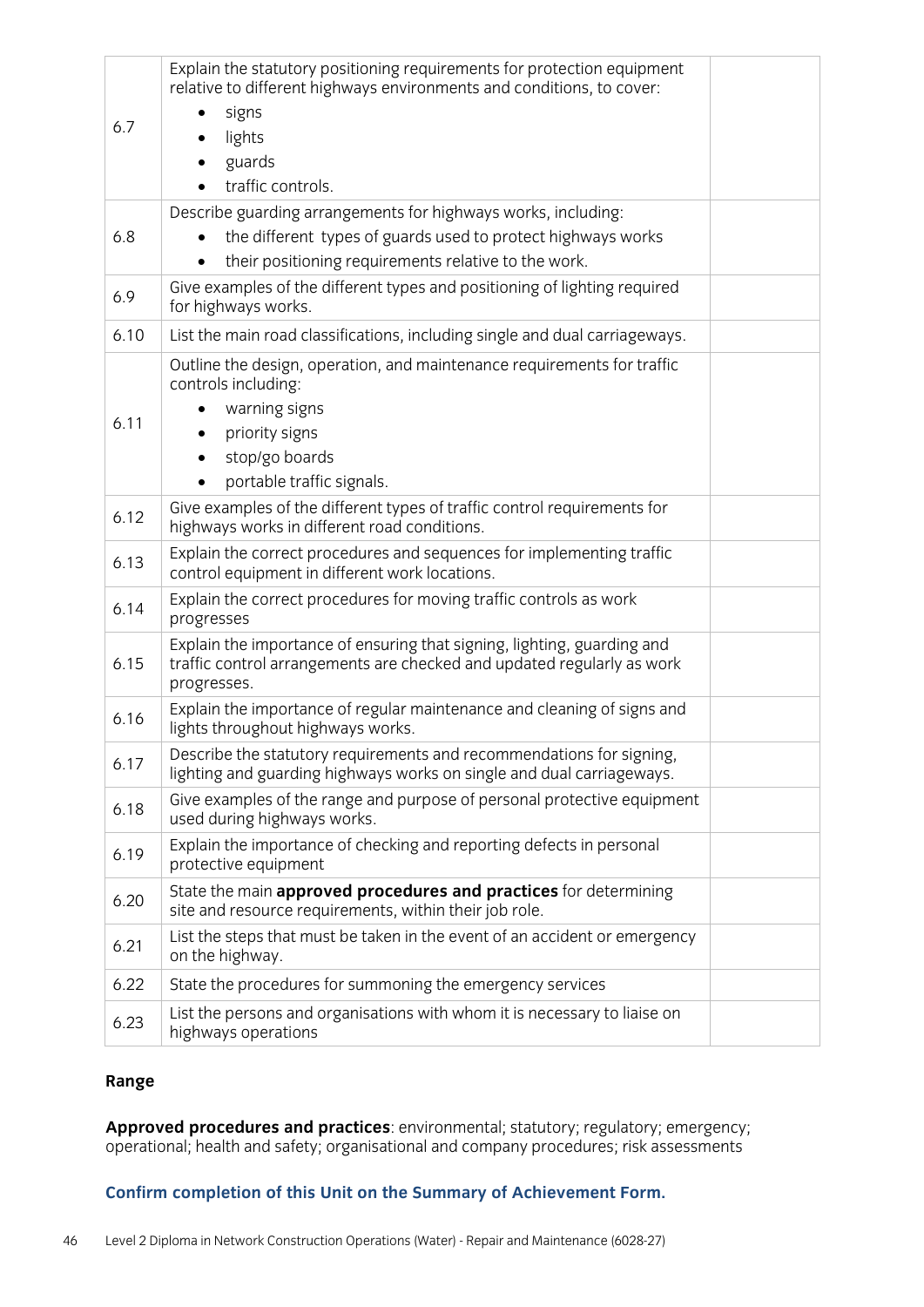# **Unit 205 Install equipment for safe working on sites for utilities network construction**

#### **Unit aim:**

This unit allows you to show that you have the skills and knowledge to install equipment for safe working on site during utilities construction operations. You must select appropriate safety equipment for the site, according to current Codes of Practice and legislation. You must prepare the appropriate types and quantities of materials and equipment for the works and maintain your safety and security. You must also show that you can communicate information to the relevant people and organisations throughout the operation and must resolve or refer problems that arise during site works in line with your job responsibility.

| Where job was done | Time taken (hours) Date |  |
|--------------------|-------------------------|--|
|                    |                         |  |
|                    |                         |  |
|                    |                         |  |
|                    |                         |  |
|                    |                         |  |
|                    |                         |  |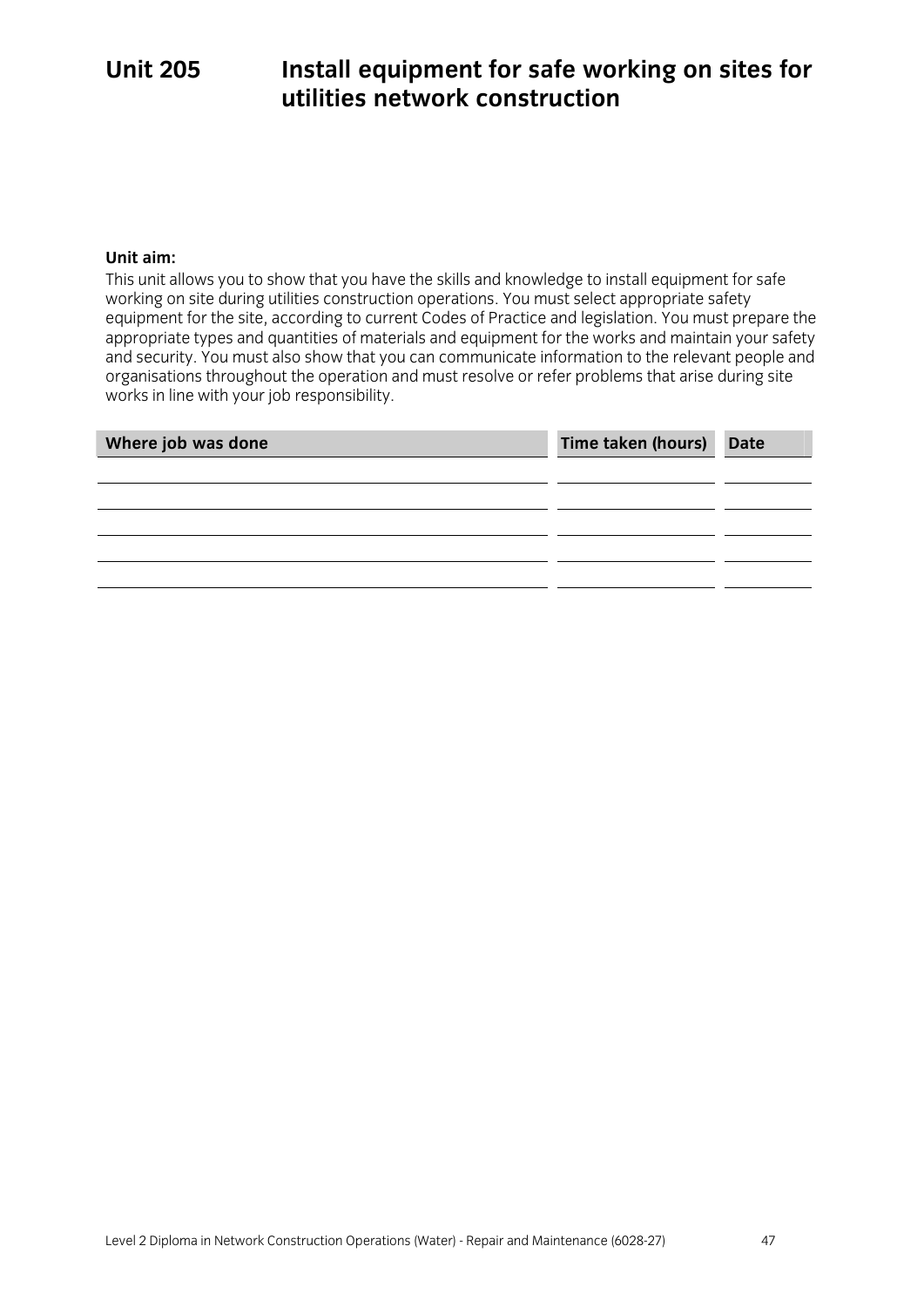# **Unit 205 Install equipment for safe working on sites for utilities network construction**

|     | Performance evidence required                                                                                                                                    | Portfolio Reference Number<br>(PRN) |  |  |  |  |  |
|-----|------------------------------------------------------------------------------------------------------------------------------------------------------------------|-------------------------------------|--|--|--|--|--|
|     | 1. Prepare, segregate and protect the work site                                                                                                                  |                                     |  |  |  |  |  |
| 1.1 | Locate and confirm the area for works according to instructions<br>and specified requirements                                                                    |                                     |  |  |  |  |  |
| 1.2 | Plan the work to minimise disruption and inconvenience to<br>others in accordance with approved procedures and<br>practices                                      |                                     |  |  |  |  |  |
| 1.3 | Carry out a site-specific risk assessment to identify hazards and<br>to determine the range of control signs and protection<br>equipment necessary for the works |                                     |  |  |  |  |  |
| 1.4 | Review the risk assessment in accordance with company<br>procedures                                                                                              |                                     |  |  |  |  |  |
| 1.5 | Select and wear the specified Personal Protective Equipment<br>(PPE), including high visibility vest or coat                                                     |                                     |  |  |  |  |  |
| 1.6 | Set out the area for the works in line with the specified<br>requirements                                                                                        |                                     |  |  |  |  |  |
| 1.7 | Take steps to provide for the safety of the work area and the<br>natural environment where hazards and risk are identified                                       |                                     |  |  |  |  |  |
| 1.8 | Maintain the security of the site where work is not completed                                                                                                    |                                     |  |  |  |  |  |
|     | Type of evidence $\rightarrow$                                                                                                                                   |                                     |  |  |  |  |  |

**O = Observation Q = Oral Question (OQ) or Written Question & answer (WQ) S = Simulation/RWE WT = Witness testimony**

### **Range**

**Approved procedures and practices:** environmental; statutory; regulatory; emergency; operational; health and safety; organisational and company procedures; risk assessments

**Hazards:** traffic; weather; other activities

**Control signs and protection equipment:** traffic signs; cones; lights; barriers; traffic lights; stop and go boards

|                                     | Performance evidence required                                                                                           | Portfolio Reference Number<br>(PRN) |  |  |  |  |  |  |
|-------------------------------------|-------------------------------------------------------------------------------------------------------------------------|-------------------------------------|--|--|--|--|--|--|
| 2. Prepare resources for site works |                                                                                                                         |                                     |  |  |  |  |  |  |
| 2.1                                 | Select the materials and equipment for the planned works in<br>accordance with the work instructions and specifications |                                     |  |  |  |  |  |  |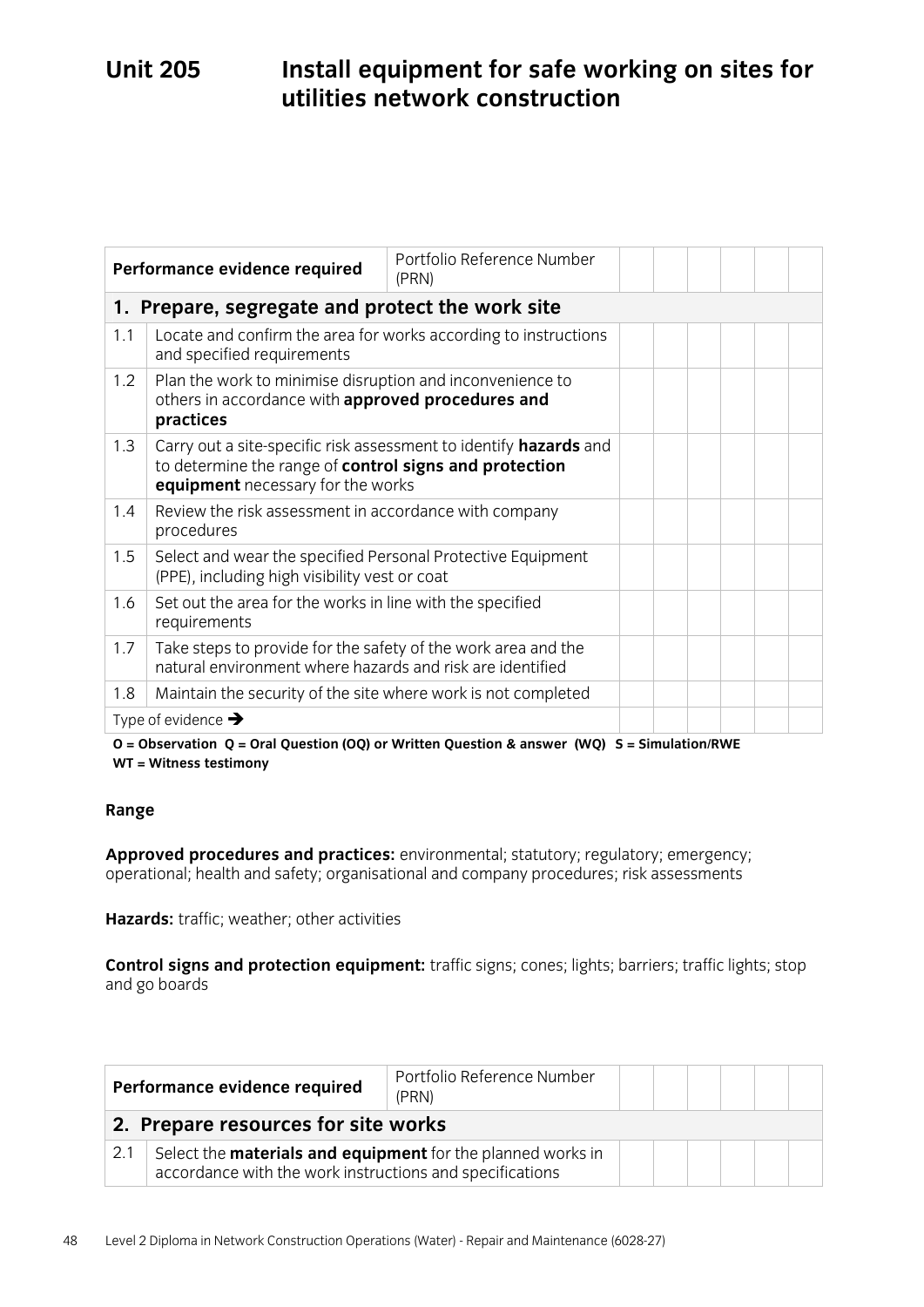| 2.2 | Confirm the <b>materials and equipment</b> supplies are correct for<br>the work requirement and are of the quality and quantity<br>required |  |  |  |
|-----|---------------------------------------------------------------------------------------------------------------------------------------------|--|--|--|
| 2.3 | Maintain in accordance with operational and organisational<br>requirements:                                                                 |  |  |  |
|     | the <b>materials and equipment</b> in storage<br>$\bullet$                                                                                  |  |  |  |
|     | the security of materials and equipment<br>$\bullet$                                                                                        |  |  |  |
|     | Type of evidence $\rightarrow$                                                                                                              |  |  |  |

**O = Observation Q = Oral Question (OQ) or Written Question & answer (WQ) S = Simulation/RWE WT = Witness testimony**

#### **Range**

**Materials and equipment:** backfill and reinstatement materials; spoil; digging and hand tools; road breaking and cutting equipment; compaction equipment

|     | Performance evidence required                                                                                                    | Portfolio Reference Number<br>(PRN) |  |  |  |  |  |  |
|-----|----------------------------------------------------------------------------------------------------------------------------------|-------------------------------------|--|--|--|--|--|--|
|     | 3. Use and communicate data and information                                                                                      |                                     |  |  |  |  |  |  |
| 3.1 | Use information in the work instructions and specified<br>requirements to locate the work site                                   |                                     |  |  |  |  |  |  |
| 3.2 | Use approved procedures and practices throughout the<br>work activity to ensure the work complies with statutory<br>requirements |                                     |  |  |  |  |  |  |
| 3.3 | Check with authorised personnel any circumstances where<br>information appears incorrect                                         |                                     |  |  |  |  |  |  |
| 3.4 | Use organisational information systems to record and store<br>data and information                                               |                                     |  |  |  |  |  |  |
|     | Type of evidence $\rightarrow$                                                                                                   |                                     |  |  |  |  |  |  |

**O = Observation Q = Oral Question (OQ) or Written Question & answer (WQ) S = Simulation/RWE WT = Witness testimony**

### **Range**

**Approved procedures and practices:** environmental; statutory; regulatory; emergency; operational; health and safety; organisational and company procedures; risk assessments

|                                | Performance evidence required                                                                                    | Portfolio Reference Number<br>(PRN) |  |  |  |  |  |  |
|--------------------------------|------------------------------------------------------------------------------------------------------------------|-------------------------------------|--|--|--|--|--|--|
|                                | 4. Resolve problems which could arise from preparing the site and<br>resource requirements                       |                                     |  |  |  |  |  |  |
| 4.1                            | Record and report to the designated person any shortages and<br>defects of materials and equipment               |                                     |  |  |  |  |  |  |
| 4.2                            | Refer problems and conditions outside their responsibility to<br>the designated person using approved procedures |                                     |  |  |  |  |  |  |
| Type of evidence $\rightarrow$ |                                                                                                                  |                                     |  |  |  |  |  |  |

**O = Observation Q = Oral Question (OQ) or Written Question & answer (WQ) S = Simulation/RWE WT = Witness testimony**

#### **Range**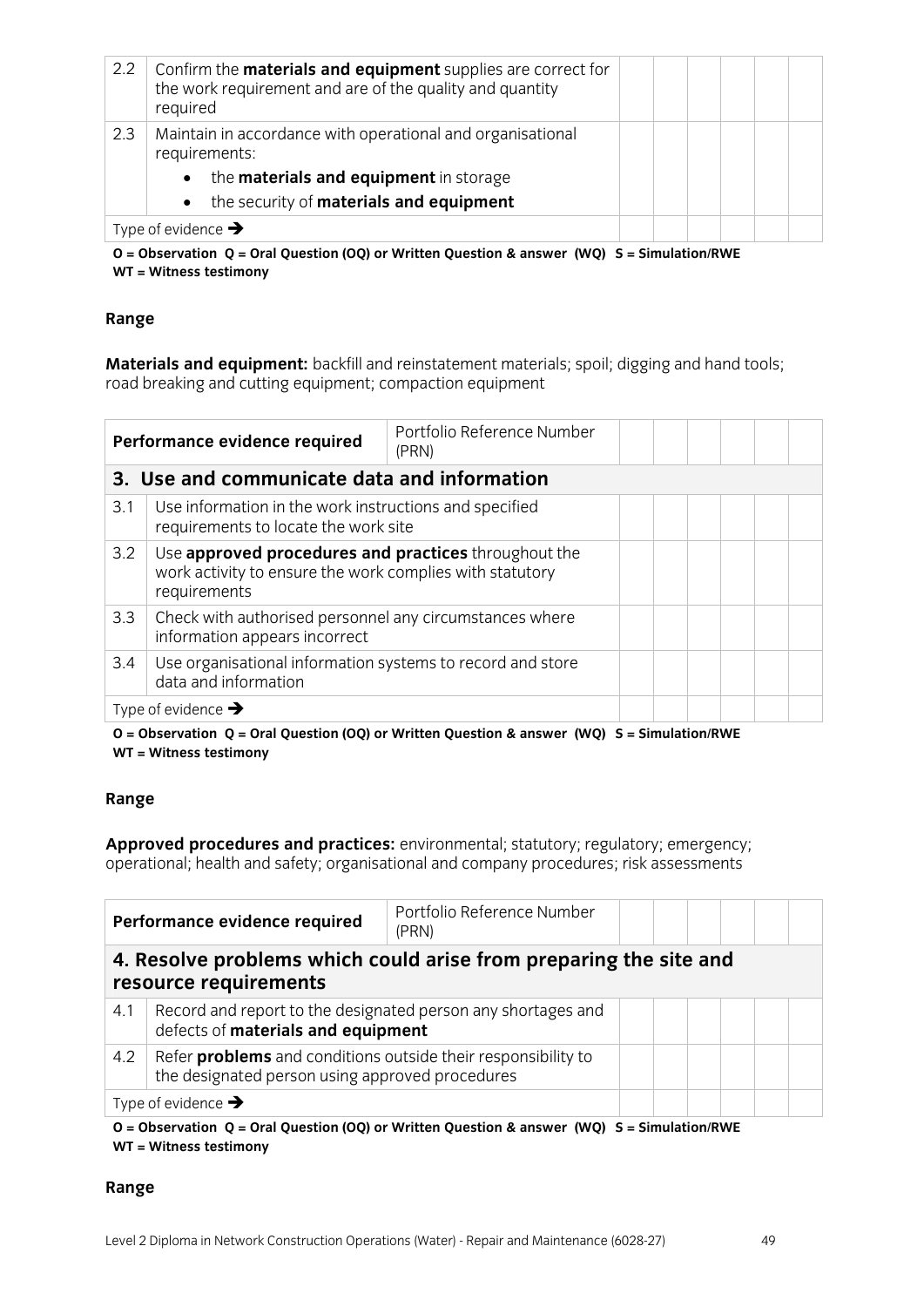**Materials and equipment:** backfill and reinstatement materials; spoil; digging and hand tools; road breaking and cutting equipment; compaction equipment

**Problems:** traffic control; pedestrians; access to premises; equipment failure; materials shortage

| 5. Demonstrate knowledge and understanding for utilities<br>network construction operations |                                                                                                         |  |
|---------------------------------------------------------------------------------------------|---------------------------------------------------------------------------------------------------------|--|
| 5.1                                                                                         | State the main responsibilities of the employer and employee under the Health<br>and Safety at Work Act |  |
| 5.2                                                                                         | State the health and safety guidance governing work in excavations                                      |  |
| 5.3                                                                                         | Describe the safe procedures for handling hazardous materials                                           |  |
| 5.4                                                                                         | Explain their organisational accident recording and reporting procedures                                |  |

|      | 6. Demonstrate knowledge and understanding of installing<br>equipment for safe working on site                                  | <b>PRN</b> |
|------|---------------------------------------------------------------------------------------------------------------------------------|------------|
| 6.1  | Describe the roles and responsibilities of people within the site operations<br>team                                            |            |
| 6.2  | Describe the site management structures for operations on site                                                                  |            |
| 6.3  | Explain the importance of referring to designated persons problems that are<br>outside their area of responsibility             |            |
| 6.4  | Describe the recording and reporting procedures for:<br>job progress                                                            |            |
|      | problems<br>$\bullet$<br>deviations to work programmes                                                                          |            |
| 6.5  | Explain the importance of confirming that the work location has been<br>identified correctly                                    |            |
| 6.6  | Describe the types of information contained in written instructions,<br>specifications and drawings                             |            |
| 6.7  | Outline the key requirements of an effective site layout                                                                        |            |
| 6.8  | Describe common hazards in site works, and fit-for-purpose safety<br>precautions and hazard prevention methods that can be used |            |
| 6.9  | Describe how to deal with emergencies                                                                                           |            |
| 6.10 | Describe the range of safety equipment that is appropriate for site operations                                                  |            |
| 6.11 | Outline the main requirements of safety legislation governing site works                                                        |            |
| 6.12 | Describe the materials that may pose a health hazard on site, and how to<br>handle them safely                                  |            |
| 6.13 | Describe the Personal Protective Equipment (PPE) that is used in site<br>operations                                             |            |
| 6.14 | Describe the lifting and handling techniques that are appropriate to the<br>materials, tools and equipment used in site works   |            |

### **Confirm completion of this Unit on the Summary of Achievement Form on page.**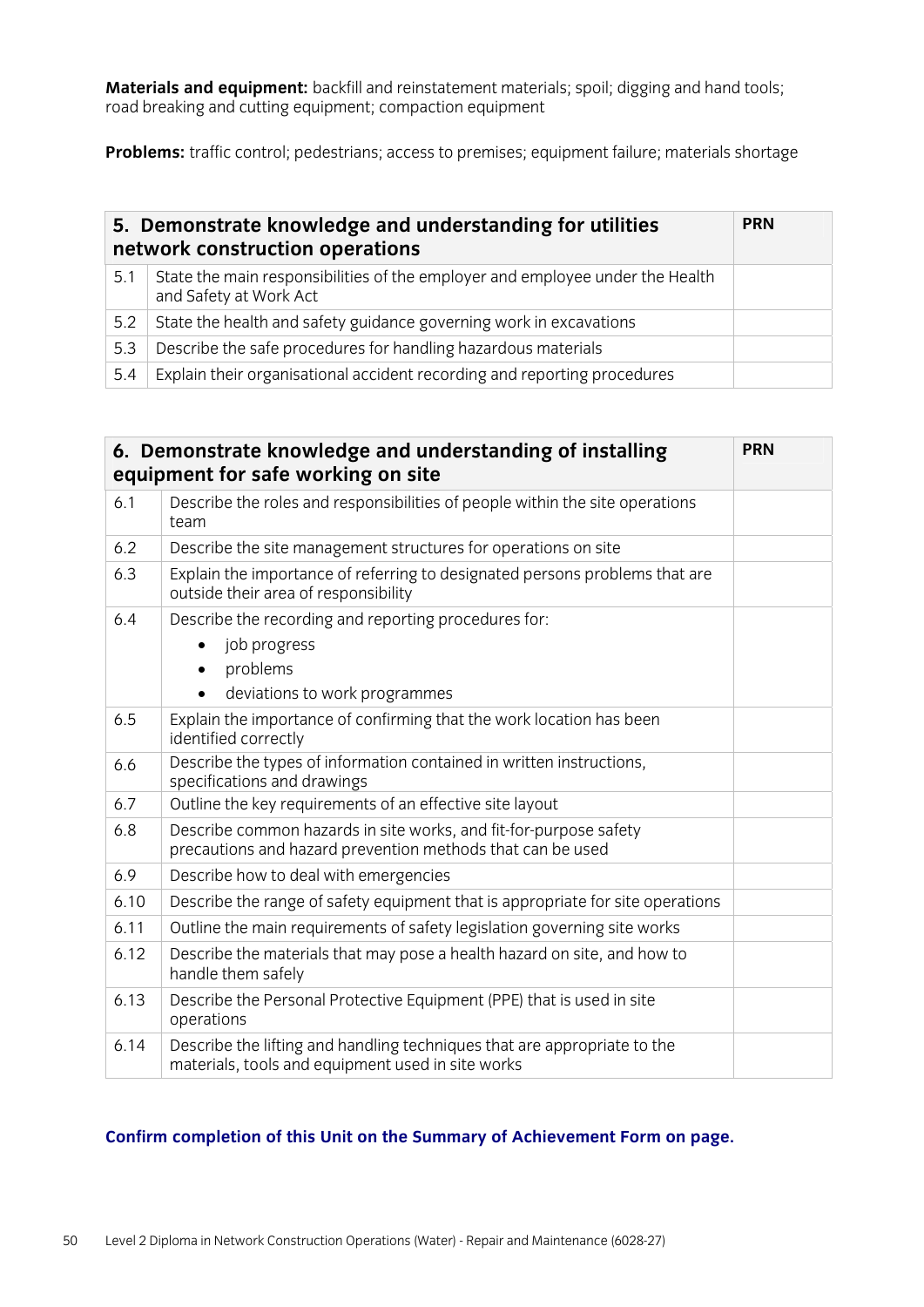## **Unit 206 Locate and avoid supply apparatus for utilities network construction**

#### **Unit aim:**

This unit allows you to show that you have the skills and knowledge to locate and avoid supply apparatus during utilities network construction operations.

You will be able to use appropriate search and detection methods to identify the supply apparatus for utilities and other agencies, and to mark them on the site prior to excavation. You must identify and avoid risks of damage to services and danger to personnel and must follow safe working practices throughout the operation. You must also show that you can communicate information to the relevant people and organisations throughout location and avoidance activities, and must resolve or refer problems that arise during the work in line with your job responsibility.

| Where job was done | Time taken (hours) Date |  |
|--------------------|-------------------------|--|
|                    |                         |  |
|                    |                         |  |
|                    |                         |  |
|                    |                         |  |
|                    |                         |  |
|                    |                         |  |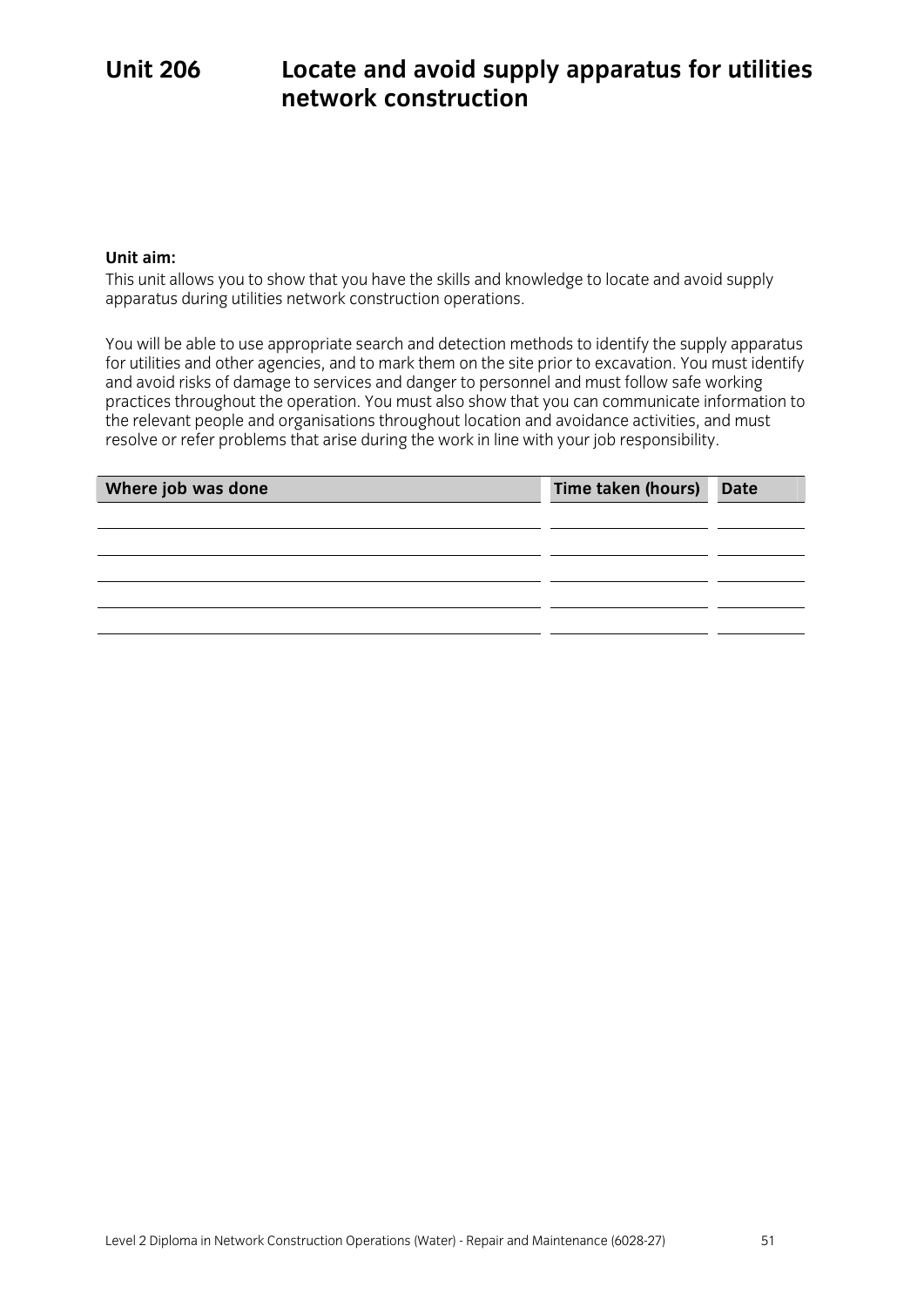# **Unit 206 Locate and avoid supply apparatus for utilities network construction**

| Performance evidence required |                                                                                                                                                                                | Portfolio Reference Number<br>(PRN) |  |  |  |
|-------------------------------|--------------------------------------------------------------------------------------------------------------------------------------------------------------------------------|-------------------------------------|--|--|--|
|                               | 1. Locate supply apparatus                                                                                                                                                     |                                     |  |  |  |
| 1.1                           | Use work instructions and interpret utility plans to determine<br>the extent of the work site and to enable the supply apparatus<br>to be marked                               |                                     |  |  |  |
| 1.2                           | Carry out site specific risk assessment, and review it in<br>accordance with company procedures                                                                                |                                     |  |  |  |
| 1.3                           | Use appropriate search techniques to enable the<br>identification and marking of supply apparatus.                                                                             |                                     |  |  |  |
| 1.4                           | Mark the position and type of supply apparatus and sub-<br>structures on the work site in accordance with work<br>instructions and statutory and regulatory Codes of Practice. |                                     |  |  |  |
| 1.5                           | Mark risks of damage to supply apparatus and sub-structures<br>in accordance with statutory and regulatory Codes of<br>Practice.                                               |                                     |  |  |  |
| 1.6                           | Record positions and types of supply apparatus and sub-<br>structures in accordance with instructions and organisational<br>requirements.                                      |                                     |  |  |  |
| 1.7                           | Communicate details of the position and type of supply<br>apparatus and sub-structures to personnel in accordance with<br>instruction and organisational requirements          |                                     |  |  |  |
| 1.8                           | Report deviations in the position of equipment and<br>identification of other structures in accordance with instruction<br>and organisational requirements                     |                                     |  |  |  |
| 1.9                           | Carry out all work to approved procedures and practices<br>and comply with statutory requirements.                                                                             |                                     |  |  |  |
|                               | Type of evidence $\rightarrow$                                                                                                                                                 |                                     |  |  |  |

**O = Observation Q = Oral Question (OQ) or Written Question & answer (WQ) S = Simulation/RWE WT = Witness testimony**

### **Range**

**Supply apparatus:** relevant for utilities and other agencies including cables, metal pipes and nonmetallic pipes; above and below ground services; built structures (eg foundations); the natural environment (eg tree roots, natural watercourses).

**Search techniques:** electronic location in following modes: with and without generator, induction, connection, radio, power; trial holes; visual examination; use of drawing and records.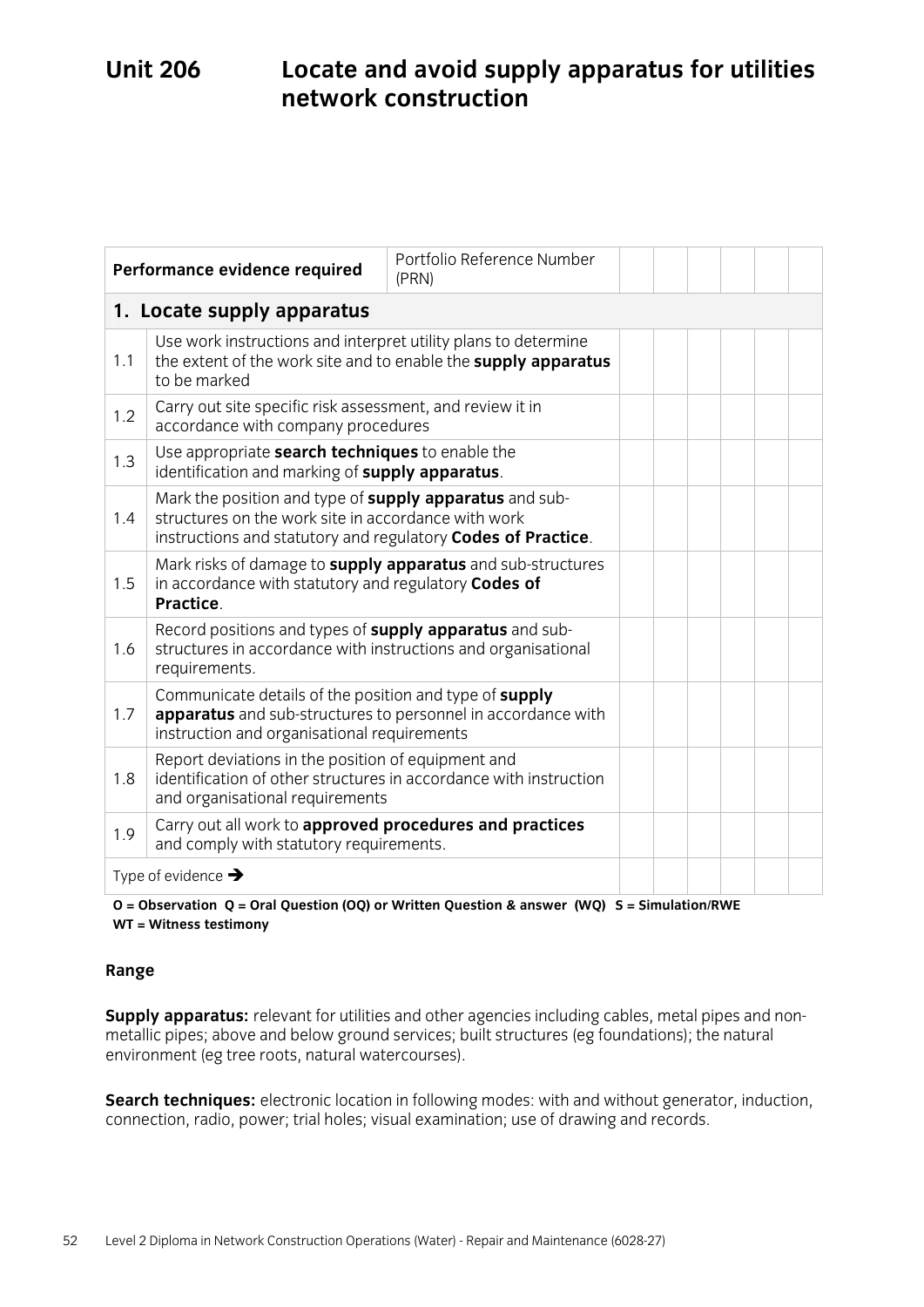**Codes of Practice:** statutory; regulatory, including New Roads and Street Works Act.

**Approved procedures and practices**: environmental; statutory; regulatory; emergency; operational; health and safety; organisational and company procedures; risk assessments

| Performance evidence required                                                                                                 |                                                                                                                                                         | Portfolio Reference Number<br>(PRN) |  |  |  |  |  |
|-------------------------------------------------------------------------------------------------------------------------------|---------------------------------------------------------------------------------------------------------------------------------------------------------|-------------------------------------|--|--|--|--|--|
|                                                                                                                               | 2. Maintain the safety and integrity of supply apparatus                                                                                                |                                     |  |  |  |  |  |
| 2.1                                                                                                                           | Maintain the position and condition of supply apparatus<br>within the work site according to their specification and Codes<br>of Practice               |                                     |  |  |  |  |  |
| 2.2                                                                                                                           | Ensure working practices on the site avoid damage to supply<br>apparatus.                                                                               |                                     |  |  |  |  |  |
| 2.3                                                                                                                           | Ensure that exposed supply apparatus are supported<br>correctly in line with their specification and approved<br>procedures and practices.              |                                     |  |  |  |  |  |
| $2.4\,$                                                                                                                       | Take precautions to protect personnel and equipment from<br>the effects of damage to supply apparatus according to<br>approved procedures and practices |                                     |  |  |  |  |  |
| Ensure that all work complies with:<br>the latest specifications<br>2.5<br>statutory regulations<br>company Codes of Practice |                                                                                                                                                         |                                     |  |  |  |  |  |
|                                                                                                                               | Type of evidence $\rightarrow$                                                                                                                          |                                     |  |  |  |  |  |

**O = Observation Q = Oral Question (OQ) or Written Question & answer (WQ) S = Simulation/RWE WT = Witness testimony**

### **Range**

**Supply apparatus:** relevant for utilities and other agencies including cables, metal pipes and nonmetallic pipes; above and below ground services; built structures (eg foundations); the natural environment (eg tree roots, natural watercourses).

**Codes of Practice:** statutory; regulatory, including New Roads and Street Works Act.

**Approved procedures and practices**: environmental; statutory; regulatory; emergency; operational; health and safety; organisational and company procedures; risk assessments

|                                                                          | Performance evidence required                                                                 | Portfolio Reference Number<br>(PRN) |  |  |  |  |  |
|--------------------------------------------------------------------------|-----------------------------------------------------------------------------------------------|-------------------------------------|--|--|--|--|--|
|                                                                          | 3. Use and communicate data and information                                                   |                                     |  |  |  |  |  |
| 3.1                                                                      | Check any circumstances where information appears incorrect<br>with the designated personnel. |                                     |  |  |  |  |  |
| 3.2                                                                      | Use organisational information systems to record and store<br>data and information            |                                     |  |  |  |  |  |
| Follow all required lone working procedures when working<br>3.3<br>alone |                                                                                               |                                     |  |  |  |  |  |
|                                                                          | Type of evidence $\rightarrow$                                                                |                                     |  |  |  |  |  |

**O = Observation Q = Oral Question (OQ) or Written Question & answer (WQ) S = Simulation/RWE WT = Witness testimony**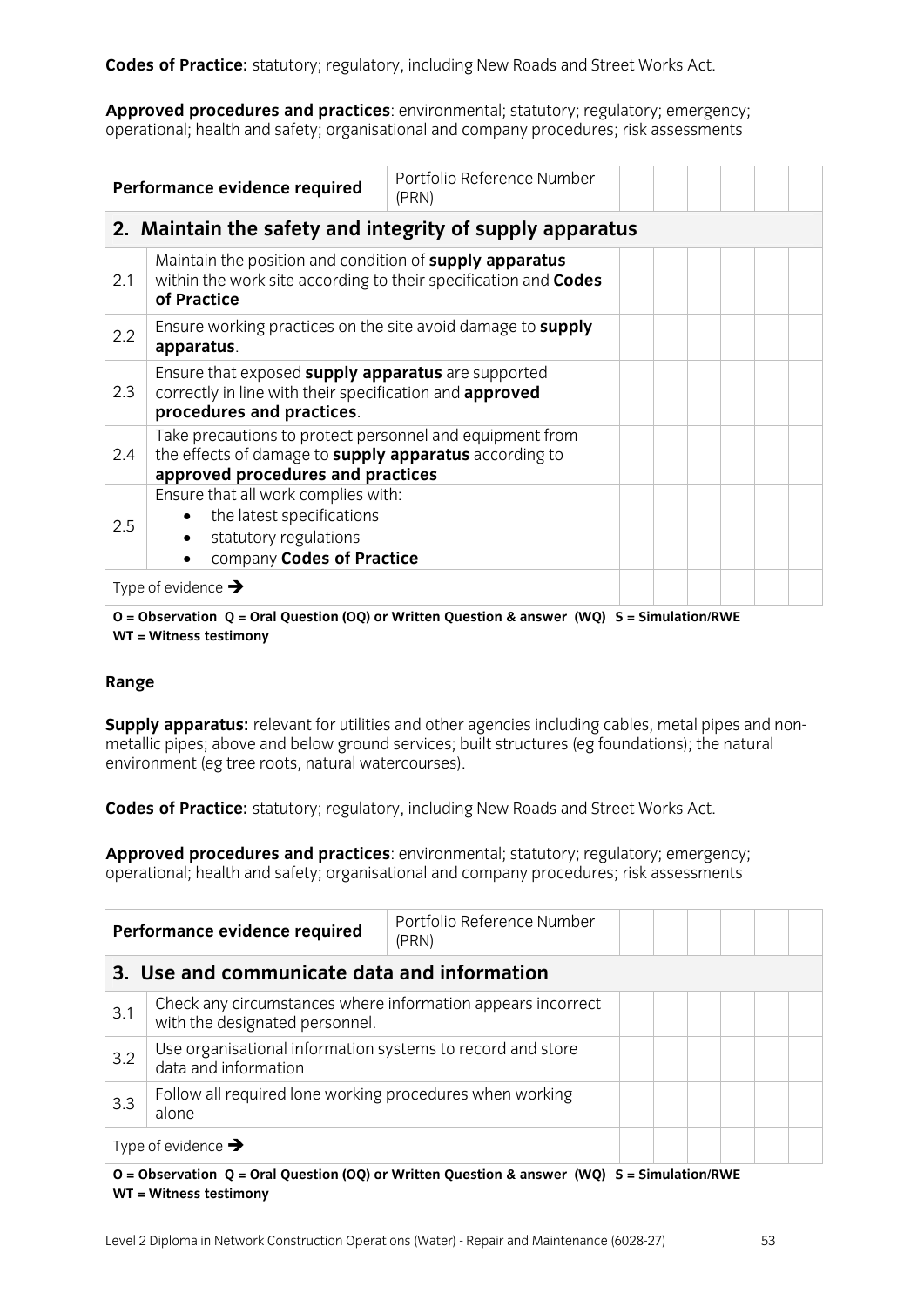|     | Performance evidence required                                                                      | Portfolio Reference Number<br>(PRN) |  |  |  |  |  |
|-----|----------------------------------------------------------------------------------------------------|-------------------------------------|--|--|--|--|--|
|     | 4. Resolve problems which could arise from work on the highway                                     |                                     |  |  |  |  |  |
| 4.1 | Report any damage to supply apparatus promptly to the<br>designated person and make the area safe. |                                     |  |  |  |  |  |
| 4.2 | Resolve day-to-day problems within their area of responsibility.                                   |                                     |  |  |  |  |  |
| 4.3 | Advise colleagues or managers where situations need them to<br>intervene                           |                                     |  |  |  |  |  |
| 4.4 | Refer matters outside their responsibility to the designated<br>people using approved procedures.  |                                     |  |  |  |  |  |
|     | Type of evidence $\rightarrow$                                                                     |                                     |  |  |  |  |  |

**O = Observation Q = Oral Question (OQ) or Written Question & answer (WQ) S = Simulation/RWE WT = Witness testimony**

#### **Range**

**Supply apparatus:** relevant for utilities and other agencies including cables, metal pipes and nonmetallic pipes; above and below ground services; built structures (eg foundations); the natural metallic pipes; above and below ground services; built structures (eg foundations); the natural environment (eg tree roots, natural watercourses).

**Approved procedures and practices:** environmental; statutory; regulatory; emergency; operational; health and safety; organisational and company procedures; risk assessments.

|     | 5. Demonstrate general knowledge and understanding for<br>utilities network construction operations   | <b>PRN</b> |
|-----|-------------------------------------------------------------------------------------------------------|------------|
| 5.1 | State the main responsibilities of the employer and employee under the Health and Safety at Work Act. |            |
| 5.2 | State the health and safety guidance governing work in excavations                                    |            |
| 5.3 | Describe the safe procedures for handling hazardous materials.                                        |            |
| 5.4 | Explain their organisational accident recording and reporting procedures                              |            |
| 5.5 | List the range and use of personal protective equipment for the work.                                 |            |

|     | 6. Demonstrate knowledge and understanding of the different<br>types of utility apparatus                                                                                                                                                                                      | <b>PRN</b> |
|-----|--------------------------------------------------------------------------------------------------------------------------------------------------------------------------------------------------------------------------------------------------------------------------------|------------|
| 6.1 | Describe typical locations and depths of the usual range of underground<br>supply apparatus                                                                                                                                                                                    |            |
| 6.2 | State the key physical properties of the supply pipeline or components<br>of supply apparatus, including:<br>size (diameter)<br>colour<br>$\bullet$<br>material and its resistance to impact from excavation activities<br>$\bullet$<br>methods of identification<br>$\bullet$ |            |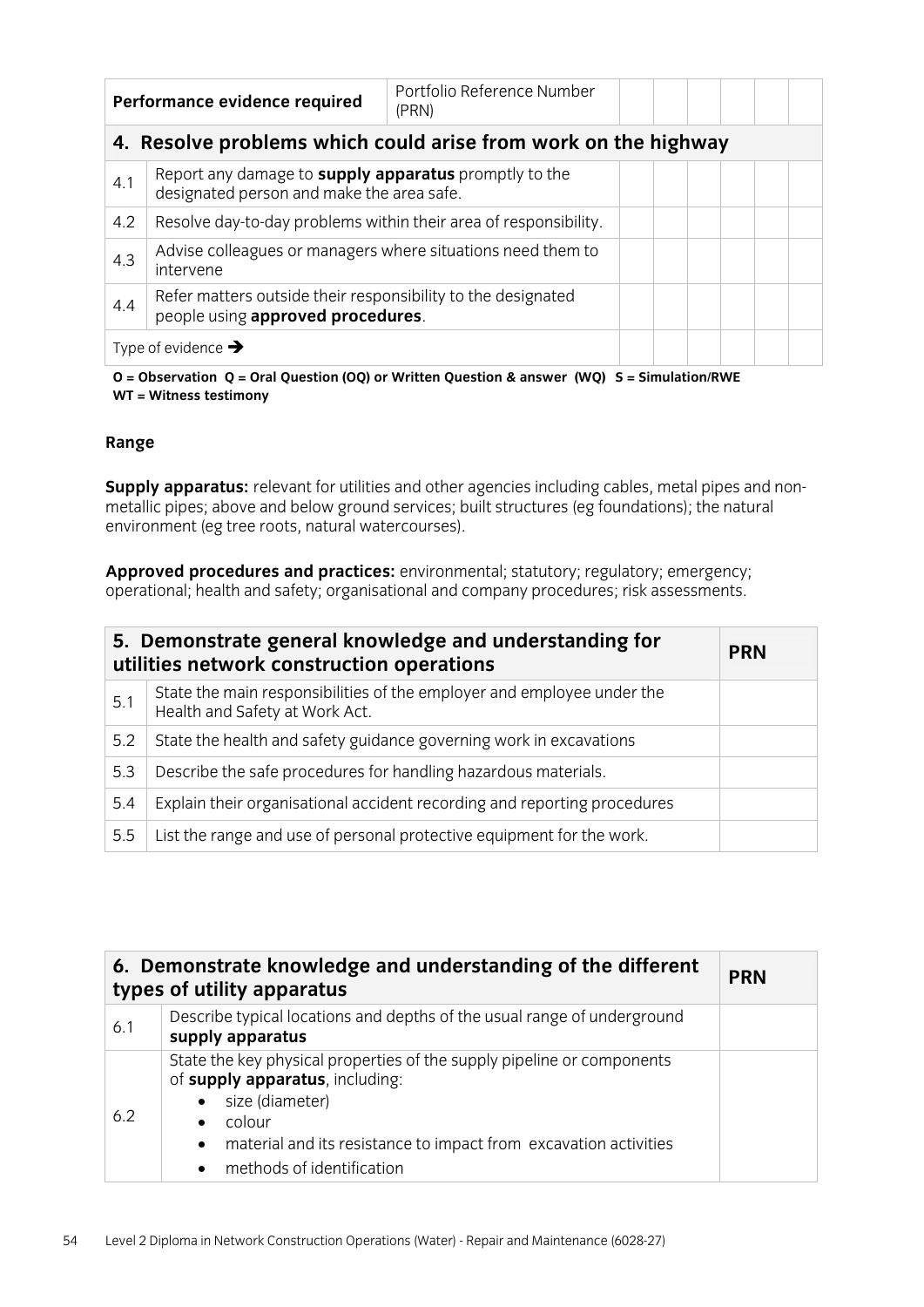| 6.3  | Describe the physical properties of the supply being carried by different<br>types of supply apparatus, including where relevant:<br>ignition characteristics<br>density relative to air<br>electrocution risk<br>$\bullet$<br>risk of water damage.<br>$\bullet$                                                  |  |
|------|--------------------------------------------------------------------------------------------------------------------------------------------------------------------------------------------------------------------------------------------------------------------------------------------------------------------|--|
| 6.4  | Describe the risks that arise when the safety and integrity of supply<br>apparatus is not maintained.                                                                                                                                                                                                              |  |
| 6.5  | Describe the methods of marking and warning of the presence of<br>underground supply apparatus (e.g. identification tape).                                                                                                                                                                                         |  |
| 6.6  | Describe the possible effects of damage to the supply apparatus                                                                                                                                                                                                                                                    |  |
| 6.7  | Explain the implications of damage to the different types of supply<br>apparatus, including where relevant:<br>personal danger to the health or life of the operatives, or to<br>others on site<br>damage to the environment<br>additional job costs in repair<br>$\bullet$<br>delay to job progress.<br>$\bullet$ |  |
| 6.8  | Give examples of the types of hazards associated with different supplies<br>and actions to take in the case of damage.                                                                                                                                                                                             |  |
| 6.9  | Explain why it is important to provide adequate support and protection for<br>supply apparatus.                                                                                                                                                                                                                    |  |
| 6.10 | Describe the industry procedures and practices for confirming the location<br>and marking of supply apparatus.                                                                                                                                                                                                     |  |
| 6.11 | Give examples of different methods used to provide temporary and<br>permanent support to protect supply apparatus exposed during site<br>excavations.                                                                                                                                                              |  |

**Supply apparatus:** relevant for utilities and other agencies including cables, metal pipes and nonmetallic pipes; above and below ground services; built structures (eg foundations); the natural environment (eg tree roots, natural watercourses).

|     | 7. Demonstrate knowledge and understanding of equipment<br>and techniques used for locating supply apparatus                                          | <b>PRN</b> |
|-----|-------------------------------------------------------------------------------------------------------------------------------------------------------|------------|
| 7.1 | Describe the principles of operation and method of use of electronic<br>detection equipment                                                           |            |
| 7.2 | Describe the safe procedures for handling the range of equipment<br>necessary to carry out the task in hand.                                          |            |
| 7.3 | Explain how to interpret the results of readings from electronic detection<br>equipment                                                               |            |
| 7.4 | Explain the possible effects of external influences on electronic detection<br>equipment readings.                                                    |            |
| 7.5 | Explain how to visually locate and identify underground supply<br>apparatus, using:<br>markers<br>signs and features<br>$\bullet$<br>existing records |            |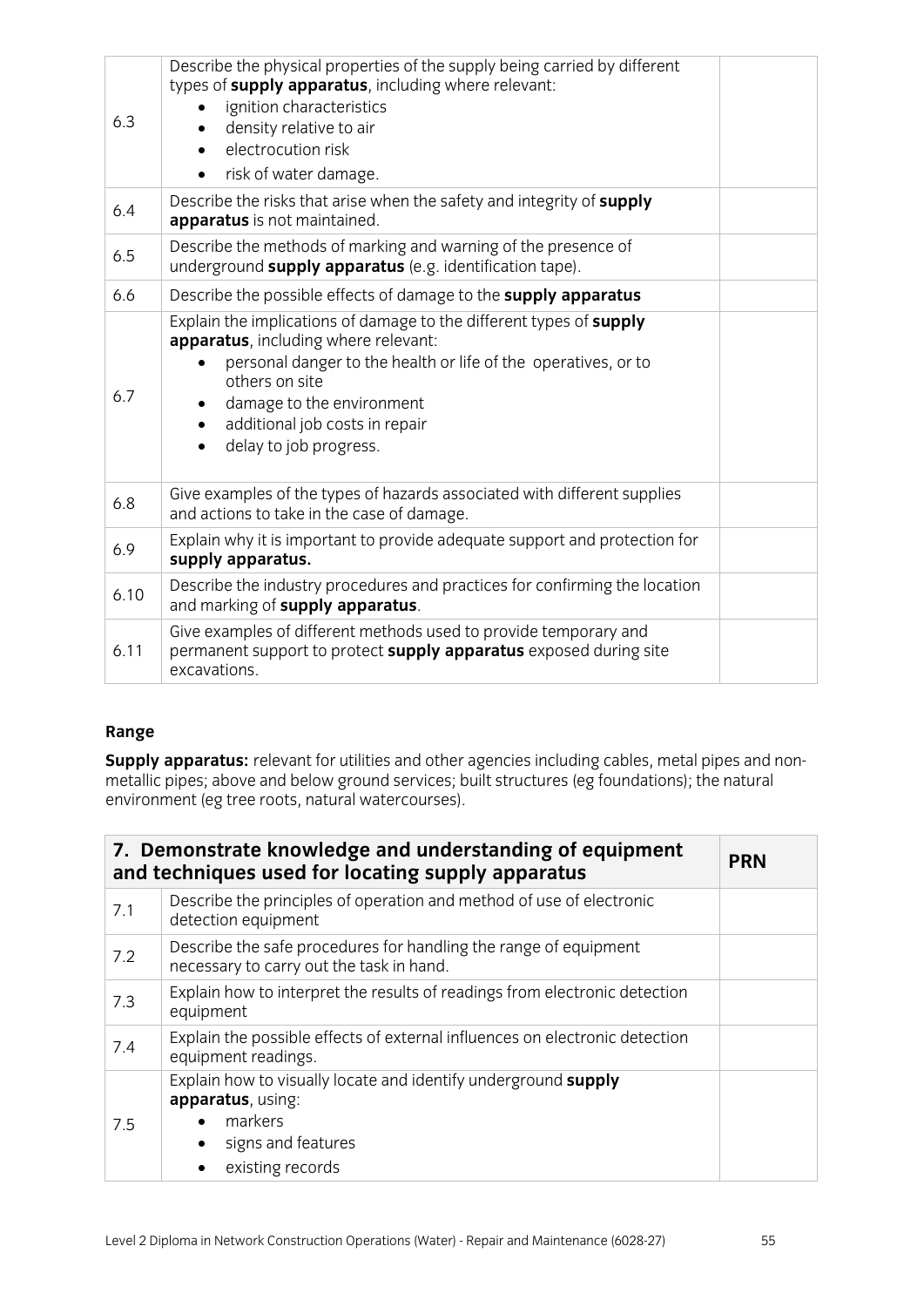| 7.6  | Describe the situations where trial holes can be used to locate underground<br>supplies                                                               |  |
|------|-------------------------------------------------------------------------------------------------------------------------------------------------------|--|
| 7.7  | Describe how to mark the position of supply services on the surface to<br>ensure accurate location of the excavation.                                 |  |
| 7.8  | Explain the consequences of marking out excavations incorrectly,<br>including:<br>costs<br>loss of time<br>$\bullet$<br>material wastage<br>$\bullet$ |  |
| 7.9  | Explain the importance of protecting supply apparatus exposed during<br>excavation work                                                               |  |
| 7.10 | State the precautions to be taken when locating supply apparatus,<br>including statutory and regulatory requirements.                                 |  |

**Supply apparatus**: relevant for utilities and other agencies including cables, metal pipes and nonmetallic pipes; above and below ground services; built structures (eg foundations); the natural environment (eg tree roots, natural watercourses

|     | 8. Demonstrate knowledge and understanding of roles,<br>responsibilities and communication requirements for locating<br>utilities apparatus | <b>PRN</b> |
|-----|---------------------------------------------------------------------------------------------------------------------------------------------|------------|
| 8.1 | State the main sources of legislation relating to highways operations in the<br>proximity of other supply apparatus.                        |            |
| 8.2 | Name the persons or organisations who must be notified where there is<br>damage to supply apparatus or other underground structures.        |            |
| 8.3 | List the regulations that govern the location of supply apparatus where this<br>exposes other services.                                     |            |
| 8.4 | Outline the requirements of the legislation that applies to new roads and<br>street works                                                   |            |
| 8.5 | Explain why it is important to refer problems outside their area of job role<br>responsibility to designated people.                        |            |
| 8.6 | Describe the procedures for reporting and recording: job progress;<br>problems; deviations to work programmes.                              |            |
| 8.7 | Outline the roles and responsibilities of the various organisations involved<br>location work and how to liaise with them effectively.      |            |

### **Range**

**Supply apparatus:** relevant for utilities and other agencies including cables, metal pipes and nonmetallic pipes; above and below ground services; built structures (eg foundations); the natural environment (eg tree roots, natural watercourses).

### **Confirm completion of this Unit on the Summary of Achievement Form.**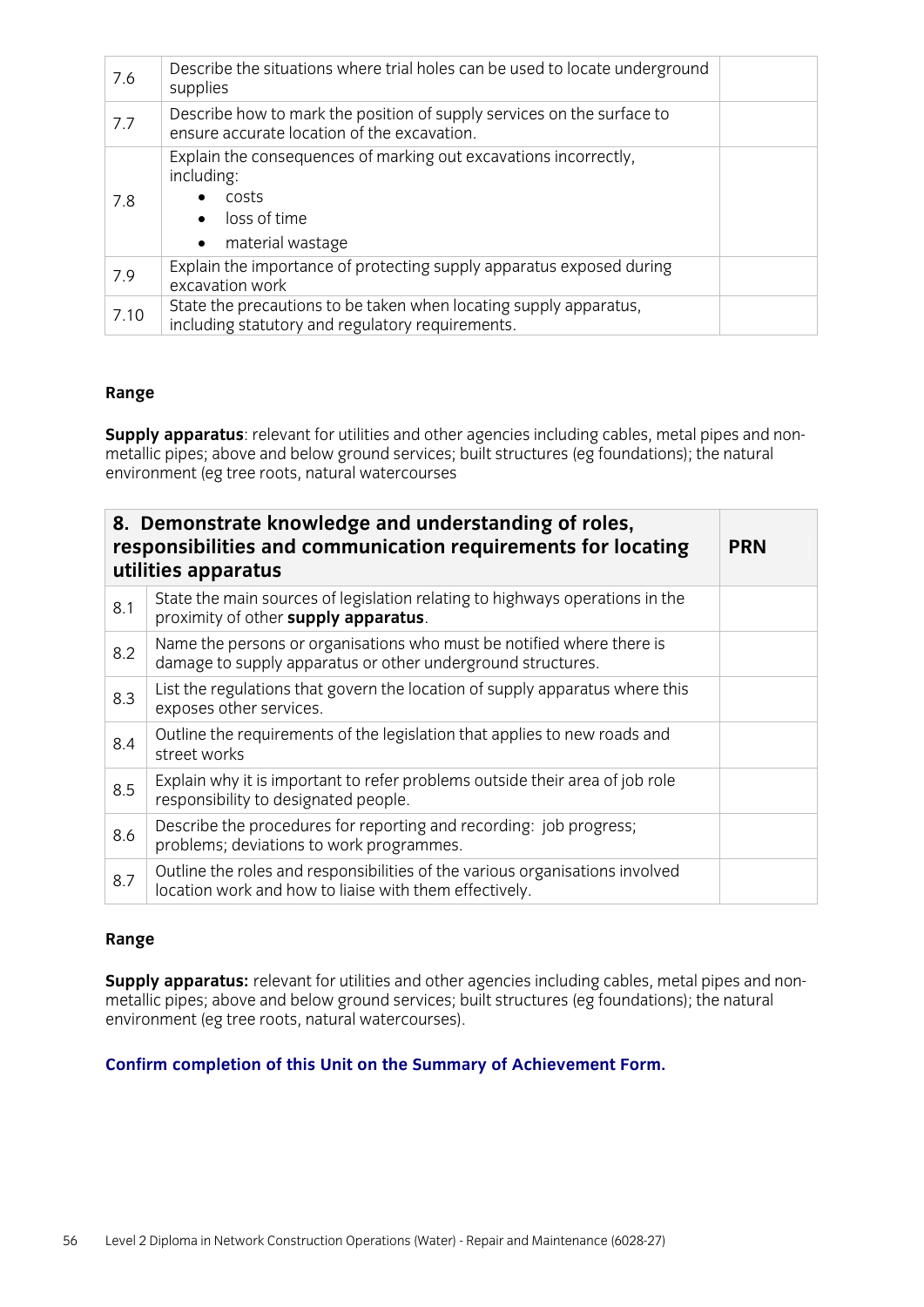### **Unit 207 Excavate and maintain holes and trenches for utilities network construction**

#### **Unit aim:**

This unit allows you to show that you have the skills and knowledge to excavate holes and trenches for utilities network operations.

You will be able to confirm the requirements for excavation on site and select and use the most appropriate tools and equipment for the specified excavation activity. You must confirm the excavation requirements with the work specification and minimise damage to supply apparatus and the natural environment during the operation. You will be able to maintain the integrity of the excavation and maintain access and egress arrangements in line with safety requirements.

You must also show that you can communicate information to the relevant people and organisations throughout excavation activities, and must resolve or refer problems that arise during the work in line with your job responsibility. Throughout the operation, you must follow the work specification and Codes of Practice, and must maintain safe working procedures.

| Where job was done | <b>Time taken (hours)</b> | <b>Date</b> |
|--------------------|---------------------------|-------------|
|                    |                           |             |
|                    |                           |             |
|                    |                           |             |
|                    |                           |             |
|                    |                           |             |
|                    |                           |             |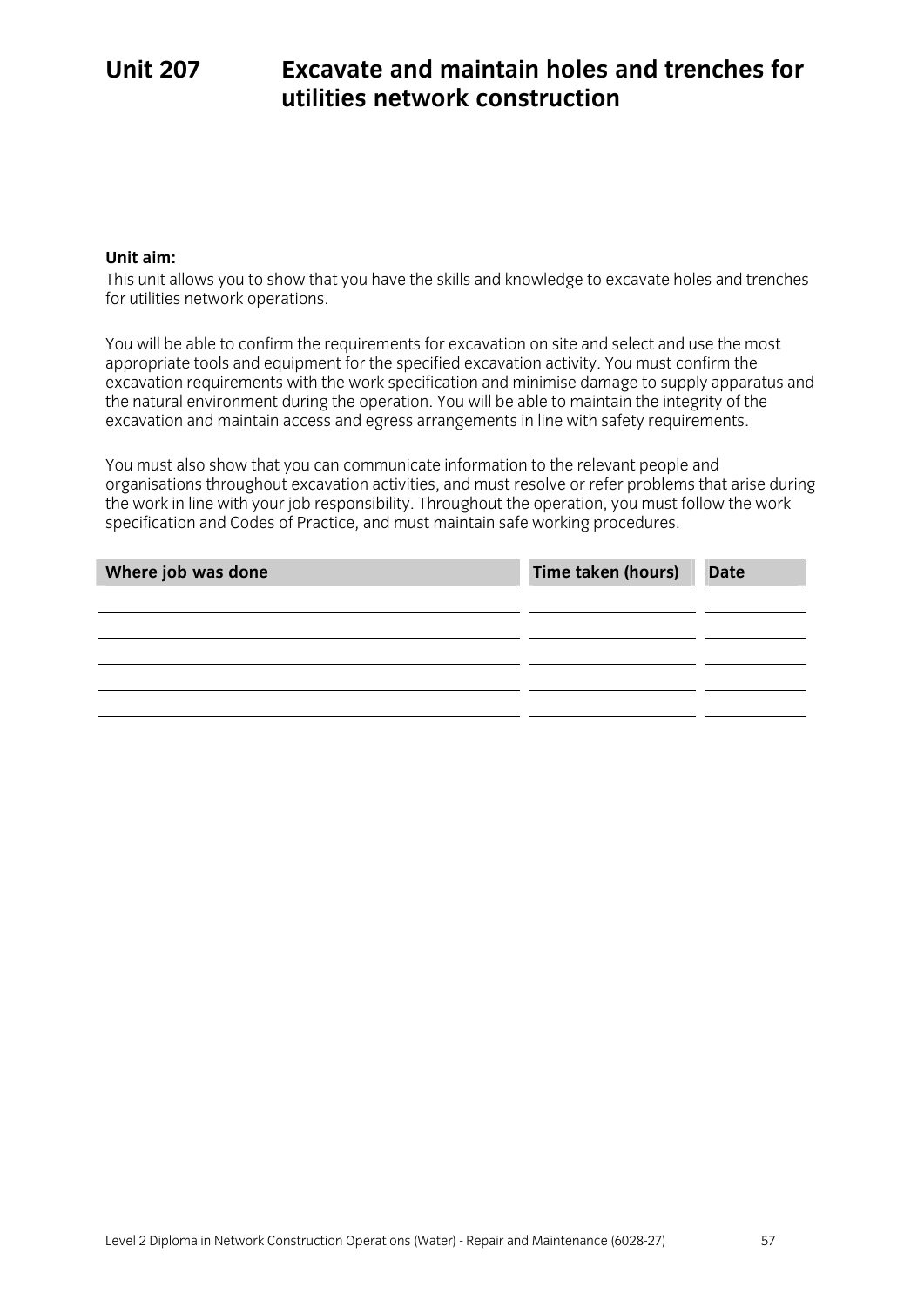# **Unit 207 Excavate and maintain holes and trenches for utilities network construction**

|      | Portfolio Reference Number<br>Performance evidence required<br>(PRN)                                                                                                    |  |  |  |  |
|------|-------------------------------------------------------------------------------------------------------------------------------------------------------------------------|--|--|--|--|
|      | 1. Excavate on site to requirements                                                                                                                                     |  |  |  |  |
| 1.1  | Determine the suitable excavation method for the surface<br>and sub-surface materials being removed, and which meets<br>with statutory and regulatory Codes of Practice |  |  |  |  |
| 1.2  | Carry out a site-specific risk assessment and review it<br>according to company procedures.                                                                             |  |  |  |  |
| 1.3  | Select and wear the designated personal protective<br>equipment (PPE).                                                                                                  |  |  |  |  |
| 1.4  | Select and use the most suitable tools and equipment for the<br>excavation method to be used.                                                                           |  |  |  |  |
| 1.5  | Confirm the position and size of the excavation in accordance<br>with instructions and the work specification.                                                          |  |  |  |  |
| 1.6  | Excavate, identify, select, segregate and store materials in<br>accordance with work instructions and Codes of Practice.                                                |  |  |  |  |
| 1.7  | Carry out the excavation in a manner that avoids damage to<br>supply apparatus.                                                                                         |  |  |  |  |
| 1.8  | Minimise damage to the natural environment according to<br>technical guidance.                                                                                          |  |  |  |  |
| 1.9  | Keep gullies and water courses clear at all times                                                                                                                       |  |  |  |  |
| 1.10 | Support and protect exposed supply apparatus in line with<br>work instructions and relevant Codes of Practice.                                                          |  |  |  |  |
| 1.11 | Remove surplus materials according to work instructions and<br>requirements                                                                                             |  |  |  |  |
| 1.12 | Confirm the dimensions and condition of the excavation<br>against the instructions and the work specification                                                           |  |  |  |  |
| 1.13 | Ensure work is carried out to approved procedures and<br>practices and complies with statutory requirements.                                                            |  |  |  |  |
|      | Type of evidence $\rightarrow$                                                                                                                                          |  |  |  |  |

**O = Observation Q = Oral Question (OQ) or Written Question & answer (WQ) S = Simulation/RWE WT = Witness testimony**

### **Range**

**Approved procedures and practices:** environmental; statutory; regulatory; emergency; operational; health and safety; organisational and company procedures; risk assessments.

**Supply apparatus:** supply apparatus for utilities and other agencies; above and below ground services; built structures (eg foundations); the natural environment (eg tree roots, natural watercourses).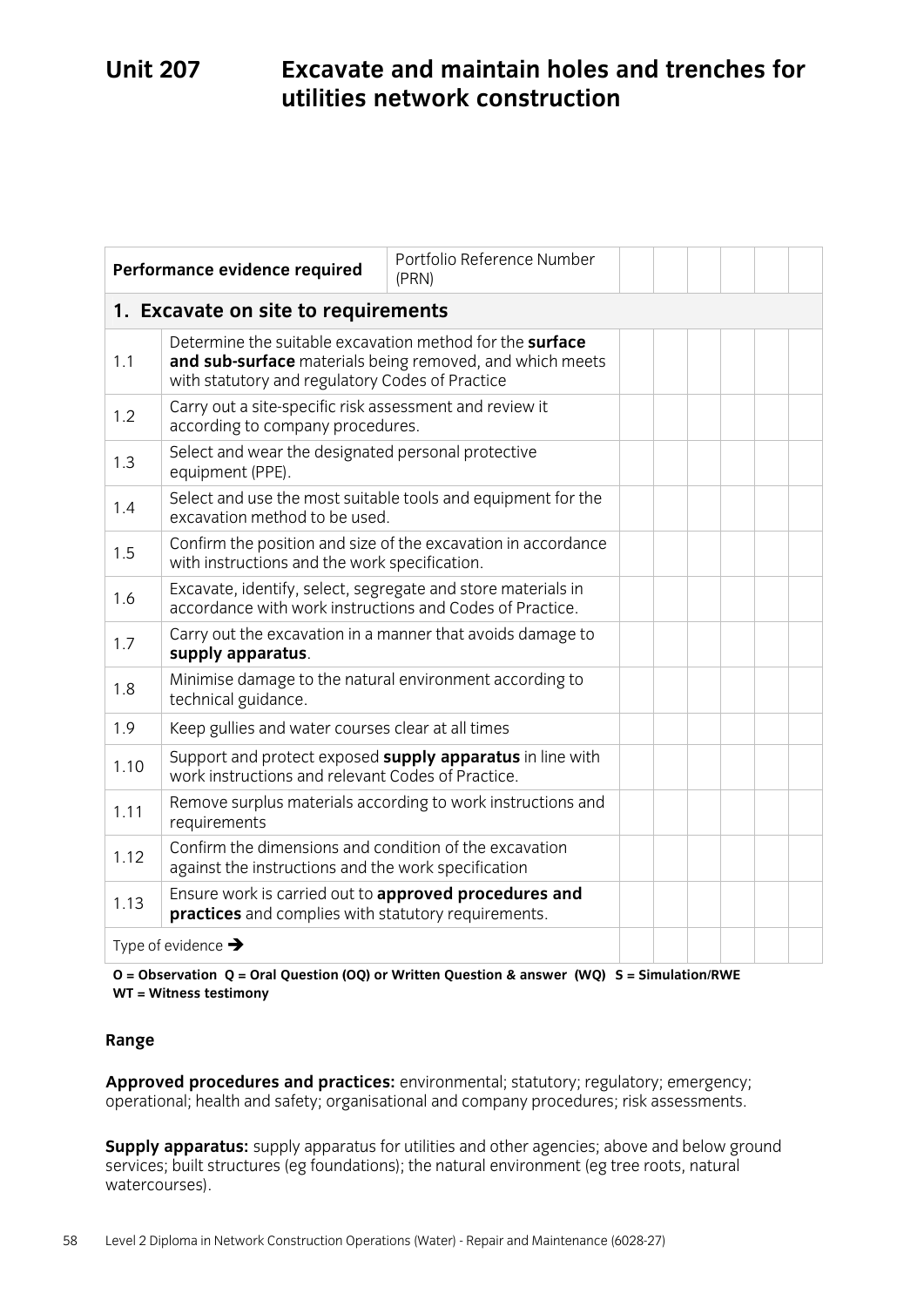**Surface and sub-surface:** flexible, composite, rigid and modular pavement construction; verge; natural ground.

|      | Performance evidence required                                                                                                                            | Portfolio Reference Number<br>(PRN)              |  |  |  |
|------|----------------------------------------------------------------------------------------------------------------------------------------------------------|--------------------------------------------------|--|--|--|
|      | 2. Maintain the integrity of the excavation                                                                                                              |                                                  |  |  |  |
|      | Confirm that the method used to support the excavation is fit<br>for purpose to:                                                                         |                                                  |  |  |  |
| 2.1  | the size of the excavation                                                                                                                               |                                                  |  |  |  |
|      | structures                                                                                                                                               | the nature of the ground conditions and adjacent |  |  |  |
| 2.2  | Install and remove support mechanisms according to<br>instructions and relevant Codes of Practice.                                                       |                                                  |  |  |  |
| 2.3  | Maintain the condition of the excavation by adjusting support<br>mechanisms and removing ground water as required.                                       |                                                  |  |  |  |
| 2.4  | Monitor and maintain the condition of support mechanisms<br>safely in accordance with operational and organisational safe<br>working procedures.         |                                                  |  |  |  |
| 2.5  | Resolve situations that require measures to deal with<br>dangerous atmospheres, according to relevant Codes of<br>Practice and safe working procedures.  |                                                  |  |  |  |
| 2.6  | Establish arrangements for access to and egress from the<br>excavation in line with statutory requirements and approved<br>procedures and practices      |                                                  |  |  |  |
| 2.7  | Ensure that all relevant safety checks are undertaken before<br>any entry into the excavation.                                                           |                                                  |  |  |  |
| 2.8  | Ensure that the site-specific risk assessment provides<br>adequate safeguards in work practices to deal with the<br>excavation becoming a confined space |                                                  |  |  |  |
| 2.9  | Confirm that the condition of the ground area adjacent to the<br>excavation is safe, in line with relevant Codes of Practice.                            |                                                  |  |  |  |
| 2.10 | Work to approved procedures and practices and comply<br>with statutory requirements throughout excavation<br>operations.                                 |                                                  |  |  |  |
|      | Type of evidence $\rightarrow$                                                                                                                           |                                                  |  |  |  |

**O = Observation Q = Oral Question (OQ) or Written Question & answer (WQ) S = Simulation/RWE WT = Witness testimony**

#### **Range**

**Approved procedures and practices**: environmental; statutory; regulatory; emergency; operational; health and safety; organisational and company procedures; risk assessments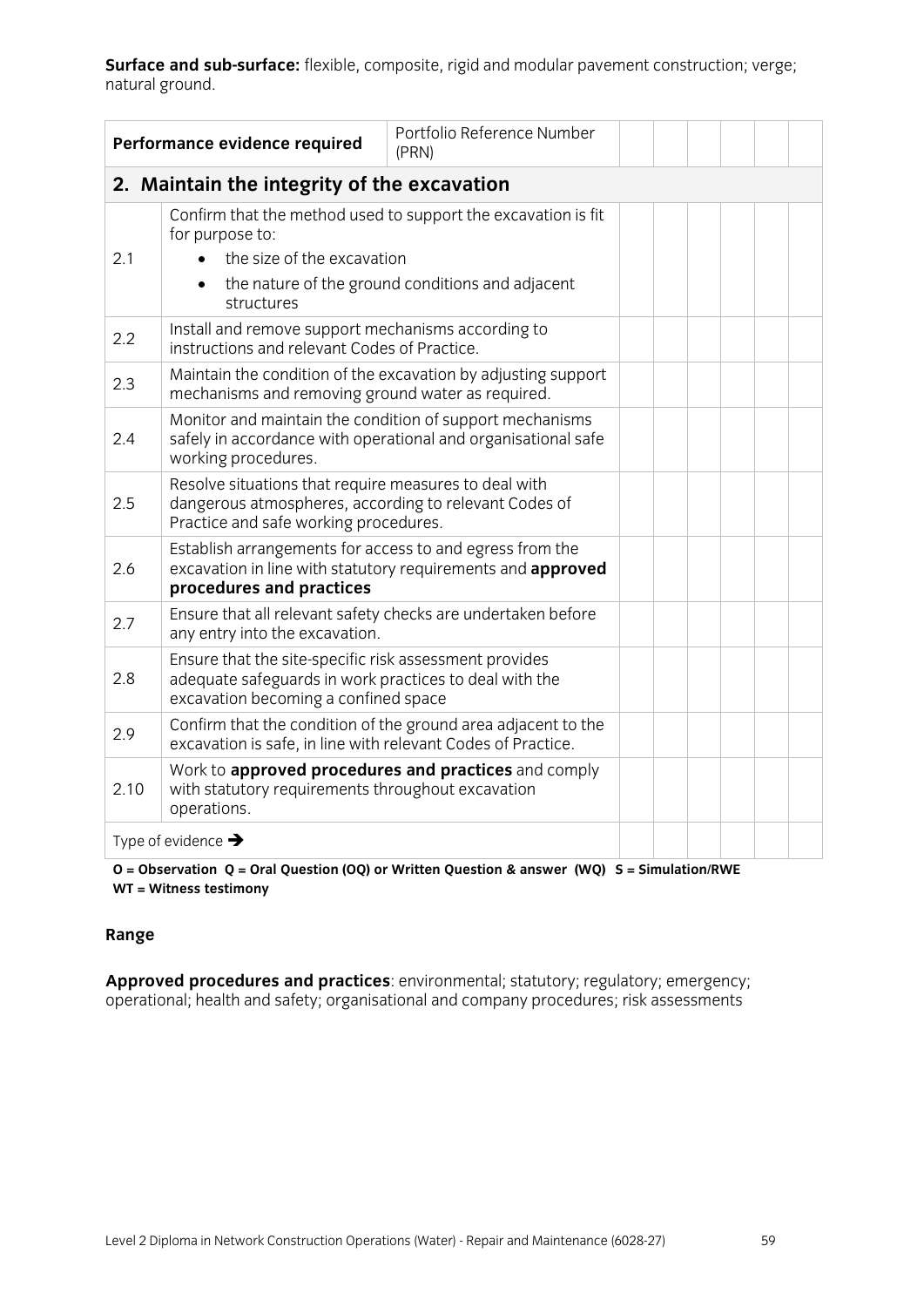| Performance evidence required |                                                                                                                                                                          | Portfolio Reference Number<br>(PRN) |  |  |  |  |  |
|-------------------------------|--------------------------------------------------------------------------------------------------------------------------------------------------------------------------|-------------------------------------|--|--|--|--|--|
|                               | 3. Use and communicate data and information                                                                                                                              |                                     |  |  |  |  |  |
| 3.1                           | Use the information in the work instructions and specification to<br>determine the work site and the area to be excavated.                                               |                                     |  |  |  |  |  |
| 3.2                           | Report detrimental conditions and defects in the excavation<br>and support mechanisms that are outside their responsibility,<br>according to relevant Codes of Practice. |                                     |  |  |  |  |  |
| 3.3                           | Use approved procedures and practices and statutory<br>requirements to determine any requirements for excavation<br>support                                              |                                     |  |  |  |  |  |
| 3.4                           | Check any circumstances where information appears to be<br>incorrect with the designated personnel.                                                                      |                                     |  |  |  |  |  |
| 3.5                           | Use organisational information systems to record and store<br>data and information relating to excavation work.                                                          |                                     |  |  |  |  |  |
| 3.6                           | Follow all required lone working procedures when working<br>alone                                                                                                        |                                     |  |  |  |  |  |
|                               | Type of evidence $\rightarrow$                                                                                                                                           |                                     |  |  |  |  |  |

**O = Observation Q = Oral Question (OQ) or Written Question & answer (WQ) S = Simulation/RWE WT = Witness testimony**

#### **Range**

**Approved procedures** and practices: environmental; statutory; regulatory; emergency; operational; health and safety; organisational and company procedures; risk assessments

|     | Performance evidence required                                                                              | Portfolio Reference Number<br>(PRN) |  |  |  |  |  |
|-----|------------------------------------------------------------------------------------------------------------|-------------------------------------|--|--|--|--|--|
|     | 4. Resolve problems which could arise from excavation work                                                 |                                     |  |  |  |  |  |
| 4.1 | Report any damage to supply apparatus promptly to the<br>designated person                                 |                                     |  |  |  |  |  |
| 4.2 | Resolve day-to-day problems within the responsibility of their<br>own job role                             |                                     |  |  |  |  |  |
| 4.3 | Advise colleagues or managers where situations need them to<br>intervene.                                  |                                     |  |  |  |  |  |
| 4.4 | Refer matters that are outside their responsibility to the<br>designated people using approved procedures. |                                     |  |  |  |  |  |
|     | Type of evidence $\rightarrow$                                                                             |                                     |  |  |  |  |  |

**O = Observation Q = Oral Question (OQ) or Written Question & answer (WQ) S = Simulation/RWE WT = Witness testimony**

#### **Range**

**Supply apparatus:** supply apparatus for utilities and other agencies; above and below ground services; built structures (eg foundations); the natural environment (eg tree roots, natural watercourses).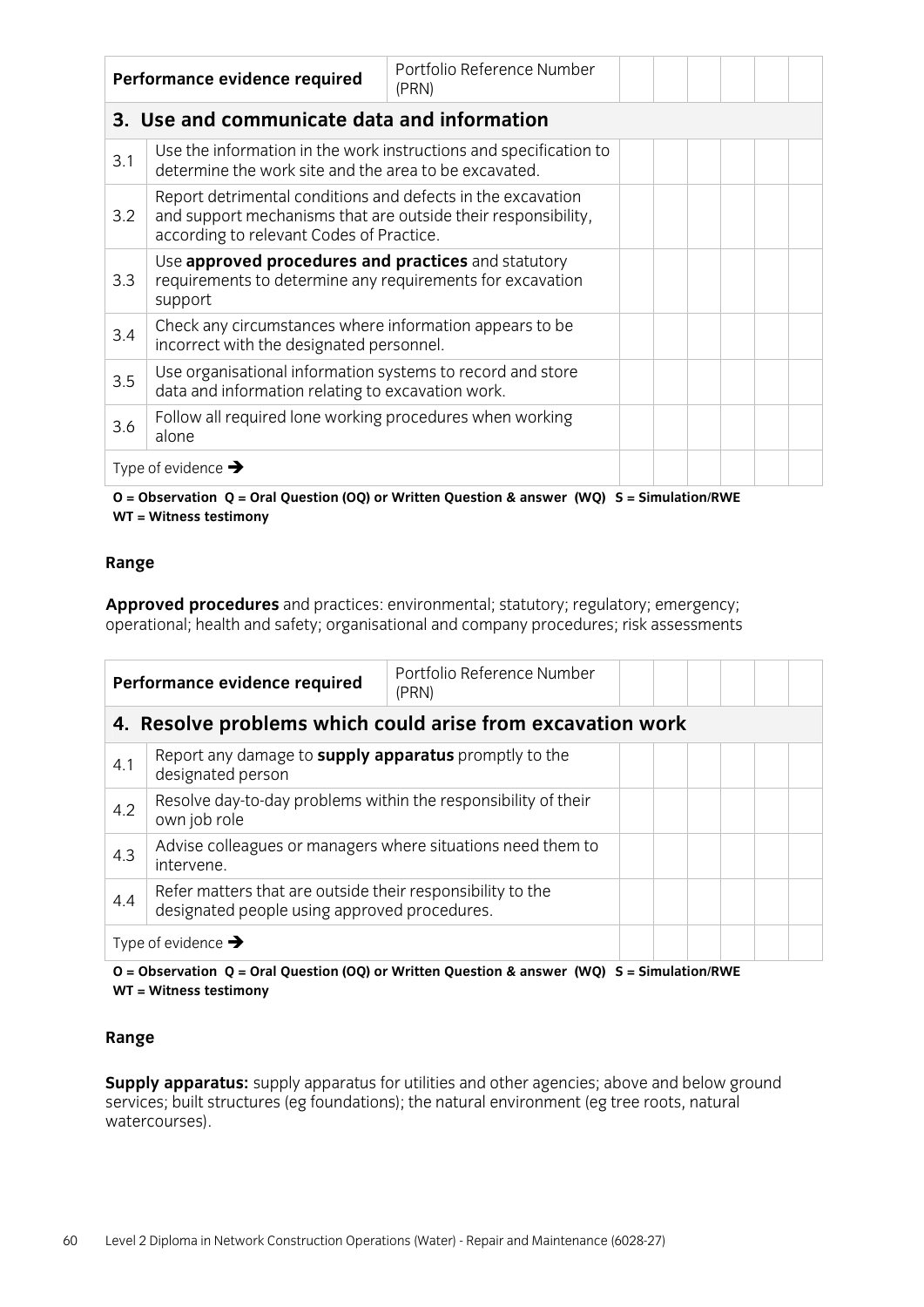|     | 5. Demonstrate general knowledge and understanding for<br>utilities network construction operation       |  |  |
|-----|----------------------------------------------------------------------------------------------------------|--|--|
| 5.1 | State the main responsibilities of the employer and employee under the<br>Health and Safety at Work Act. |  |  |
| 5.2 | State the health and safety guidance governing work in excavations                                       |  |  |
| 5.3 | Describe the safe procedures for handling hazardous materials                                            |  |  |
| 5.4 | Explain their organisational accident recording and reporting procedures                                 |  |  |

### **6. Demonstrate general knowledge and understanding of how excavation work must be carried out to comply with legal and industry requirements PRN**  6.1 Outline how **activities in involved in excavation work** can be carried out in compliance with legislative requirements and good industry practice  $\overline{6.2}$  Outline the responsibilities of the employer and employee in relation to **activities in involved in excavation**.

### **Range**

**Activities in involved in excavation**: assessment of risk; personal protection; excavation activities; the support of supply apparatus; the support of excavations; the competence of personnel; care for the environment; provision and use of equipment; reporting of accidents; dealing with hazardous materials and substances

| 7. Demonstrate knowledge and understanding of excavating<br>in a variety of situations using different techniques and<br>equipment | <b>PRN</b>                                                                                                                 |  |
|------------------------------------------------------------------------------------------------------------------------------------|----------------------------------------------------------------------------------------------------------------------------|--|
| 7.1                                                                                                                                | Describe the safe procedures for handling the range of excavation support<br>equipment                                     |  |
| 7.2                                                                                                                                | Describe the different methods of excavation, and how to decide which is<br>appropriate                                    |  |
| 7.3                                                                                                                                | Describe the different types of surfaces and sub-surfaces that may require<br>to be excavated                              |  |
| 7.4                                                                                                                                | Explain why a competent banksman is needed when excavating by machine                                                      |  |
| 7.5                                                                                                                                | Describe the <b>consequences and implications</b> of using incorrect<br>excavation and reinstatement practices.            |  |
| 7.6                                                                                                                                | Describe the requirements for selecting, storing and using backfill and<br>reinstatement materials.                        |  |
| 7.7                                                                                                                                | Describe the requirements for disposing of surplus materials.                                                              |  |
| 7.8                                                                                                                                | Explain how to recognise when an excavation is or could become a confined<br>space, and how to deal effectively with this. |  |
| 7.9                                                                                                                                | Describe the methods and principles of excavation support systems, and<br>where their use is most appropriate.             |  |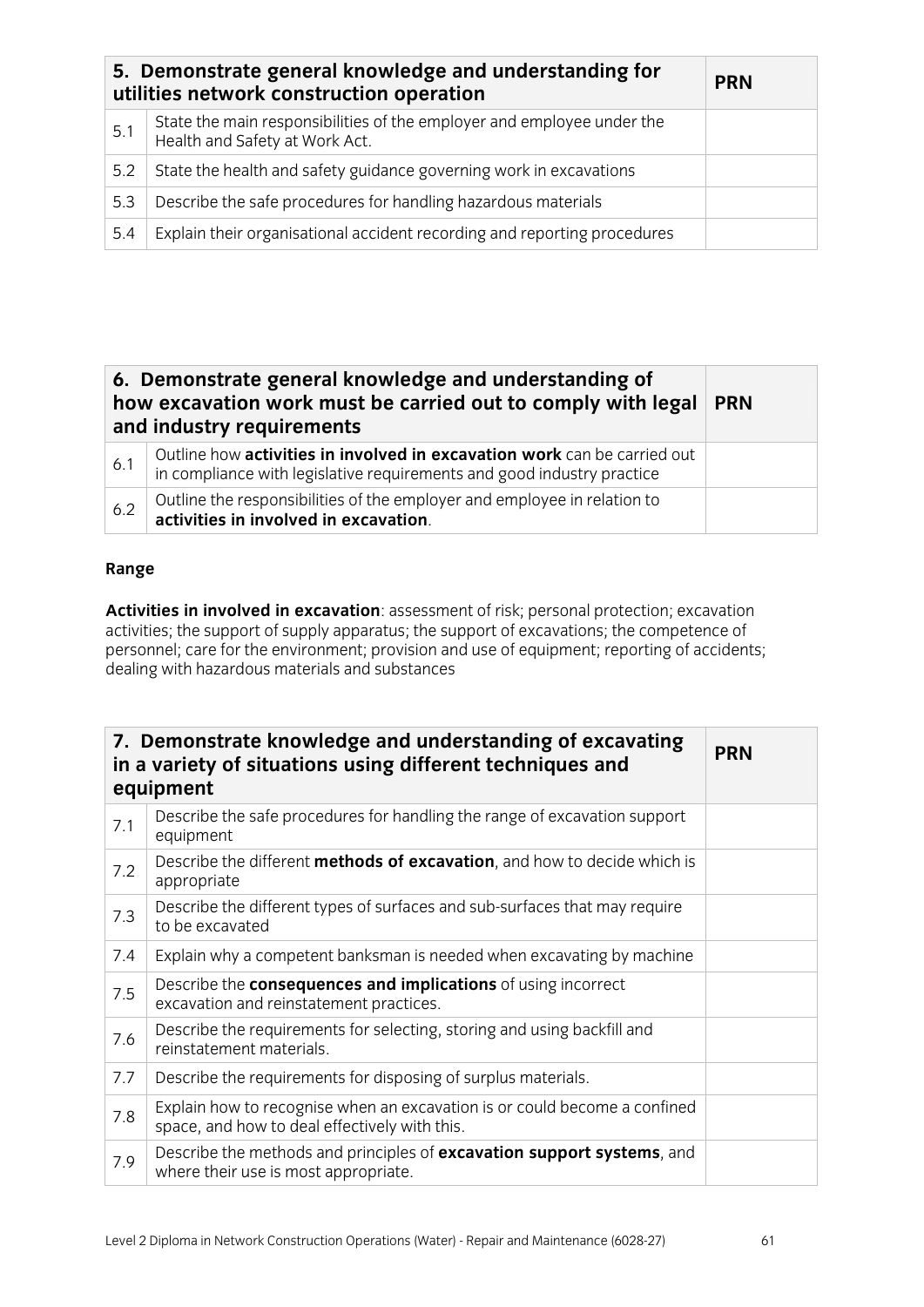#### **Methods of excavation:** by hand; by machine

**Consequences and implications:** other utilities; cost of operation; time; customers; members of the public; colleagues and other workers; scale of activity.

#### **Excavation support systems:** timber; steel; mechanical

|     | 8. Demonstrate knowledge and understanding of the tools<br>and equipment used in the course of excavation activities   |  |  |
|-----|------------------------------------------------------------------------------------------------------------------------|--|--|
| 8.1 | List the tools, equipment and machinery that are used for hand and<br>machine excavation                               |  |  |
| 8.2 | Describe the criteria used to select the most appropriate tools, equipment<br>and machinery for excavation activities. |  |  |
| 8.3 | Explain the importance of economy in using powered or motorised<br>equipment for excavations.                          |  |  |

|     | 9. Demonstrate knowledge and understanding of<br>responsibilities to others during excavation work                                |  |  |
|-----|-----------------------------------------------------------------------------------------------------------------------------------|--|--|
| 9.1 | List the different utility organisations that may own apparatus that could<br>be affected by excavation activities.               |  |  |
| 9.2 | Describe how the different buried apparatus could be identified                                                                   |  |  |
| 9.3 | Describe the potential environmental impact of excavation activities and<br>the agencies responsible for environmental protection |  |  |
| 9.4 | Describe the potential consequences of not providing the necessary<br>protection to underground apparatus and features.           |  |  |
| 9.5 | Describe the roles and responsibilities of people within the site or<br>highways operations team.                                 |  |  |
| 9.6 | Explain the importance of referring problems outside their responsibility<br>to the designated persons.                           |  |  |
| 9.7 | Describe the procedures used to report and record the detail of<br>excavation activities                                          |  |  |

#### **Range**

**Detail of excavation activities:** job progress; problems; deviations from the programme of work

**Confirm completion of this Unit on the Summary of Achievement Form.**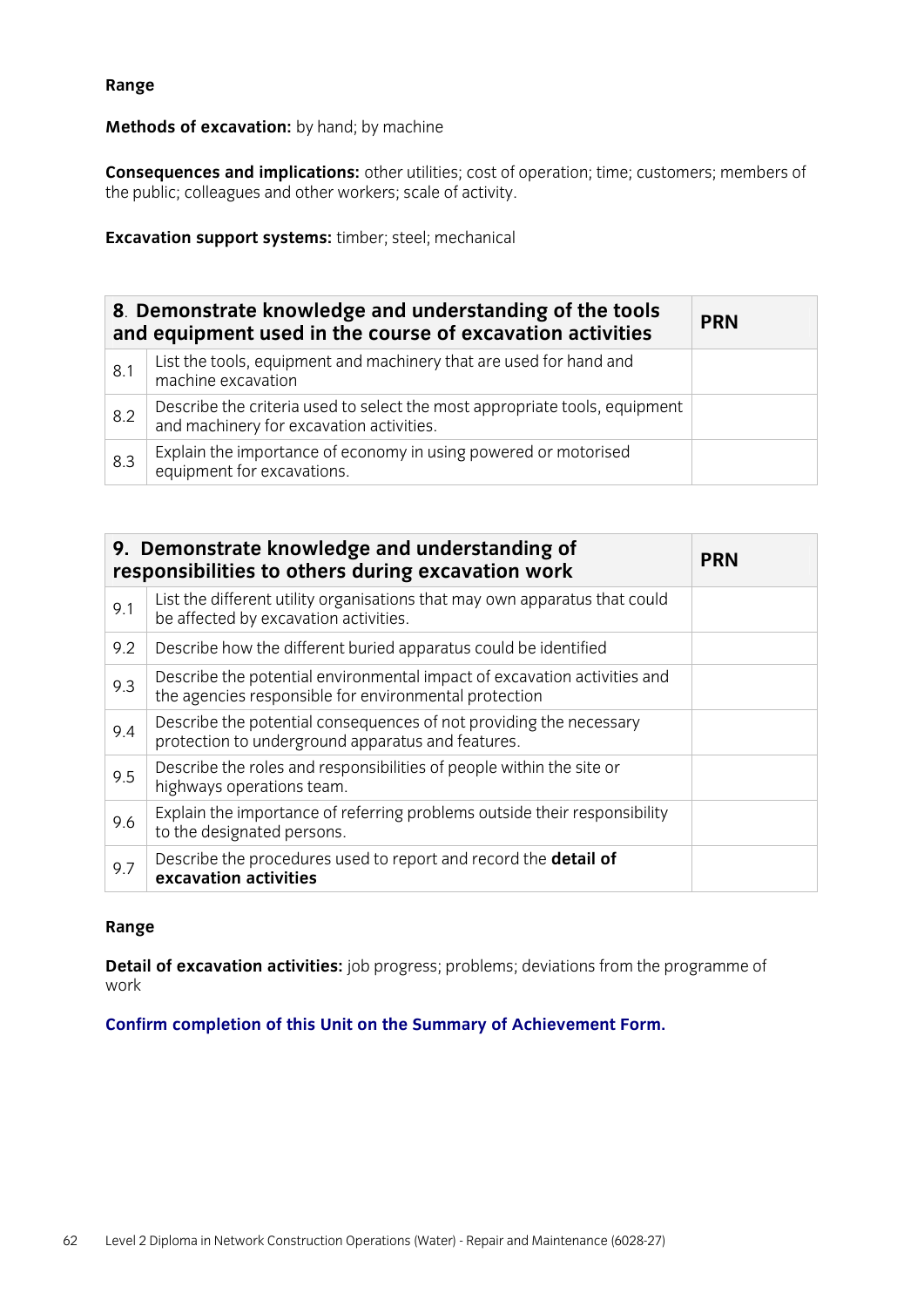# **Unit 208 Reinstate excavation and pavement surfaces after utility network construction operations**

#### **Unit aim:**

This unit allows you to show that you have the skills and knowledge to reinstate excavations and pavement surfaces following utilities network construction operations.

You will be able to confirm the requirements and prepare for reinstating excavations and select and use the most appropriate tools, equipment and materials for the required reinstatement activity. You must confirm that all materials and equipment are fit for purpose and complete the reinstatement, replacing ironwork, kerbs and edge restraints in line with requirements. You must also show that you can communicate information to the relevant people and organisations throughout reinstatement activities and must resolve or refer problems that arise during the work in line with your job responsibility. Throughout the operation, you must follow the work specification and Codes of Practice, and must maintain safe working procedures.

| Where job was done | Time taken (hours) Date |  |
|--------------------|-------------------------|--|
|                    |                         |  |
|                    |                         |  |
|                    |                         |  |
|                    |                         |  |
|                    |                         |  |
|                    |                         |  |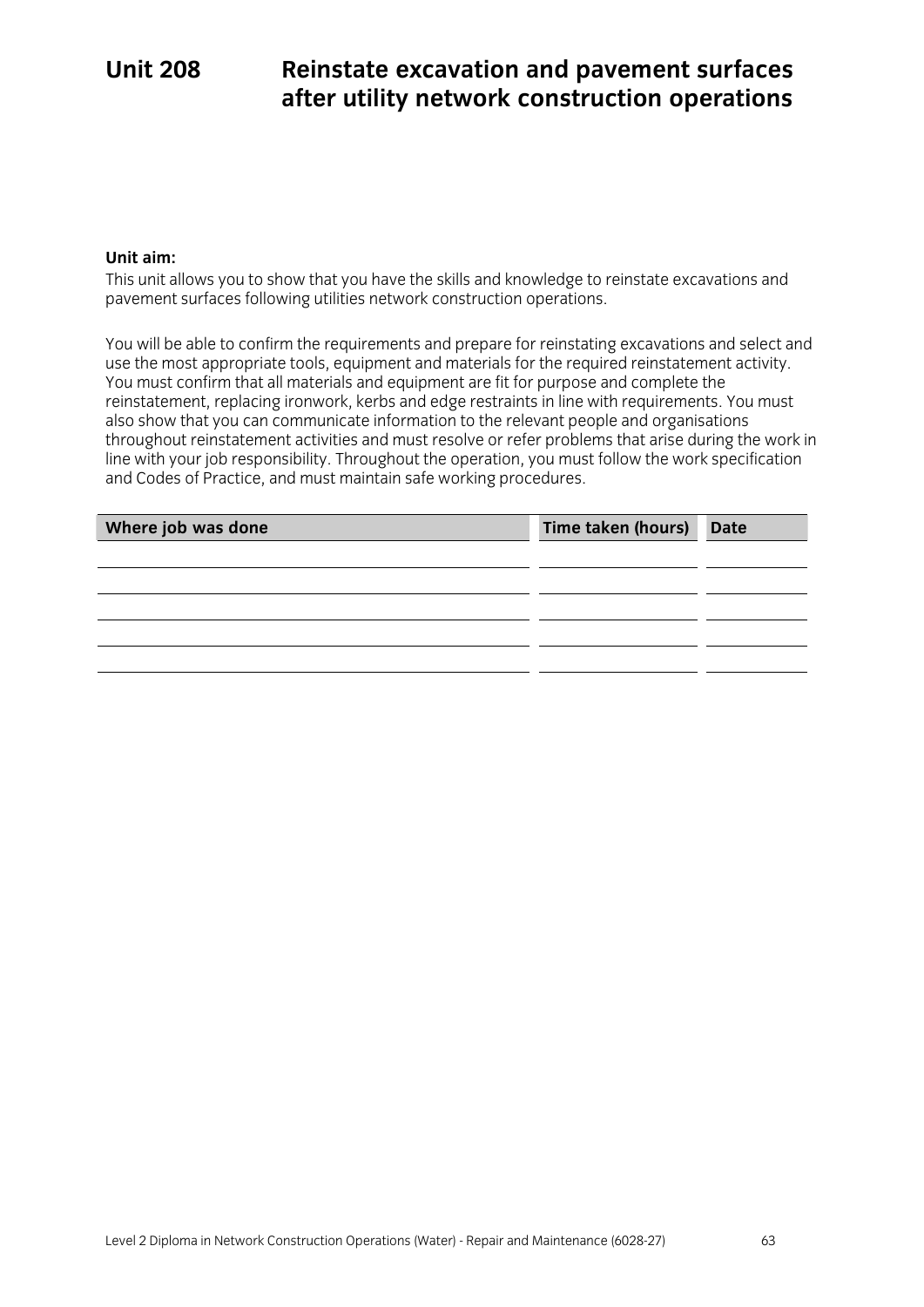# **Unit 208 Reinstate excavation and pavement surfaces after utility network construction operations**

|      | Performance evidence required                                                                                                                           | Portfolio Reference Number<br>(PRN)           |  |  |  |  |
|------|---------------------------------------------------------------------------------------------------------------------------------------------------------|-----------------------------------------------|--|--|--|--|
|      | 1. Prepare for reinstatement of excavation and pavement surface                                                                                         |                                               |  |  |  |  |
| 1.1  | Confirm the location of the excavation and the holes and<br>trenches, according to instructions and work specifications                                 |                                               |  |  |  |  |
| 1.2  | Carry out a site-specific risk assessment, and review it<br>according to company procedures                                                             |                                               |  |  |  |  |
| 1.3  | Select and wear the designated personal protective<br>equipment (PPE).                                                                                  |                                               |  |  |  |  |
| 1.4  | Follow safe working practices for working in the vicinity of<br>hazardous materials                                                                     |                                               |  |  |  |  |
| 1.5  | Confirm that the area for reinstatement is in accordance<br>with statutory and regulatory Codes of Practice.                                            |                                               |  |  |  |  |
| 1.6  | Carry out preparation procedures for reinstatement of the<br>excavation in accordance with statutory and regulatory<br>Codes of Practice                |                                               |  |  |  |  |
| 1.7  | Protect supply apparatus and sub-structures in<br>accordance with the relevant Codes of Practice.                                                       |                                               |  |  |  |  |
| 1.8  | Select stored materials for reinstatement, according to the<br>relevant Codes of Practice.                                                              |                                               |  |  |  |  |
| 1.9  | Select hand tools, powered tools and equipment for<br>reinstatement                                                                                     |                                               |  |  |  |  |
|      | Confirm that tools and equipment are:                                                                                                                   |                                               |  |  |  |  |
| 1.10 | appropriate for the materials to be used in<br>$\bullet$<br>reinstatement                                                                               |                                               |  |  |  |  |
|      | in a suitable condition for use, according to<br>$\bullet$<br>requirements.                                                                             | manufacturer's specifications and operational |  |  |  |  |
| 1.11 | Report remedial work and defects in the excavation that are<br>outside their responsibility, according to organisational and<br>operational procedures. |                                               |  |  |  |  |
| 1.12 | Work according to approved procedures and practices<br>and comply with statutory requirements                                                           |                                               |  |  |  |  |
|      | Type of evidence $\rightarrow$                                                                                                                          |                                               |  |  |  |  |

**O = Observation Q = Oral Question (OQ) or Written Question & answer (WQ) S = Simulation/RWE WT = Witness testimony**

### **Range**

**Area for reinstatement:** flexible pavement construction; composite pavement construction; rigid pavement construction; modular pavement construction; verge/natural ground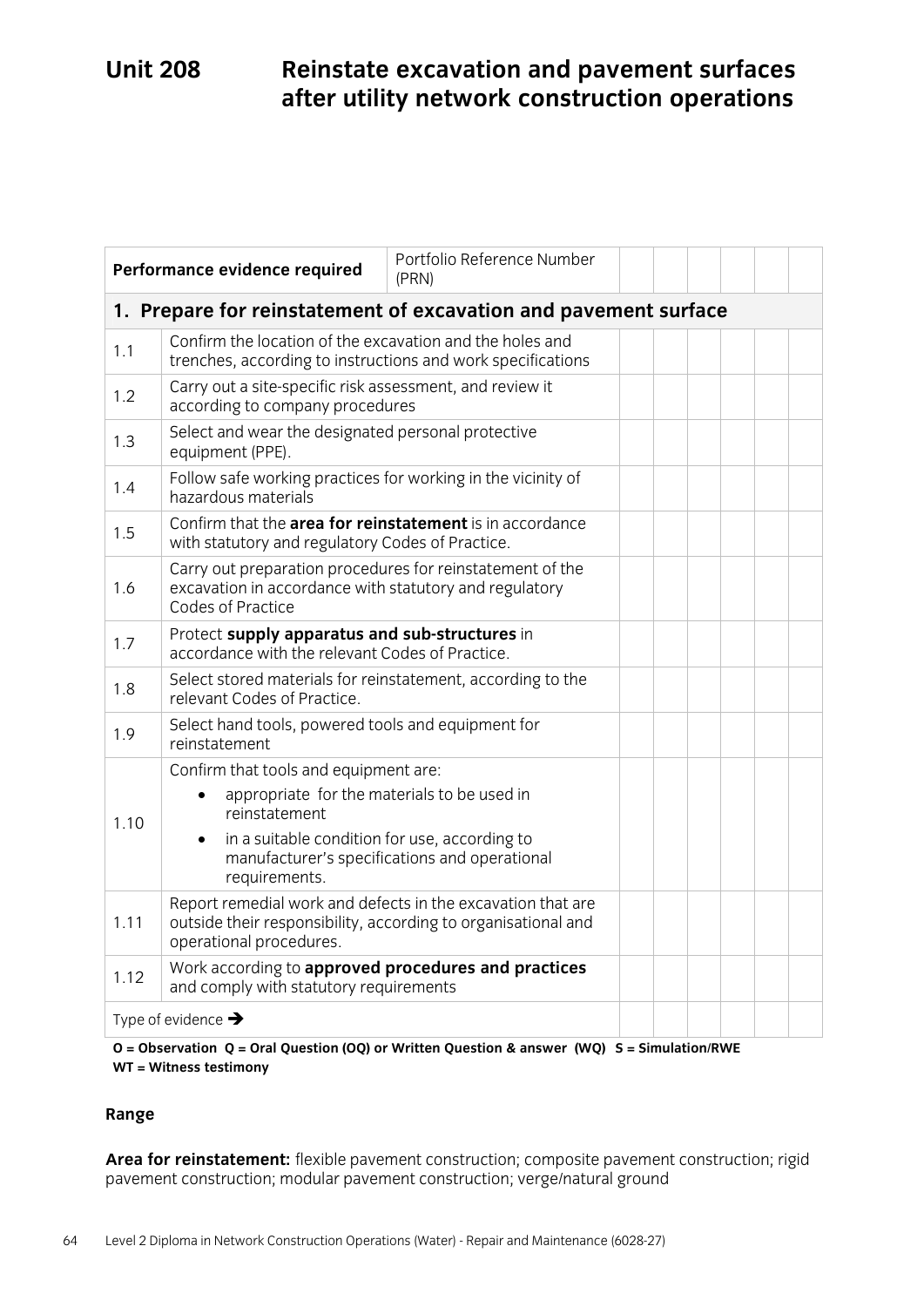**Supply apparatus and sub-structures:** supply apparatus for utilities and other agencies; above and below ground services; built structures (eg foundations); the natural environment (eg tree roots, natural watercourses)

**Approved procedures and practices:** environmental; statutory; regulatory; emergency; operational; health and safety; organisational and company procedures; risk assessments

|     | Performance evidence required                                                                                                                                                                     | Portfolio Reference Number<br>(PRN)                      |  |  |  |  |  |
|-----|---------------------------------------------------------------------------------------------------------------------------------------------------------------------------------------------------|----------------------------------------------------------|--|--|--|--|--|
|     | 2. Carry out reinstatement of excavation and pavement surface                                                                                                                                     |                                                          |  |  |  |  |  |
| 2.1 | Confirm that materials to be used for reinstatement are fit for<br>purpose and meet statutory and regulatory Codes of Practice,<br>including:<br>base and pavement surface<br>cold-lay materials. | new and reusable materials for backfill, sub-base, road- |  |  |  |  |  |
| 2.2 | Confirm that the area and type of structure being reinstated<br>meet statutory and regulatory Codes of Practice.                                                                                  |                                                          |  |  |  |  |  |
| 2.3 | Follow laying and compaction procedures for the material that<br>meet statutory and regulatory Codes of Practice.                                                                                 |                                                          |  |  |  |  |  |
| 2.4 | Report defects and deficiencies in the laying and compaction of<br>materials, that are outside their responsibility, in accordance<br>with organisational and operational procedures.             |                                                          |  |  |  |  |  |
| 2.5 | Maintain suitable conditions and the security of the excavation<br>throughout reinstatement operations.                                                                                           |                                                          |  |  |  |  |  |
| 2.6 | Replace ironwork, kerbs and edge restraints in line with<br>relevant Codes of Practice.                                                                                                           |                                                          |  |  |  |  |  |
| 2.7 | Store and dispose of surplus materials in line with work<br>instructions and statutory and regulatory Codes of Practice.                                                                          |                                                          |  |  |  |  |  |
| 2.8 | Complete the work by checking and confirming that the quality<br>and condition of the finished reinstatement and the work site<br>conform to statutory and regulatory Codes of Practice           |                                                          |  |  |  |  |  |
|     | Type of evidence $\rightarrow$                                                                                                                                                                    |                                                          |  |  |  |  |  |

**O = Observation Q = Oral Question (OQ) or Written Question & answer (WQ) S = Simulation/RWE WT = Witness testimony**

|     | Performance evidence required                                                                                              | Portfolio Reference Number<br>(PRN) |  |  |  |  |  |  |  |
|-----|----------------------------------------------------------------------------------------------------------------------------|-------------------------------------|--|--|--|--|--|--|--|
|     | 3. Use and communicate data and information                                                                                |                                     |  |  |  |  |  |  |  |
| 3.1 | Use records to determine potential deep excavations, confined<br>spaces and hazardous materials.                           |                                     |  |  |  |  |  |  |  |
| 3.2 | Use information in the work instructions and specification to<br>determine the work site and the area to be reinstated.    |                                     |  |  |  |  |  |  |  |
| 3.3 | Use approved procedures and practice and statutory<br>requirements to determine the requirement for excavation<br>support. |                                     |  |  |  |  |  |  |  |
| 3.4 | Check any circumstances where information appears to be<br>incorrect with the designated personnel.                        |                                     |  |  |  |  |  |  |  |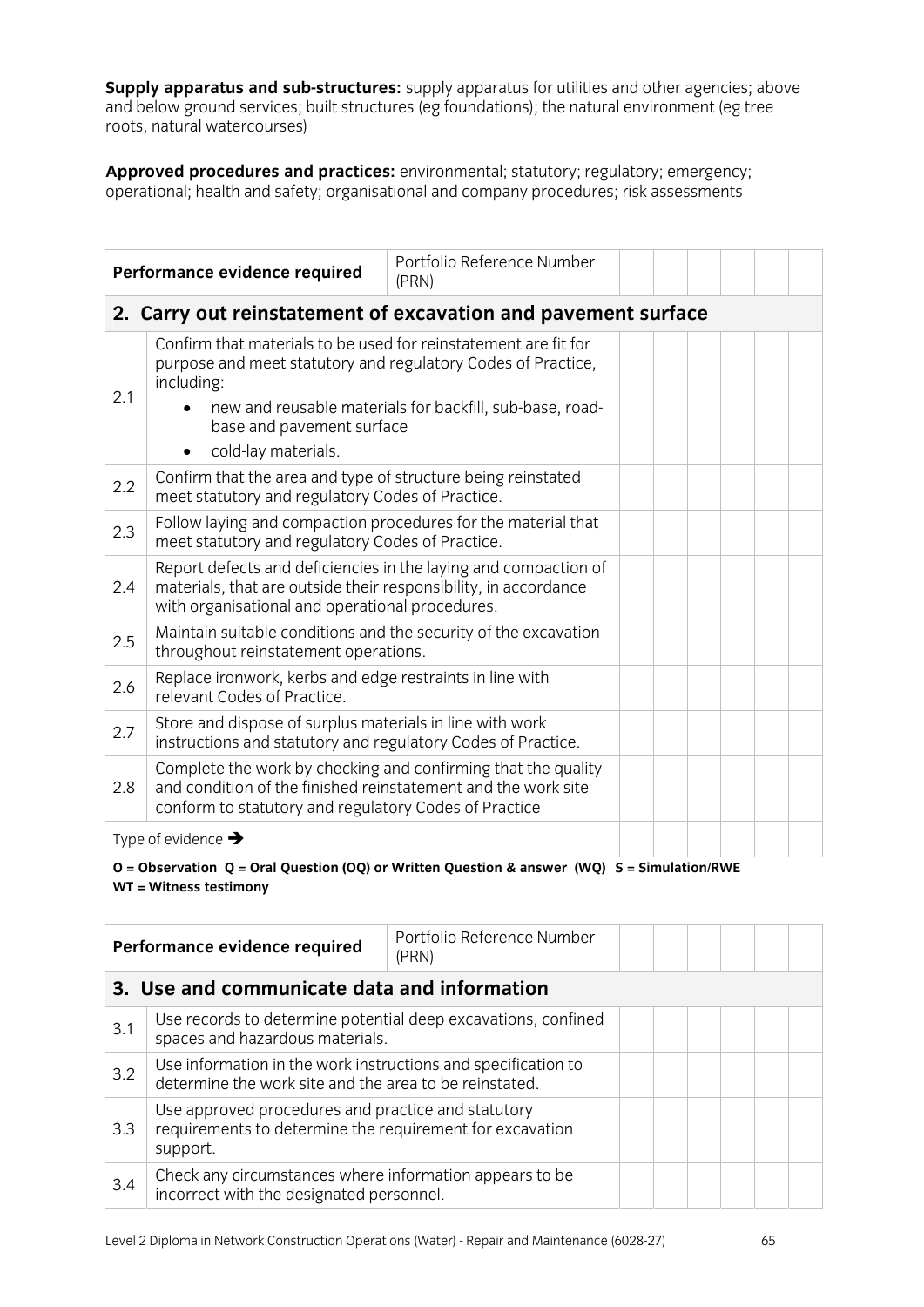| 3.5 | Use organisational information systems to record and store<br>data and information relating to reinstatement work. |  |  |  |  |
|-----|--------------------------------------------------------------------------------------------------------------------|--|--|--|--|
| 3.6 | Follow all required lone working procedures when working<br>alone                                                  |  |  |  |  |
|     | Type of evidence $\rightarrow$                                                                                     |  |  |  |  |

**O = Observation Q = Oral Question (OQ) or Written Question & answer (WQ) S = Simulation/RWE WT = Witness testimony**

|     | Performance evidence required                                                                              | Portfolio Reference Number<br>(PRN) |  |  |  |  |
|-----|------------------------------------------------------------------------------------------------------------|-------------------------------------|--|--|--|--|
|     | 4. Resolve problems which could arise from reinstatement work                                              |                                     |  |  |  |  |
| 4.1 | Report any damage to supply apparatus and sub-structures<br>promptly to the designated person.             |                                     |  |  |  |  |
| 4.2 | Resolve day-to-day problems within the responsibility of their<br>own job role                             |                                     |  |  |  |  |
| 4.3 | Advise colleagues or managers where situations need them to<br>intervene                                   |                                     |  |  |  |  |
| 4.4 | Refer matters that are outside their responsibility to the<br>designated people using approved procedures. |                                     |  |  |  |  |
|     | Type of evidence $\rightarrow$                                                                             |                                     |  |  |  |  |

#### **O = Observation Q = Oral Question (OQ) or Written Question & answer (WQ) S = Simulation/RWE WT = Witness testimony**

#### **Range**

**Supply apparatus and sub-structures:** supply apparatus for utilities and other agencies; above and below ground services; built structures (eg foundations); the natural environment (eg tree roots, natural watercourses)

|     | 5. Demonstrate general knowledge and understanding for<br>utilities network construction operations                                          | <b>PRN</b> |
|-----|----------------------------------------------------------------------------------------------------------------------------------------------|------------|
| 5.1 | State the main responsibilities of the employer and employee under the Health and Safety at Work Act in relation to reinstatement activities |            |
| 5.2 | State the health and safety guidance governing work in excavations                                                                           |            |
| 5.3 | Describe the safe procedures for handling hazardous materials                                                                                |            |
| 5.4 | Explain their organisational accident recording and reporting procedures                                                                     |            |
| 5.5 | List the range and use of personal protective equipment for the work                                                                         |            |

|     | 6. Demonstrate knowledge and understanding of plant and<br>equipment used for reinstatement activities            | <b>PRN</b> |
|-----|-------------------------------------------------------------------------------------------------------------------|------------|
| 6.1 | List the hand tools, powered tools and motorised equipment that are used<br>in reinstatement work.                |            |
| 6.2 | Describe safe procedures for handling reinstatement equipment                                                     |            |
| 6.3 | Describe the maintenance requirements for hand tools, powered tools and<br>equipment used for reinstatement work. |            |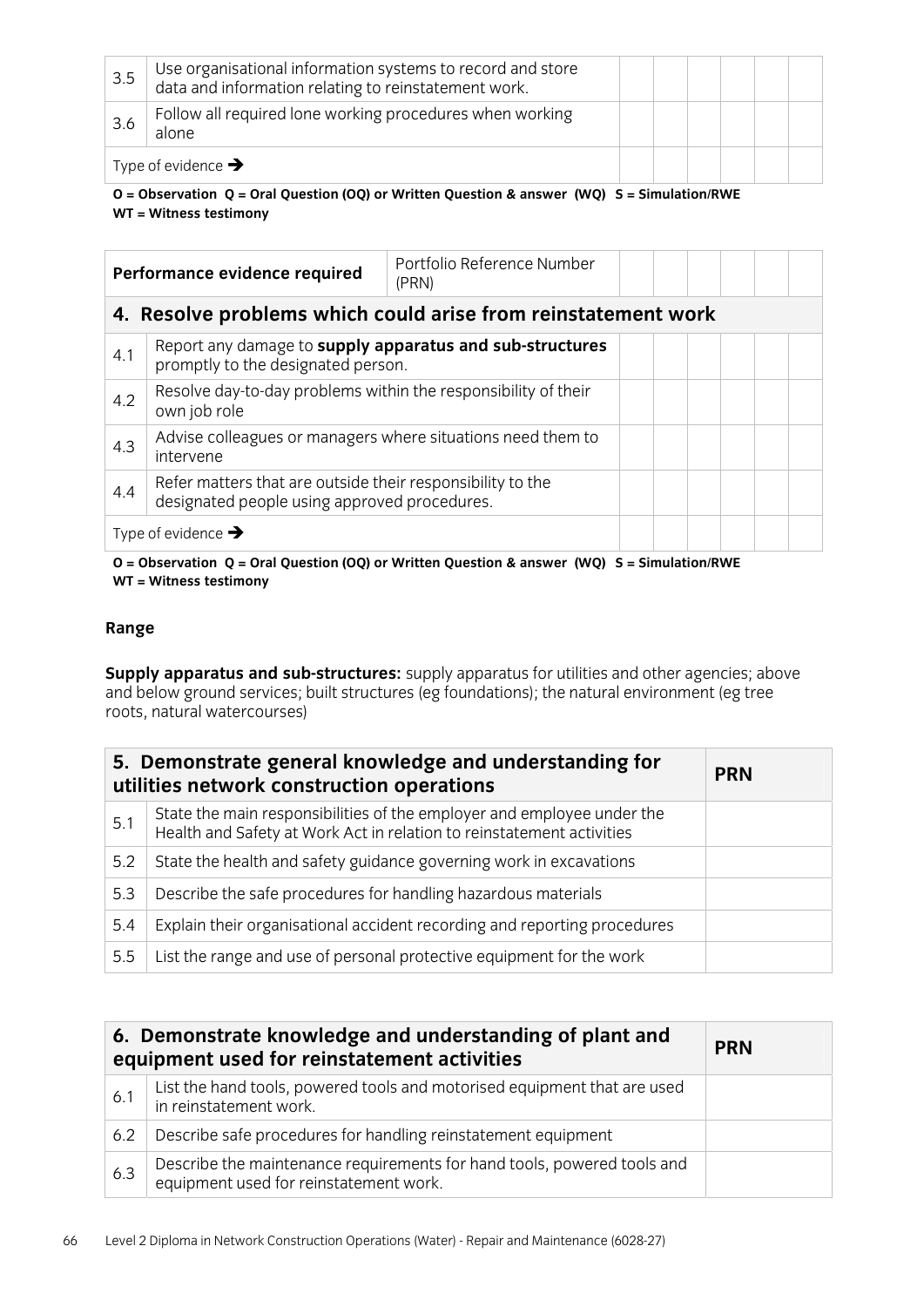| 6.4 | Describe the types of equipment used to compact materials, including hand<br>and power tools and motorised equipment. |  |
|-----|-----------------------------------------------------------------------------------------------------------------------|--|
| 6.5 | Describe the methods used to compact reinstatement materials                                                          |  |
| 6.6 | Describe the maintenance requirements for compaction equipment used in<br>reinstatement                               |  |

|     | 7. Demonstrate knowledge and understanding of legislation<br>and best practice for reinstatement operations                 | <b>PRN</b> |
|-----|-----------------------------------------------------------------------------------------------------------------------------|------------|
| 7.1 | Outline the legal and operational responsibilities of the employer and<br>employee in relation to reinstatement activities. |            |
| 7.2 | Outline the legislation controlling the use of hand tools, powered tools and<br>equipment                                   |            |
| 7.3 | Outline the main industry approved procedures and practices for<br>reinstatement work                                       |            |
| 7.4 | Describe the roles and responsibilities of people within the site or highways<br>operations team.                           |            |
| 7.5 | Explain the importance of referring problems outside their responsibility to<br>the designated persons.                     |            |
| 7.6 | Describe the procedures used to report and record details of<br>reinstatement work                                          |            |
| 7.7 | Outline site management structures for site or highways operations.                                                         |            |

**Approved procedures and practices:** environmental; statutory; regulatory; emergency; operational; health and safety; organisational and company procedures; risk assessments

**Reinstatement activities**: personal protection; handling and operating equipment; provision and use of equipment; working with hazardous substances; excavation and reinstatement

**Report and record details**: job progress, problems, deviations to work programmes.

|     | 8. Demonstrate knowledge and understanding of<br>reinstatement activities                       | <b>PRN</b> |
|-----|-------------------------------------------------------------------------------------------------|------------|
| 8.1 | Describe the different types of reinstatement surfaces.                                         |            |
| 8.2 | Describe the sub-surface requirements for each type of pavement<br>surface.                     |            |
| 8.3 | Describe the <b>preparation procedures</b> for reinstatement                                    |            |
| 8.4 | Describe the types of materials that can be excavated, and defects that<br>can arise with them. |            |
| 8.5 | State the remedial actions to be taken when defects are encountered                             |            |
| 8.6 | Explain how to segregate the different types of materials used in<br>reinstatement              |            |
| 8.7 | Describe how to check the condition of the reinstatement material that is<br>to be used.        |            |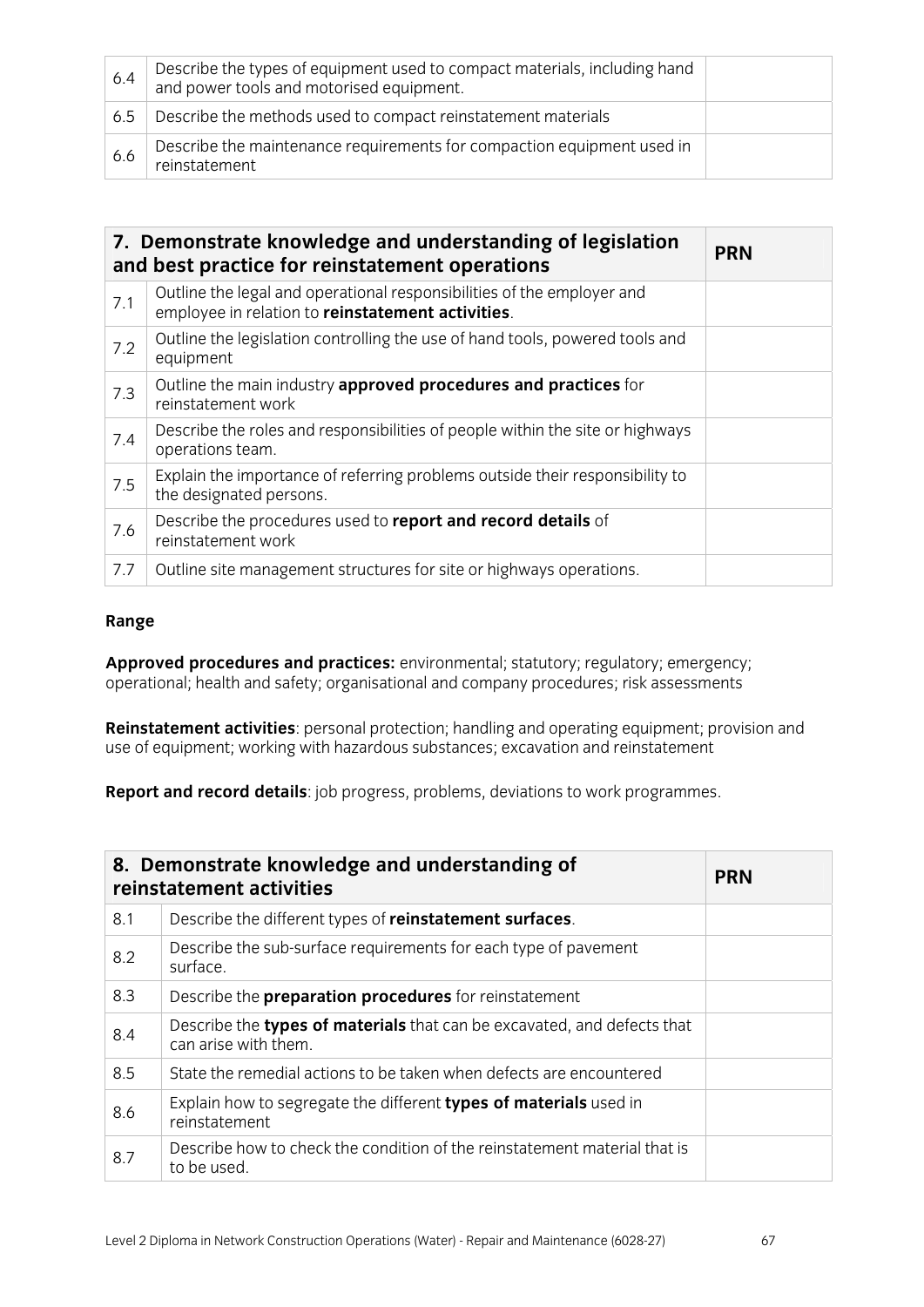| 8.8  | Outline the specifications for surface, sub-surface and general<br>reinstatement materials.                                            |  |
|------|----------------------------------------------------------------------------------------------------------------------------------------|--|
| 8.9  | Describe the methods used to store and protect excavated material to<br>prevent deterioration.                                         |  |
| 8.10 | Describe the types of surface finishes used in reinstatement                                                                           |  |
| 8.11 | Describe the common defects in reinstatement, including settlement and<br>surface damage, and the appropriate remedial action to take. |  |
| 8.12 | State the specifications for materials in reinstatement surface<br>structures                                                          |  |
| 8.13 | Explain why it is important to ensure that reinstatement materials are<br>stored in the correct conditions.                            |  |

**Reinstatement surfaces:** flexible; composite; rigid; modular; cold-lay bituminous material; verge/natural ground

**Preparation procedures:** edge trimming; surface formation; removal of loose debris; repair information

**Types of materials:** backfill; sub-base; road-base; pavement surface

**Surface, sub-surface and general reinstatement materials:** fine fill materials; backfill materials; granular sub-bases; cement bound excavated material; road-base materials; bituminous road-based materials; surfacing materials; concrete footways; modular surfacing; cold lay

| 9. Demonstrate knowledge and understanding of other<br>agencies, utilities, their apparatus and communication<br>requirements |                                                                                                                                                       | <b>PRN</b> |
|-------------------------------------------------------------------------------------------------------------------------------|-------------------------------------------------------------------------------------------------------------------------------------------------------|------------|
| 9.1                                                                                                                           | Describe the different types of supply apparatus and sub-structures for<br>utilities and other agencies that may be encountered during reinstatement. |            |
| 9.2                                                                                                                           | Explain the methods used to protect each type of supply apparatus and sub-<br>structure                                                               |            |
| 9.3                                                                                                                           | Explain why it is necessary to report any spillage from fuel and lubricants, and to safely prevent their spread, in line with company procedures.     |            |

### **Range**

**Supply apparatus and sub-structures:** supply apparatus for utilities and other agencies; above and below ground services; built structures (eg foundations); the natural environment (eg tree roots, natural watercourses)

### **Confirm completion of this Unit on the Summary of Achievement Form.**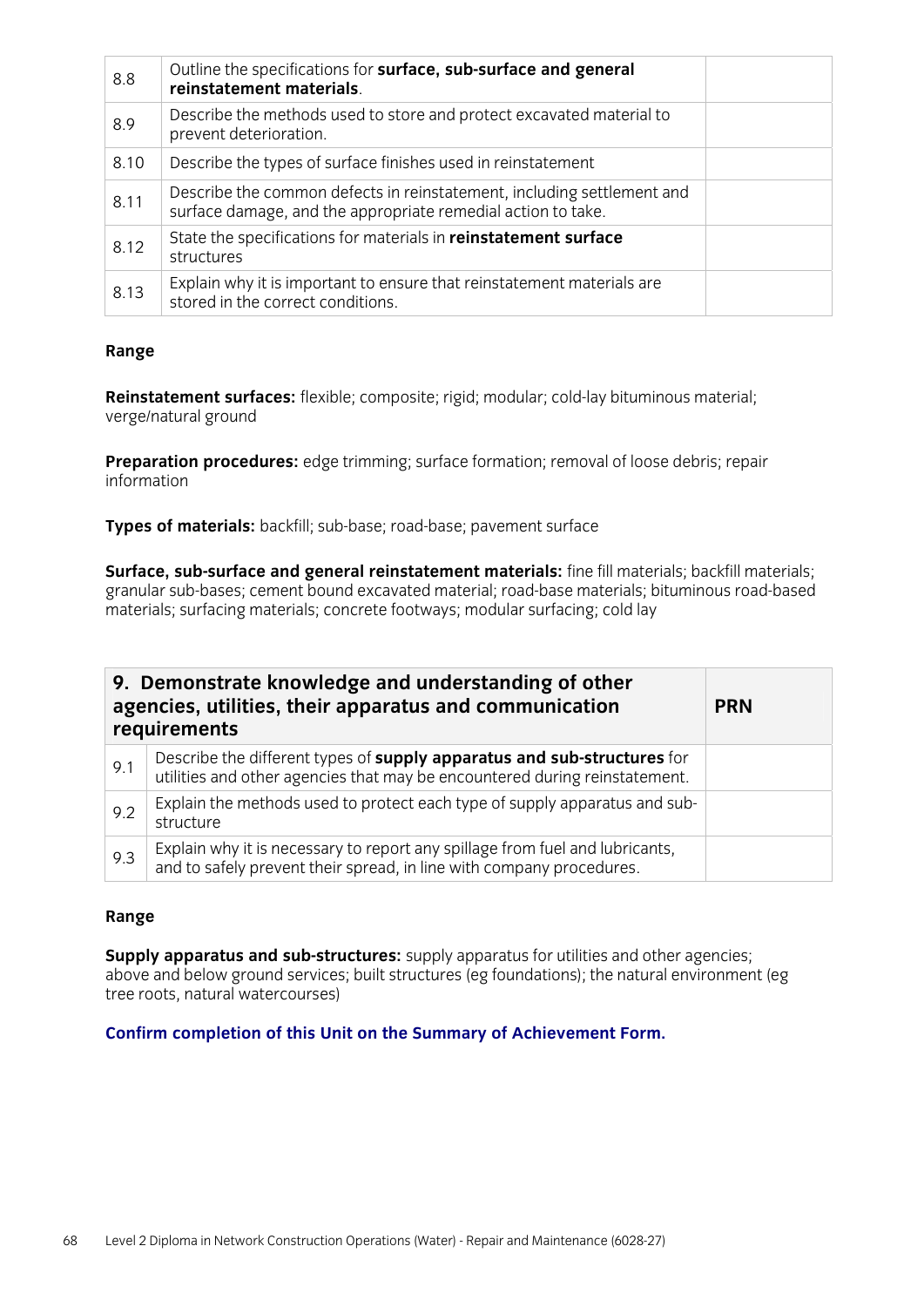## **Unit 209 Operate powered tools and equipment for routine and predictable requirements on utilities network construction**

#### **Unit aim:**

This unit allows you to show that you have the skills and knowledge to operate powered tools and equipment during utilities construction operations.

You must show that you can communicate information to the relevant people and organisations throughout reinstatement activities, and must resolve or refer problems that arise during the work in line with your job responsibility. Throughout the operation, you must follow the work specification and Codes of Practice, and must maintain safe working procedures.

| Where job was done | Time taken (hours) | <b>Date</b> |
|--------------------|--------------------|-------------|
|                    |                    |             |
|                    |                    |             |
|                    |                    |             |
|                    |                    |             |
|                    |                    |             |
|                    |                    |             |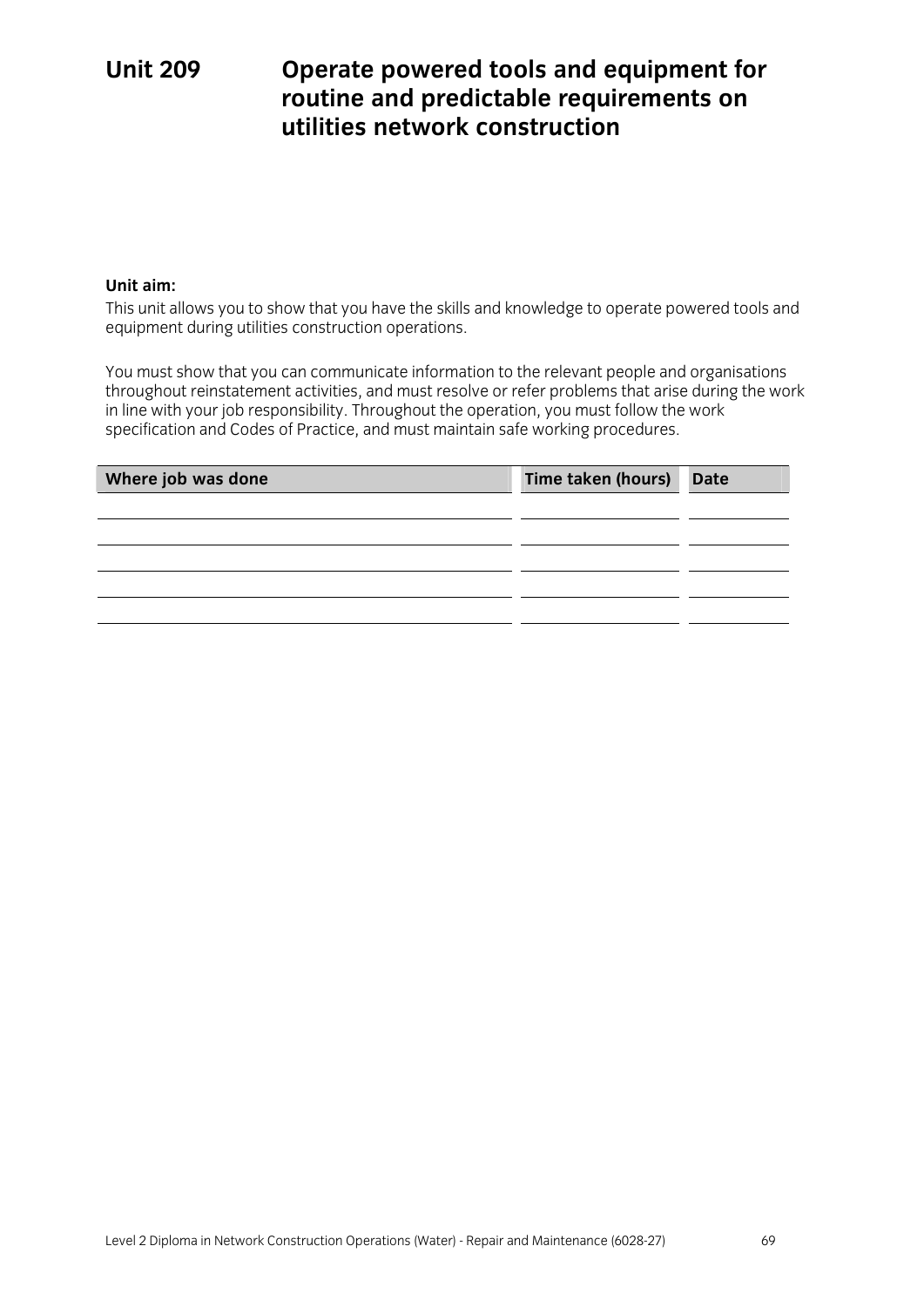# **Unit 209 Operate powered tools and equipment for routine and predictable requirements on utilities network construction**

| Performance evidence required                                                                                               |                                                                                                                           | Portfolio Reference Number<br>(PRN) |  |  |  |  |
|-----------------------------------------------------------------------------------------------------------------------------|---------------------------------------------------------------------------------------------------------------------------|-------------------------------------|--|--|--|--|
| 1. Prepare powered tools and equipment for routine and predictable use                                                      |                                                                                                                           |                                     |  |  |  |  |
| 1.1                                                                                                                         | Use work instructions and specifications to confirm the<br>operations requiring the use of powered tools and<br>equipment |                                     |  |  |  |  |
| 1.2                                                                                                                         | Carry out a site specific risk assessment, and review in<br>accordance with company procedures                            |                                     |  |  |  |  |
| 1.3                                                                                                                         | Select and wear the designated personal protective<br>equipment (PPE).                                                    |                                     |  |  |  |  |
| 1.4                                                                                                                         | Carry out pre-start inspections on the powered tools and<br>equipment                                                     |                                     |  |  |  |  |
| 1.5                                                                                                                         | Record and report any defects of the <b>powered tools and</b><br>equipment and take out of service until rectified.       |                                     |  |  |  |  |
| Confirm powered tools and equipment are safe, correct and<br>1.6<br>ready for use in accordance with the work requirements. |                                                                                                                           |                                     |  |  |  |  |
|                                                                                                                             | Type of evidence $\rightarrow$                                                                                            |                                     |  |  |  |  |

**O = Observation Q = Oral Question (OQ) or Written Question & answer (WQ) S = Simulation/RWE WT = Witness testimony**

### **Range**

**Powered tools and equipment:** power generation (including electric, pneumatic and hydraulic); cutting and grinding; pumping; compacting; pipe jointing

Personal protective equipment (PPE): head; eyes; ears; respiratory system; hands; feet; body.

|                                                                                       | Performance evidence required                                                                                                                    | Portfolio Reference Number<br>(PRN) |  |  |  |
|---------------------------------------------------------------------------------------|--------------------------------------------------------------------------------------------------------------------------------------------------|-------------------------------------|--|--|--|
| 2. Run and operate powered tools and equipment                                        |                                                                                                                                                  |                                     |  |  |  |
| 2.1                                                                                   | Carry out start and stop procedures to confirm functions are in<br>accordance with safe control and the manufacturers' operating<br>instructions |                                     |  |  |  |
| Operate tools and <b>equipment</b> safely in accordance with<br>2.2<br>specifications |                                                                                                                                                  |                                     |  |  |  |
|                                                                                       | Type of evidence $\rightarrow$                                                                                                                   |                                     |  |  |  |

**O = Observation Q = Oral Question (OQ) or Written Question & answer (WQ) S = Simulation/RWE WT = Witness testimony**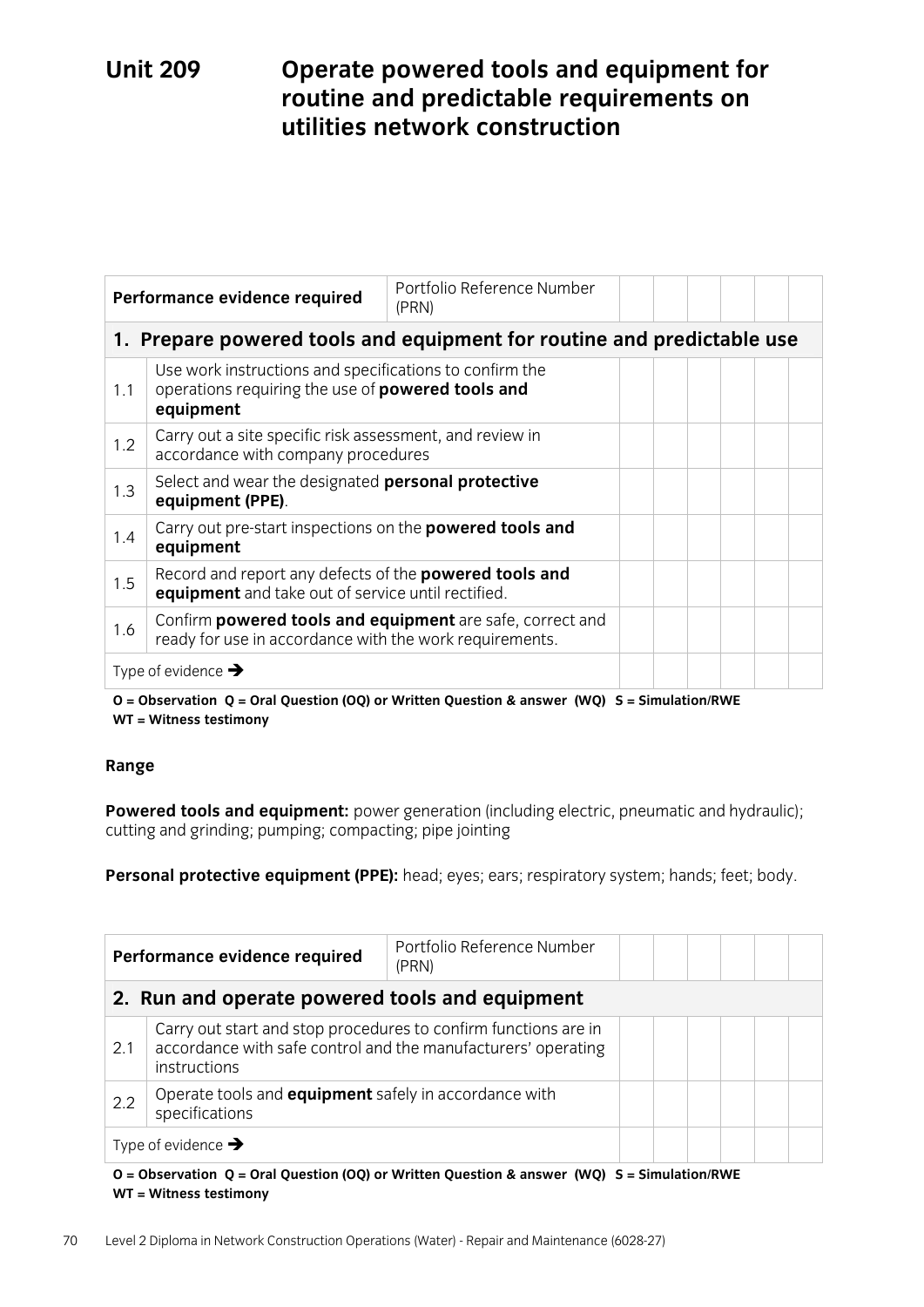**Equipment:** power generation (including electric, pneumatic and hydraulic); cutting and grinding; pumping; compacting; pipe jointing

|                                                                               | Performance evidence required                                                              | Portfolio Reference Number<br>(PRN) |  |  |  |  |
|-------------------------------------------------------------------------------|--------------------------------------------------------------------------------------------|-------------------------------------|--|--|--|--|
| 3. Shut down and carry out post-stop checks on powered tools and<br>equipment |                                                                                            |                                     |  |  |  |  |
| 3.1                                                                           | Stop powered tools and equipment safely                                                    |                                     |  |  |  |  |
| 3.2                                                                           | Carry out post-stop checks in accordance with organisational<br>and operational procedures |                                     |  |  |  |  |
| 3.3                                                                           | Leave powered tools and equipment safe and secure                                          |                                     |  |  |  |  |
|                                                                               | Type of evidence $\rightarrow$                                                             |                                     |  |  |  |  |

**O = Observation Q = Oral Question (OQ) or Written Question & answer (WQ) S = Simulation/RWE WT = Witness testimony**

#### **Range:**

**Powered tools and equipment:** power generation (including electric, pneumatic and hydraulic); cutting and grinding; pumping; compacting; pipe jointing

| Performance evidence required               |                                                                                                                         | Portfolio Reference Number<br>(PRN) |  |  |  |  |  |  |
|---------------------------------------------|-------------------------------------------------------------------------------------------------------------------------|-------------------------------------|--|--|--|--|--|--|
| 4. Use and communicate data and information |                                                                                                                         |                                     |  |  |  |  |  |  |
| 4.1                                         | Carry out all work to approved procedures and practice and in<br>compliance with statutory and regulatory requirements. |                                     |  |  |  |  |  |  |
| 4.2                                         | Carry out site-specific risk assessment, and review in<br>accordance with company procedures                            |                                     |  |  |  |  |  |  |
| 4.3                                         | Record and report defects in tool and equipment performance<br>to the designated person                                 |                                     |  |  |  |  |  |  |
| 4.4                                         | Record and report the need for replacement tools and<br>equipment to the designated person                              |                                     |  |  |  |  |  |  |
| 4.5                                         | Check any circumstances where information appears incorrect<br>with the designated personnel                            |                                     |  |  |  |  |  |  |
| 4.6                                         | Use organisational information systems to record and store<br>data and information.                                     |                                     |  |  |  |  |  |  |
| Type of evidence $\rightarrow$              |                                                                                                                         |                                     |  |  |  |  |  |  |

**O = Observation Q = Oral Question (OQ) or Written Question & answer (WQ) S = Simulation/RWE WT = Witness testimony**

#### **Range**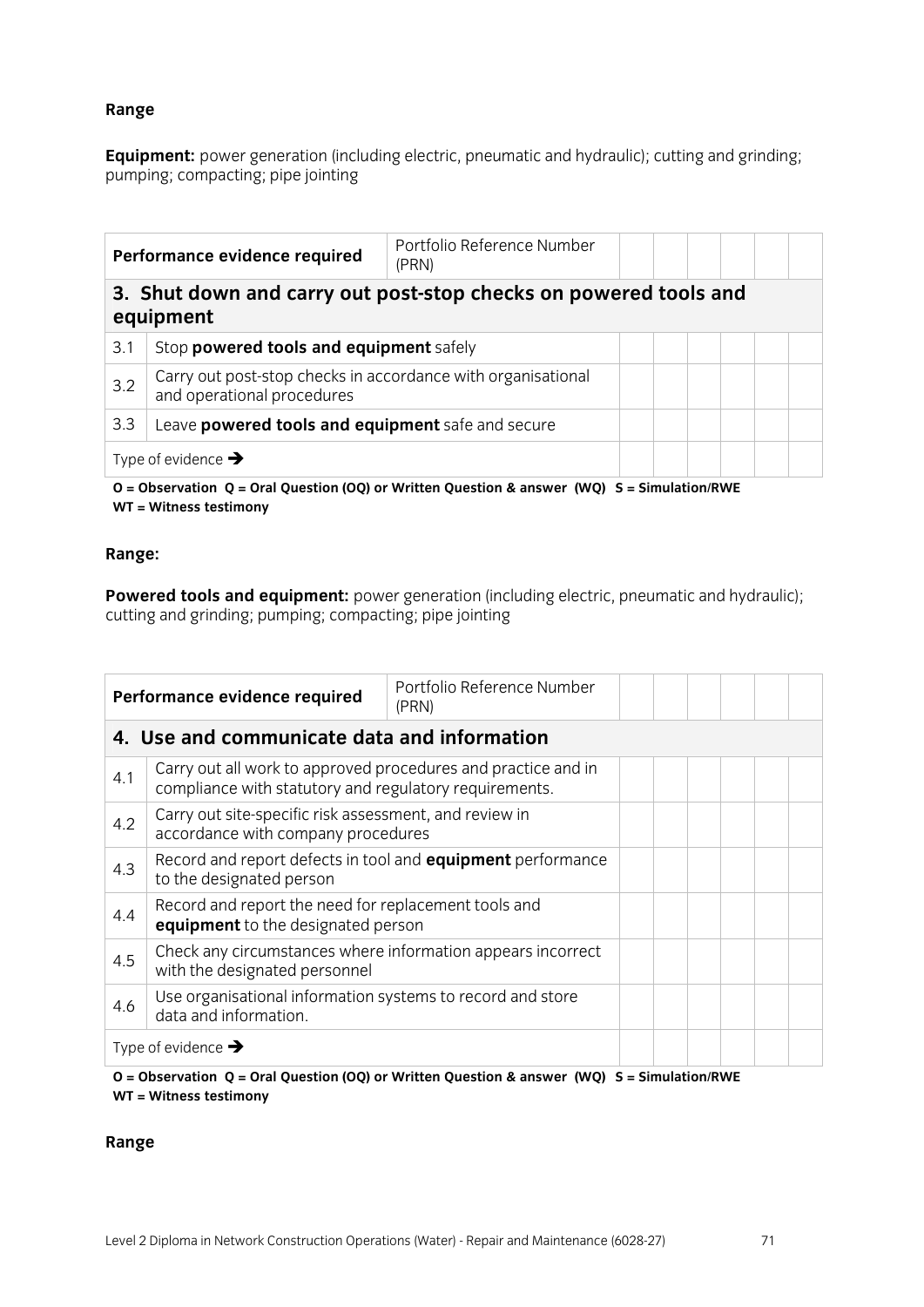**Equipment:** power generation (including electric, pneumatic and hydraulic); cutting and grinding; pumping; compacting; pipe jointing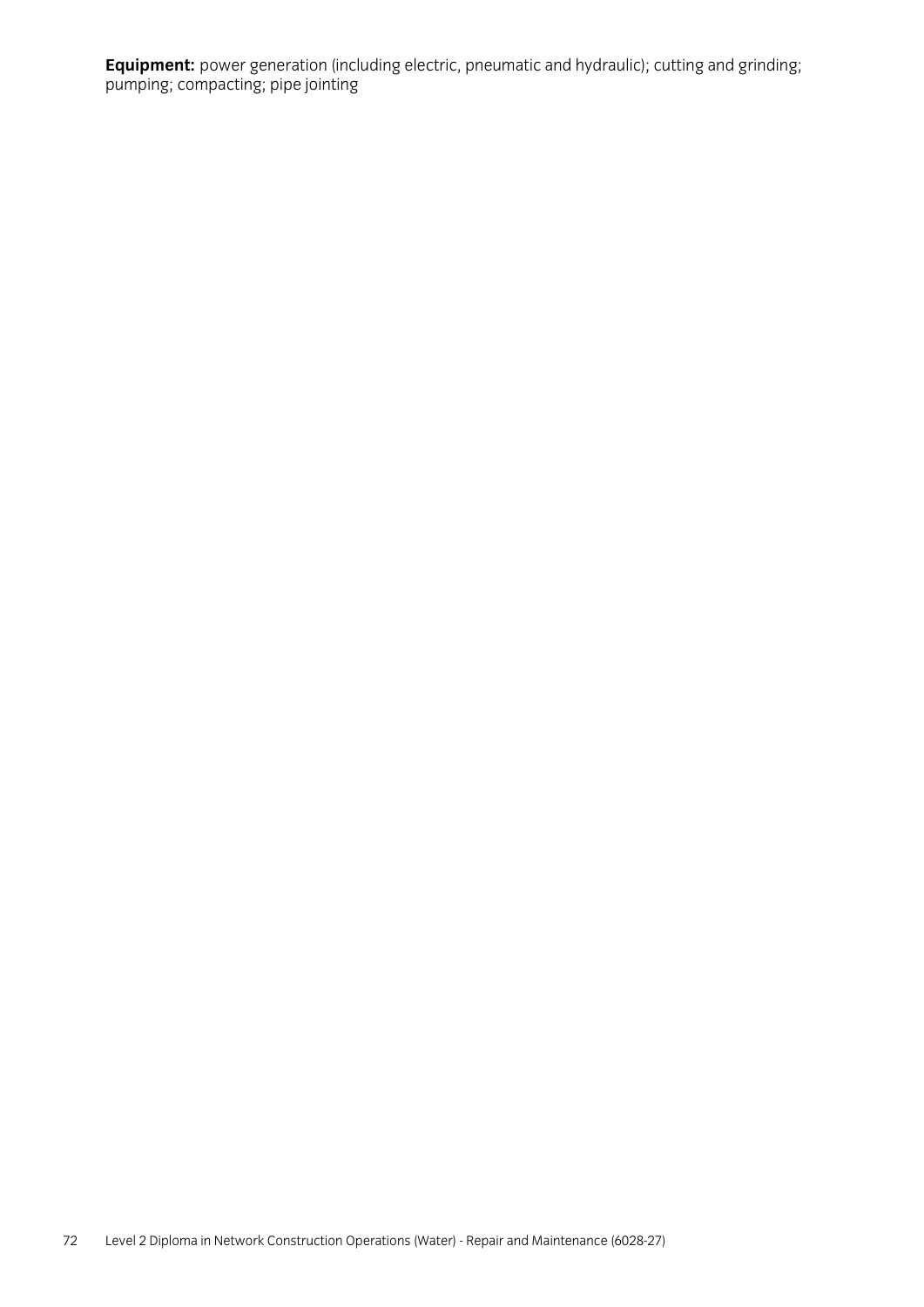|     | Performance evidence required                                                                            | Portfolio Reference Number<br>(PRN) |  |  |  |  |  |
|-----|----------------------------------------------------------------------------------------------------------|-------------------------------------|--|--|--|--|--|
|     | 5. Resolve problems which arise from operating powered tools and<br>equipment                            |                                     |  |  |  |  |  |
| 5.1 | Report any damage to tools and <b>equipment</b> to the designated<br>person                              |                                     |  |  |  |  |  |
| 5.2 | Refer problems that are outside their responsibility to the designated person using approved procedures. |                                     |  |  |  |  |  |
|     | Type of evidence $\rightarrow$                                                                           |                                     |  |  |  |  |  |

## **Range**

**Equipment:** power generation (including electric, pneumatic and hydraulic); cutting and grinding; pumping; compacting; pipe jointing

|     | 6. Demonstrate general knowledge and understanding for<br>utilities network construction operations      | <b>PRN</b> |
|-----|----------------------------------------------------------------------------------------------------------|------------|
| 6.1 | State the main responsibilities of the employer and employee under the<br>Health and Safety at Work Act. |            |
| 6.2 | State the health and safety guidance governing work in excavations                                       |            |
| 6.3 | Describe the safe procedures for handling hazardous materials                                            |            |
| 6.4 | Explain their organisational accident recording and reporting procedures                                 |            |

|     | 7. Demonstrate knowledge and understanding of working<br>with powered tools and equipment                                                                                         |  |  |
|-----|-----------------------------------------------------------------------------------------------------------------------------------------------------------------------------------|--|--|
| 7.1 | Describe the hazards posed by powered tools and equipment and<br>explain how the associated risks must be illuminated or controlled                                               |  |  |
| 7.2 | Describe the full range of personal protective equipment (PPE) that<br>must be worn when operating powered tools and equipment.                                                   |  |  |
| 7.3 | Describe the key features and characteristics of powered tools and<br>equipment, including the type of work for which they are suitable.                                          |  |  |
| 7.4 | Outline how powered tools and equipment should be operated,<br>including:<br>starting and stopping routines<br>operation to comply with all approved procedures and<br>practices. |  |  |
| 7.5 | Describe the training certificates and license requirements for operating<br>powered tools and equipment.                                                                         |  |  |
| 7.6 | Outline the industry recognised practices for their specific trade<br>occupation and general construction work activities, including current<br>statutory requirements            |  |  |
| 7.7 | Describe the manufacturer's recommendations for starting the<br>powered tools and equipment.                                                                                      |  |  |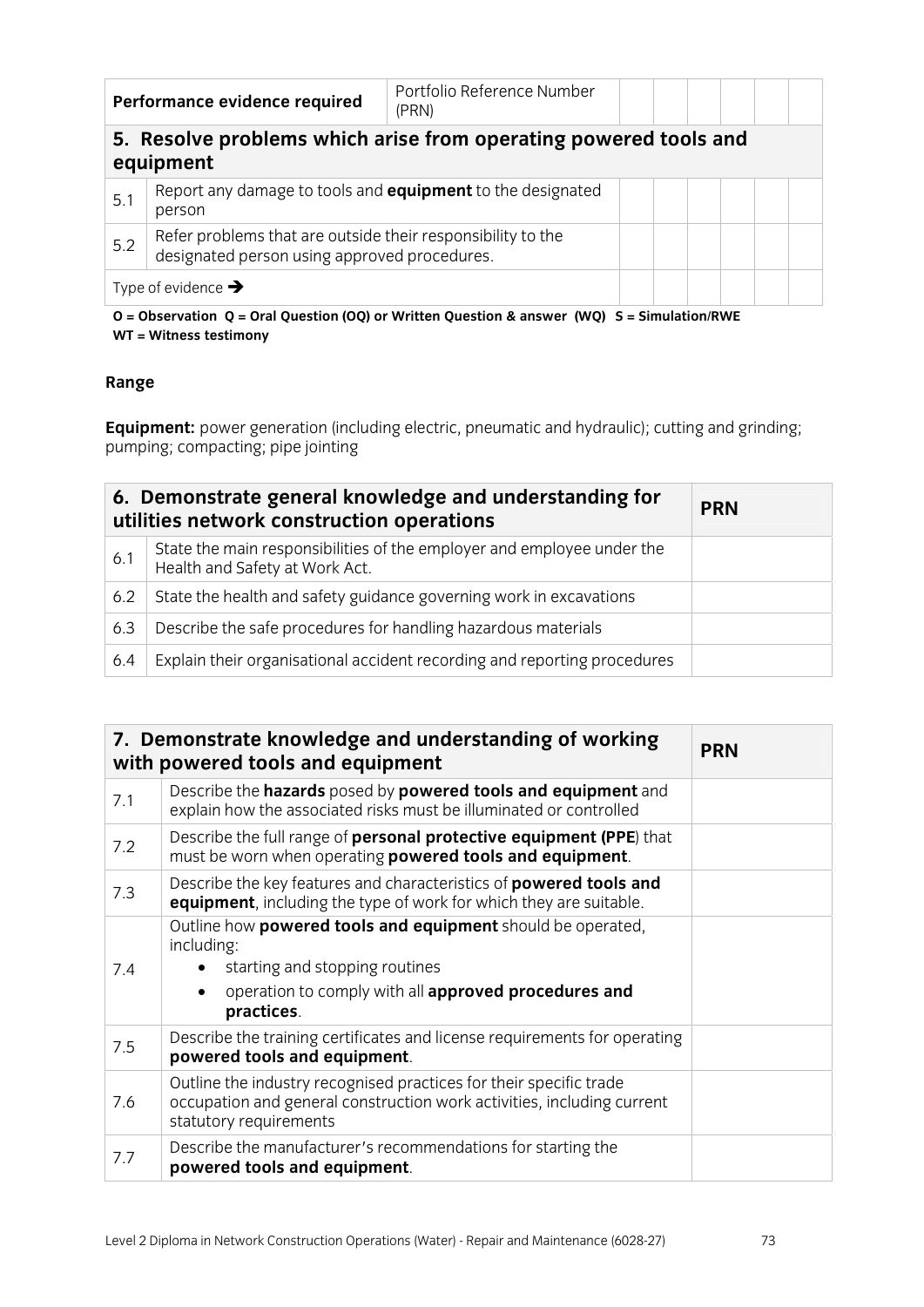| 7.8  | Describe the operational safety procedures that must be observed<br>when starting and stopping powered tools and equipment.                                                                                          |  |
|------|----------------------------------------------------------------------------------------------------------------------------------------------------------------------------------------------------------------------|--|
| 7.9  | Describe the operational problems that can occur with the <b>powered</b><br>tools and equipment being used and how these might be resolved.                                                                          |  |
| 7.10 | Describe how to report problems with and damage to <b>powered tools</b><br>and equipment.                                                                                                                            |  |
| 7.11 | Explain the importance of maintaining tools in good working order,<br>including the sharpening of cutting tools.                                                                                                     |  |
| 7.12 | Describe the routine and emergency operational procedures for the<br>powered tools and equipment being used, including manufacturer's<br>recommendations.                                                            |  |
| 7.13 | Describe the pre- and post-use maintenance checks that should be<br>carried out on powered tools and equipment, including those<br>recommended by manufacturers and in operational and organisational<br>procedures. |  |
| 7.14 | Explain why it is important to report and to prevent the spread of spilled<br>fuels and lubricants, in line with company policies.                                                                                   |  |

## **Range**

Hazards: vibration; handling; fumes; dust; moving parts; heat; electricity; fuel; substances

**Powered tools and equipment:** power generation (including electric, pneumatic and hydraulic); cutting and grinding; pumping; compacting; pipe jointing

Personal Protective Equipment (PPE): head; eyes; ears; respiratory system; hands; feet; body.

**Approved procedures and practices:** environmental; statutory; regulatory; emergency; operational; health and safety; organisational and company procedures; risk assessments; manufactures' instructions

**Confirm completion of this Unit on the Summary of Achievement Form.**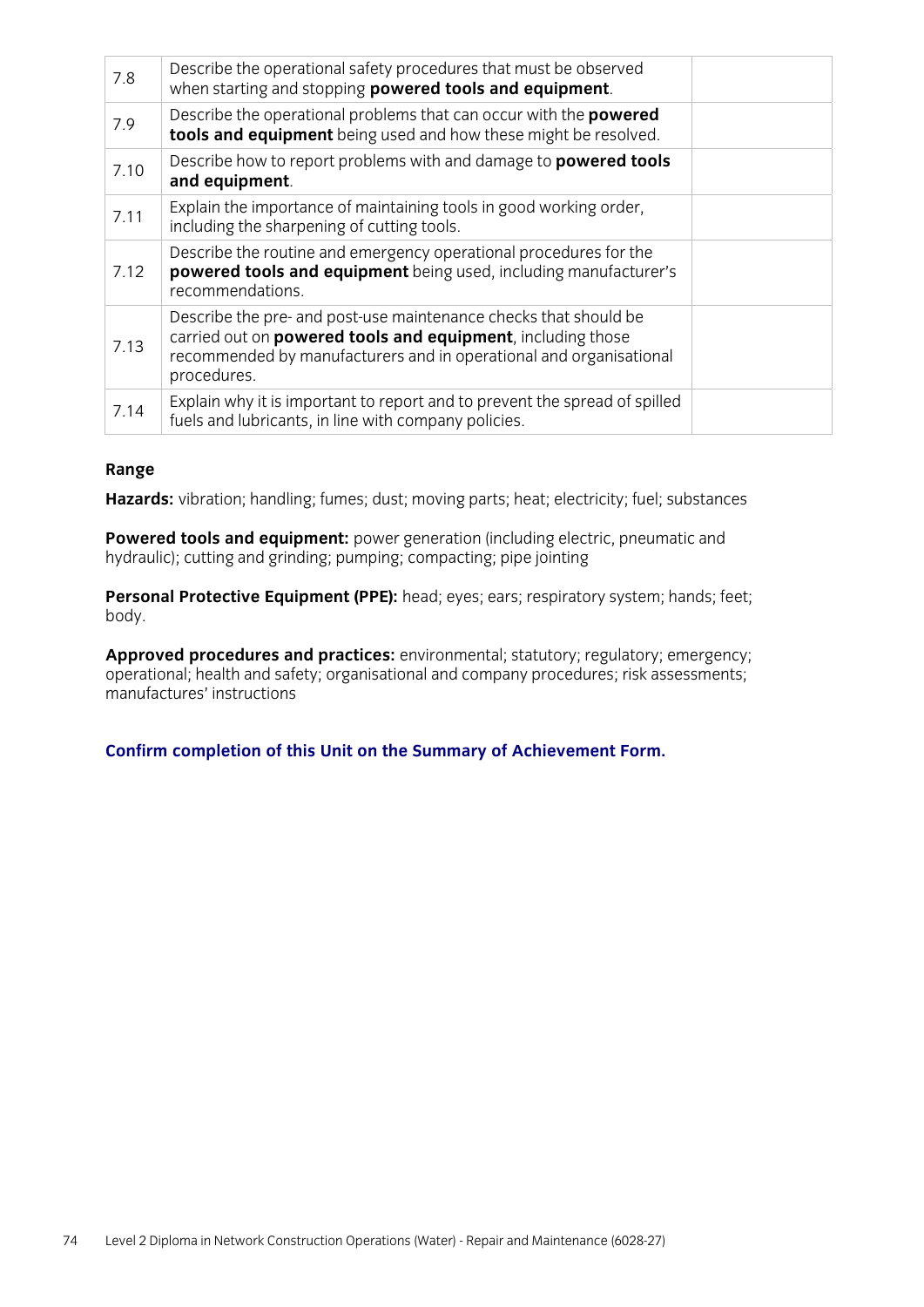### **Unit aim:**

The purpose of this unit is to assess the competence of individuals to recognised national occupational standards. This unit is designed to assess the competence of individuals required to joint materials by electrofusion processes on Utilities Network Construction. It includes using nonautomatic and automatic techniques. The jointing process may be carried out in all weather conditions in accordance with industry standards and specifications.

| Where job was done | Time taken (hours) Date |  |
|--------------------|-------------------------|--|
|                    |                         |  |
|                    |                         |  |
|                    |                         |  |
|                    |                         |  |
|                    |                         |  |
|                    |                         |  |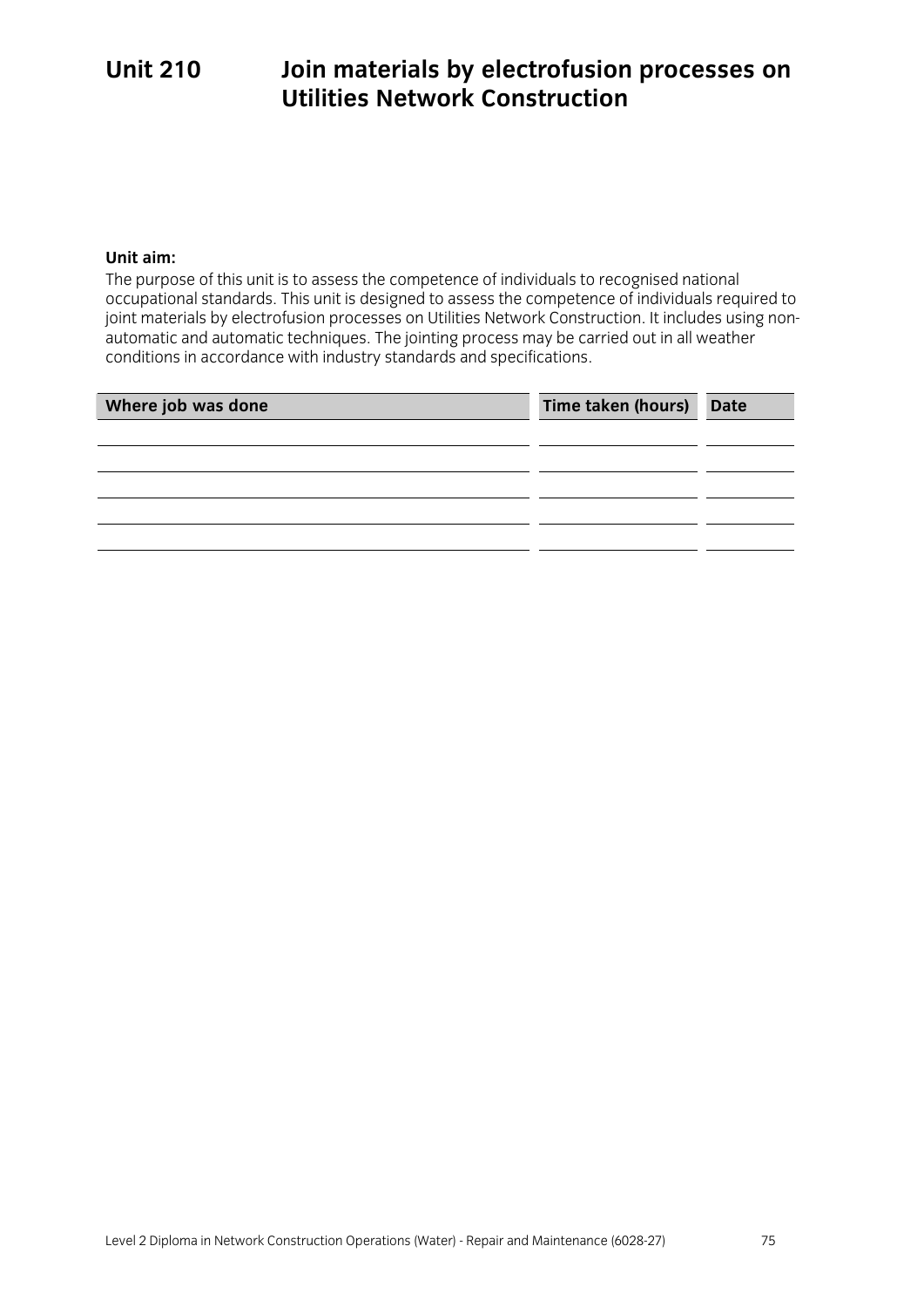# **Unit 210 Join materials by electrofusion processes on Utilities Network Construction**

|                                                                                                                                             | Performance evidence required                                                                                                                                                            | Portfolio Reference Number<br>(PRN) |  |  |  |  |  |  |
|---------------------------------------------------------------------------------------------------------------------------------------------|------------------------------------------------------------------------------------------------------------------------------------------------------------------------------------------|-------------------------------------|--|--|--|--|--|--|
|                                                                                                                                             | 1. Be able to make joints using electrofusion jointing techniques                                                                                                                        |                                     |  |  |  |  |  |  |
| 1.1                                                                                                                                         | Carry out site specific risk assessment, and review in<br>accordance to company procedures                                                                                               |                                     |  |  |  |  |  |  |
| 1.2                                                                                                                                         | Select and wear the designated PPE                                                                                                                                                       |                                     |  |  |  |  |  |  |
| 1.3                                                                                                                                         | Check that jointing related equipment and consumables are as<br>specified and fit for purpose                                                                                            |                                     |  |  |  |  |  |  |
| 1.4                                                                                                                                         | Use the correct electrofusion jointing technique to produce<br>joints of the required quality and confirm compliance with<br>the<br>specified standard<br>specified dimensional accuracy |                                     |  |  |  |  |  |  |
| 1.5                                                                                                                                         | Confirm that on completion of jointing activities the equipment<br>is shut down to a safe condition                                                                                      |                                     |  |  |  |  |  |  |
| Confirm temporary attachments, excess and waste materials<br>are dealt with promptly in line with approved and agreed<br>1.6<br>procedures. |                                                                                                                                                                                          |                                     |  |  |  |  |  |  |
| Type of evidence $\rightarrow$                                                                                                              |                                                                                                                                                                                          |                                     |  |  |  |  |  |  |

#### **O = Observation Q = Oral Question (OQ) or Written Question & answer (WQ) S = Simulation/RWE WT = Witness testimony**

|     | Performance evidence required                                                                                      | Portfolio Reference Number<br>(PRN) |  |  |  |  |  |
|-----|--------------------------------------------------------------------------------------------------------------------|-------------------------------------|--|--|--|--|--|
|     | 2. Be able to use and communicate data and information                                                             |                                     |  |  |  |  |  |
| 2.1 | Comply with approved procedures, practices, statutory and<br>regulatory requirements involved in the work activity |                                     |  |  |  |  |  |
| 2.2 | Check with <b>designated personnel</b> any circumstances where<br>information appears incorrect                    |                                     |  |  |  |  |  |
| 2.3 | Use organisational information systems to record and store<br>data and information.                                |                                     |  |  |  |  |  |
|     | Type of evidence $\rightarrow$                                                                                     |                                     |  |  |  |  |  |

**O = Observation Q = Oral Question (OQ) or Written Question & answer (WQ) S = Simulation/RWE WT = Witness testimony**

## **Range**

**Designated personnel:** those people specified within work and health and safety procedures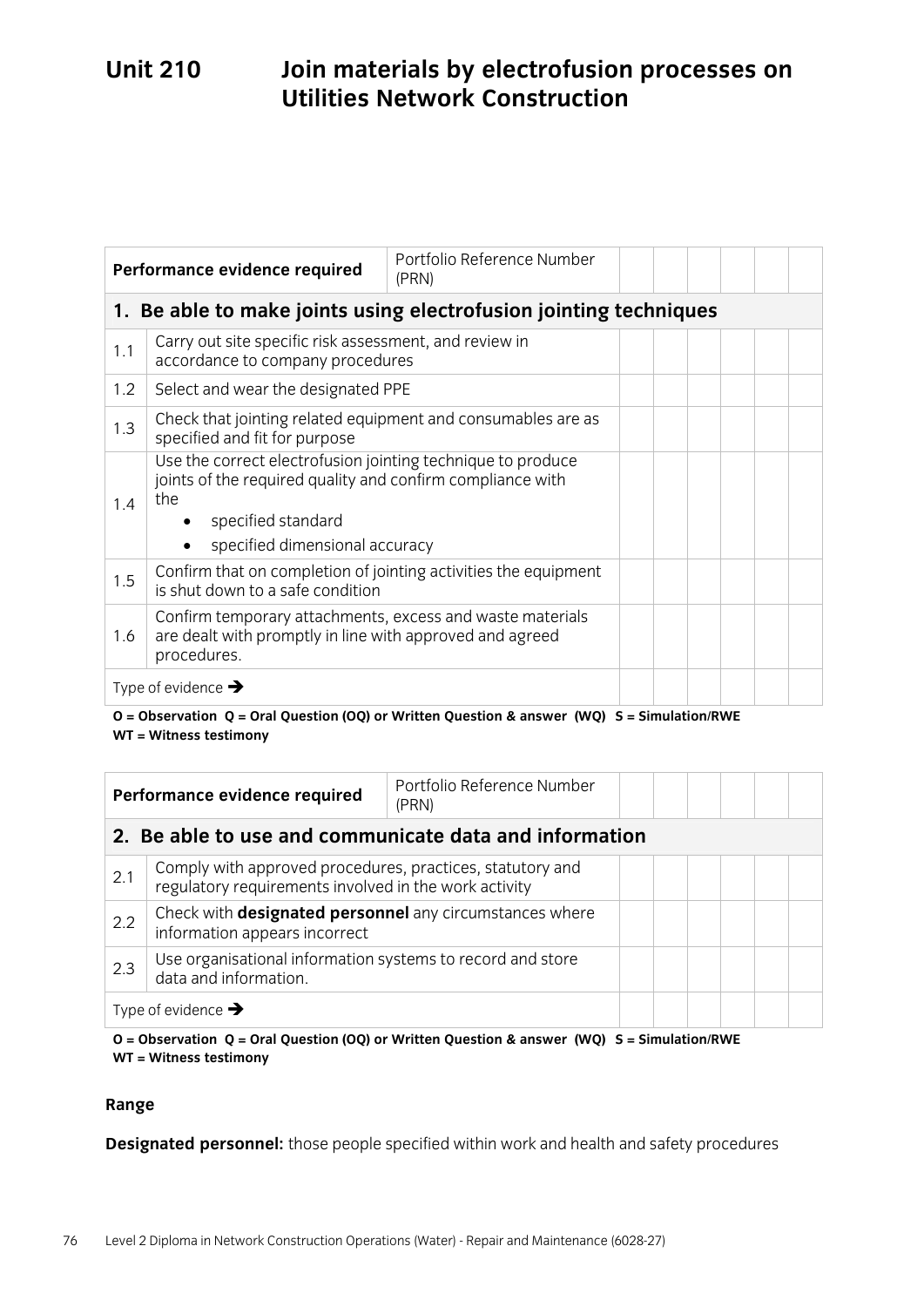| Performance evidence required  |                                                                                              | Portfolio Reference Number<br>(PRN) |  |  |  |  |  |
|--------------------------------|----------------------------------------------------------------------------------------------|-------------------------------------|--|--|--|--|--|
|                                | 3. Be able to resolve problems that arise during jointing work                               |                                     |  |  |  |  |  |
| 3.1                            | Report to the <b>designated person</b> damage to supply apparatus                            |                                     |  |  |  |  |  |
| 3.2                            | Report to the <b>designated person</b> damage to jointing<br>equipment                       |                                     |  |  |  |  |  |
| 3.3                            | Report to the <b>designated person</b> matters outside the<br>responsibility of the job role |                                     |  |  |  |  |  |
| 3.4                            | Demonstrate how to resolve day-to-day problems within the<br>responsibility of the job role  |                                     |  |  |  |  |  |
| 3.5                            | Handle emergency situations when they arise                                                  |                                     |  |  |  |  |  |
| Type of evidence $\rightarrow$ |                                                                                              |                                     |  |  |  |  |  |

## **Range**

**Designated person:** Those people specified within work and health and safety procedures

|     | 4. Know Health and Safety guidance and legislation in utilities<br>network construction operations      | <b>PRN</b> |
|-----|---------------------------------------------------------------------------------------------------------|------------|
| 4.1 | State the main responsibilities of the employer and employee under the<br>Health and Safety at Work Act |            |
| 4.2 | Explain the health and safety guidance governing work in excavations                                    |            |
| 4.3 | Describe the safe procedures for handling hazardous materials                                           |            |
| 4.4 | Explain the organisational accident recording and reporting procedures                                  |            |
| 4.5 | Identify the range and use of personal protective equipment for the work                                |            |

|      | 5. Understand jointing materials by electrofusion processes<br>on utilities network construction operations                        |  |  |
|------|------------------------------------------------------------------------------------------------------------------------------------|--|--|
| 5.1  | State the health, safety and environment legislation and environmental<br>procedures relevant to the work activities               |  |  |
| 5.2  | Apply the correct manual handling procedures                                                                                       |  |  |
| 5.3  | Explain the industry codes of practice and company procedures                                                                      |  |  |
| 5.4  | Interpret engineering specifications relevant to the engineering activity                                                          |  |  |
| 5.5  | Describe the different stages that take place during the jointing process<br>and the importance of allowing each phase to complete |  |  |
| 5.6  | Explain the need for pipe restraint, pipe support and pipe alignment                                                               |  |  |
| 5.7  | Explain the cause and effect of defects                                                                                            |  |  |
| 5.8  | Interpret pipe specifications                                                                                                      |  |  |
| 5.9  | Explain pipe compatibility                                                                                                         |  |  |
| 5.10 | Identify different types of pipe materials                                                                                         |  |  |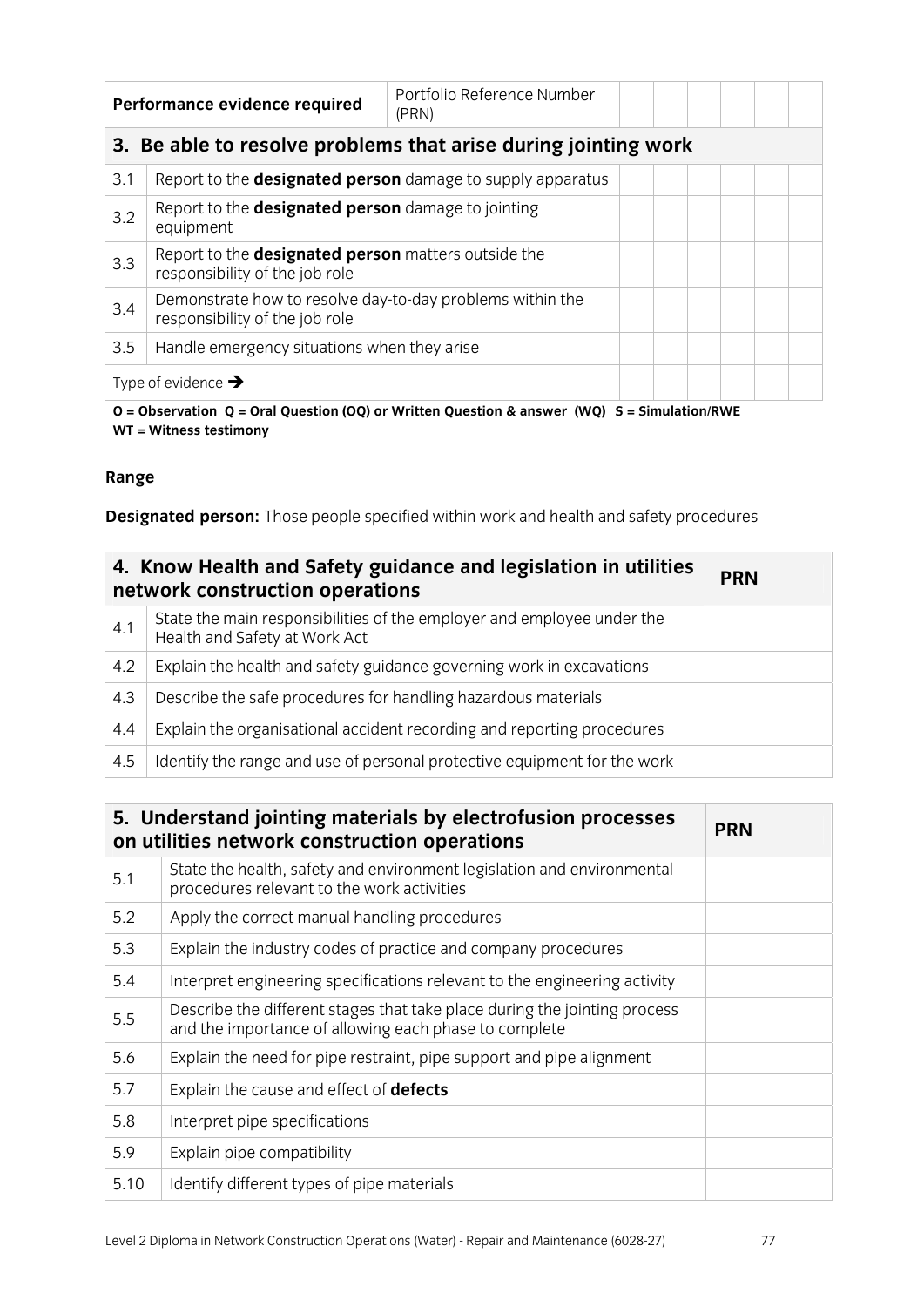| 5.11 | Describe equipment maintenance procedures                                           |  |
|------|-------------------------------------------------------------------------------------|--|
| 5.12 | Describe equipment calibration                                                      |  |
| 5.13 | State the consequences of poor equipment maintenance                                |  |
| 5.14 | Identify quality assurance procedures that can be applied in recognising<br>defects |  |
| 5.15 | Explain the correct reporting procedures                                            |  |

## **Range**

**Defects**: poor pipe restraint, poor pipe support, misalignment, contamination

**Confirm completion of this Unit on the Summary of Achievement Form.**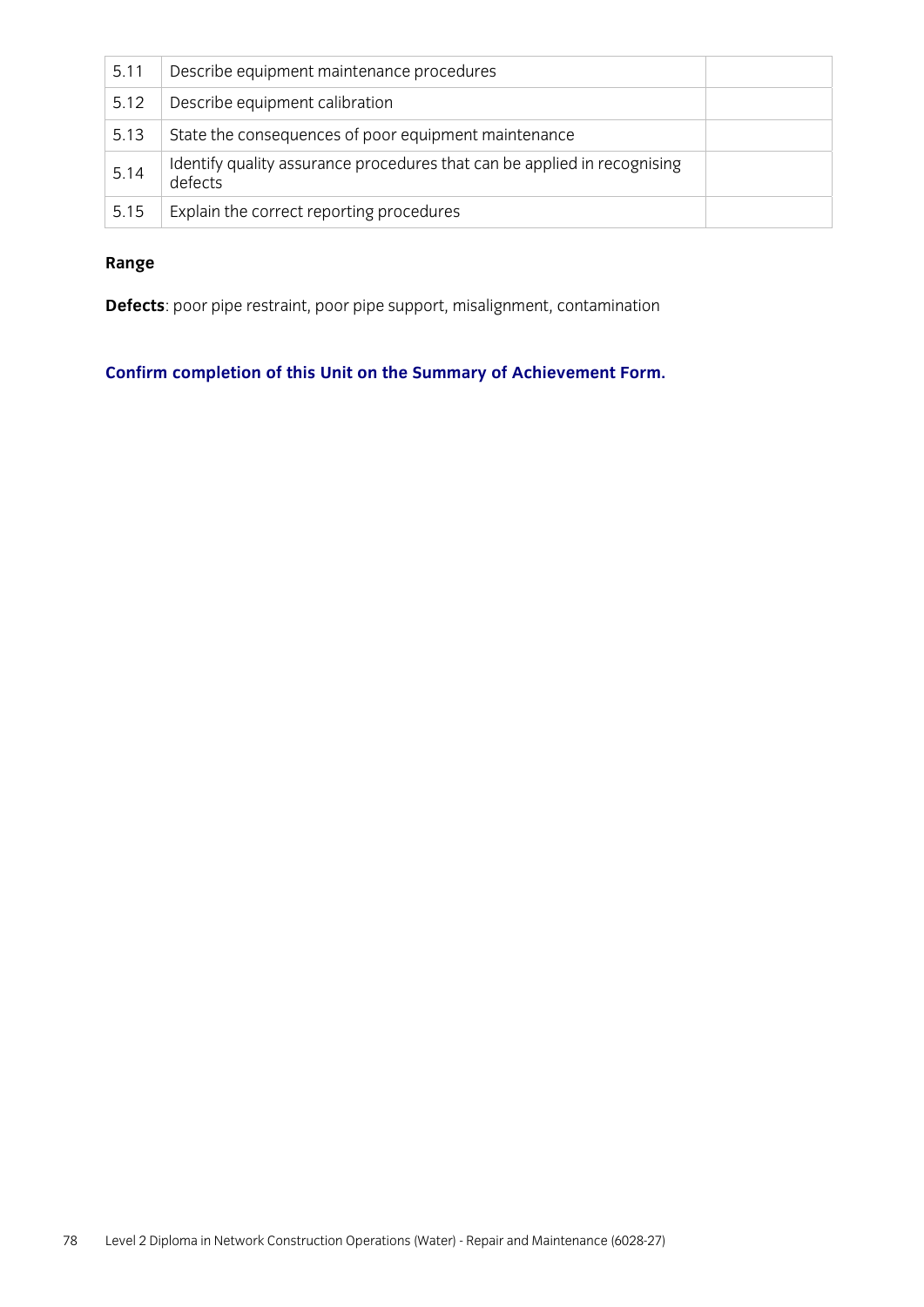# **Unit 211 Joint materials by butt fusion processes on Utilities Network Construction, up to 180mm diameter**

#### **Unit aim:**

The purpose of this unit is to assess the competence of individuals to recognised national occupational standards. This unit is designed to assess the competence of individuals required to joint materials by butt fusion processes using pipes with diameters up to and including 180mm diameter. It includes using non-automatic and automatic machines on parent materials with the same SDR rating and polymer type. The jointing process may be carried out in all weather conditions in accordance with industry standards and specifications.

| Where job was done | Time taken (hours) | <b>Date</b> |
|--------------------|--------------------|-------------|
|                    |                    |             |
|                    |                    |             |
|                    |                    |             |
|                    |                    |             |
|                    |                    |             |
|                    |                    |             |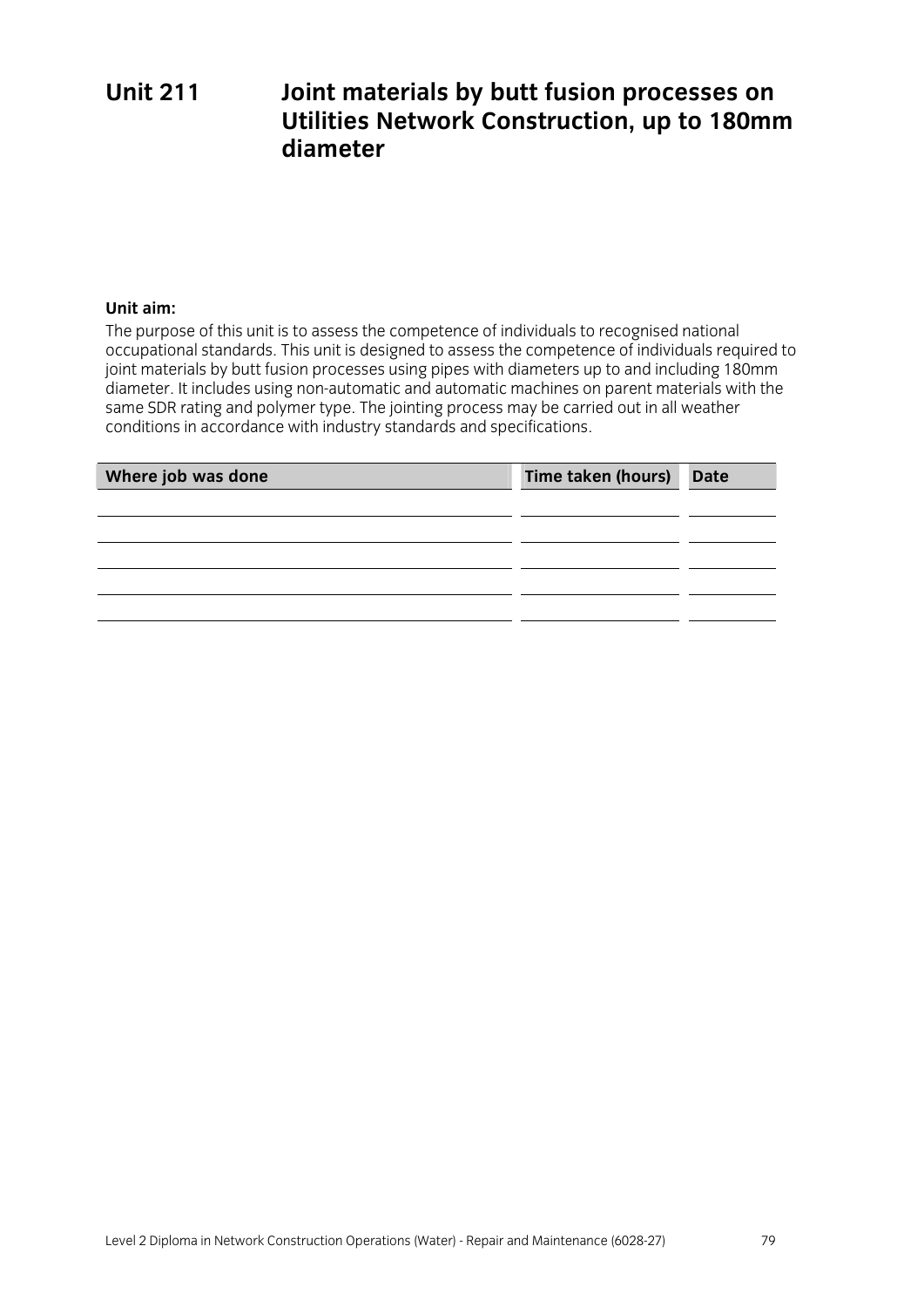# **Unit 211 Joint materials by butt fusion processes on Utilities Network Construction, up to 180mm diameter**

|      | Performance evidence required                                                                                         | Portfolio Reference Number<br>(PRN)                           |  |  |  |
|------|-----------------------------------------------------------------------------------------------------------------------|---------------------------------------------------------------|--|--|--|
|      |                                                                                                                       | 1. Be able to make joints using butt fusion techniques        |  |  |  |
| 1.1  | Carry out site specific risk assessment, and review in<br>accordance with company procedures                          |                                                               |  |  |  |
| 1.2  | Select and wear the designated PPE                                                                                    |                                                               |  |  |  |
| 1.3  | are as specified and fit for purpose                                                                                  | Check that jointing and related equipment and consumables     |  |  |  |
| 1.4  | Confirm there is adequate weather protection during the<br>entire jointing cycle                                      |                                                               |  |  |  |
| 1.5  | Carry out and monitor the machine operations to produce<br>butt fusion joints of the required quality                 |                                                               |  |  |  |
| 1.6  | Confirm compliance with<br>job instructions<br>correct preparation<br>specification<br>specified dimensional accuracy |                                                               |  |  |  |
| 1.7  | assurance test on bead                                                                                                | Demonstrate how to de-bead and carry out approved quality     |  |  |  |
| 1.8  | Confirm joint and bead are identifiable by marking in<br>accordance with company procedures                           |                                                               |  |  |  |
| 1.9  | jointing activities                                                                                                   | Confirm the equipment is in a safe condition on completion of |  |  |  |
| 1.10 | Handle excess and waste materials and temporary<br>attachments, in line with approved and agreed procedures.          |                                                               |  |  |  |
|      | Type of evidence $\rightarrow$                                                                                        |                                                               |  |  |  |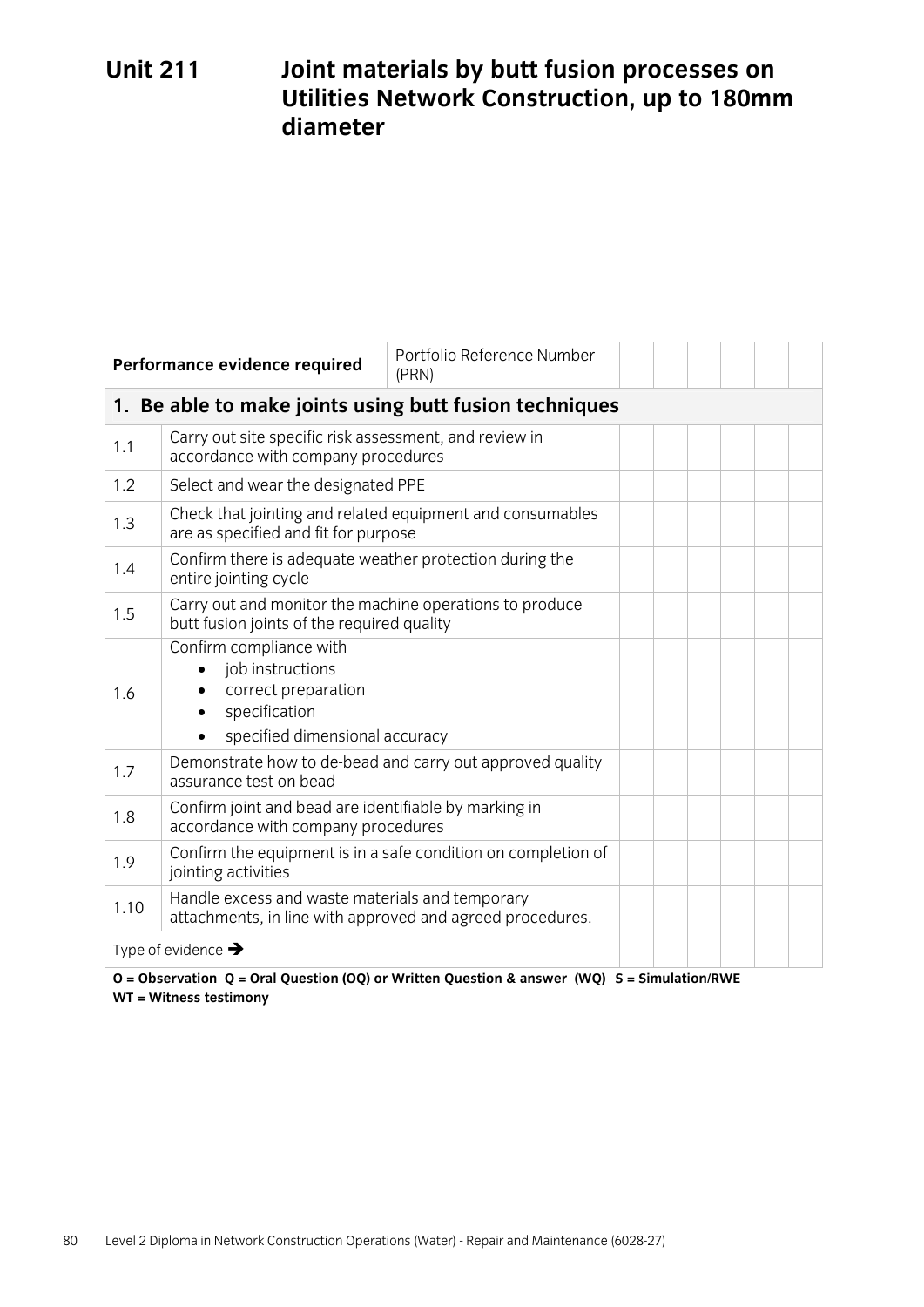|     | Performance evidence required                                                               | Portfolio Reference Number<br>(PRN) |  |  |  |  |  |
|-----|---------------------------------------------------------------------------------------------|-------------------------------------|--|--|--|--|--|
|     | 2. Be able to use and communicate data and information                                      |                                     |  |  |  |  |  |
| 2.1 | Comply with approved procedures and practices involved in the<br>work activity              |                                     |  |  |  |  |  |
| 2.2 | Confirm with designated personnel any circumstances where<br>information appears incorrect  |                                     |  |  |  |  |  |
| 2.3 | Use organisational information systems to record and store<br>jointing data and information |                                     |  |  |  |  |  |
|     | Type of evidence $\rightarrow$                                                              |                                     |  |  |  |  |  |

## **Range**

**Designated personnel:** Those people specified within work and health and safety procedures

|     | Performance evidence required                                                                       | Portfolio Reference Number<br>(PRN) |  |  |  |  |  |
|-----|-----------------------------------------------------------------------------------------------------|-------------------------------------|--|--|--|--|--|
|     | 3. Be able to resolve problems which arise from jointing materials                                  |                                     |  |  |  |  |  |
| 3.1 | Report promptly to the <b>designated person</b> damage or defects<br>to tools, equipment, materials |                                     |  |  |  |  |  |
| 3.2 | Report promptly to the designated person matters outside<br>the responsibility of the job role      |                                     |  |  |  |  |  |
| 3.3 | Resolve day to day problems within the responsibility of the job<br>role                            |                                     |  |  |  |  |  |
| 3.4 | Handle emergency situations as specified in approved<br>procedures                                  |                                     |  |  |  |  |  |
|     | Type of evidence $\rightarrow$                                                                      |                                     |  |  |  |  |  |

**O = Observation Q = Oral Question (OQ) or Written Question & answer (WQ) S = Simulation/RWE WT = Witness testimony**

## **Range**

**Designated person:** Those people specified within work and health and safety procedures

|     | 4. Know Health and Safety guidance and legislation in<br>utilities network construction operations                   | <b>PRN</b> |
|-----|----------------------------------------------------------------------------------------------------------------------|------------|
| 4.1 | State the main responsibilities of the employer and employee under<br>the Health and Safety at Work Act              |            |
| 4.2 | Explain the health and safety guidance governing work in excavations                                                 |            |
| 4.3 | Describe the safe procedures for handling hazardous materials                                                        |            |
| 4.4 | Explain the organisational accident recording and reporting<br>procedures                                            |            |
| 4.5 | Identify the range and use of personal protective equipment for the<br>work                                          |            |
| 4.6 | State the health, safety and environment legislation and<br>environmental procedures relevant to the work activities |            |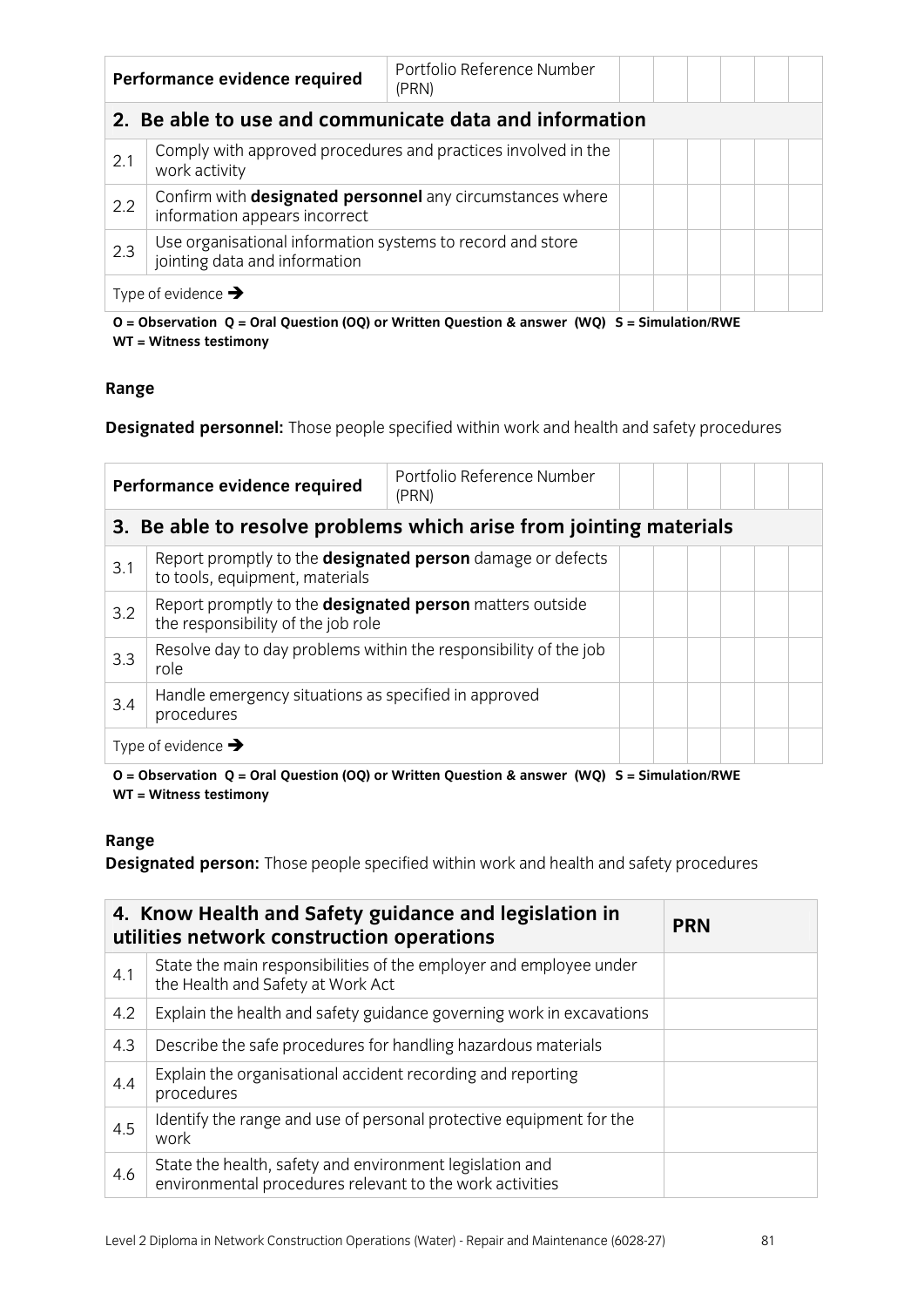|      | 5. Understand jointing materials by butt fusion processes<br>on utilities network construction, up to 180mm diameter               | <b>PRN</b> |
|------|------------------------------------------------------------------------------------------------------------------------------------|------------|
| 5.1  | Apply the correct manual handling procedures                                                                                       |            |
| 5.2  | Explain the industry codes of practice and company procedures                                                                      |            |
| 5.3  | Explain why only pipes of similar specifications can be joined<br>together                                                         |            |
| 5.4  | Interpret engineering specifications relevant to the engineering<br>activity                                                       |            |
| 5.5  | Describe the different stages that take place during the jointing<br>process and the importance of allowing each phase to complete |            |
| 5.6  | Explain the need for pipe support, alignment and the consequences<br>of poor support and mis-alignment                             |            |
| 5.7  | Explain the cause and effect of defects and contaminations                                                                         |            |
| 5.8  | Describe maintenance procedures                                                                                                    |            |
| 5.9  | Describe equipment calibration                                                                                                     |            |
| 5.10 | Outline the consequences of poor maintenance                                                                                       |            |
| 5.11 | Identify different quality assurance procedures that can be<br>applied in recognising defects                                      |            |
| 5.12 | Explain the correct reporting procedures                                                                                           |            |

## **Range**

**Defects and contaminations:** Split defects, inadequate bead, excessive bead, pipe specifications, compatibility, different types of materials and consumables

**Quality assurance procedures:** non-destructive and destructive testing

**Confirm completion of this Unit on the Summary of Achievement Form.**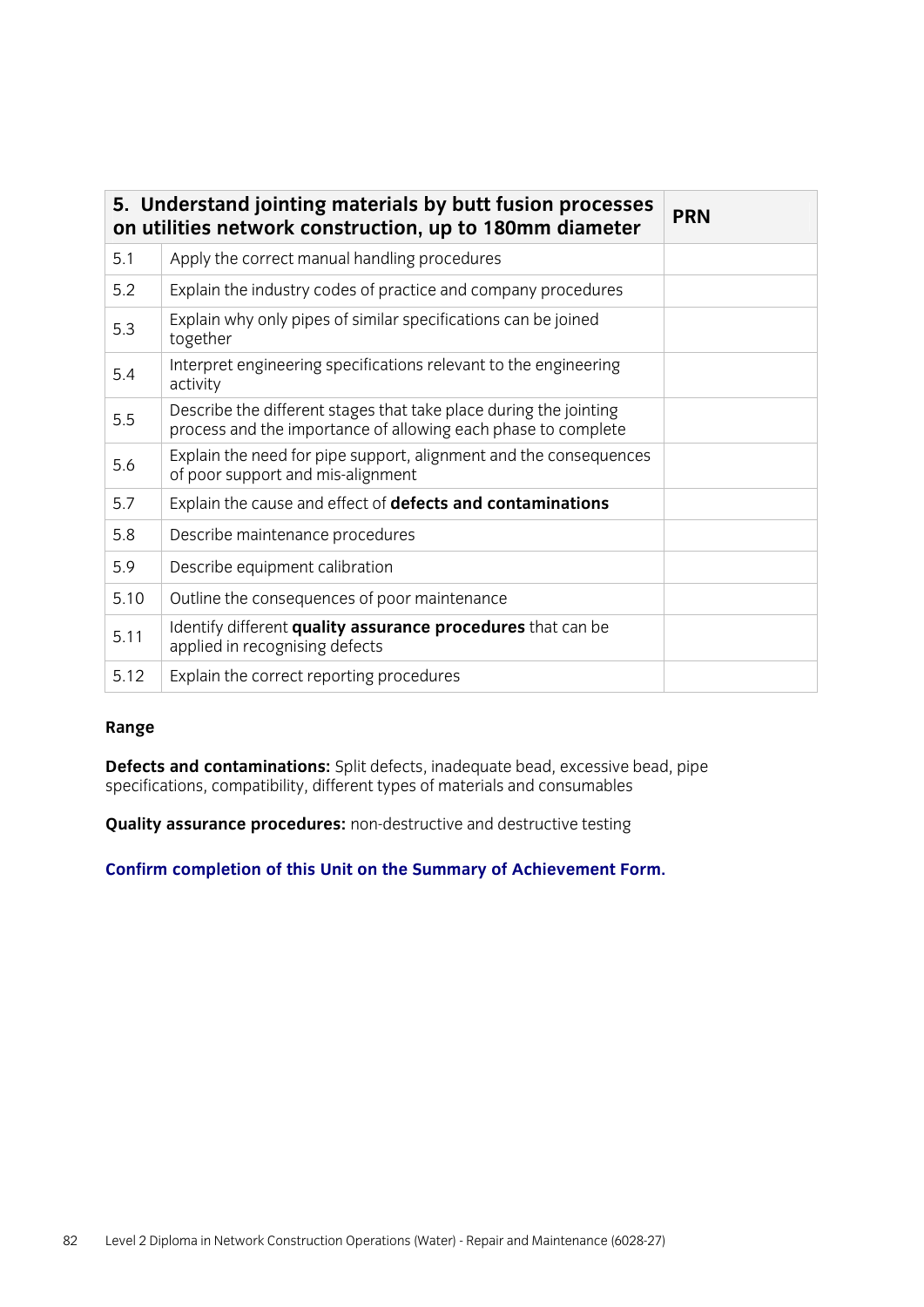# **Unit 220 Maintain a safe and secure working environment in water network construction**

#### **Unit aim:**

This unit allows you to show that you have the skills and knowledge to maintain a safe and secure working environment in water network construction.

You will be able to ensure that the working environment is safe. It involves ongoing monitoring during routine work. You must take steps to make safe any situations or working practices that are within your responsibility, and must refer any problems to the designated people who are specified in work procedures. You must be alert to, and assess, risk or hazardous conditions, security breaches, and the need to wear safety clothing. You must show that you can follow the correct procedures when emergencies arise. You must follow the work specification and relevant Codes of Practice, and must maintain safe working and hygiene procedures.

| Where job was done | Time taken (hours) Date |  |
|--------------------|-------------------------|--|
|                    |                         |  |
|                    |                         |  |
|                    |                         |  |
|                    |                         |  |
|                    |                         |  |
|                    |                         |  |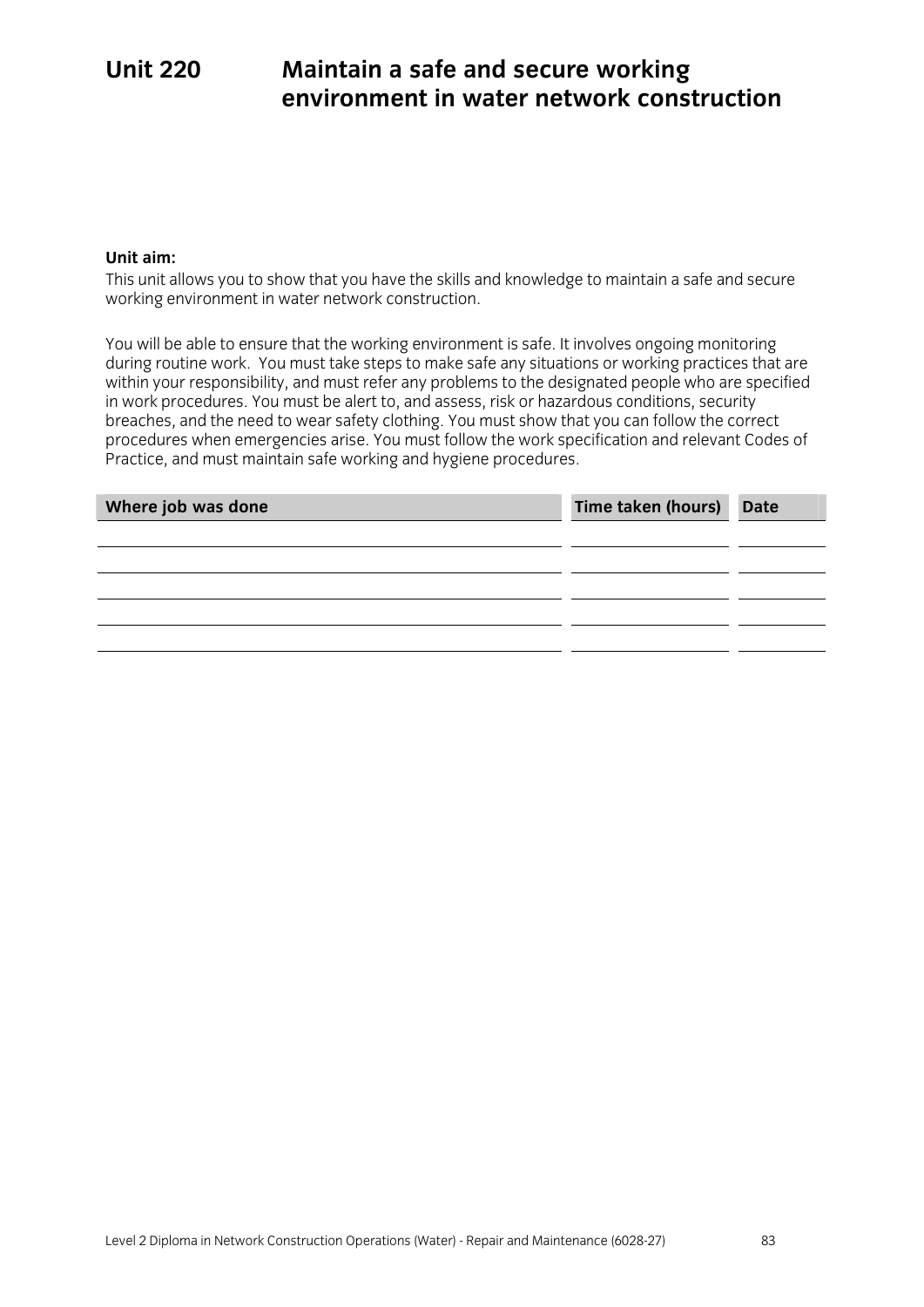# **Unit 220 Maintain a safe and secure working environment in water network construction**

|      | Performance evidence required                                                                                                     | Portfolio Reference Number<br>(PRN) |  |  |  |  |
|------|-----------------------------------------------------------------------------------------------------------------------------------|-------------------------------------|--|--|--|--|
|      | 1. Maintain the health and safety of themselves and others                                                                        |                                     |  |  |  |  |
| 1.1  | Work in a way which ensures they do not endanger or risk<br>themselves or other people                                            |                                     |  |  |  |  |
| 1.2  | Carry out site-specific assessments for their area of work and<br>review them in accordance with company procedures               |                                     |  |  |  |  |
| 1.3  | Wear the personal protective equipment (PPE) that is identified<br>in the site-specific risk assessment and in company procedures |                                     |  |  |  |  |
| 1.4  | Change working practices and other aspects of the workplace<br>that could harm themselves and other people                        |                                     |  |  |  |  |
| 1.5  | Deal with hazards and make them safe in accordance with<br>workplace policies and health and safety requirements                  |                                     |  |  |  |  |
| 1.6  | Deal promptly with accidental breakages and spillages                                                                             |                                     |  |  |  |  |
| 1.7  | Monitor condition and make sure they remain safe and deal<br>with situations that fall short of requirements                      |                                     |  |  |  |  |
| 1.8  | Make sure that work activity is carried out to safe working<br>practices and health, safety and hygiene requirements              |                                     |  |  |  |  |
| 1.9  | Monitor work activities and their potential to harm:                                                                              |                                     |  |  |  |  |
|      | people                                                                                                                            |                                     |  |  |  |  |
|      | the environment                                                                                                                   |                                     |  |  |  |  |
| 1.10 | Follow <b>emergency</b> procedures immediately in the event of an<br>emergency                                                    |                                     |  |  |  |  |
|      | Type of evidence $\rightarrow$                                                                                                    |                                     |  |  |  |  |

**O = Observation Q = Oral Question (OQ) or Written Question & answer (WQ) S = Simulation/RWE WT = Witness testimony**

## **Range**

**Emergency**: toxic fumes, accidents, major accidents, electrocutions, dangerous occurrences, flooding, environmental pollution, trench collapse

|                                                                                        | Performance evidence required                                                                                                                | Portfolio Reference Number<br>(PRN) |  |  |  |  |  |  |
|----------------------------------------------------------------------------------------|----------------------------------------------------------------------------------------------------------------------------------------------|-------------------------------------|--|--|--|--|--|--|
| 2. Maintain the safety and security of plant, equipment and the working<br>environment |                                                                                                                                              |                                     |  |  |  |  |  |  |
| 2.1                                                                                    | Maintain plant, equipment and hazardous locations in line with<br>health and safety specifications and safe working and hygiene<br>practices |                                     |  |  |  |  |  |  |
| 2.2                                                                                    | Maintain entrances to, and exits from, hazardous locations<br>according to site specifications                                               |                                     |  |  |  |  |  |  |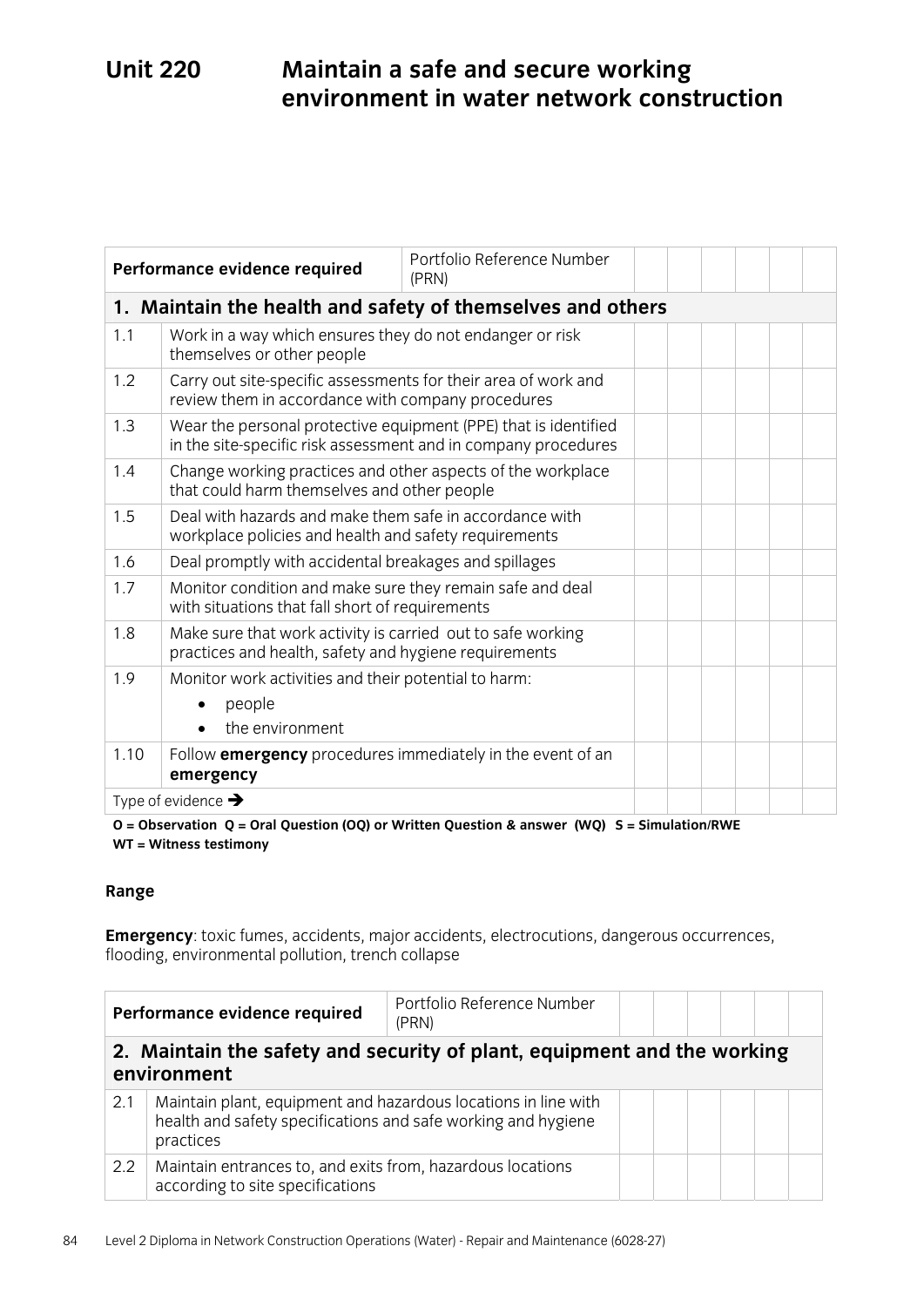| 2.3 | Maintain health and safety equipment - assembled for use in a<br>safe area - free from defects and deficiencies                                       |  |  |  |  |  |
|-----|-------------------------------------------------------------------------------------------------------------------------------------------------------|--|--|--|--|--|
| 2.4 | Deal with unauthorised personnel seen in the workplace in<br>accordance with organisational procedures                                                |  |  |  |  |  |
| 2.5 | Store and use safety clothing and Personal Protective<br>Equipment (PPE) in accordance with safe working practices and<br>organisational requirements |  |  |  |  |  |
| 2.6 | Maintain site safety by routine health and safety checks                                                                                              |  |  |  |  |  |
|     | Type of evidence $\rightarrow$                                                                                                                        |  |  |  |  |  |

|     | Performance evidence required                                                                                                                                                                                                                                                                                                                                                     | Portfolio Reference Number<br>(PRN)                                                                                                                                                                                                                      |  |  |  |  |  |  |
|-----|-----------------------------------------------------------------------------------------------------------------------------------------------------------------------------------------------------------------------------------------------------------------------------------------------------------------------------------------------------------------------------------|----------------------------------------------------------------------------------------------------------------------------------------------------------------------------------------------------------------------------------------------------------|--|--|--|--|--|--|
|     | 3. Respond to emergencies                                                                                                                                                                                                                                                                                                                                                         |                                                                                                                                                                                                                                                          |  |  |  |  |  |  |
| 3.1 | In the event of an <b>emergency</b> implement the designated<br>response procedures promptly and in accordance with<br>recognised safe practices and organisational policy                                                                                                                                                                                                        |                                                                                                                                                                                                                                                          |  |  |  |  |  |  |
| 3.2 | Respond to all accidents and emergencies that are within their<br>capability and responsibility and report promptly to a<br>designated person                                                                                                                                                                                                                                     |                                                                                                                                                                                                                                                          |  |  |  |  |  |  |
| 3.3 | Use <b>emergency</b> appliances in accordance with approved<br>procedures and practices                                                                                                                                                                                                                                                                                           |                                                                                                                                                                                                                                                          |  |  |  |  |  |  |
|     | Type of evidence $\rightarrow$                                                                                                                                                                                                                                                                                                                                                    |                                                                                                                                                                                                                                                          |  |  |  |  |  |  |
|     | $\bigcap$ $\bigcap$ $\bigcap$ $\bigcap$ $\bigcap$ $\bigcap$ $\bigcap$ $\bigcap$ $\bigcap$ $\bigcap$ $\bigcap$ $\bigcap$ $\bigcap$ $\bigcap$ $\bigcap$ $\bigcap$ $\bigcap$ $\bigcap$ $\bigcap$ $\bigcap$ $\bigcap$ $\bigcap$ $\bigcap$ $\bigcap$ $\bigcap$ $\bigcap$ $\bigcap$ $\bigcap$ $\bigcap$ $\bigcap$ $\bigcap$ $\bigcap$ $\bigcap$ $\bigcap$ $\bigcap$ $\bigcap$ $\bigcap$ | $(0.0)$ of $\mu$ is $\mu$ is $\mu$ is $\mu$ is $\mu$ is $\mu$ is $\mu$ is $\mu$ is $\mu$ is $\mu$ is $\mu$ is $\mu$ is $\mu$ is $\mu$ is $\mu$ is $\mu$ is $\mu$ is $\mu$ is $\mu$ is $\mu$ is $\mu$ is $\mu$ is $\mu$ is $\mu$ is $\mu$ is $\mu$ is $\$ |  |  |  |  |  |  |

**O = Observation Q = Oral Question (OQ) or Written Question & answer (WQ) S = Simulation/RWE WT = Witness testimony**

## **Range**

**Emergency**: toxic fumes, accidents, major accidents, electrocutions, dangerous occurrences, flooding, environmental pollution, trench collapse

|     | Performance evidence required                                                                                                               | Portfolio Reference Number<br>(PRN) |  |  |  |
|-----|---------------------------------------------------------------------------------------------------------------------------------------------|-------------------------------------|--|--|--|
|     | 4. Use and communicate data and information                                                                                                 |                                     |  |  |  |
| 4.1 | Follow all lone working procedures where they are working<br>alone                                                                          |                                     |  |  |  |
| 4.2 | Report promptly, to the designated people, unsafe plant,<br>equipment and hazardous locations outside their area of<br>responsibility       |                                     |  |  |  |
| 4.3 | Report high risk hazards outside their responsibility to the<br>designated people                                                           |                                     |  |  |  |
| 4.4 | Report <b>emergencies</b> immediately to the designated people                                                                              |                                     |  |  |  |
| 4.5 | Report situations that emerge from visual inspections or<br>monitoring data which have the potential to escalate and pose<br>risk to people |                                     |  |  |  |
| 4.6 | Report breaches of security immediately to a designated<br>person                                                                           |                                     |  |  |  |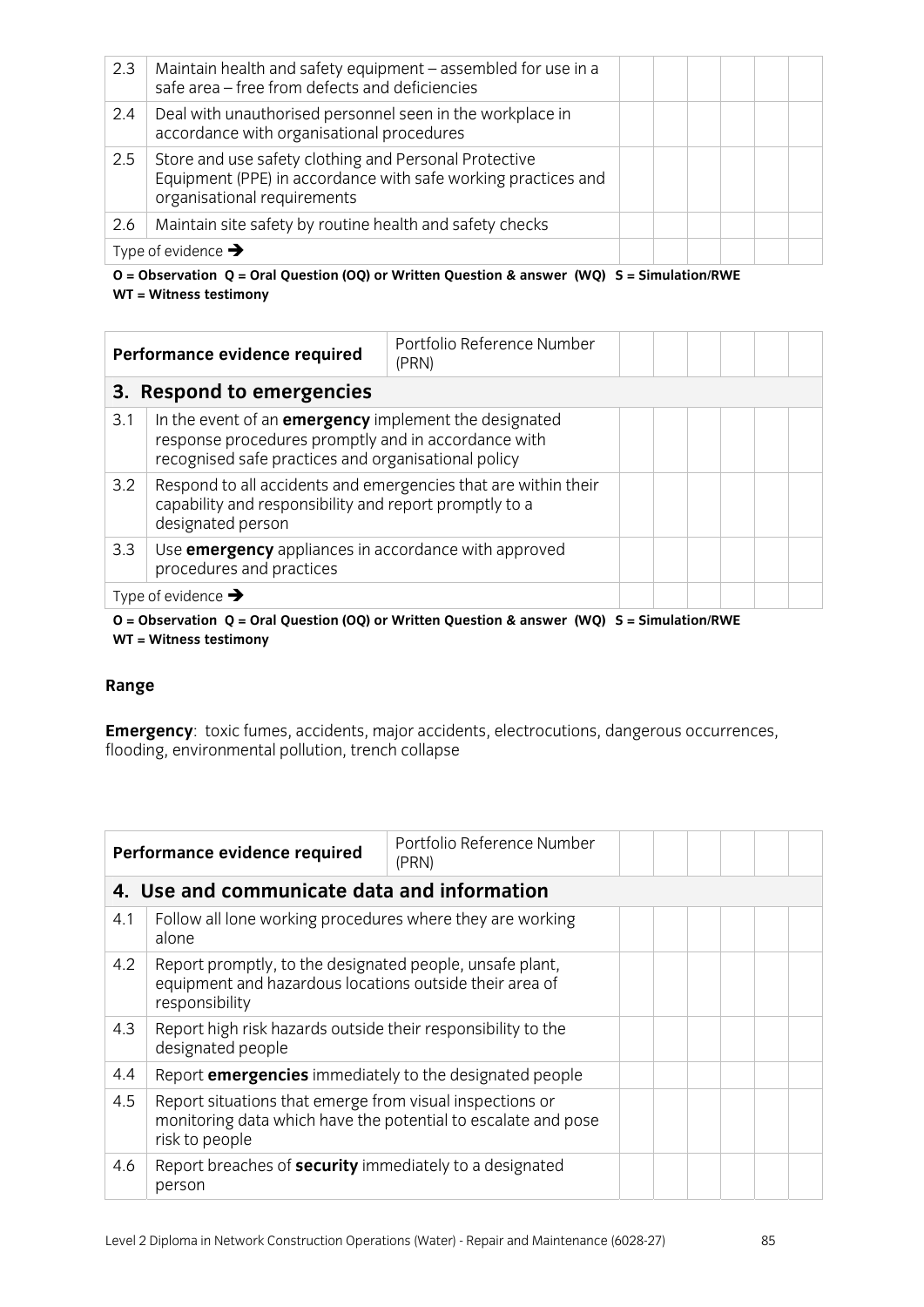|     | Type of evidence $\rightarrow$<br>سيبرز المتحامين المائل المائين المتحافين المالي المالية المالية                                                                   |  |  |  |
|-----|---------------------------------------------------------------------------------------------------------------------------------------------------------------------|--|--|--|
| 4.8 | Maintain audit trails of records for quality assurance purposes                                                                                                     |  |  |  |
| 4.7 | Keep accurate and up-to-date records on routine matters and<br>emergencies to confirm to health and safety specifications and<br>safe working and hygiene practices |  |  |  |

## **Range**

**Emergency**: toxic fumes, accidents, major accidents, electrocutions, dangerous occurrences, flooding, environmental pollution, trench collapse

**Security**: Personnel, property, the surrounding environment, the operational area, plant and environment

| Performance evidence required |                                                                                                                                                 | Portfolio Reference Number<br>(PRN) |  |  |  |
|-------------------------------|-------------------------------------------------------------------------------------------------------------------------------------------------|-------------------------------------|--|--|--|
|                               | 5. Resolve problems which could affect health and safety                                                                                        |                                     |  |  |  |
| 5.1                           | Make safe and restore plant, equipment and hazardous<br>locations to health and safety specifications and safe working<br>and hygiene practices |                                     |  |  |  |
| 5.2                           | Deal with unsafe behaviour in accordance with the<br>responsibilities of the job role and workplace procedures                                  |                                     |  |  |  |
| 5.3                           | Resolve day-to-day problems within their responsibility                                                                                         |                                     |  |  |  |
| 5.4                           | Refer matters outside their responsibility to the designated<br>people                                                                          |                                     |  |  |  |
|                               | Type of evidence $\rightarrow$                                                                                                                  |                                     |  |  |  |

| 6. Demonstrate general knowledge and understanding for<br>utilities network construction operations |                                                                                                         |  |
|-----------------------------------------------------------------------------------------------------|---------------------------------------------------------------------------------------------------------|--|
| 6.1                                                                                                 | State the main responsibilities of the employer and employee under the<br>Health and Safety at Work Act |  |
| 6.2                                                                                                 | State the health and safety guidance governing work in excavations                                      |  |
| 6.3                                                                                                 | Describe the safe procedures for handling hazardous materials                                           |  |
| 6.4                                                                                                 | Explain their organisational accident recording and reporting procedures                                |  |
| 6.5                                                                                                 | List the range and use of personal protective equipment (PPE) for the work                              |  |

| 7. Demonstrate knowledge of legislation, regulations,<br>procedures and company policies relating to health and safety |                                                                | <b>PRN</b> |
|------------------------------------------------------------------------------------------------------------------------|----------------------------------------------------------------|------------|
| 7.1                                                                                                                    | Outline their duties for health and safety as defined by:      |            |
|                                                                                                                        | • any specific legislation covering the job role               |            |
|                                                                                                                        | • specific responsibilities and scope in their job description |            |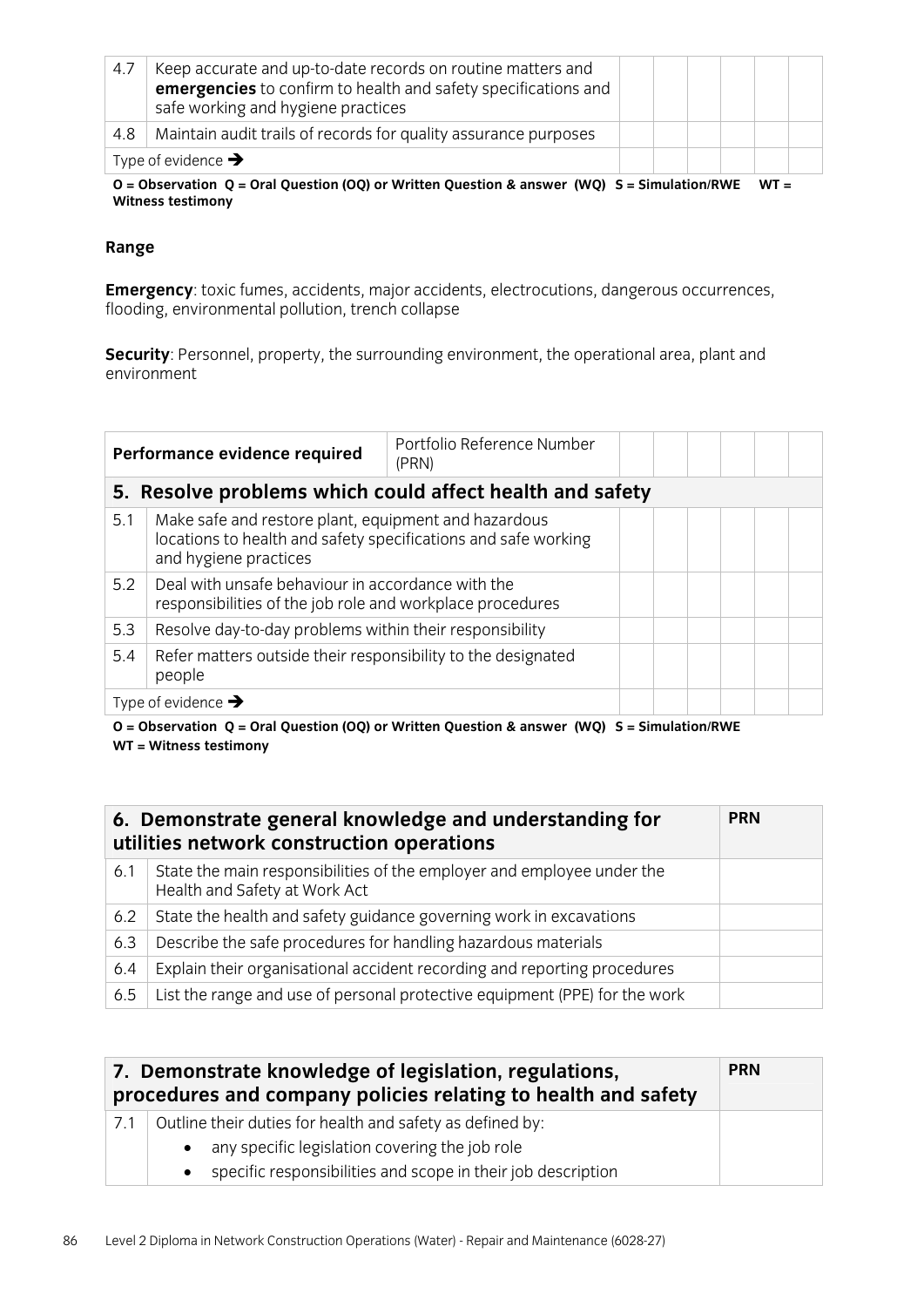| 7.2 | Outline the workplace policies and health and safety requirements for dealing<br>with potential risks |  |
|-----|-------------------------------------------------------------------------------------------------------|--|
| 7.3 | Outline the procedures to be followed in the event of an <b>emergency</b>                             |  |
| 7.4 | Outline the information that is provided to other people relating to health,<br>safety and hygiene    |  |
| 7.5 | Outline the organisations confidentiality policies                                                    |  |
| 7.6 | Outline the workplace policies and health and safety requirements for dealing<br>with potential risks |  |

## **Range**

**Potential risks:** restrictions to access and egress, misuse of tools and equipment, faulty equipment, hazardous substances, interference with and from adjacent activities, obstructions and exposed apparatus, structures and services, flooding, wet or uneven surfaces, biological (infection), atmospheres – toxic, oxygen deficient and explosive

**Emergency**: toxic fumes, accidents, major accidents, electrocutions, dangerous occurrences, flooding, environmental pollution, trench collapse

|     | 8. Demonstrate knowledge and understanding of the principles<br>and application of risk assessment                        | <b>PRN</b> |
|-----|---------------------------------------------------------------------------------------------------------------------------|------------|
| 8.1 | Explain when to carry out health and safety checks                                                                        |            |
| 8.2 | Describe how to carry out and review site-specific risk assessments                                                       |            |
| 8.3 | Explain the importance of remaining alert to the presence of hazards in the<br>whole workplace                            |            |
| 8.4 | Describe the hazards that may exist in their own workplace and how to assess<br>them                                      |            |
| 8.5 | Describe how work activities can turn a relatively safe excavation into a<br>confined space, and the implications of this |            |
| 8.6 | Describe those aspects of the workplace that could harm themselves or<br>others                                           |            |

|     | 9. Demonstrate knowledge and understanding of maintaining<br>the safety and security of plant, equipment and the working<br>environment                  |  |
|-----|----------------------------------------------------------------------------------------------------------------------------------------------------------|--|
| 9.1 | Outline the requirements of heath and safety specifications and safe working<br>and hygiene practices for plant, equipment and the working environment   |  |
| 9.2 | Explain how to restore plant, equipment and hazardous locations to confirm to<br>health and safety specifications and safe working and hygiene practices |  |
| 9.3 | Outline the site specifications for entrances to, and exits from, hazardous<br>locations                                                                 |  |
| 9.4 | Describe typical and unusual defects and deficiencies with health and safety<br>equipment                                                                |  |
| 9.5 | Explain the procedures to follow when dealing with confined spaces                                                                                       |  |
| 9.6 | Describe the dangers associated with working in a confined space                                                                                         |  |
| 9.7 | Outline the monitoring procedures for work that is carried out in a hazardous<br>area                                                                    |  |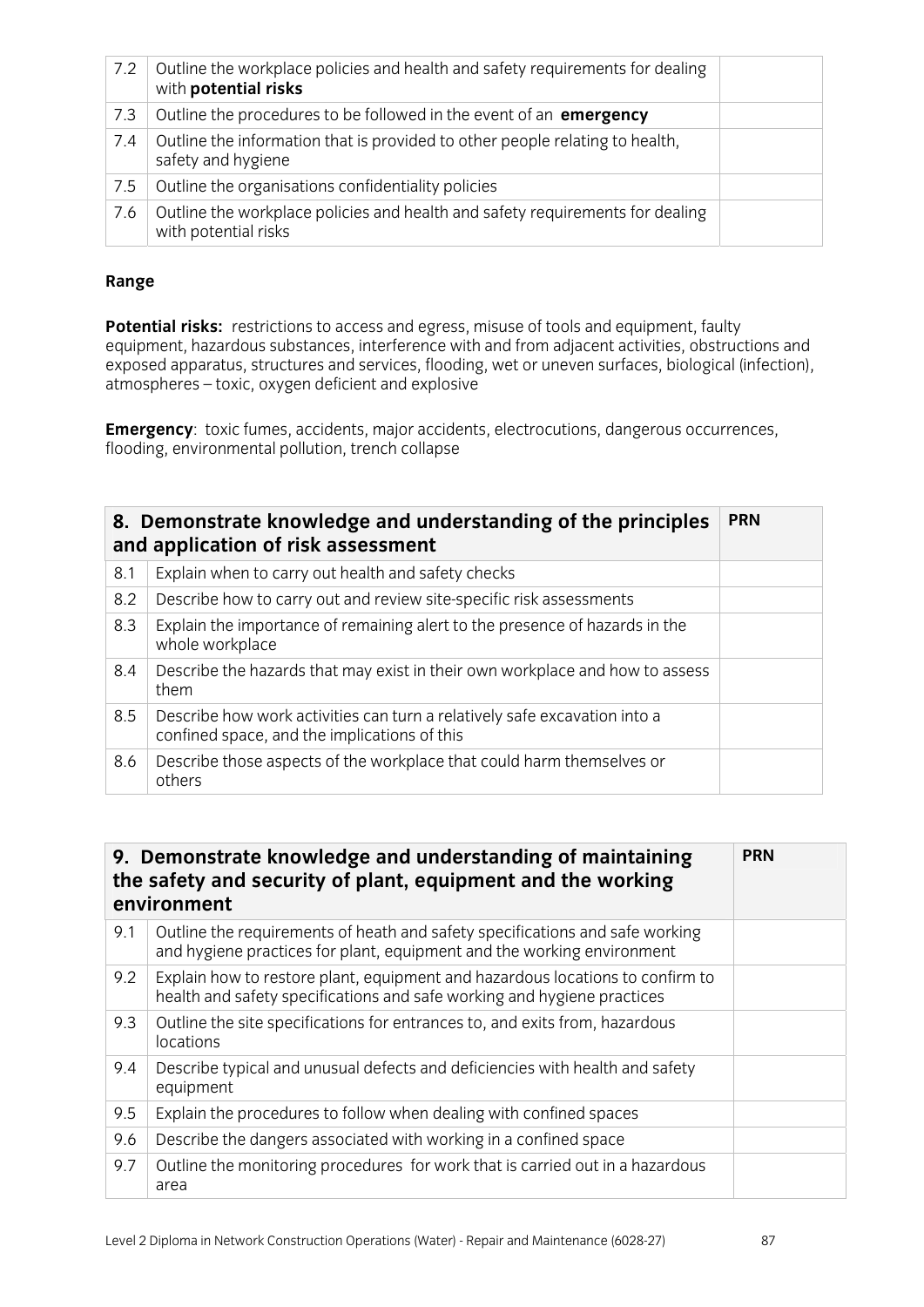| 9.8      | Outline the workplace requirements and guidance on precautions to be taken                                           |  |
|----------|----------------------------------------------------------------------------------------------------------------------|--|
| 9.9      | Describe safe working practices                                                                                      |  |
| 9.1<br>0 | Explain how to identify and deal with unsafe behaviour                                                               |  |
| 9.1      | Describe the requirements of the organisation for the safe storage and use of<br>safety clothing and equipment (PPE) |  |

| 10. Demonstrate knowledge and understanding of roles and<br>responsibilities in maintaining safety |                                                                                          | <b>PRN</b> |
|----------------------------------------------------------------------------------------------------|------------------------------------------------------------------------------------------|------------|
| 10.1                                                                                               | Describe the roles and responsibilities of those involved in maintaining safety          |            |
| 10.2                                                                                               | Describe their responsibility for correcting risks within the scope of their job<br>role |            |
| 10.3                                                                                               | Describe the procedures for dealing with risks that they cannot correct                  |            |
| 10.4                                                                                               | Explain the importance of dealing with, or promptly reporting risks                      |            |
| 10.5                                                                                               | Describe how to resolve misunderstandings                                                |            |

|       | 11. Demonstrate knowledge and understanding of the use and<br>storage of information                                  | <b>PRN</b> |
|-------|-----------------------------------------------------------------------------------------------------------------------|------------|
| 11.1  | Explain the importance of checking information received for accuracy,<br>validity and meaning                         |            |
| 11.2  | Explain why it is important to interpret instructions accurately                                                      |            |
| 11.3  | Explain how to recognise information that is inaccurate                                                               |            |
| 11.4  | Describe how and when to record verbal, written and computerised<br>information                                       |            |
| 11.5  | Describe how and when to produce data in text, tabular and graphical<br>formats                                       |            |
| 11.6  | Describe how to interpret data from text, tabular and graphical formats                                               |            |
| 11.7  | Explain how to use the required data storage systems                                                                  |            |
| 11.8  | Explain why it is important to store information and documentation in the<br>correct location                         |            |
| 11.9  | Outline the organisational requirements for storing information and<br>documentation                                  |            |
| 11.10 | Explain the use of information during water network construction, including:                                          |            |
|       | what types of information are used                                                                                    |            |
|       | the sources that they use in their role<br>$\bullet$                                                                  |            |
|       | how the information is used                                                                                           |            |
|       | the implications of its use<br>$\bullet$                                                                              |            |
| 11.11 | Explain the importance of providing accurate information in a fit-for-purpose<br>format, within identified timescales |            |
| 11.12 | Explain the purpose of data audit trails, and how to use and maintain them                                            |            |

## **Confirm completion of this Unit on the Summary of Achievement Form on page.**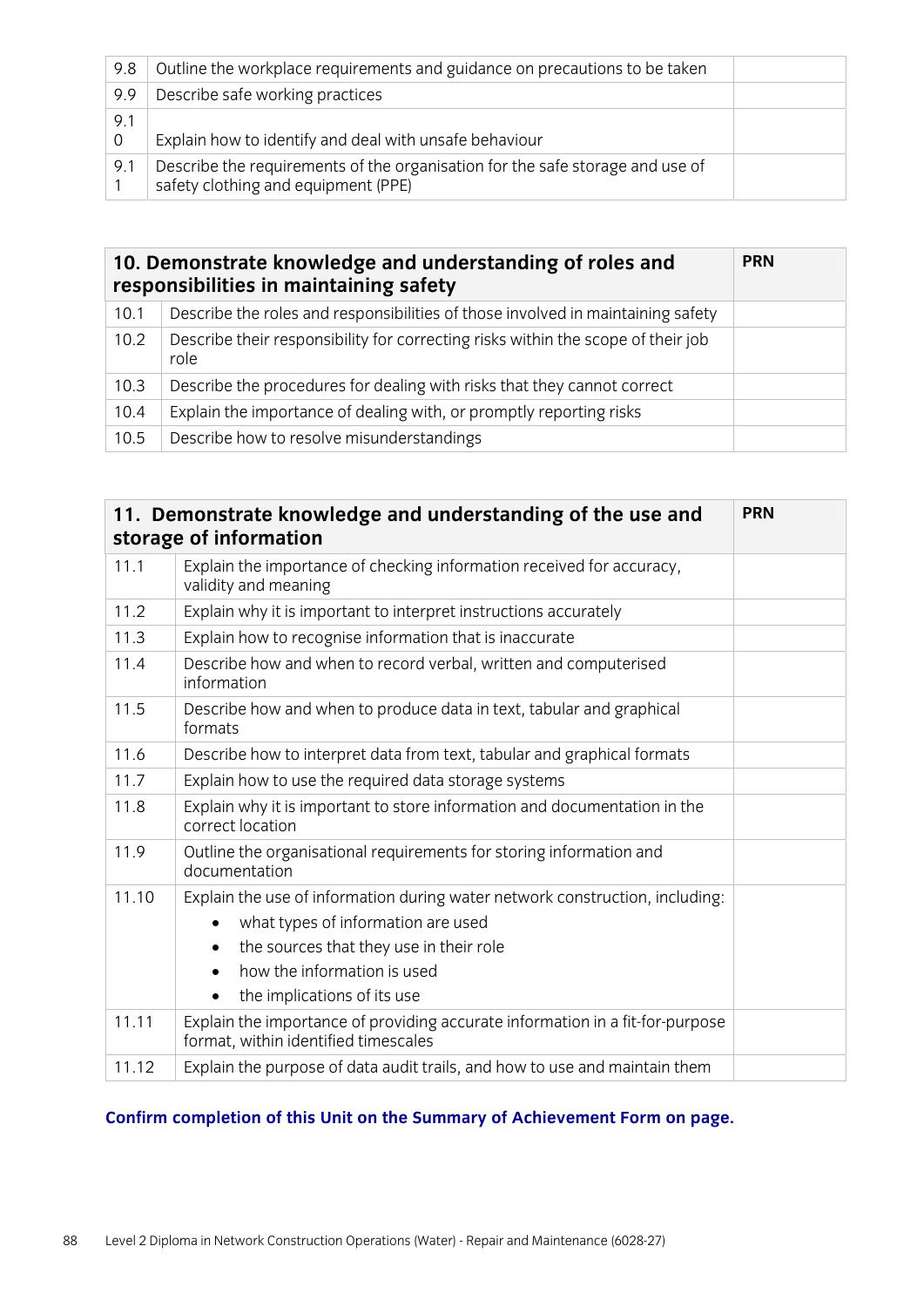## **Unit 221 Joint materials by butt fusion processes above 315mm for utilities network construction**

## **Unit aim:**

This unit allows you to show that you have the skills and knowledge to carry out butt fusion jointing on polyethylene pipes with a diameter of more than  $315$  mm  $(300)$  mm nominal bore).

You must show that you can make butt fusion joints, using non-automatic and automatic machines, on parent materials with the same SDR rating and polymer type. You must be able to carry out butt fusion jointing in all weather conditions, according to industry standards and specifications.

You must show that you can communicate information to the relevant people and organisations throughout the operation, and must resolve or refer problems that arise during the work in line with your responsibility.

| Where job was done | Time taken (hours) Date |  |
|--------------------|-------------------------|--|
|                    |                         |  |
|                    |                         |  |
|                    |                         |  |
|                    |                         |  |
|                    |                         |  |
|                    |                         |  |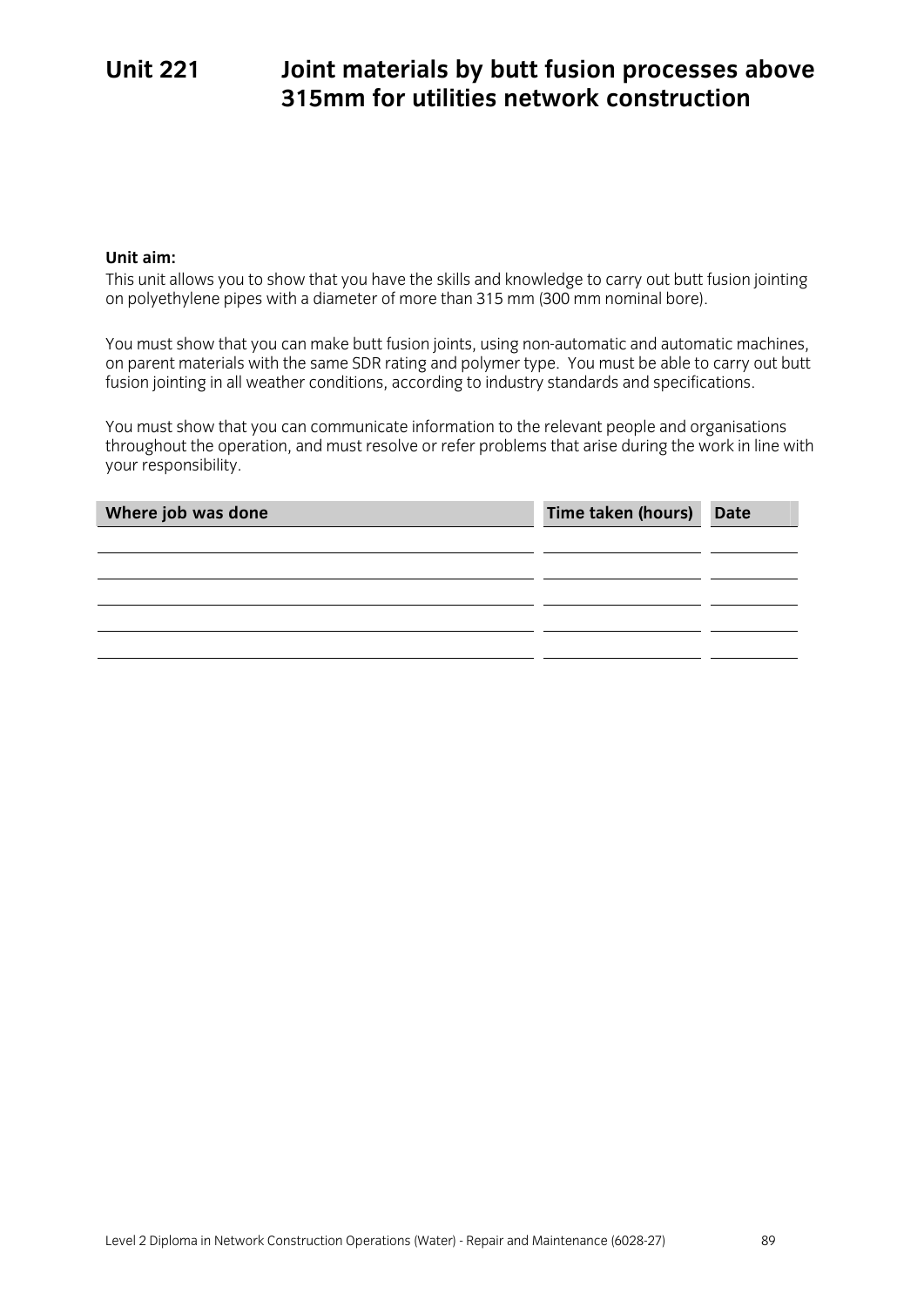|                                                                                 | Performance evidence required                                                                                                        | Portfolio Reference Number<br>(PRN) |  |  |  |
|---------------------------------------------------------------------------------|--------------------------------------------------------------------------------------------------------------------------------------|-------------------------------------|--|--|--|
| 1. Make joints using butt fusion techniques on pipe with diameter over<br>315mm |                                                                                                                                      |                                     |  |  |  |
| 1.1                                                                             | Work safely and ensure compliance with health, safety,<br>environment and other regulations and guidelines                           |                                     |  |  |  |
| 1.2                                                                             | Carry out a site-specific risk assessment, and review it in<br>accordance with company procedures                                    |                                     |  |  |  |
| 1.3                                                                             | Select and wear the designated personal protective equipment<br>(PPE)                                                                |                                     |  |  |  |
| 1.4                                                                             | Follow the job instructions and procedures accurately to<br>prepare and make joints                                                  |                                     |  |  |  |
| 1.5                                                                             | Check and confirm that joint preparation:<br>complies with the specification<br>$\bullet$<br>meets quality requirements<br>$\bullet$ |                                     |  |  |  |
| 1.6                                                                             | Check that the jointing and related equipment and consumables<br>are as specified and fit for purpose                                |                                     |  |  |  |
| 1.7                                                                             | Provide adequate weather protection during the entire jointing<br>cycle                                                              |                                     |  |  |  |
| 1.8                                                                             | Carry out and monitor the machine operations in line with<br>specifications and job instructions                                     |                                     |  |  |  |
| 1.9                                                                             | Make butt joints of the required quality and specified<br>dimensional accuracy                                                       |                                     |  |  |  |
| 1.10                                                                            | De-bead and carry out the approved quality assurance test on<br>the bead                                                             |                                     |  |  |  |
| 1.11                                                                            | Mark the joint and bead in line with company procedures to<br>ensure that they are identifiable                                      |                                     |  |  |  |
| 1.12                                                                            | Shut down the equipment to a safe condition on completion of<br>jointing activities                                                  |                                     |  |  |  |
| 1.13                                                                            | Deal promptly with excess and waste materials and temporary<br>attachments, in line with approved and agreed procedures              |                                     |  |  |  |
|                                                                                 | Type of evidence $\rightarrow$                                                                                                       |                                     |  |  |  |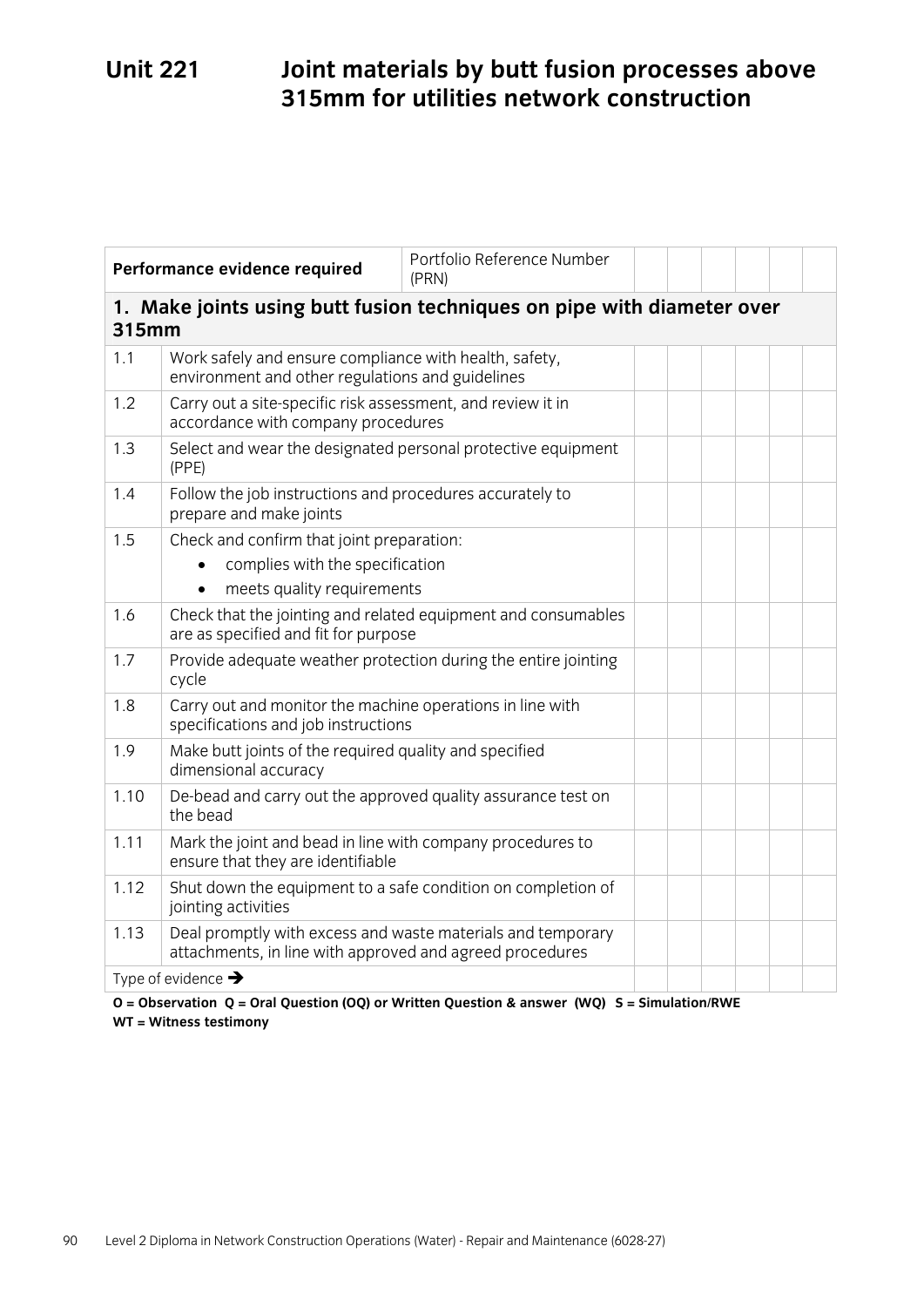| Performance evidence required               |                                                                                                                         | Portfolio Reference Number<br>(PRN) |  |  |  |  |
|---------------------------------------------|-------------------------------------------------------------------------------------------------------------------------|-------------------------------------|--|--|--|--|
| 2. Use and communicate data and information |                                                                                                                         |                                     |  |  |  |  |
| 2.1                                         | Follow all approved procedures and practices and statutory<br>and regulatory requirements involved in the work activity |                                     |  |  |  |  |
| 2.2                                         | Check with designated personnel any circumstances where<br>information appears incorrect                                |                                     |  |  |  |  |
| 2.3                                         | Use organisational information systems to record and store<br>data and information                                      |                                     |  |  |  |  |
| 2.4                                         | Follow all lone working procedures when working alone                                                                   |                                     |  |  |  |  |
|                                             | Type of evidence $\rightarrow$                                                                                          |                                     |  |  |  |  |

#### **Range**

**Approved procedures and practices**: environmental, statutory, regulatory, emergency, operational, health and safety, organisational and company procedures, risk assessments, lifting and handling

| Performance evidence required                                 |                                                                                                           | Portfolio Reference Number<br>(PRN)             |  |  |  |  |  |  |  |
|---------------------------------------------------------------|-----------------------------------------------------------------------------------------------------------|-------------------------------------------------|--|--|--|--|--|--|--|
| 3. Resolve problems which could arise from jointing materials |                                                                                                           |                                                 |  |  |  |  |  |  |  |
| 3.1                                                           | Report damage to tools, equipment or materials promptly to<br>the designated person                       |                                                 |  |  |  |  |  |  |  |
| 3.2                                                           | Resolve day-to-day problems within their responsibility                                                   |                                                 |  |  |  |  |  |  |  |
| 3.3                                                           | Refer matters that are outside their responsibility to the<br>designated people using approved procedures |                                                 |  |  |  |  |  |  |  |
| 3.4                                                           |                                                                                                           | Deal with emergency situations where they arise |  |  |  |  |  |  |  |
| Type of evidence $\rightarrow$                                |                                                                                                           |                                                 |  |  |  |  |  |  |  |

|     | 4. Demonstrate general knowledge and understanding for<br>utilities network construction operations     |  |  |
|-----|---------------------------------------------------------------------------------------------------------|--|--|
| 4.1 | State the main responsibilities of the employer and employee under the<br>Health and Safety at Work Act |  |  |
| 4.2 | State the Health and Safety guidance governing work in excavations                                      |  |  |
| 4.3 | Describe the safe procedures for handling hazardous materials                                           |  |  |
| 4.4 | Explain their organisation accident recording and reporting procedures                                  |  |  |
| 4.5 | State the range and use of personal protective equipment required for the<br>work                       |  |  |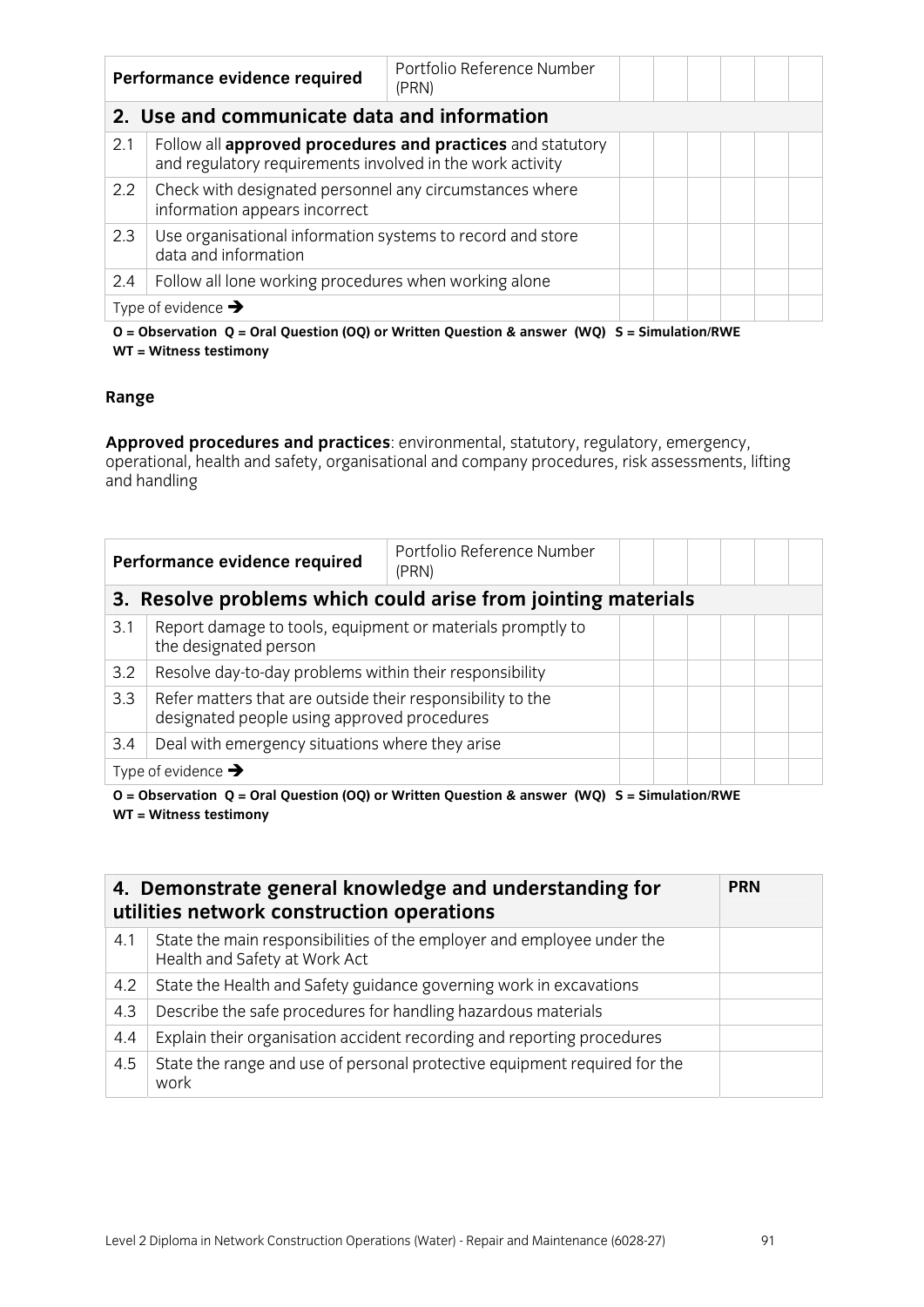|                       | 5. Demonstrate knowledge and understanding of butt fusion<br>jointing                                                   | <b>PRN</b> |
|-----------------------|-------------------------------------------------------------------------------------------------------------------------|------------|
| 5.1                   | State the health, safety and environment legislation and environmental<br>procedures that relate to the work activities |            |
| 5.2                   | Describe the correct manual handling procedures to be used during butt<br>fusion jointing                               |            |
| 5.3                   | Outline the industry codes of practice and company procedures relating to<br>butt fusion jointing                       |            |
| 5.4                   | Explain why only pipes of similar specifications can be joined together                                                 |            |
| 5.5                   | Explain how to interpret engineering specifications that are relevant to the<br>jointing activity                       |            |
| 5.6                   | Describe the different stages that take place during the butt fusion jointing<br>process                                |            |
| 5.7                   | Explain the importance of allowing each stage of the butt fusion process to<br>complete                                 |            |
| 5.8                   | Explain why pipe support and alignment are needed                                                                       |            |
| 5.9                   | Describe the consequences of poor pipe support and misalignment                                                         |            |
| 5.1<br>$\overline{0}$ | Explain the causes and effects of defects and contamination, including:<br>misalignment split defects<br>$\bullet$      |            |
|                       | inadequate bead<br>٠                                                                                                    |            |
|                       | excessive bead<br>٠                                                                                                     |            |
|                       | pipe specifications<br>$\bullet$                                                                                        |            |
|                       | compatibility                                                                                                           |            |
|                       | different types of materials and consumables                                                                            |            |
| 5.1<br>$\mathbf{1}$   | Describe the maintenance procedures that must be followed for butt fusion<br>activities                                 |            |
| 5.1<br>$\overline{2}$ | Describe how equipment must be calibrated for butt fusion activities                                                    |            |
| 5.1<br>3              | Describe the consequences of poor maintenance                                                                           |            |
| 5.1<br>$\overline{4}$ | Describe the different quality assurance procedures that can be applied to<br>recognise jointing defects, including:    |            |
|                       | destructive testing                                                                                                     |            |
|                       | non-destructive testing                                                                                                 |            |
| 5.1<br>5              | Outline the correct reporting procedures used for butt fusion activities                                                |            |

## **Confirm completion of this Unit on the Summary of Achievement Form on page.**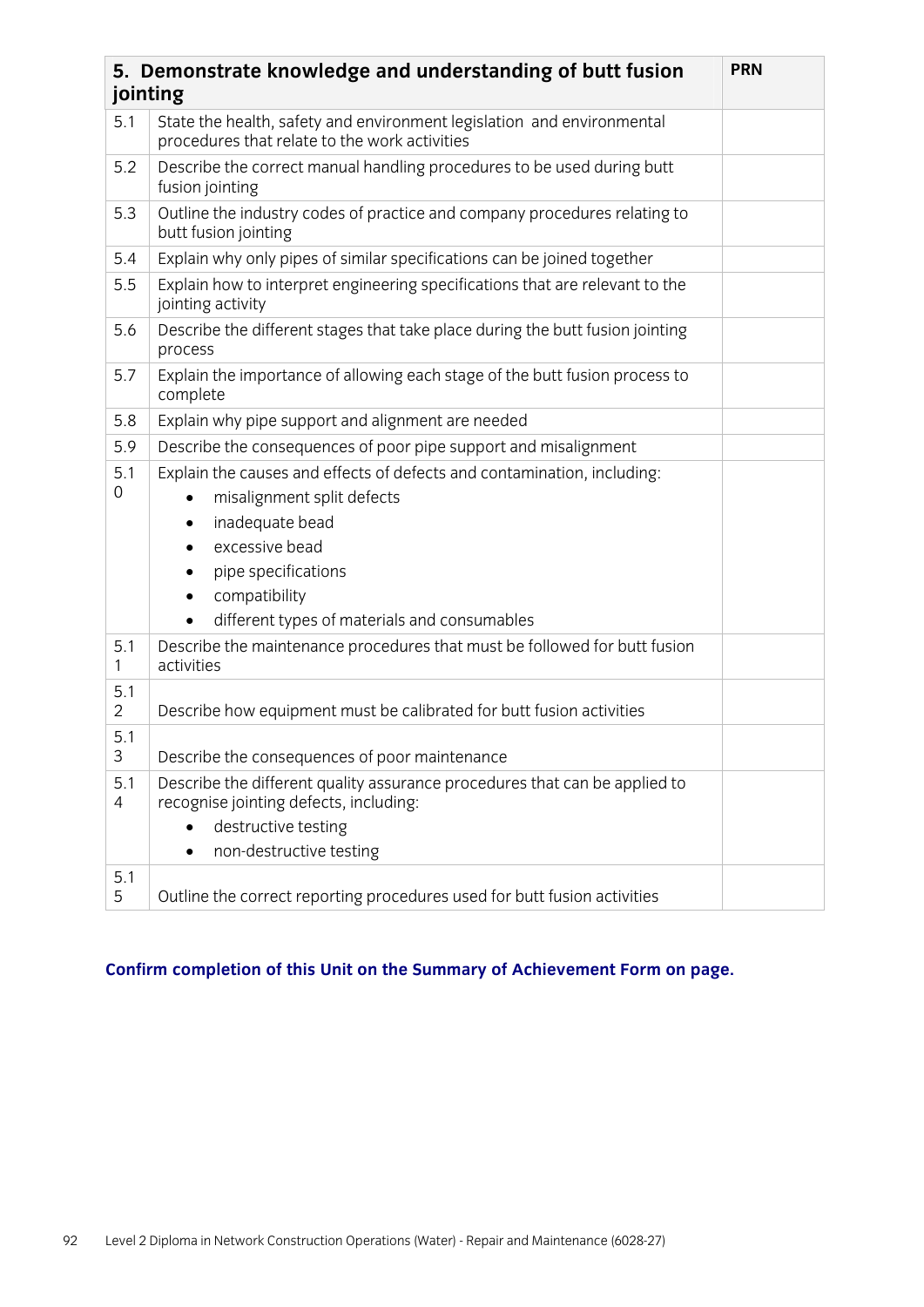# **Unit 222 Joint materials by butt fusion processes between 180mm and 315mm for utilities network construction**

### **Unit aim:**

This unit allows you to show that you have the skills and knowledge to carry out butt fusion jointing on polyethylene pips with a diameter of between 180mm and 315 mm (150mm 300mm nominal bore).

You must show that you can make butt fusion joints, using non automatic and automatic machines, on parent materials with the same SDR rating and polymer type. You must be able to carry out butt fusion jointing in all weather conditions, according to industry standards and specifications. You must show that you can communicate information to the relevant people and organisations throughout the operation and must resolve or refer problems that arise during jointing in line with your job responsibilities.

| Where job was done | Time taken (hours) Date |  |
|--------------------|-------------------------|--|
|                    |                         |  |
|                    |                         |  |
|                    |                         |  |
|                    |                         |  |
|                    |                         |  |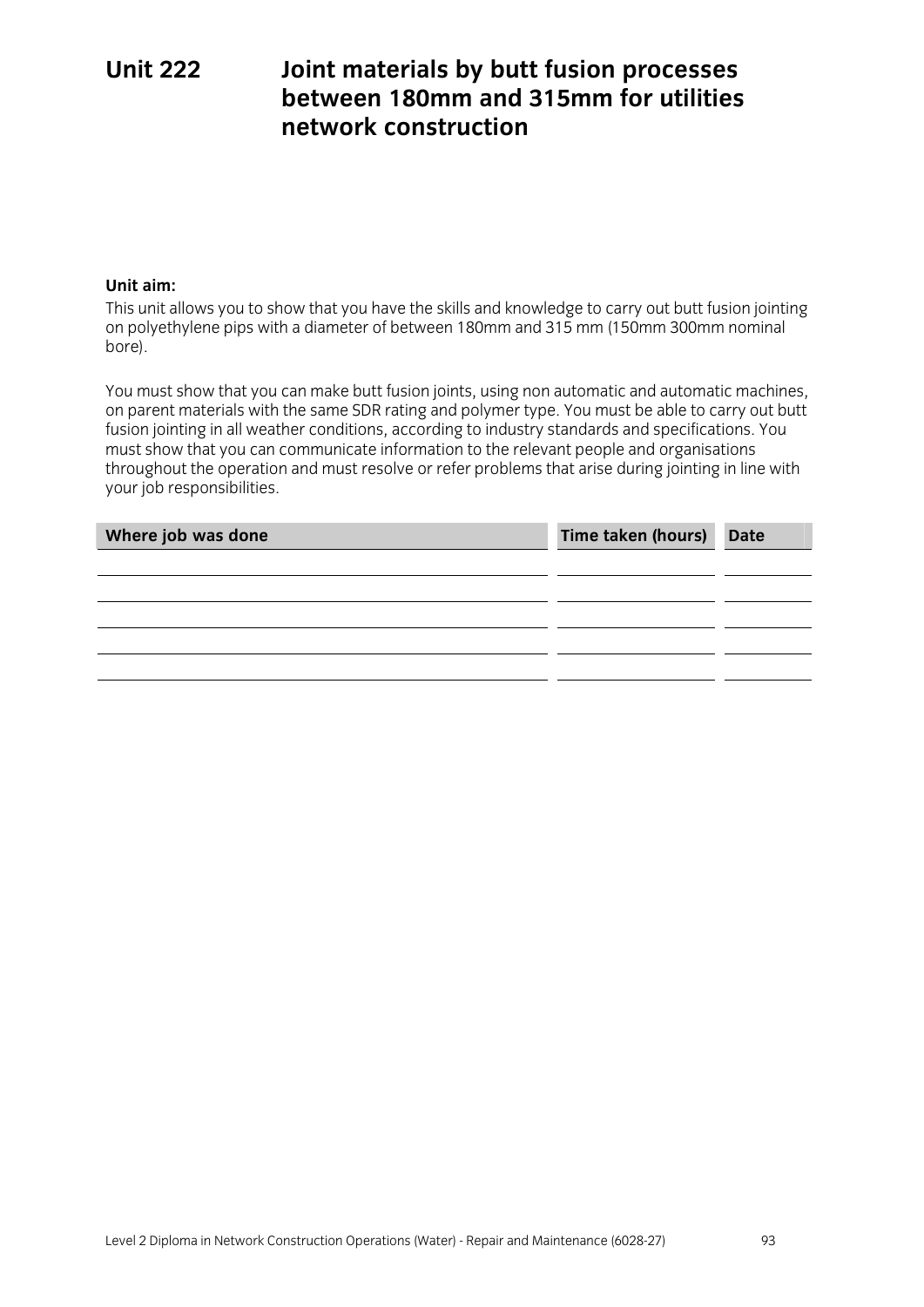# **Unit 222 Joint materials by butt fusion processes between 180mm and 315mm for utilities network construction**

| Performance evidence required                                               |                                                                                                                         | Portfolio Reference Number<br>(PRN) |  |  |  |  |  |
|-----------------------------------------------------------------------------|-------------------------------------------------------------------------------------------------------------------------|-------------------------------------|--|--|--|--|--|
| 1. Make butt fusion joints on pipe with diameter between 180mm and<br>315mm |                                                                                                                         |                                     |  |  |  |  |  |
| 1.1                                                                         | Work safely and ensure compliance with health, safety,<br>environment and other regulations and guidelines              |                                     |  |  |  |  |  |
| 1.2                                                                         | Carry out a site-specific risk assessment, and review it in<br>accordance with company procedures                       |                                     |  |  |  |  |  |
| 1.3                                                                         | Select and wear the designated Personal Protective Equipment<br>(PPE)                                                   |                                     |  |  |  |  |  |
| 1.4                                                                         | Follow the job instructions and procedures accurately to<br>prepare and make joints                                     |                                     |  |  |  |  |  |
| 1.5                                                                         | Check and confirm that joint preparation:<br>complies with specification<br>meets quality requirements<br>$\bullet$     |                                     |  |  |  |  |  |
| 1.6                                                                         | Check that the jointing and related equipment and consumables<br>are as specified and fit for purpose                   |                                     |  |  |  |  |  |
| 1.7                                                                         | Provide adequate weather protection during the entire jointing<br>cycle                                                 |                                     |  |  |  |  |  |
| 1.8                                                                         | Carry out and monitor the machine operations in line with<br>specifications and job instructions                        |                                     |  |  |  |  |  |
| 1.9                                                                         | Make butt joints of the required quality and specified<br>dimensional accuracy                                          |                                     |  |  |  |  |  |
| 1.10                                                                        | De-bead and carry out the approved quality assurance test on<br>the bead                                                |                                     |  |  |  |  |  |
| 1.11                                                                        | Mark the joint and bead in line with company procedures to<br>ensure that they are identifiable                         |                                     |  |  |  |  |  |
| 1.12                                                                        | Shut down the equipment to a safe condition on completion of<br>jointing activities                                     |                                     |  |  |  |  |  |
| 1.13                                                                        | Deal promptly with excess and waste materials and temporary<br>attachments, in line with approved and agreed procedures |                                     |  |  |  |  |  |
| Type of evidence $\rightarrow$                                              |                                                                                                                         |                                     |  |  |  |  |  |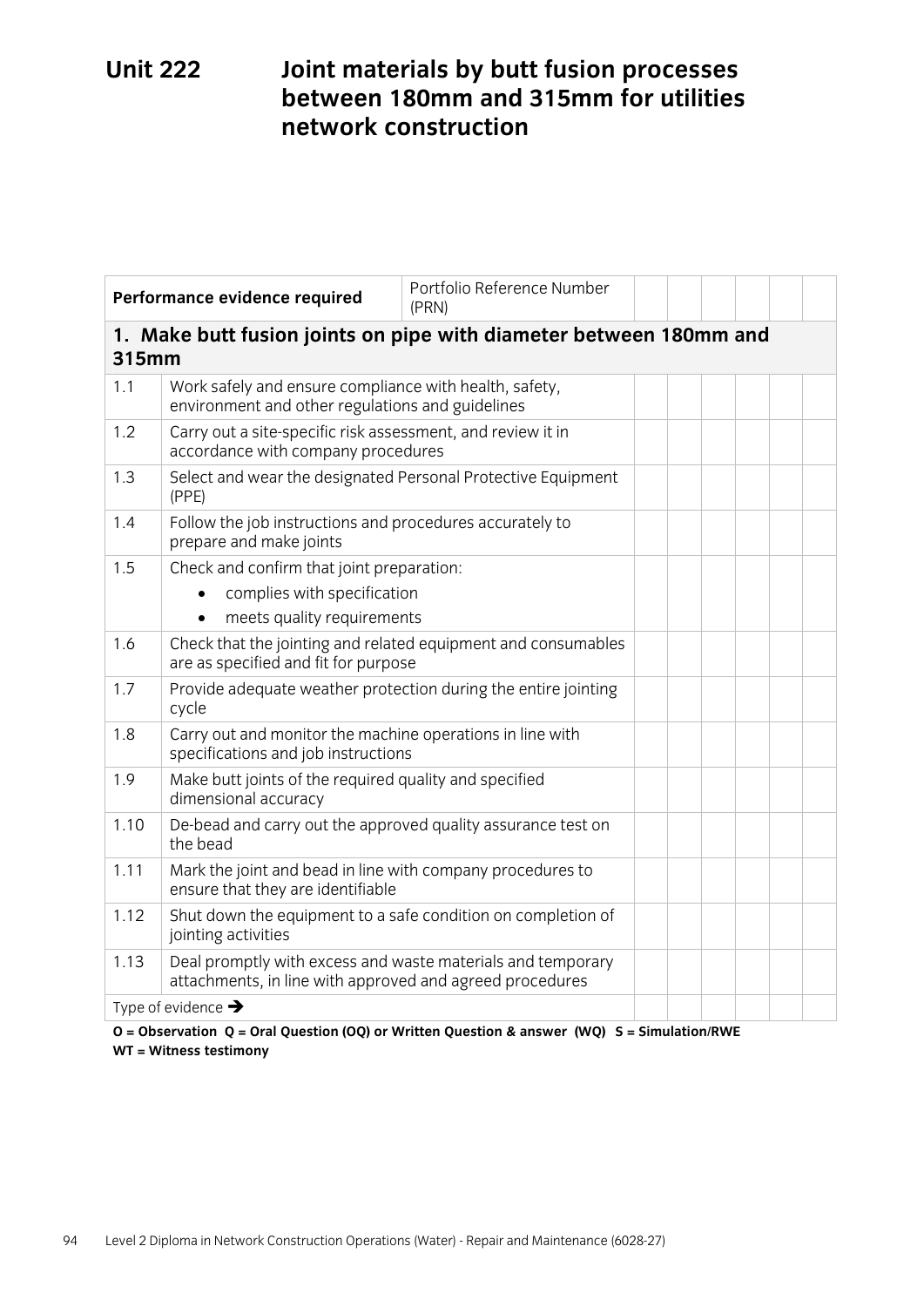| Performance evidence required  |                                                                                                                         | Portfolio Reference Number<br>(PRN) |  |  |  |  |  |  |
|--------------------------------|-------------------------------------------------------------------------------------------------------------------------|-------------------------------------|--|--|--|--|--|--|
|                                | 2. Use and communicate data and information                                                                             |                                     |  |  |  |  |  |  |
| 2.1                            | Follow all approved procedures and practices and statutory<br>and regulatory requirements involved in the work activity |                                     |  |  |  |  |  |  |
| 2.2                            | Check with designated personnel any circumstances where<br>information appears incorrect                                |                                     |  |  |  |  |  |  |
| 2.3                            | Use organisational information systems to record and store<br>data and information                                      |                                     |  |  |  |  |  |  |
| 2.4                            | Follow all lone working procedures when working alone                                                                   |                                     |  |  |  |  |  |  |
| Type of evidence $\rightarrow$ |                                                                                                                         |                                     |  |  |  |  |  |  |

#### **Range**

**Approved procedures and practices**: environmental, statutory, regulatory, emergency, operational, health and safety, organisational and company procedures, risk assessments, lifting and handling

| Performance evidence required                                 |                                                                                                           | Portfolio Reference Number<br>(PRN)             |  |  |  |  |  |  |
|---------------------------------------------------------------|-----------------------------------------------------------------------------------------------------------|-------------------------------------------------|--|--|--|--|--|--|
| 3. Resolve problems which could arise from jointing materials |                                                                                                           |                                                 |  |  |  |  |  |  |
| 3.1                                                           | Report damage to tools, equipment or materials promptly to<br>the designated person                       |                                                 |  |  |  |  |  |  |
| 3.2                                                           | Resolve day-to-day problems within their responsibility                                                   |                                                 |  |  |  |  |  |  |
| 3.3                                                           | Refer matters that are outside their responsibility to the<br>designated people using approved procedures |                                                 |  |  |  |  |  |  |
| 3.4                                                           |                                                                                                           | Deal with emergency situations where they arise |  |  |  |  |  |  |
| Type of evidence $\rightarrow$                                |                                                                                                           |                                                 |  |  |  |  |  |  |

|     | 4. Demonstrate general knowledge and understanding for<br>utilities network construction operations     | <b>PRN</b> |
|-----|---------------------------------------------------------------------------------------------------------|------------|
| 4.1 | State the main responsibilities of the employer and employee under the<br>Health and Safety at Work Act |            |
| 4.2 | State the health and safety guidance governing work in excavations                                      |            |
| 4.3 | Describe the safe procedures for handling hazardous materials                                           |            |
| 4.4 | Explain their organisational accident recording and reporting procedures                                |            |
| 4.5 | State the range and use of personal protective equipment required for the<br>work                       |            |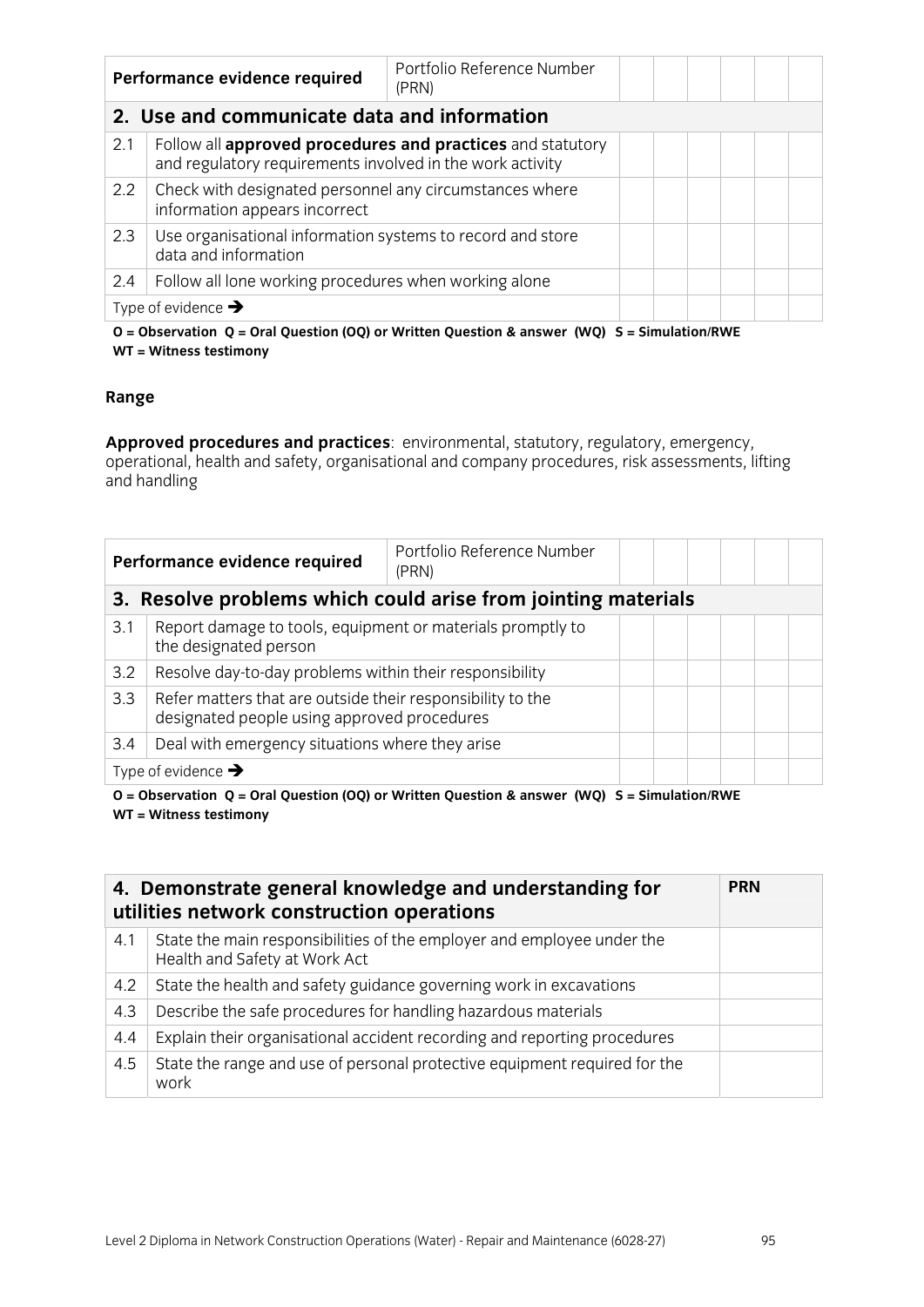| 5. Demonstrate knowledge and understanding of butt fusion<br>jointing |                                                                                                                         |  |  |  |
|-----------------------------------------------------------------------|-------------------------------------------------------------------------------------------------------------------------|--|--|--|
| 5.1                                                                   | State the health, safety and environment legislation and environmental<br>procedures that relate to the work activities |  |  |  |
| 5.2                                                                   | Describe the correct manual handling procedures to be used during butt<br>fusion jointing                               |  |  |  |
| 5.3                                                                   | Outline the industry codes of practice and company procedures relating to<br>butt fusion jointing                       |  |  |  |
| 5.4                                                                   | Explain why only pipes of similar specifications can be joined together                                                 |  |  |  |
| 5.5                                                                   | Explain how to interpret engineering specifications that are relevant to the<br>jointing activity                       |  |  |  |
| 5.6                                                                   | Describe the different stages that take place during the butt fusion jointing<br>process                                |  |  |  |
| 5.7                                                                   | Explain the importance of allowing each stage of the butt fusion process to<br>complete                                 |  |  |  |
| 5.8                                                                   | Explain why pipe support and alignment are needed                                                                       |  |  |  |
| 5.9                                                                   | Describe the consequences of poor pipe support and misalignment                                                         |  |  |  |
| 5.10                                                                  | Explain the causes and effects of defects and contamination:                                                            |  |  |  |
|                                                                       | misalignment split defects<br>$\bullet$                                                                                 |  |  |  |
|                                                                       | inadequate bead<br>$\bullet$                                                                                            |  |  |  |
|                                                                       | excessive bead<br>$\bullet$                                                                                             |  |  |  |
|                                                                       | pipe specifications<br>$\bullet$                                                                                        |  |  |  |
|                                                                       | compatibility                                                                                                           |  |  |  |
|                                                                       | different types of materials and consumables                                                                            |  |  |  |
| 5.11                                                                  | Describe the maintenance procedures that must be followed for butt fusion<br>activities                                 |  |  |  |
| 5.12                                                                  | Describe how equipment must be calibrated for butt fusion activities                                                    |  |  |  |
| 5.13                                                                  | Describe the consequences of poor maintenance                                                                           |  |  |  |
| 5.14                                                                  | Describe the different quality assurance procedures that can be applied to<br>recognise jointing defects, including:    |  |  |  |
|                                                                       | destructive testing<br>$\bullet$                                                                                        |  |  |  |
|                                                                       | non-destructive testing                                                                                                 |  |  |  |
| 5.15                                                                  | Outline the correct reporting procedures used for butt fusion activities                                                |  |  |  |

## **Confirm completion of this Unit on the Summary of Achievement Form on page.**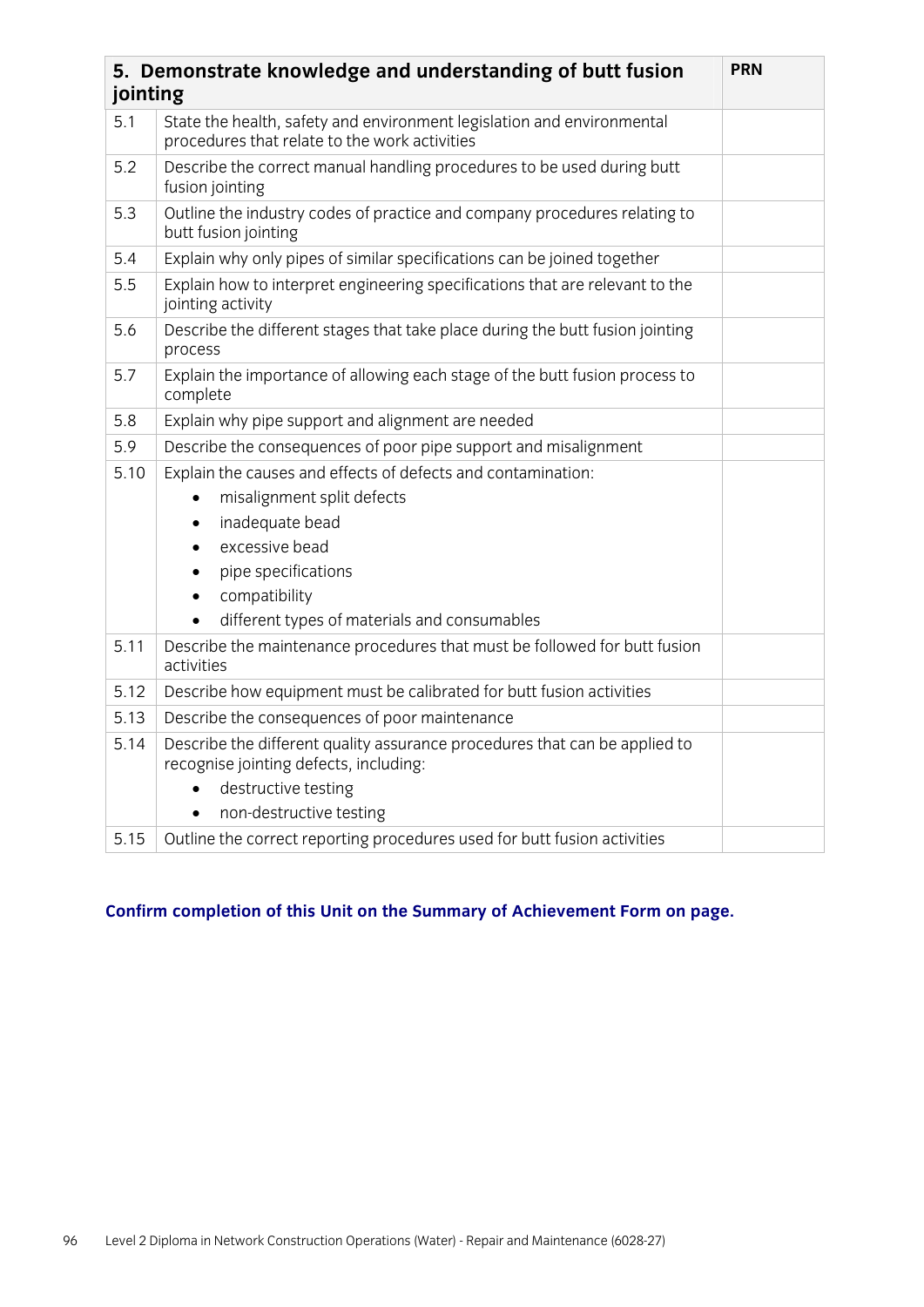## **Unit 223 Joint materials by mechanical means on water network construction**

### **Unit aim:**

This unit allows you to show that you have the skills and knowledge to assemble pipes and fittings for water network construction operations, using mechanical joints.

You will be able to use a variety of assembly methods and techniques, including cutting and mechanical jointing on metallic materials. You will also be able to cover transition jointing between metallic and polyethylene materials using mechanical fittings. You must also show that you can communicate information to the relevant people and organisations throughout mechanical joining activities, and must resolve or refer problems that arise during the work in line with your job responsibility. Throughout the operation, you must follow the work specification and Codes of Practice, and must maintain safe working and hygiene procedures.

| Where job was done | Time taken (hours) Date |  |
|--------------------|-------------------------|--|
|                    |                         |  |
|                    |                         |  |
|                    |                         |  |
|                    |                         |  |
|                    |                         |  |
|                    |                         |  |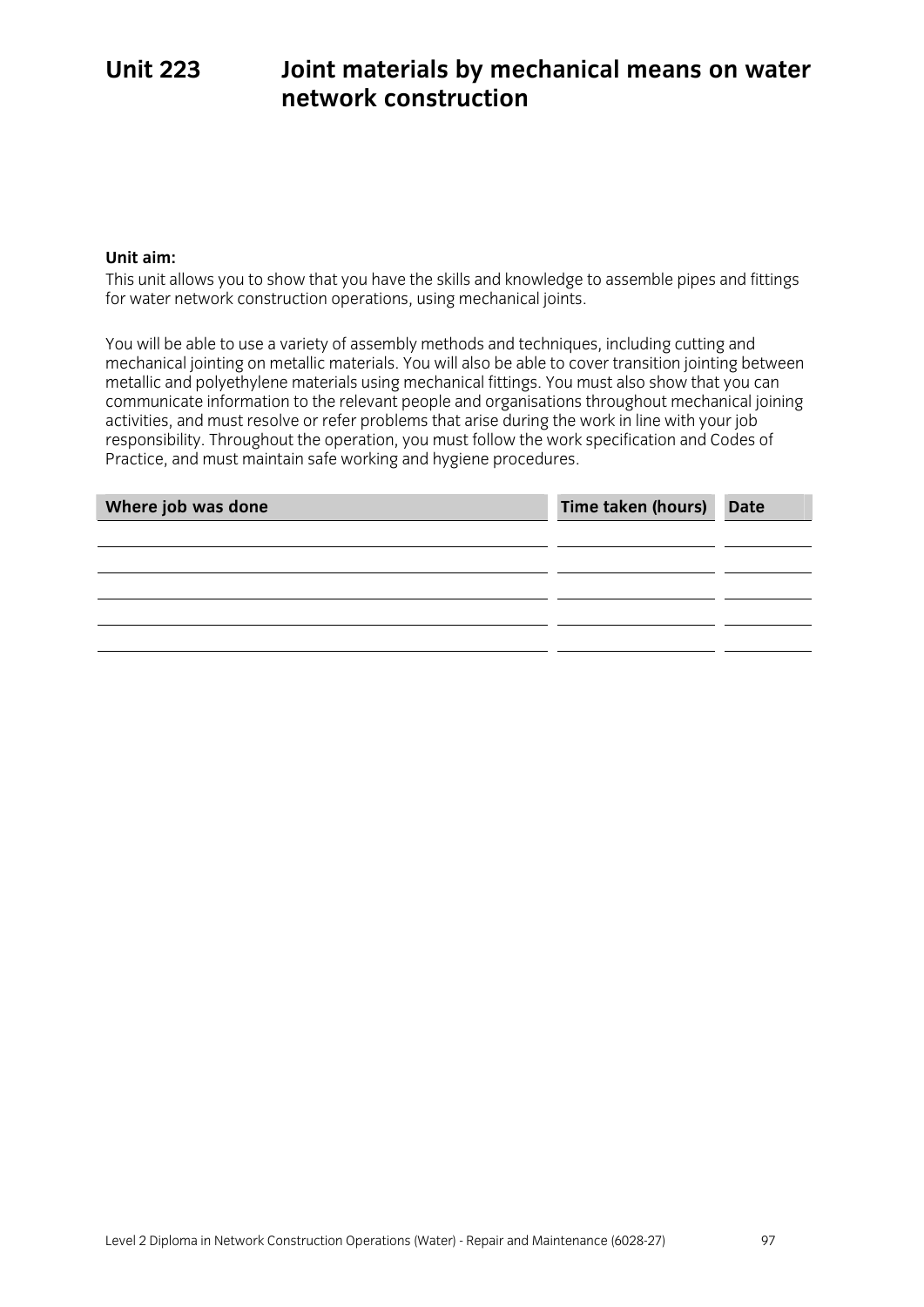## **Unit 223 Joint materials by mechanical means on water network construction**

| Performance evidence required  |                                                                                                                                                  | Portfolio Reference Number<br>(PRN) |  |  |  |  |  |
|--------------------------------|--------------------------------------------------------------------------------------------------------------------------------------------------|-------------------------------------|--|--|--|--|--|
|                                | 1. Joint materials by assembling                                                                                                                 |                                     |  |  |  |  |  |
| 1.1                            | Work safely at all times in accordance with health, safety and<br>environment requirements and legislation                                       |                                     |  |  |  |  |  |
| 1.2                            | Carry out a site-specific risk assessment, and review in<br>accordance with company procedures                                                   |                                     |  |  |  |  |  |
| 1.3                            | Select and wear the appropriate Personal Protective<br>Equipment (PPE)                                                                           |                                     |  |  |  |  |  |
| 1.4                            | Assemble and position the joint components using and<br>following assembly drawing and work instructions                                         |                                     |  |  |  |  |  |
| 1.5                            | Ensure that the joint components to be assembled meet the<br>manufacturer's specifications and operating and performance<br>standards            |                                     |  |  |  |  |  |
| 1.6                            | Secure the <b>joint</b> components using connectors and securing<br>devices in accordance with component specifications and work<br>instructions |                                     |  |  |  |  |  |
| 1.7                            | Check to make sure that the finished joint assembly is complete<br>and meets its operating requirements                                          |                                     |  |  |  |  |  |
| 1.8                            | Carry out work in accordance with company procedures                                                                                             |                                     |  |  |  |  |  |
| Type of evidence $\rightarrow$ |                                                                                                                                                  |                                     |  |  |  |  |  |

**O = Observation Q = Oral Question (OQ) or Written Question & answer (WQ) S = Simulation/RWE WT = Witness testimony**

## **Range**

**Joint**: flanged, flexible, metallic pipes, non-metallic pipes

| Performance evidence required |                                                                                        | Portfolio Reference Number<br>(PRN) |  |  |  |  |  |  |  |
|-------------------------------|----------------------------------------------------------------------------------------|-------------------------------------|--|--|--|--|--|--|--|
|                               | 2. Use and communicate data and information                                            |                                     |  |  |  |  |  |  |  |
| 2.1                           | Follow all approved procedures and practices involved in the<br>work activity          |                                     |  |  |  |  |  |  |  |
| $2.2^{\circ}$                 | Check with designated personnel any circumstances where<br>information appears correct |                                     |  |  |  |  |  |  |  |
| 2.3                           | Use organisational information systems to record and store<br>data and information     |                                     |  |  |  |  |  |  |  |
| 2.4                           | Follow all lone working procedures when working alone                                  |                                     |  |  |  |  |  |  |  |
|                               | Type of evidence $\rightarrow$                                                         |                                     |  |  |  |  |  |  |  |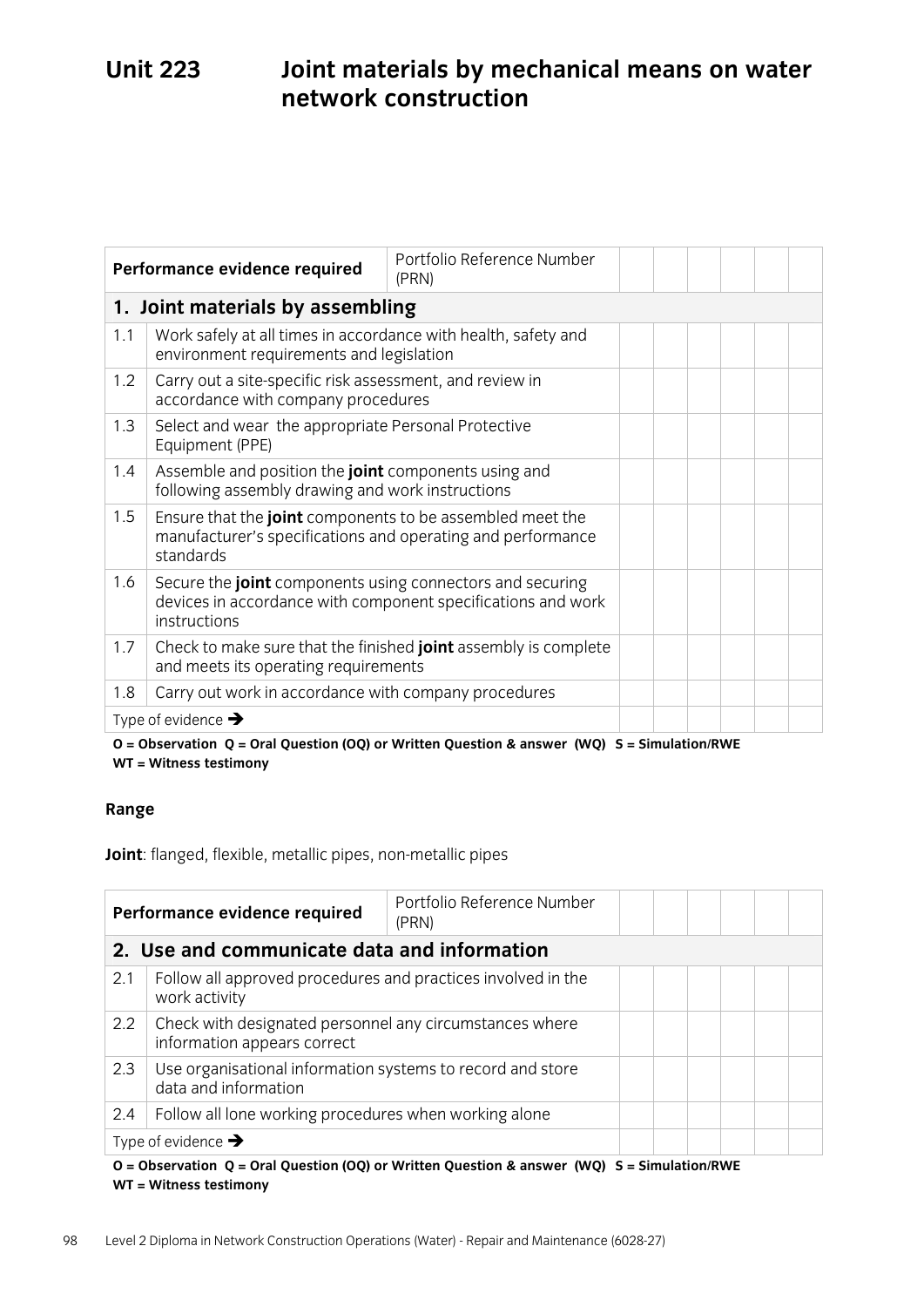| Performance evidence required  |                                                                                                   | Portfolio Reference Number<br>(PRN) |  |  |  |  |  |  |
|--------------------------------|---------------------------------------------------------------------------------------------------|-------------------------------------|--|--|--|--|--|--|
|                                | 3. Resolve problems which arise when performing jointing activities                               |                                     |  |  |  |  |  |  |
| 3.1                            | Deal with problems within the limits of their responsibility                                      |                                     |  |  |  |  |  |  |
| 3.2                            | Report problems that are outside the responsibility of their job<br>role to the designated person |                                     |  |  |  |  |  |  |
| Type of evidence $\rightarrow$ |                                                                                                   |                                     |  |  |  |  |  |  |

| 4. Demonstrate general knowledge and understanding for<br>utilities network construction operations |                                                                                                         |  |  |
|-----------------------------------------------------------------------------------------------------|---------------------------------------------------------------------------------------------------------|--|--|
| 4.1                                                                                                 | State the main responsibilities of the employer and employee under the<br>Health and Safety at Work Act |  |  |
| 4.2                                                                                                 | State the health and safety guidance governing work in excavations                                      |  |  |
| 4.3                                                                                                 | Describe the safe procedures for handling hazardous materials                                           |  |  |
| 4.4                                                                                                 | Explain their organisational accident recording and reporting procedures                                |  |  |
| 4.5                                                                                                 | List the range and use of personal protective equipment for the work                                    |  |  |

| 5. Demonstrate knowledge and understanding of jointing<br>materials by mechanical means |                                                                                                                                                            |  |  |  |  |
|-----------------------------------------------------------------------------------------|------------------------------------------------------------------------------------------------------------------------------------------------------------|--|--|--|--|
| 5.1                                                                                     | Outline the requirements of legislation, environmental procedures, Codes<br>of Practice and company procedures relevant to the specific work<br>activities |  |  |  |  |
| 5.2                                                                                     | Explain how to read and interpret basic drawings and specifications as<br>specified in industry standards                                                  |  |  |  |  |
| 5.3                                                                                     | Describe the basic methods and techniques for assembling and jointing<br>components                                                                        |  |  |  |  |
| 5.4                                                                                     | Explain the purpose of quality control procedures                                                                                                          |  |  |  |  |
| 5.5                                                                                     | Describe how to read and interpret quality control procedures                                                                                              |  |  |  |  |
| 5.6                                                                                     | Describe the handling equipment and procedures which should be used<br>and followed for designated work activities                                         |  |  |  |  |
| 5.7                                                                                     | Explain how to select preparation techniques for simple designated jointing<br>activities                                                                  |  |  |  |  |
| 5.8                                                                                     | Describe the tools and equipment that are required to carry out pipe<br>jointing                                                                           |  |  |  |  |
| 5.9                                                                                     | Explain why it is important to look after tools and equipment                                                                                              |  |  |  |  |
| 5.10                                                                                    | Describe typical problems that can occur during pipe jointing activities and<br>explain possible remedial activities                                       |  |  |  |  |

## **Range**

**Specific work activities**: manual handling, the provision and use of equipment, hygiene and health checks, working with or near hazardous materials, personal protection, accident reporting, working in excavations

## **Confirm completion of this Unit on the Summary of Achievement Form on page.**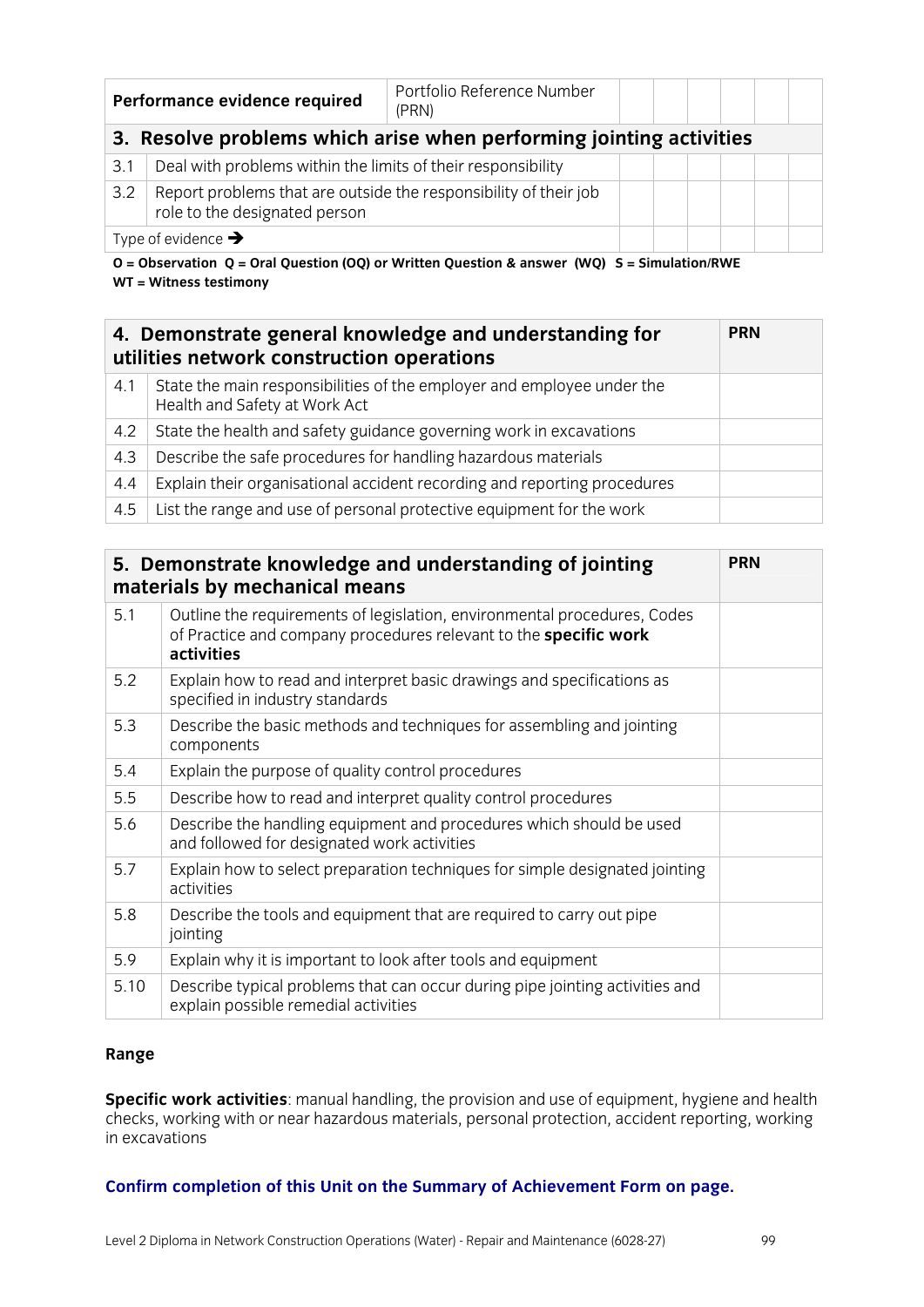## **Unit 224 Install water services up to 50mm nominal bore or 63mm polyethylene**

This unit allows you to show that you have the skills and knowledge to install water services up to 50mm nominal bore (63mm PE).

You will be able to interpret technical information and specifications and prepare the resources necessary to install the system, and must install the various components required in line with the specification and relevant company procedures. You must record and report information about the job to the relevant people, and must resolve or refer problems that arise during the work inline with your job responsibility. Throughout the operation, you must follow the work specification and Codes of Practice, and must maintain safe working and hygiene procedures.

| Where job was done | Time taken (hours) Date |  |
|--------------------|-------------------------|--|
|                    |                         |  |
|                    |                         |  |
|                    |                         |  |
|                    |                         |  |
|                    |                         |  |
|                    |                         |  |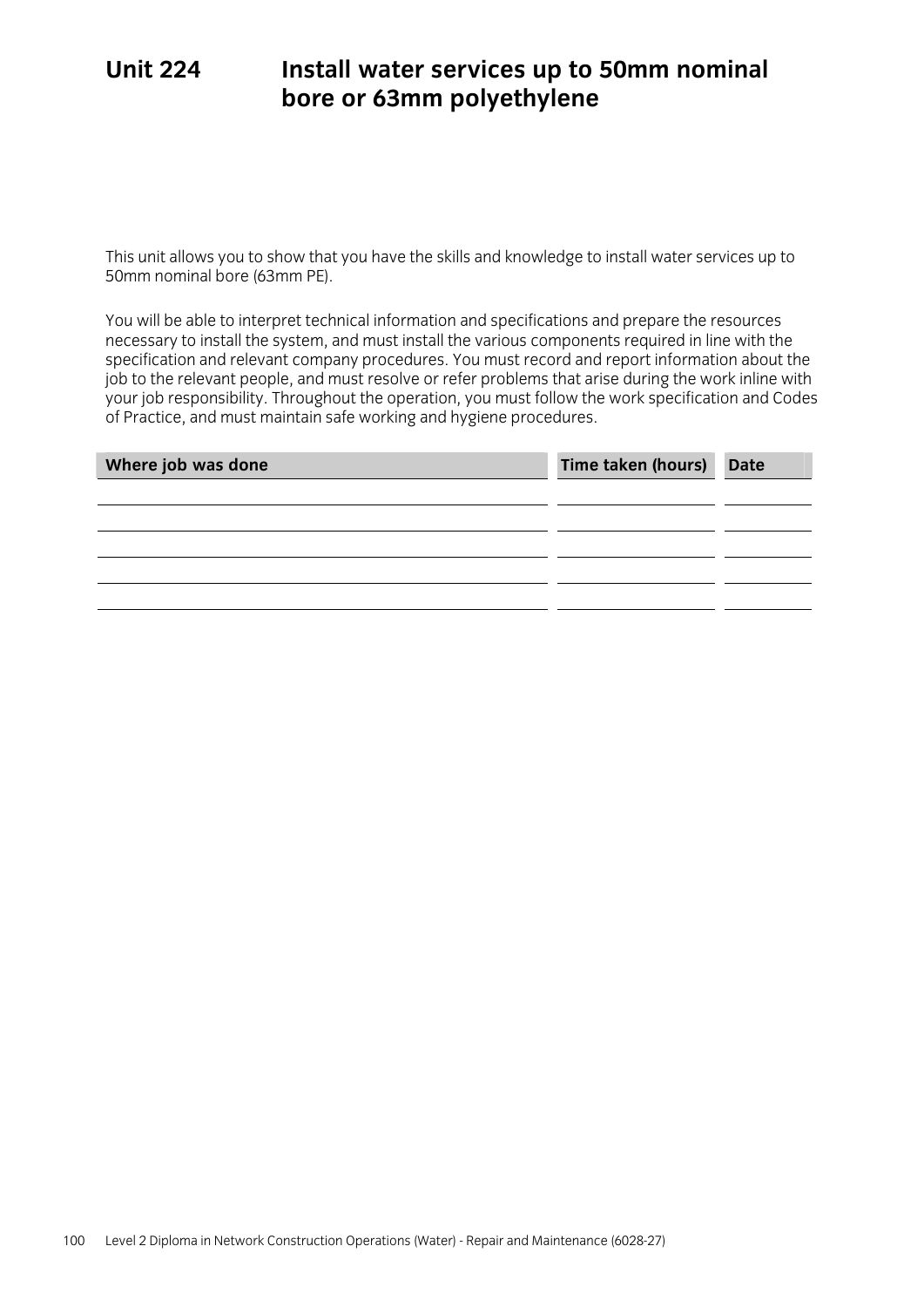# **Unit 224 Install water services up to 50mm nominal bore or 63mm polyethylene**

| Performance evidence required                                                                                                               | Portfolio Reference Number<br>(PRN)                                  |  |  |  |  |  |  |  |
|---------------------------------------------------------------------------------------------------------------------------------------------|----------------------------------------------------------------------|--|--|--|--|--|--|--|
| 1. Interpret technical information for installing water services                                                                            |                                                                      |  |  |  |  |  |  |  |
| Use drawings, records, work documents, manuals and technical<br>1.1<br>specifications to provide work details for component<br>installation |                                                                      |  |  |  |  |  |  |  |
| 1.2<br>widths and quantities required                                                                                                       | Use the <b>technical information</b> to confirm dimensions, lengths, |  |  |  |  |  |  |  |
| Use the <b>technical information</b> to determine the positions of<br>1.3<br>utilities plant, services, buildings, kerbs and boundaries     |                                                                      |  |  |  |  |  |  |  |
| Where discrepancies occur, ensure that necessary corrections<br>1.4<br>are made or communicated to those who need to know                   |                                                                      |  |  |  |  |  |  |  |
| Type of evidence $\rightarrow$                                                                                                              |                                                                      |  |  |  |  |  |  |  |

**O = Observation Q = Oral Question (OQ) or Written Question & answer (WQ) S = Simulation/RWE WT = Witness testimony**

## **Range**

**Component**: ferrule or tapping tee, pipe, joints, meter

**Technical information**: job progress, discrepancies or deficiencies, work instructions, problems outside own responsibility

|                                                                                    | Performance evidence required                                                                                          | Portfolio Reference Number<br>(PRN) |  |  |  |  |  |  |
|------------------------------------------------------------------------------------|------------------------------------------------------------------------------------------------------------------------|-------------------------------------|--|--|--|--|--|--|
| 2. Select water service components and resources for installation of the<br>system |                                                                                                                        |                                     |  |  |  |  |  |  |
| 2.1                                                                                | Select the <b>components</b> in accordance with work and quality<br>specifications                                     |                                     |  |  |  |  |  |  |
| $2.2\phantom{0}$                                                                   | Ensure <b>components</b> are in good condition and are fit for<br>purpose                                              |                                     |  |  |  |  |  |  |
| 2.3                                                                                | Follow procedures to ensure that defective, non-matching or<br>sub-standard components are replaced                    |                                     |  |  |  |  |  |  |
| 2.4                                                                                | Ensure that sufficient quantities of suitable tools, plant and<br>equipment are available, checked and fit for purpose |                                     |  |  |  |  |  |  |
| 2.5                                                                                | Ensure there is sufficient competent labour to carry out the<br>work effectively and safely                            |                                     |  |  |  |  |  |  |
| 2.6                                                                                | Deal promptly and effectively with actual and predicted<br>changes to the planned use of the resources                 |                                     |  |  |  |  |  |  |
| Type of evidence $\rightarrow$                                                     |                                                                                                                        |                                     |  |  |  |  |  |  |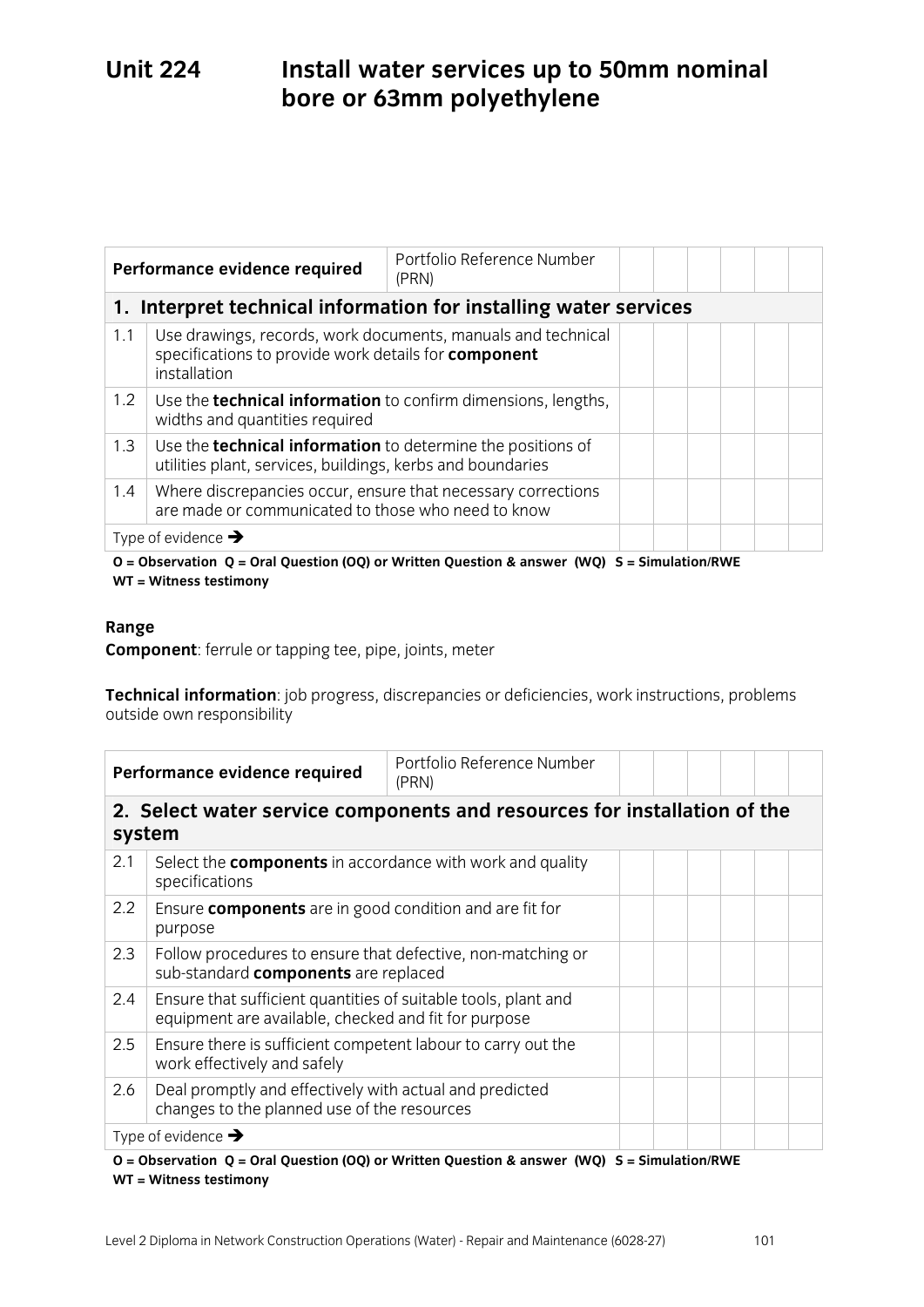#### **Range**

**Component**: ferrule or tapping tee, pipe, joints, meter

| Performance evidence required                                                         |                                                                                                                               | Portfolio Reference Number<br>(PRN) |  |  |  |  |  |
|---------------------------------------------------------------------------------------|-------------------------------------------------------------------------------------------------------------------------------|-------------------------------------|--|--|--|--|--|
| 3. Install components of the system                                                   |                                                                                                                               |                                     |  |  |  |  |  |
| 3.1                                                                                   | Determine the method to be used for installing water services                                                                 |                                     |  |  |  |  |  |
| 3.2                                                                                   | Carry out a site-specific risk assessment and review in<br>accordance with company policy                                     |                                     |  |  |  |  |  |
| 3.3                                                                                   | Select and wear the designated personal protective equipment<br>(PPE)                                                         |                                     |  |  |  |  |  |
| 3.4                                                                                   | Check and confirm the condition of the excavation conforms<br>with instructions and specifications                            |                                     |  |  |  |  |  |
| 3.5                                                                                   | Select, prepare and operate installation equipment in<br>accordance with the specification and manufacturer's<br>instructions |                                     |  |  |  |  |  |
| 3.6                                                                                   | Position components in accordance with the specification                                                                      |                                     |  |  |  |  |  |
| 3.7                                                                                   | Assemble components to industry standards using<br>appropriate jointing techniques                                            |                                     |  |  |  |  |  |
| 3.8                                                                                   | Take adequate precautions to prevent damage to<br>components, tools and equipment during installation                         |                                     |  |  |  |  |  |
| 3.9                                                                                   | Protect installed assets and other utilities using appropriate<br>protective techniques                                       |                                     |  |  |  |  |  |
| 3.10                                                                                  | Make connect to the water main using appropriate drilling and<br>tapping techniques and equipment                             |                                     |  |  |  |  |  |
| 3.11                                                                                  | Check the quality of the installation and confirm compliance<br>with the specified standard                                   |                                     |  |  |  |  |  |
| 3.12                                                                                  | Maintain the security and safety of the site, job and third parties<br>at all times                                           |                                     |  |  |  |  |  |
| 3.13<br>Ensure safe working procedures are followed throughout the<br>work activities |                                                                                                                               |                                     |  |  |  |  |  |
|                                                                                       | Type of evidence $\rightarrow$                                                                                                |                                     |  |  |  |  |  |

**O = Observation Q = Oral Question (OQ) or Written Question & answer (WQ) S = Simulation/RWE WT = Witness testimony**

## **Range**

**Water services:** polyethylene (PE), iron, UPVC

**Component**: ferrule or tapping tee, pipe, joints, meter

**Jointing techniques:** mechanical, fusion, push-fit

**Protective techniques:** using particular types of backfill materials, support, thrust protection, rerouting activities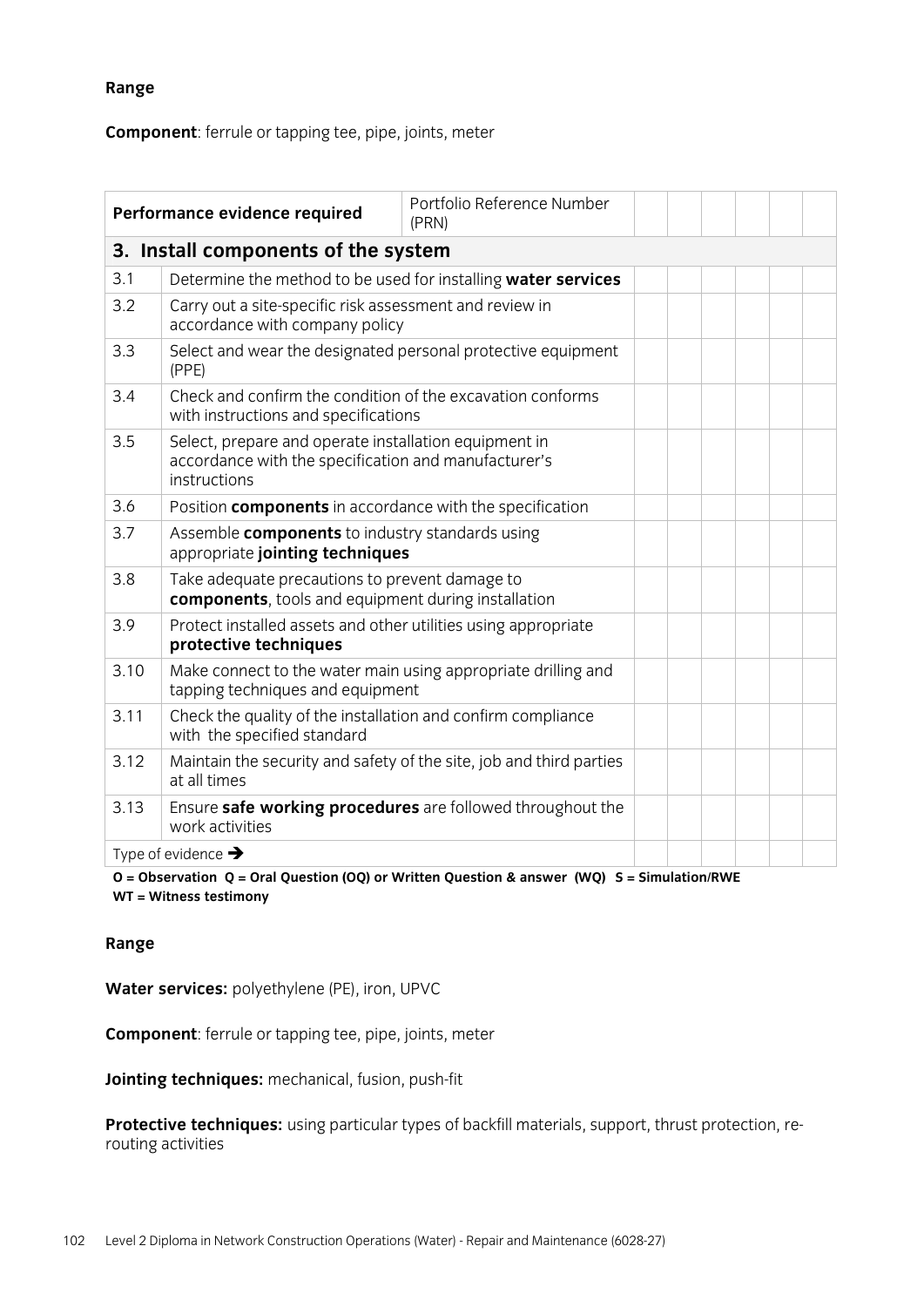**Safe working procedures:** risk assessment, site safety and security, lone working, personal protection, working in excavations, working at height, provision and use of tools and equipment, permit to work systems, hygiene procedures, hazardous materials, accident reporting, lifting and handling

| Performance evidence required |                                                                                                               | Portfolio Reference Number<br>(PRN) |  |  |  |  |
|-------------------------------|---------------------------------------------------------------------------------------------------------------|-------------------------------------|--|--|--|--|
|                               | 4. Use and communicate data and information                                                                   |                                     |  |  |  |  |
| 4.1                           | Provide technical information using appropriate verbal and<br>written communication techniques                |                                     |  |  |  |  |
| 4.2                           | Ensure recipients have received and understood the<br>information                                             |                                     |  |  |  |  |
| 4.3                           | Report any inaccuracies in the <b>technical information</b> sources<br>used to the designated person          |                                     |  |  |  |  |
| 4.4                           | Complete work documentation accurately and record it in the<br>specified place or pass to a designated person |                                     |  |  |  |  |
| 4.5                           | Follow the correct procedures if working on a 'Permit to Work'<br>activity                                    |                                     |  |  |  |  |
|                               | Type of evidence $\rightarrow$                                                                                |                                     |  |  |  |  |

**O = Observation Q = Oral Question (OQ) or Written Question & answer (WQ) S = Simulation/RWE WT = Witness testimony**

#### **Range**

**Technical information**: job progress, discrepancies or deficiencies, work instructions, problems outside own responsibility

**Communication techniques**: written, spoken face to face, spoken via telephone

|                                                                                    | Performance evidence required                                                             | Portfolio Reference Number<br>(PRN) |  |  |  |  |  |  |
|------------------------------------------------------------------------------------|-------------------------------------------------------------------------------------------|-------------------------------------|--|--|--|--|--|--|
| 5. Resolve problems that arise from technical information and installation<br>work |                                                                                           |                                     |  |  |  |  |  |  |
| 5.1                                                                                | Report any damage or defects to tools, equipment or materials<br>to the designated person |                                     |  |  |  |  |  |  |
| 5.2                                                                                | Report work which is incomplete and not to schedule to the<br>designated person           |                                     |  |  |  |  |  |  |
| 5.3                                                                                | Refer problems and conditions outside their responsibility to<br>the designated person    |                                     |  |  |  |  |  |  |
| Type of evidence $\rightarrow$                                                     |                                                                                           |                                     |  |  |  |  |  |  |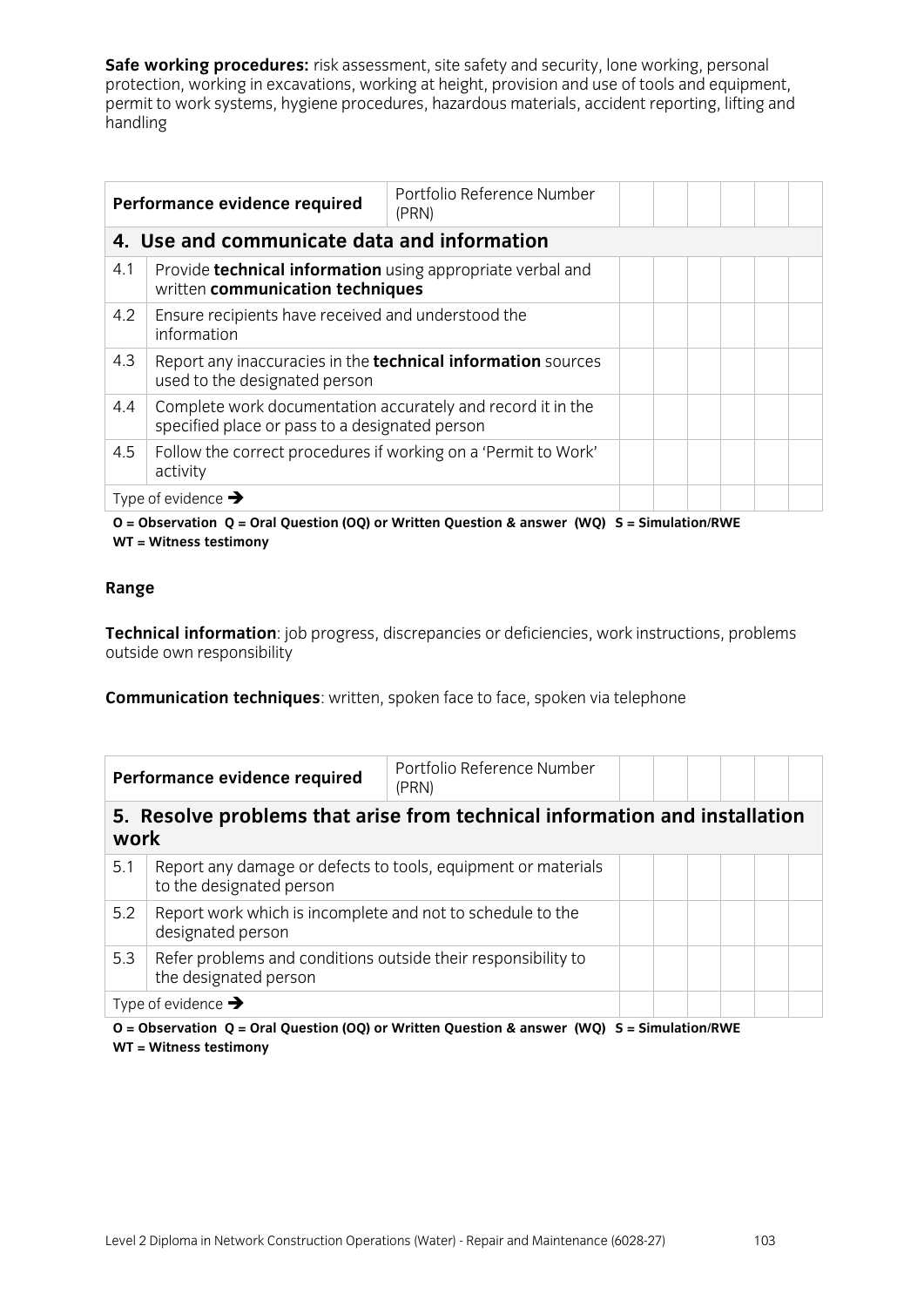| 6. Demonstrate general knowledge and understanding for<br>utilities network construction operations |                                                                                                         |  |  |  |
|-----------------------------------------------------------------------------------------------------|---------------------------------------------------------------------------------------------------------|--|--|--|
| 6.1                                                                                                 | State the main responsibilities of the employer and employee under the Health<br>and Safety at Work Act |  |  |  |
| 6.2                                                                                                 | State the health and safety guidance governing work in excavations                                      |  |  |  |
| 6.3                                                                                                 | Describe the safe procedures for handling hazardous materials                                           |  |  |  |
| 6.4                                                                                                 | Explain their organisational accident recording and reporting procedures                                |  |  |  |
| 6.5                                                                                                 | List the range and use personal protective equipment for the work                                       |  |  |  |

| 7. Demonstrate knowledge and understanding of installing<br>water services |      |                                                                                                                                           |  |  |  |
|----------------------------------------------------------------------------|------|-------------------------------------------------------------------------------------------------------------------------------------------|--|--|--|
|                                                                            | 7.1  | Explain the importance of carrying out on-site risk assessments and<br>implementing safe systems of work and the need for constant review |  |  |  |
|                                                                            | 7.2  | Explain the importance of understanding and implementing a Safe System Of<br>Work (SSOW) document when working in excavations             |  |  |  |
|                                                                            | 7.3  | Outline the organisation's policy and procedure for meeting relevant<br>statutory requirements, regulations and Codes of Practice         |  |  |  |
|                                                                            | 7.4  | Describe the factors that affects the suitability of excavations, and how to<br>confirm that an excavation is suitable                    |  |  |  |
|                                                                            | 7.5  | Describe situations where particular authorisations are required before<br>undertaking work                                               |  |  |  |
|                                                                            | 7.6  | Explain the implications of not obtaining the required authorisations before<br>undertaking work                                          |  |  |  |
|                                                                            | 7.7  | Explain the potential dangers of working in trenches and holes                                                                            |  |  |  |
|                                                                            | 7.8  | Outline the main responsibilities of employers and employees under the<br>current working at height regulations                           |  |  |  |
|                                                                            | 7.9  | Explain the dangers of taking actions that can create confined spaces risks in<br>excavations                                             |  |  |  |
|                                                                            | 7.10 | Describe the implications of using incorrect plant, tools, materials and system<br>components                                             |  |  |  |
|                                                                            | 7.11 | State the actions to be taken where plant, tools, materials and system<br>components fail to meet required specification                  |  |  |  |
|                                                                            | 7.12 | Describe situations where service pipe installation can go wrong and suitable<br>actions available rectify them                           |  |  |  |
|                                                                            | 7.13 | Describe how to access information from reference documents, Regulations<br>and Codes of Practice                                         |  |  |  |
|                                                                            | 7.14 | Describe the range of actions to be taken if work cannot proceed to schedule                                                              |  |  |  |
|                                                                            | 7.15 | Explain how to determine appropriate safe remedial action if work cannot<br>proceed                                                       |  |  |  |
|                                                                            | 7.16 | Describe the types and causes of disruption that can occur when installing<br>water service pipes, and how to avoid them                  |  |  |  |
|                                                                            | 7.17 | Describe the dangers of using inadequate handling and lifting procedures                                                                  |  |  |  |
|                                                                            | 7.18 | Describe the types and signs of defect likely to be encountered when<br>installing water services                                         |  |  |  |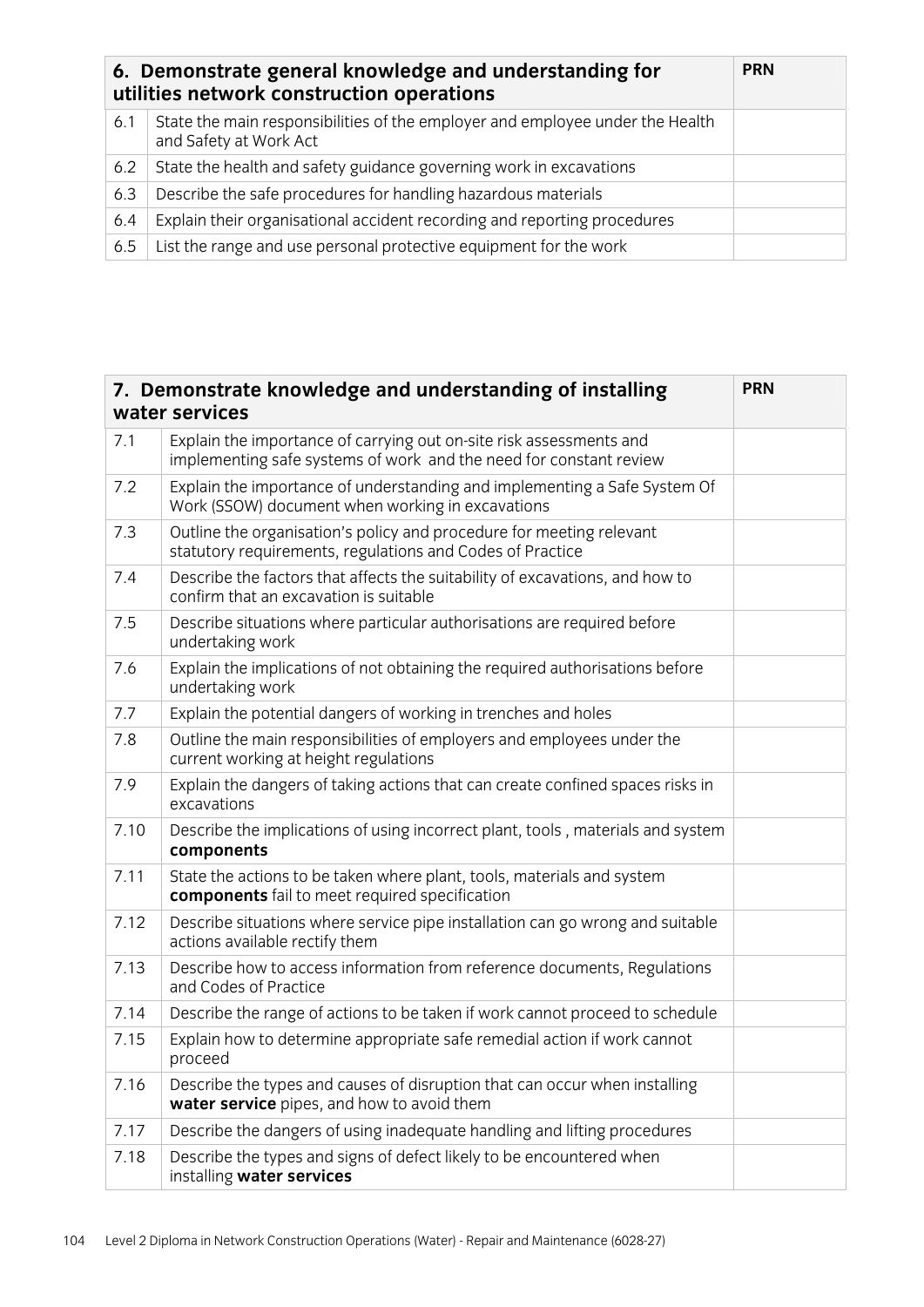| 7.19   | Explain how to determine the correct, and safe, action to take to resolve<br>defects encountered during installation of water services |  |
|--------|----------------------------------------------------------------------------------------------------------------------------------------|--|
| $7.20$ | Explain the importance of compliance with current industry standards                                                                   |  |

## **Range**

**Component**: ferrule or tapping tee, pipe, joints, meter

**Water services:** polyethylene (PE), iron, UPVC

**Confirm completion of this Unit on the Summary of Achievement Form on page.**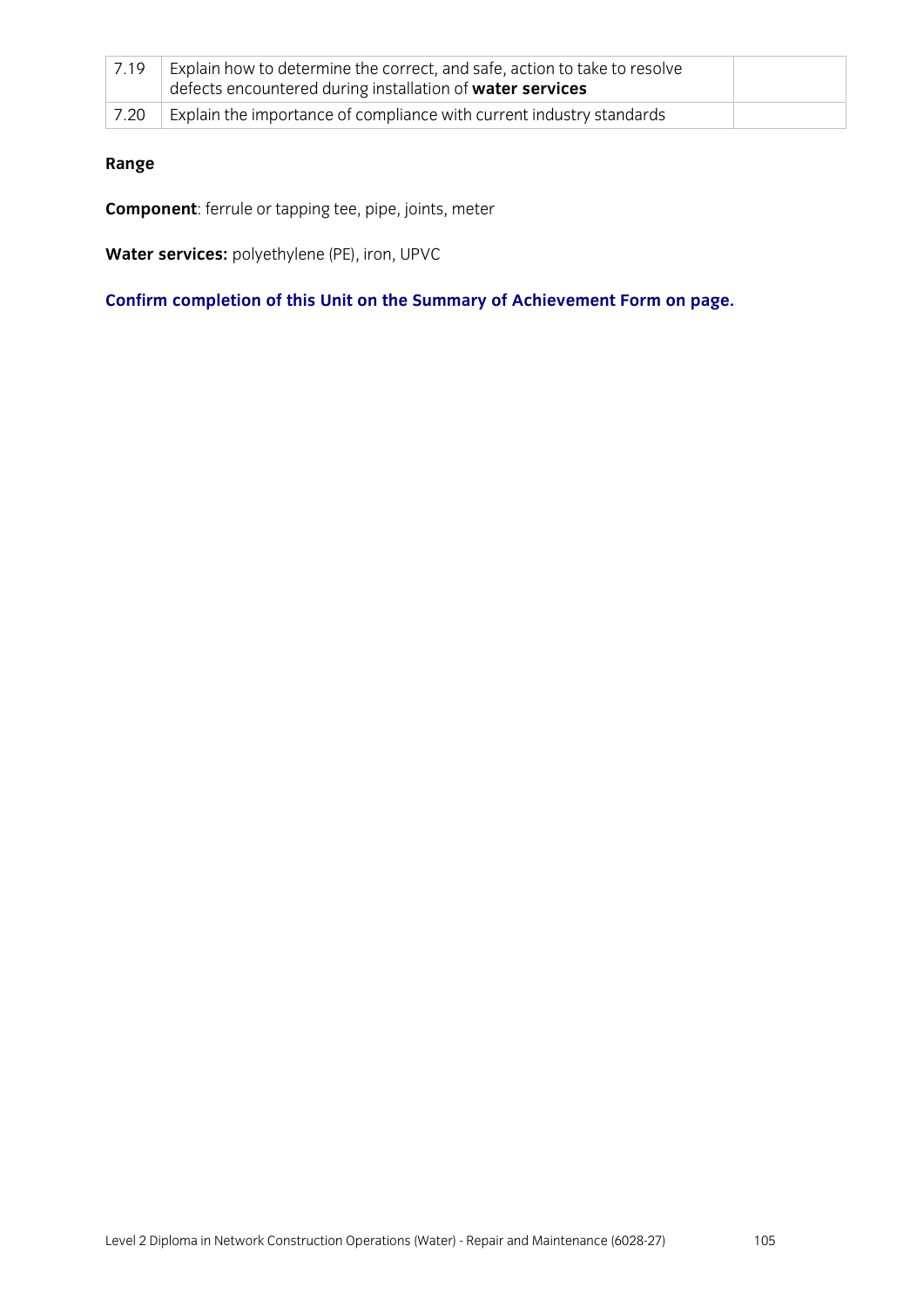## **Unit 226 Install water mains from 150mm-300mm nominal bore or 180mm-315mm polyethylene**

#### **Unit aim:**

This unit allows you to show that you have the skills and knowledge to install water mains using pipes with diameters of 150-300mm nominal bore (180-315mm PE).

You will be able to interpret technical information and specifications and prepare the resources necessary to install the system, and must install the various components required in line with the specification and relevant company procedures. You must record and report information about the job to the relevant people, and must resolve or refer problems that arise during the work in line with your job responsibility. Throughout the operation, you must follow the work specification and Codes of Practice, and must maintain safe working and hygiene procedures.

| Where job was done | <b>Time taken (hours)</b> | <b>Date</b> |
|--------------------|---------------------------|-------------|
|                    |                           |             |
|                    |                           |             |
|                    |                           |             |
|                    |                           |             |
|                    |                           |             |
|                    |                           |             |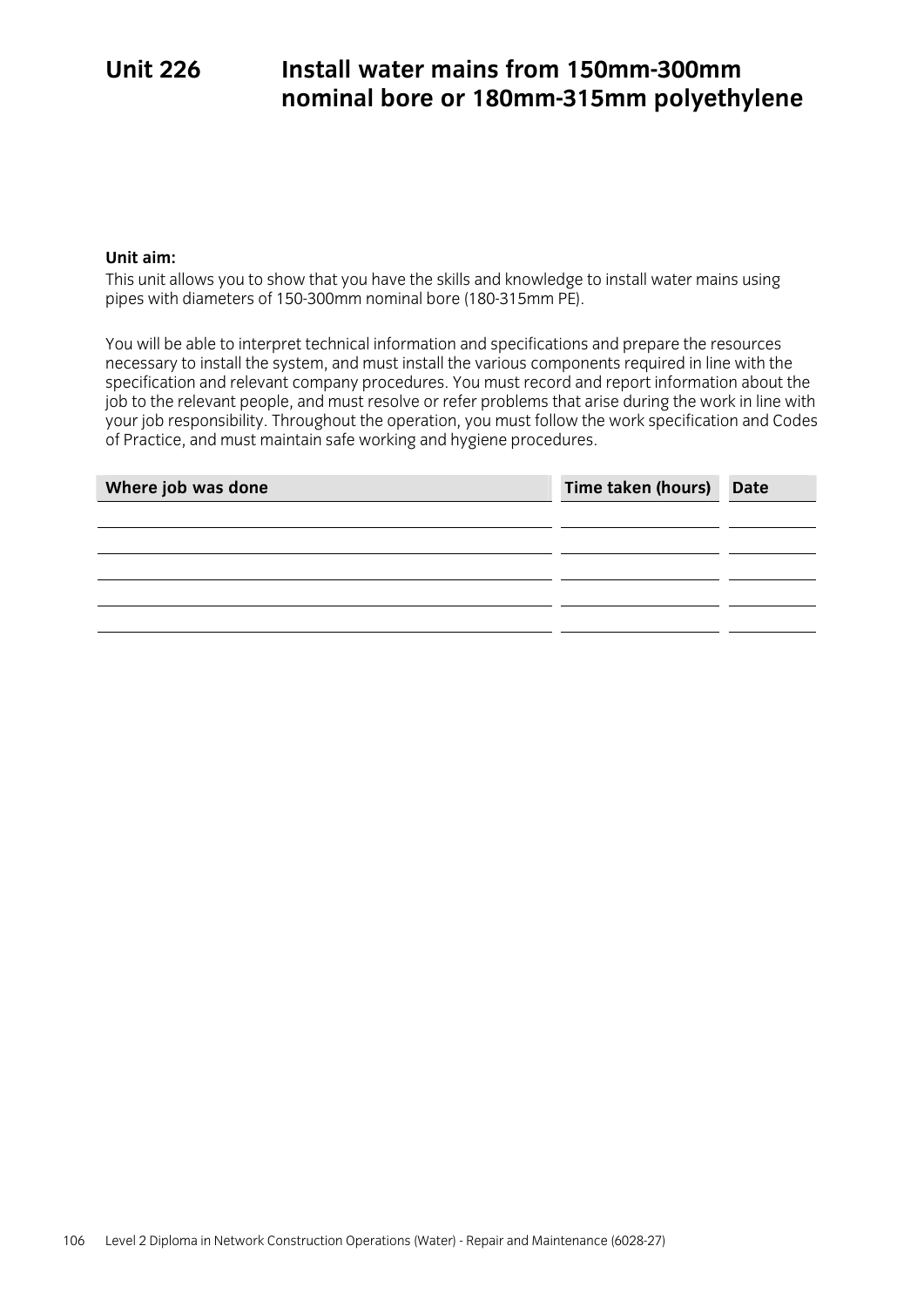# **Unit 226 Install water mains from 150mm-300mm nominal bore or 180mm-315mm polyethylene**

|                                                                                               | Performance evidence required                                                                                                        | Portfolio Reference Number<br>(PRN) |  |  |  |  |  |  |
|-----------------------------------------------------------------------------------------------|--------------------------------------------------------------------------------------------------------------------------------------|-------------------------------------|--|--|--|--|--|--|
|                                                                                               | 1. Interpret technical information for installing water mains                                                                        |                                     |  |  |  |  |  |  |
| 1.1                                                                                           | Use drawings, records, work documents, manuals and technical<br>specifications to provide work details for component<br>installation |                                     |  |  |  |  |  |  |
| 1.2                                                                                           | Use the <b>technical information</b> to confirm dimensions, lengths.<br>Widths and quantities required                               |                                     |  |  |  |  |  |  |
| 1.3                                                                                           | Use the <b>technical information</b> to determine the positions of<br>utilities plant, services, buildings, kerbs and boundaries     |                                     |  |  |  |  |  |  |
| 1.4                                                                                           | Where discrepancies occur, ensure that necessary corrections<br>are made or communicated to those who need to know                   |                                     |  |  |  |  |  |  |
|                                                                                               | Type of evidence $\rightarrow$                                                                                                       |                                     |  |  |  |  |  |  |
| 0. Okeanistian 0. Oral Questian (00) ar Written Questian 8 anougu (WO). C<br>Ciperdation DIME |                                                                                                                                      |                                     |  |  |  |  |  |  |

**O = Observation Q = Oral Question (OQ) or Written Question & answer (WQ) S = Simulation/RWE WT = Witness testimony**

## **Range**

**Component**: pipe, joints, valves and hydrants

**Technical information**: job progress, discrepancies or deficiencies, work instructions, problems outside own responsibilities, requirements for mains shut downs

|                                                                                 | Performance evidence required                                                                                          | Portfolio Reference Number<br>(PRN) |  |  |  |  |  |
|---------------------------------------------------------------------------------|------------------------------------------------------------------------------------------------------------------------|-------------------------------------|--|--|--|--|--|
| 2. Select water main components and resources for installation of the<br>system |                                                                                                                        |                                     |  |  |  |  |  |
| 2.1                                                                             | Select the <b>components</b> in accordance with work and quality<br>specifications                                     |                                     |  |  |  |  |  |
| 2.2                                                                             | Ensure <b>components</b> are in good condition and are fit for<br>purpose                                              |                                     |  |  |  |  |  |
| 2.3                                                                             | Follow procedures to ensure that defective, non-matching or<br>sub-standard components are replaced                    |                                     |  |  |  |  |  |
| 2.4                                                                             | Ensure that sufficient quantities of suitable tools, plant and<br>equipment are available, checked and fit for purpose |                                     |  |  |  |  |  |
| 2.5                                                                             | Ensure there is sufficient competent labour to carry out the<br>work effectively and safely                            |                                     |  |  |  |  |  |
| 2.6                                                                             | Deal promptly and effectively with actual and predicted<br>changes to the planned use of the resources                 |                                     |  |  |  |  |  |
| Type of evidence $\rightarrow$                                                  |                                                                                                                        |                                     |  |  |  |  |  |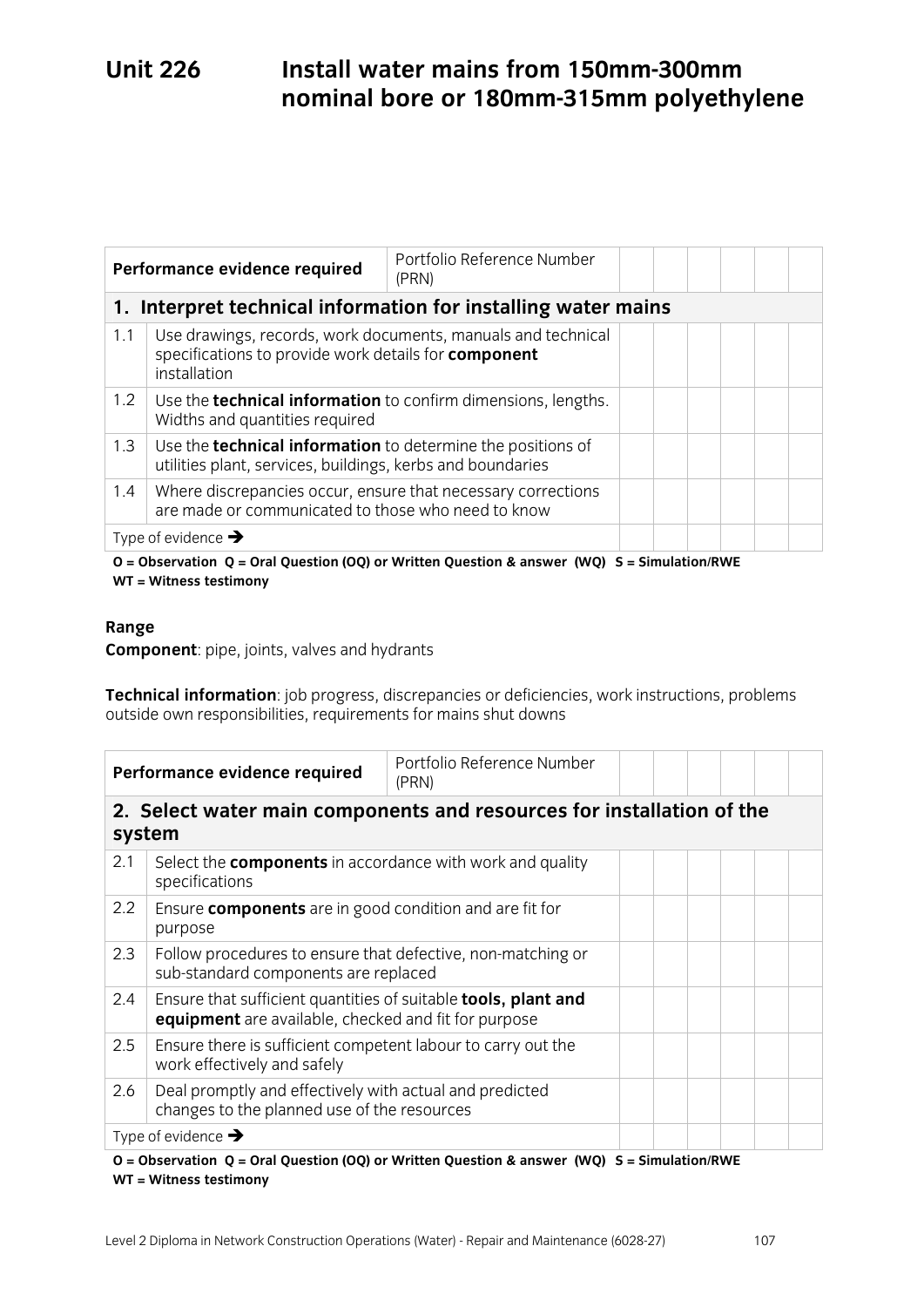**Component**: pipe, joints, valves and hydrants

**Tools, plant and equipment**: pipe cutting, pipe jointing, pumping, lifting, pipes and fittings

| Performance evidence required           |                                                                                                                               | Portfolio Reference Number<br>(PRN) |  |  |  |  |  |  |
|-----------------------------------------|-------------------------------------------------------------------------------------------------------------------------------|-------------------------------------|--|--|--|--|--|--|
| 3. Install components of the water main |                                                                                                                               |                                     |  |  |  |  |  |  |
| 3.1                                     | Determine the mains installation method to be used                                                                            |                                     |  |  |  |  |  |  |
| 3.2                                     | Carry out a site-specific risk assessment and review in<br>accordance with company policy                                     |                                     |  |  |  |  |  |  |
| 3.3                                     | Select and wear the designated Personal Protective Equipment<br>(PPE)                                                         |                                     |  |  |  |  |  |  |
| 3.4                                     | Check and confirm the condition of the excavation conforms<br>with instructions and specifications                            |                                     |  |  |  |  |  |  |
| 3.5                                     | Where lifting machinery is involved, ensure a safe system of<br>work is in place and communicated                             |                                     |  |  |  |  |  |  |
| 3.6                                     | Select, prepare and operate installation equipment in<br>accordance with the specification and manufacturer's<br>instructions |                                     |  |  |  |  |  |  |
| 3.7                                     | Position components in accordance with the specification                                                                      |                                     |  |  |  |  |  |  |
| 3.8                                     | Assemble components to industry standards using<br>appropriate jointing techniques                                            |                                     |  |  |  |  |  |  |
| 3.9                                     | Take adequate precautions to prevent damage to<br>components, tools and equipment during installation                         |                                     |  |  |  |  |  |  |
| 3.10                                    | Protect installed assets and other utilities using appropriate<br>protective techniques                                       |                                     |  |  |  |  |  |  |
| 3.11                                    | Make connection to the existing water main using<br>appropriate connection techniques                                         |                                     |  |  |  |  |  |  |
| 3.12                                    | Complete the connection in the specified time frame                                                                           |                                     |  |  |  |  |  |  |
| 3.13                                    | Check the quality of the installation and confirm compliance<br>with the specified standard                                   |                                     |  |  |  |  |  |  |
| 3.14                                    | Install all chambers covers and associated ancillary items in<br>accordance with specifications                               |                                     |  |  |  |  |  |  |
| 3.15                                    | Maintain the security and safety of the site, job and third parties<br>at all times                                           |                                     |  |  |  |  |  |  |
| 3.16                                    | Ensure safe working procedures are followed throughout the<br>work activities                                                 |                                     |  |  |  |  |  |  |
| Type of evidence $\rightarrow$          |                                                                                                                               |                                     |  |  |  |  |  |  |

**O = Observation Q = Oral Question (OQ) or Written Question & answer (WQ) S = Simulation/RWE WT = Witness testimony**

## **Range**

**Component**: pipe, joints, valves and hydrants

**Jointing techniques**: mechanical flexible, mechanical flanged, butt fusion, electrofusion, push fit.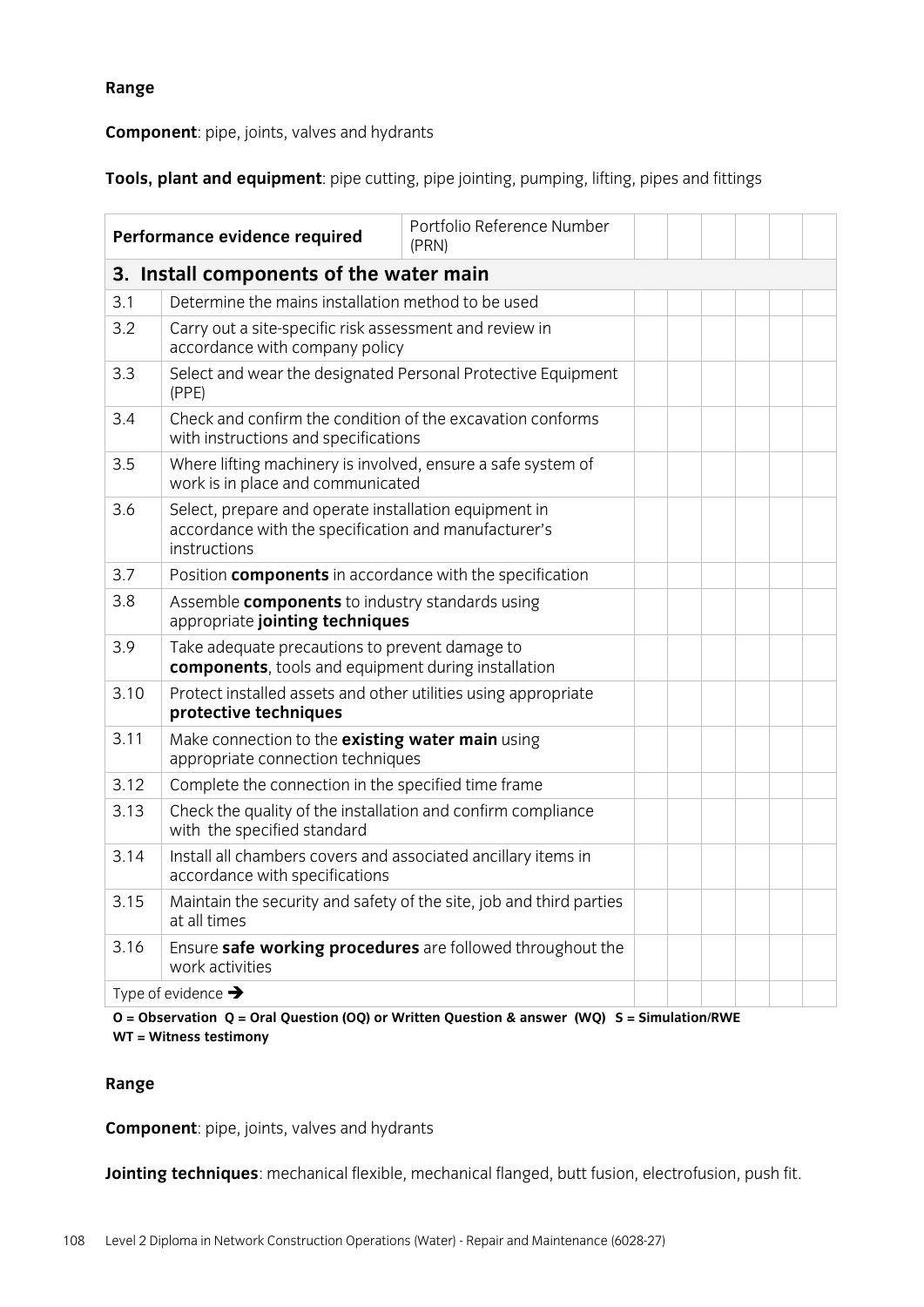**Protective techniques**: using particular types of backfill materials, support, thrust protection, rerouting activities

#### **Existing water main**: iron, UPVC, asbestos cement

**Safe working procedures**: risk assessment, site safety and security, lone working, personal protection, working in excavations, working at height, provision and use of tools and equipment, permit to work systems, hygiene procedures, hazardous materials, accident reporting, lifting and handling

|     | Performance evidence required                                                                                 | Portfolio Reference Number<br>(PRN) |  |  |  |
|-----|---------------------------------------------------------------------------------------------------------------|-------------------------------------|--|--|--|
|     | 4. Use and communicate data and information                                                                   |                                     |  |  |  |
| 4.1 | Provide technical information using appropriate verbal and<br>written communication techniques                |                                     |  |  |  |
| 4.2 | Ensure recipients have received and understood the<br>information                                             |                                     |  |  |  |
| 4.3 | Report any inaccuracies in the technical information sources<br>used to the designated person                 |                                     |  |  |  |
| 4.4 | Complete work documentation accurately and record it in the<br>specified place or pass to a designated person |                                     |  |  |  |
| 4.5 | Follow the correct procedures if working on a 'Permit to Work'<br>activity                                    |                                     |  |  |  |
|     | Type of evidence $\rightarrow$                                                                                |                                     |  |  |  |
|     |                                                                                                               |                                     |  |  |  |

**O = Observation Q = Oral Question (OQ) or Written Question & answer (WQ) S = Simulation/RWE WT = Witness testimony**

#### **Range**

**Technical information**: job progress, discrepancies or deficiencies, work instructions, problems outside own responsibilities, requirements for mains shut downs

**Communication techniques**: written, spoken face to face, spoken via telephone hand signals

|     | Performance evidence required                                                              | Portfolio Reference Number<br>(PRN) |  |  |  |  |  |  |
|-----|--------------------------------------------------------------------------------------------|-------------------------------------|--|--|--|--|--|--|
|     | 5. Resolve problems that arise from technical information and installation                 |                                     |  |  |  |  |  |  |
| 5.1 | Report any damage or defects to tools, equipment and<br>materials to the designated person |                                     |  |  |  |  |  |  |
| 5.2 | Report work which is incomplete and not to schedule to the<br>designated person            |                                     |  |  |  |  |  |  |
| 5.3 | Refer problems and conditions outside their responsibility to<br>the designated person     |                                     |  |  |  |  |  |  |
|     | Type of evidence $\rightarrow$                                                             |                                     |  |  |  |  |  |  |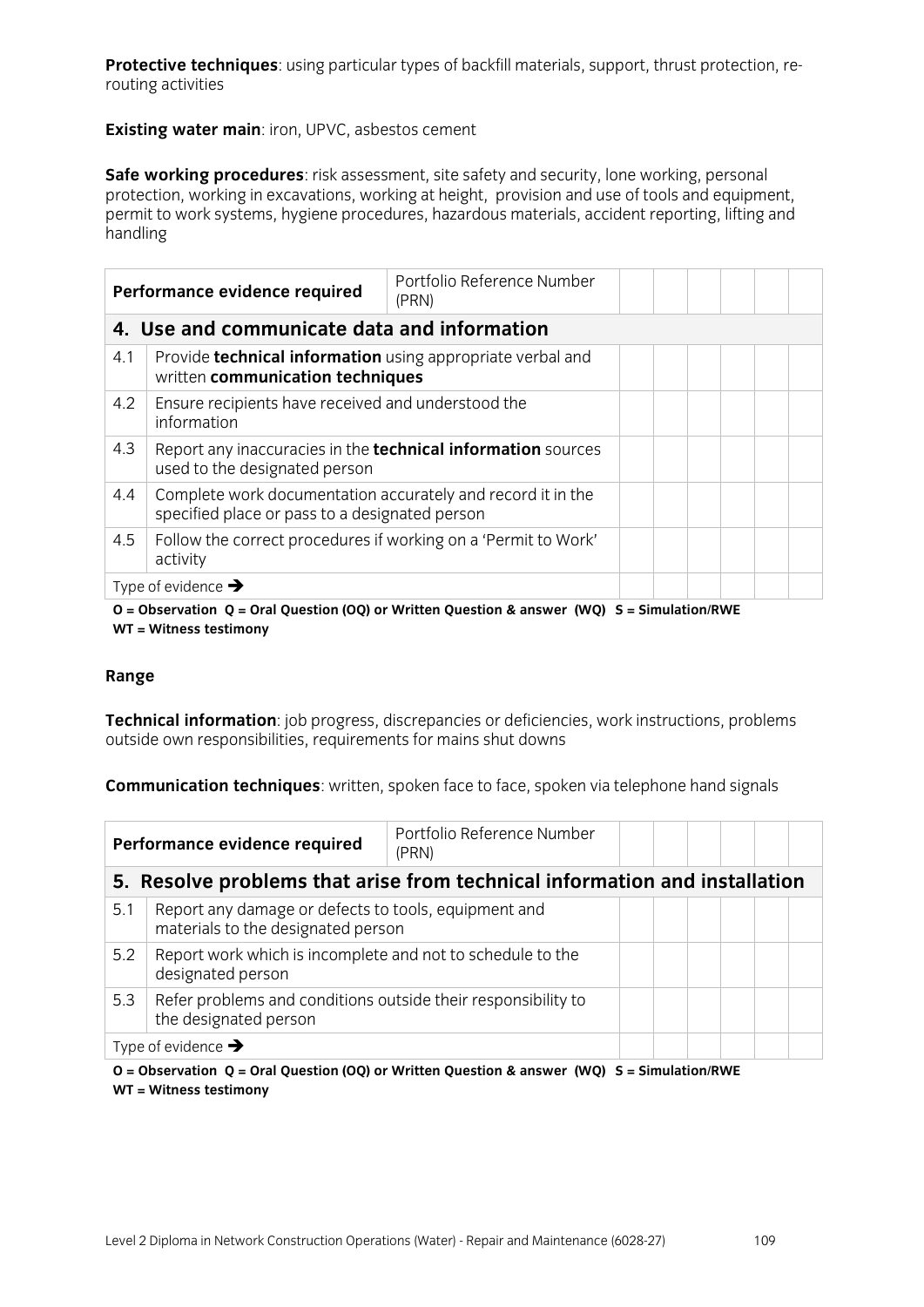|     | <b>PRN</b><br>6. Demonstrate general knowledge and understanding for<br>utilities network construction operations |  |  |  |  |
|-----|-------------------------------------------------------------------------------------------------------------------|--|--|--|--|
| 6.1 | State the main responsibilities of the employer and employee under the<br>Health and Safety at Work Act           |  |  |  |  |
| 6.2 | State the health and safety guidance governing work in excavations                                                |  |  |  |  |
| 6.3 | Describe the safe procedures for handling hazardous materials                                                     |  |  |  |  |
| 6.4 | Explain their organisational accidents recording and reporting procedures                                         |  |  |  |  |
| 6.5 | List the range and use of personal protective equipment for the work                                              |  |  |  |  |

|      | 7. Demonstrate knowledge and understanding of installing<br>water mains                                                                   | <b>PRN</b> |
|------|-------------------------------------------------------------------------------------------------------------------------------------------|------------|
| 7.1  | Explain the importance of carrying out on-site risk assessments and<br>implementing safe systems of work and the need for constant review |            |
| 7.2  | Explain the importance of understanding and implementing a Safe System<br>Of Work (SSOW) document when working in excavations             |            |
| 7.3  | Outline the organisations policy and procedures for meeting relevant<br>statutory requirements, regulations and Codes of Practice         |            |
| 7.4  | Describe the factors that affect the suitability of excavations, and how to<br>confirm that and excavation is suitable                    |            |
| 7.5  | Describe situations where particular authorisations are required before<br>undertaking work                                               |            |
| 7.6  | Explain the implications of not obtaining the required authorisation before<br>undertaking work                                           |            |
| 7.7  | Explain the potential dangers of working in trenches and holes                                                                            |            |
| 7.8  | Outline the main responsibilities of the employer and employees under the<br>current working at height regulations                        |            |
| 7.9  | Explain the dangers of taking actions that can create confined spaces risks<br>in excavations                                             |            |
| 7.10 | Describe the implications of using incorrect plant, tools, materials and<br>system components                                             |            |
| 7.11 | State the actions to be taken where plant, tools, materials and system<br>components fail to meet required specifications                 |            |
| 7.12 | Describe situations where mains installation can go wrong and suitable<br>actions available to rectify them                               |            |
| 7.13 | Describe how to access information from reference documents, Regulations<br>and Codes of Practice                                         |            |
| 7.14 | Describe the range of actions to be taken if work cannot proceed to<br>schedule                                                           |            |
| 7.15 | Explain how to determine appropriate safe remedial action if work cannot<br>proceed                                                       |            |
| 7.16 | Describe the types and causes of disruption that can occur when installing<br>water mains, and how to avoid them                          |            |
| 7.17 | Describe the dangers of using inadequate handling and lifting procedures                                                                  |            |
| 7.18 | Describe the types and signs of defect likely to be encountered when<br>installing water mains                                            |            |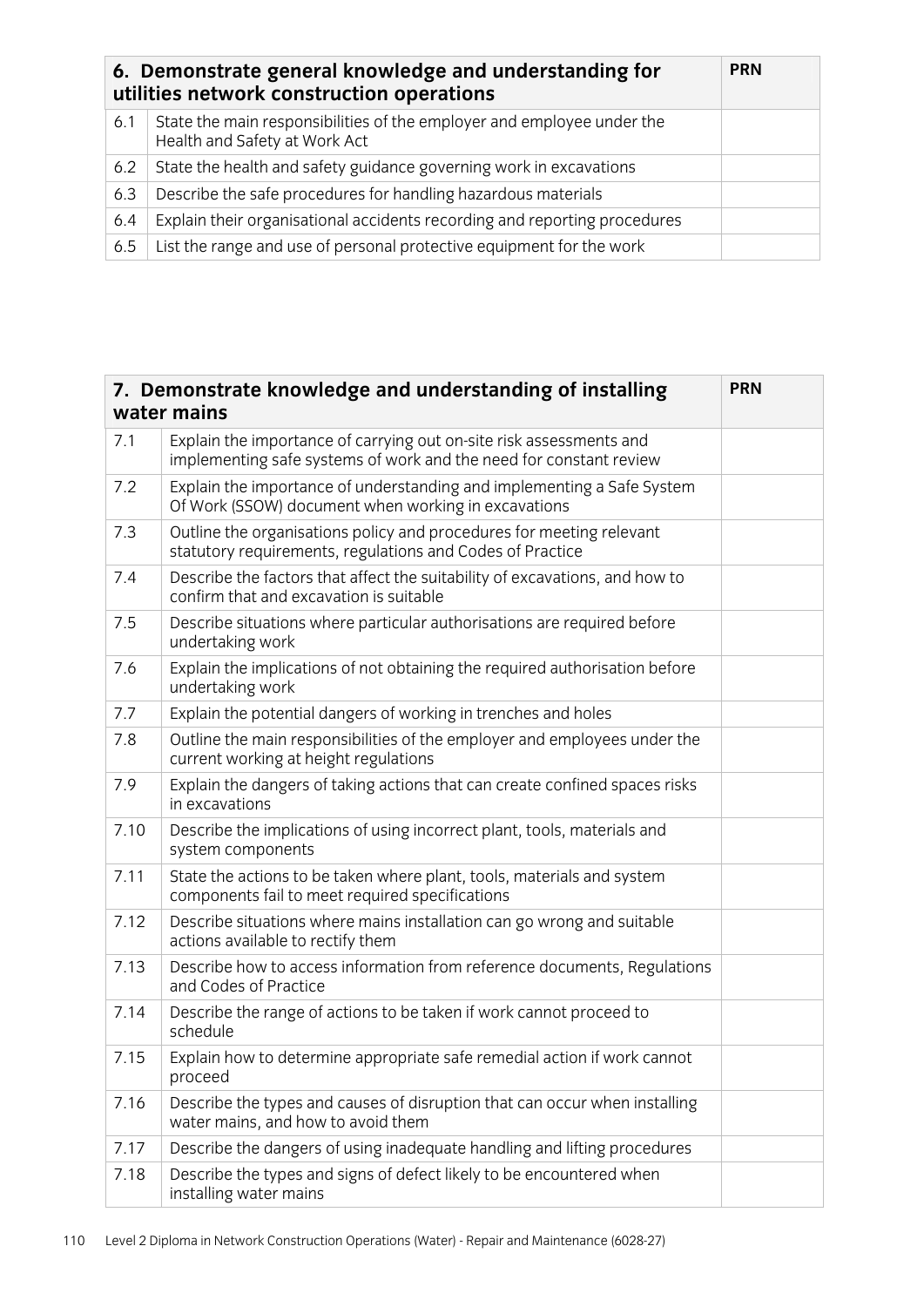| 7.19 | Explain how to determine the correct, and safe, action to take to resolve<br>defects encountered during installation of water mains |  |
|------|-------------------------------------------------------------------------------------------------------------------------------------|--|
| 7.20 | Explain the importance of compliance with current industry standards                                                                |  |

#### **Range**

**Component**: pipe, joints, valves and hydrants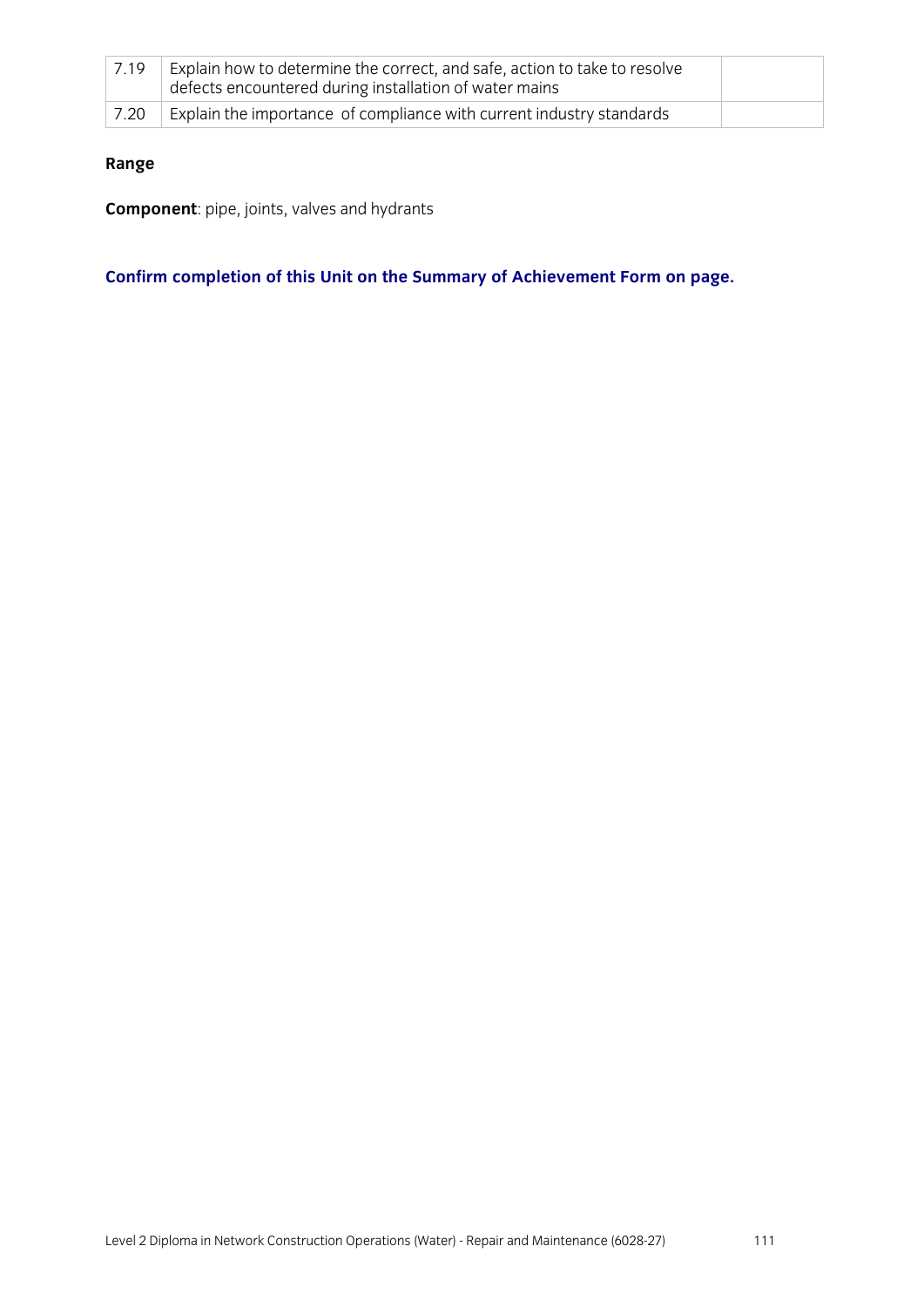### **Unit 227 Install water mains above 300mm nominal bore or 315mm polyethylene**

#### **Unit aim:**

This unit allows you to show that you have the skills and knowledge to install water mains using pipes above 300mm nominal bore (315mm PE).

You will be able to interpret technical information and specifications and prepare the resources necessary to install the system, and must install the various components required in line with the specification and relevant company procedures. You must record and report information about the job to the relevant people, and must resolve or refer problems that arise during the work in line with your job responsibility. Throughout the operation, you must follow the work specification and Codes of Practice, and must maintain safe working and hygiene procedures.

| Where job was done | Time taken (hours) Date |  |
|--------------------|-------------------------|--|
|                    |                         |  |
|                    |                         |  |
|                    |                         |  |
|                    |                         |  |
|                    |                         |  |
|                    |                         |  |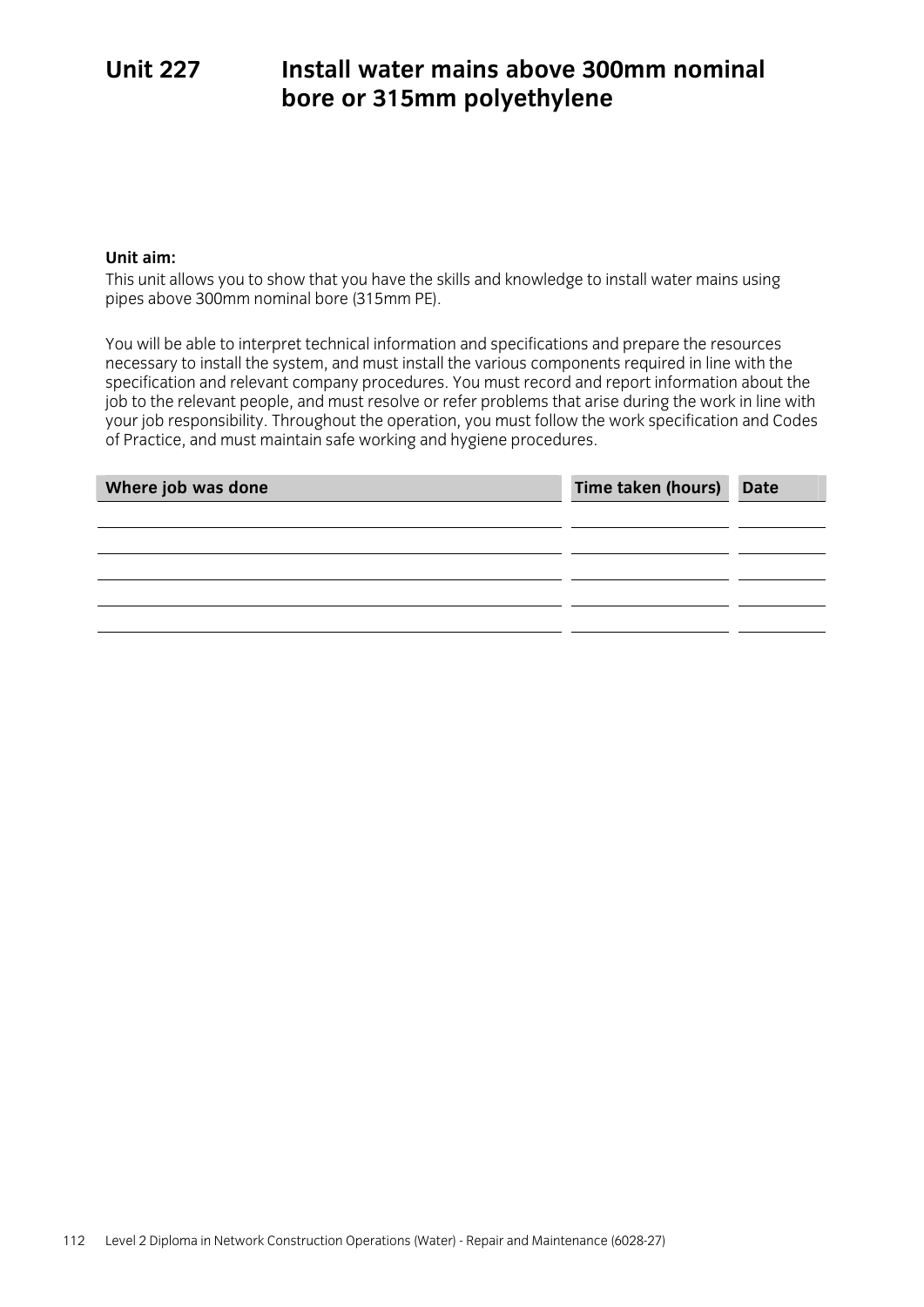## **Unit 227 Install water mains above 300mm nominal bore or 315mm polyethylene**

|     | Performance evidence required                                                                                                                                                                                                                                                                                                                                                     | Portfolio Reference Number<br>(PRN) |  |  |  |  |  |  |
|-----|-----------------------------------------------------------------------------------------------------------------------------------------------------------------------------------------------------------------------------------------------------------------------------------------------------------------------------------------------------------------------------------|-------------------------------------|--|--|--|--|--|--|
|     | 1. Interpret technical information for installing water mains                                                                                                                                                                                                                                                                                                                     |                                     |  |  |  |  |  |  |
| 1.1 | Use drawings, records, work documents, manuals and technical<br>specifications to provide work details for component<br>installation                                                                                                                                                                                                                                              |                                     |  |  |  |  |  |  |
| 1.2 | Use the <b>technical information</b> to confirm dimensions, lengths.<br>Widths and quantities required                                                                                                                                                                                                                                                                            |                                     |  |  |  |  |  |  |
| 1.3 | Use the <b>technical information</b> to determine the positions of<br>utilities plant, services, buildings, kerbs and boundaries                                                                                                                                                                                                                                                  |                                     |  |  |  |  |  |  |
| 1.4 | Where discrepancies occur, ensure that necessary corrections<br>are made or communicated to those who need to know                                                                                                                                                                                                                                                                |                                     |  |  |  |  |  |  |
|     | Type of evidence $\rightarrow$                                                                                                                                                                                                                                                                                                                                                    |                                     |  |  |  |  |  |  |
|     | $\bigcap$ $\bigcap$ $\bigcap$ $\bigcap$ $\bigcap$ $\bigcap$ $\bigcap$ $\bigcap$ $\bigcap$ $\bigcap$ $\bigcap$ $\bigcap$ $\bigcap$ $\bigcap$ $\bigcap$ $\bigcap$ $\bigcap$ $\bigcap$ $\bigcap$ $\bigcap$ $\bigcap$ $\bigcap$ $\bigcap$ $\bigcap$ $\bigcap$ $\bigcap$ $\bigcap$ $\bigcap$ $\bigcap$ $\bigcap$ $\bigcap$ $\bigcap$ $\bigcap$ $\bigcap$ $\bigcap$ $\bigcap$ $\bigcap$ |                                     |  |  |  |  |  |  |

**O = Observation Q = Oral Question (OQ) or Written Question & answer (WQ) S = Simulation/RWE WT = Witness testimony**

#### **Range**

**Component**: pipe, joints, valves and hydrants

**Technical information**: job progress, discrepancies or deficiencies, work instructions, problems outside own responsibilities, requirements for mains shut downs

|     | Performance evidence required                                                                                          | Portfolio Reference Number<br>(PRN) |  |  |  |  |  |
|-----|------------------------------------------------------------------------------------------------------------------------|-------------------------------------|--|--|--|--|--|
|     | 2. Select water main components and resources for installation of the<br>system                                        |                                     |  |  |  |  |  |
| 2.1 | Select the <b>components</b> in accordance with work and quality<br>specifications                                     |                                     |  |  |  |  |  |
| 2.2 | Ensure <b>components</b> are in good condition and are fit for<br>purpose                                              |                                     |  |  |  |  |  |
| 2.3 | Follow procedures to ensure that defective, non-matching or<br>sub-standard components are replaced                    |                                     |  |  |  |  |  |
| 2.4 | Ensure that sufficient quantities of suitable tools, plant and<br>equipment are available, checked and fit for purpose |                                     |  |  |  |  |  |
| 2.5 | Ensure there is sufficient competent labour to carry out the<br>work effectively and safely                            |                                     |  |  |  |  |  |
| 2.6 | Deal promptly and effectively with actual and predicted<br>changes to the planned use of the resources                 |                                     |  |  |  |  |  |
|     | Type of evidence $\rightarrow$                                                                                         |                                     |  |  |  |  |  |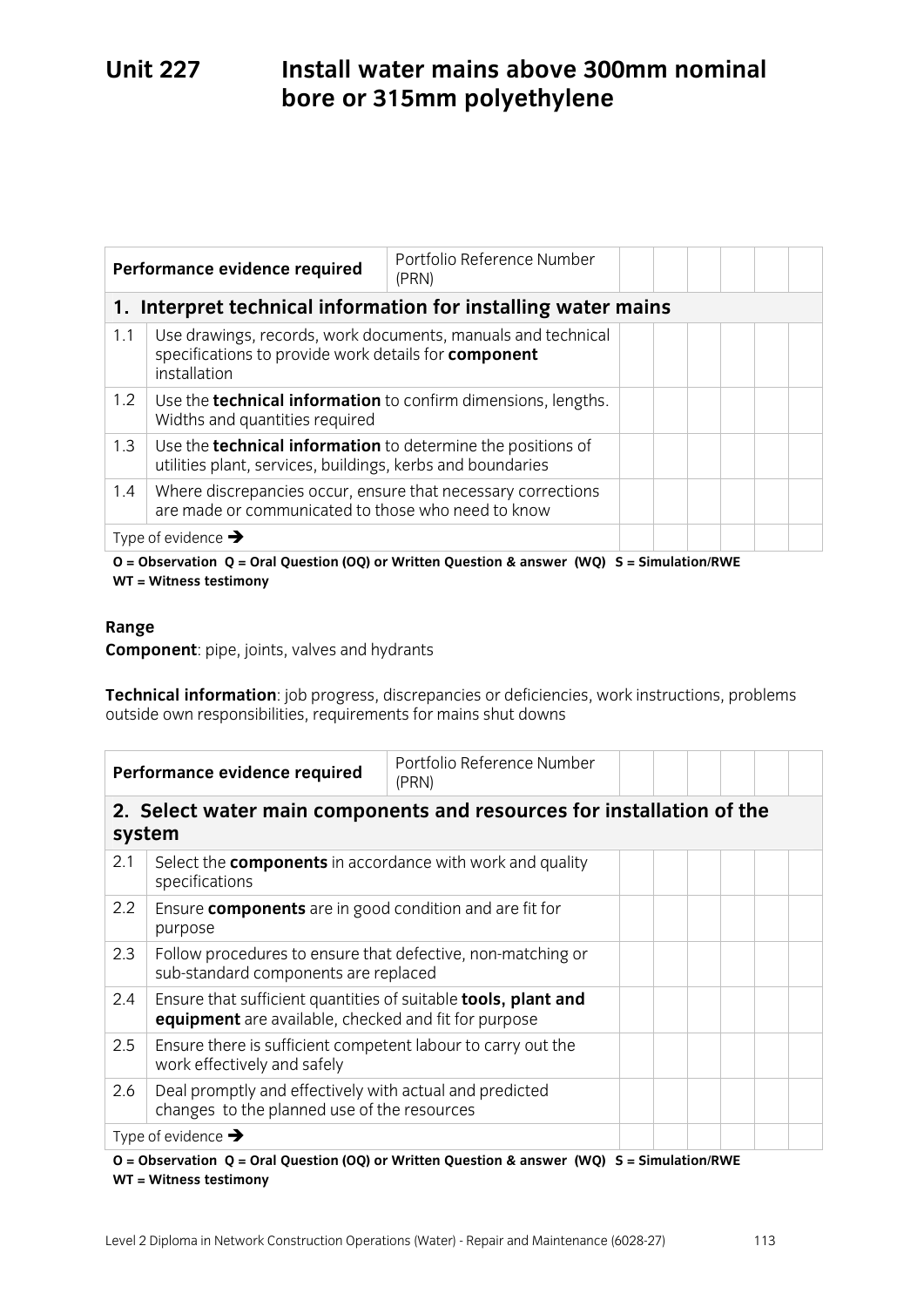**Component**: pipe, joints, valves and hydrants

**Tools, plant and equipment**: pipe cutting, pipe jointing, pumping, lifting, pipes and fittings

|      | Performance evidence required                                                                                                 | Portfolio Reference Number<br>(PRN) |  |  |  |
|------|-------------------------------------------------------------------------------------------------------------------------------|-------------------------------------|--|--|--|
|      | 3. Install components of the water main                                                                                       |                                     |  |  |  |
| 3.1  | Determine the mains installation method to be used                                                                            |                                     |  |  |  |
| 3.2  | Carry out a site-specific risk assessment and review in<br>accordance with company policy                                     |                                     |  |  |  |
| 3.3  | Select and wear the designated Personal Protective Equipment<br>(PPE)                                                         |                                     |  |  |  |
| 3.4  | Check and confirm the condition of the excavation conforms<br>with instructions and specifications                            |                                     |  |  |  |
| 3.5  | Where lifting machinery is involved, ensure a safe system of<br>work is in place and communicated                             |                                     |  |  |  |
| 3.6  | Select, prepare and operate installation equipment in<br>accordance with the specification and manufacturer's<br>instructions |                                     |  |  |  |
| 3.7  | Position components in accordance with the specification                                                                      |                                     |  |  |  |
| 3.8  | Assemble components to industry standards using<br>appropriate jointing techniques                                            |                                     |  |  |  |
| 3.9  | Take adequate precautions to prevent damage to<br>components, tools and equipment during installation                         |                                     |  |  |  |
| 3.10 | Protect installed assets and other utilities using appropriate<br>protective techniques                                       |                                     |  |  |  |
| 3.11 | Make connection to the existing water main using<br>appropriate connection techniques                                         |                                     |  |  |  |
| 3.12 | Complete the connection in the specified time frame                                                                           |                                     |  |  |  |
| 3.13 | Check the quality of the installation and confirm compliance<br>with the specified standard                                   |                                     |  |  |  |
| 3.14 | Install all chambers covers and associated ancillary items in<br>accordance with specifications                               |                                     |  |  |  |
| 3.15 | Maintain the security and safety of the site, job and third parties<br>at all times                                           |                                     |  |  |  |
| 3.16 | Ensure safe working procedures are followed throughout the<br>work activities                                                 |                                     |  |  |  |
|      | Type of evidence $\rightarrow$                                                                                                |                                     |  |  |  |

**O = Observation Q = Oral Question (OQ) or Written Question & answer (WQ) S = Simulation/RWE WT = Witness testimony**

#### **Range**

**Component**: pipe, joints, valves and hydrants

**Jointing techniques**: mechanical flexible, mechanical flanged, butt fusion, electrofusion, push fit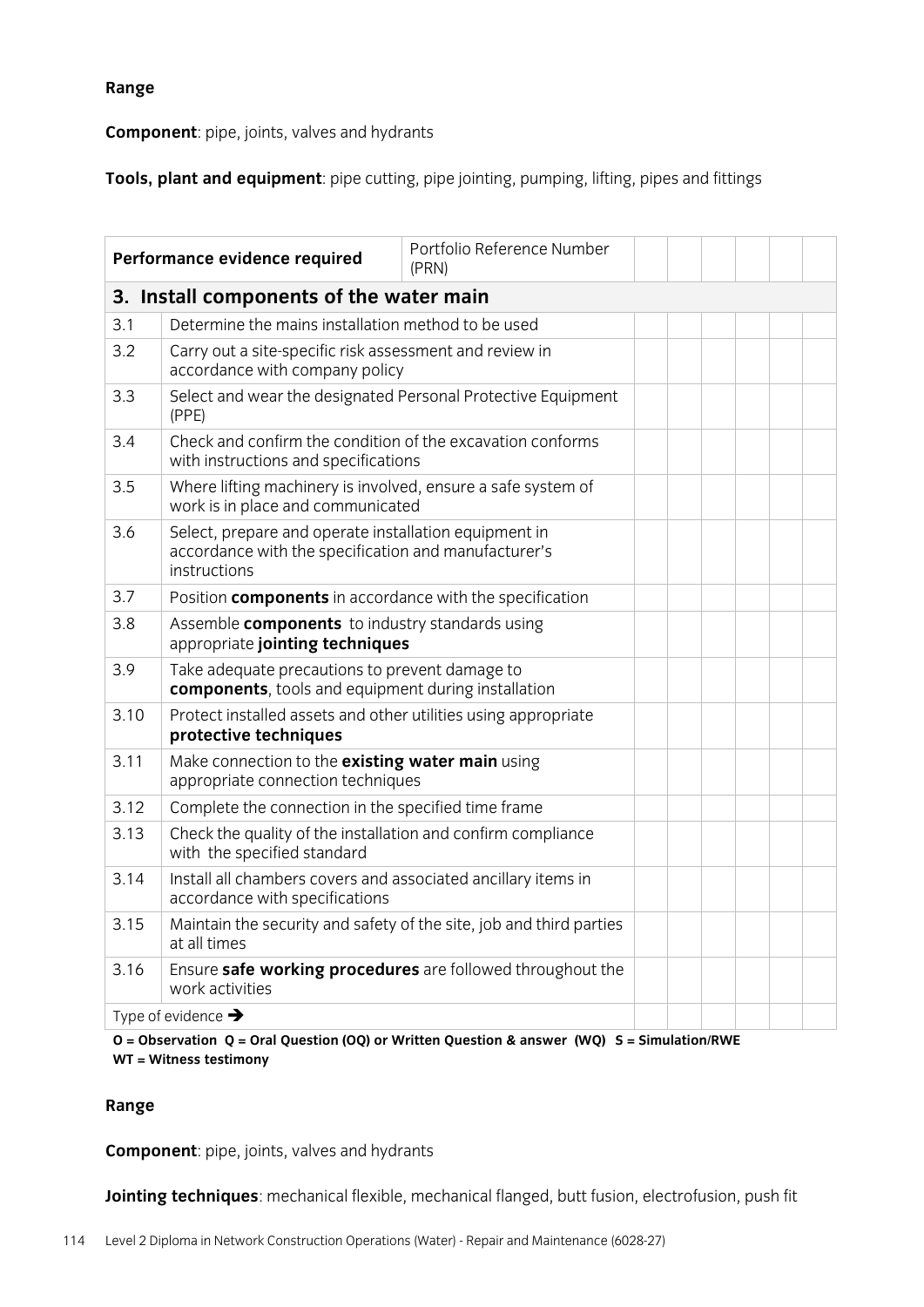**Protective techniques**: using particular types of backfill materials, support, thrust protection, rerouting activities

#### **Existing water main**: iron, UPVC, asbestos cement

**Safe working procedures**: risk assessment, site safety and security, lone working, personal protection, working in excavations, working at height, provision and use of tools and equipment, permit to work systems, hygiene procedures, hazardous materials, accident reporting, lifting and handling

|     | Performance evidence required                                                                                                                           | Portfolio Reference Number<br>(PRN) |                                |  |  |  |  |  |
|-----|---------------------------------------------------------------------------------------------------------------------------------------------------------|-------------------------------------|--------------------------------|--|--|--|--|--|
|     | 4. Use and communicate data and information                                                                                                             |                                     |                                |  |  |  |  |  |
| 4.1 | Provide technical information using communication<br>techniques that are appropriate to the type of information<br>provided and the way it will be used |                                     |                                |  |  |  |  |  |
| 4.2 | Use appropriate communication techniques on site where<br>noise and visibility may be compromised                                                       |                                     |                                |  |  |  |  |  |
| 4.3 | Ensure recipients have received and understood the technical<br>information                                                                             |                                     |                                |  |  |  |  |  |
| 4.4 | Report any inaccuracies in the <b>technical information</b> sources<br>used to the designated person                                                    |                                     |                                |  |  |  |  |  |
| 4.5 | Complete work documentation accurately and record it in the<br>specified place or pass to a designated person                                           |                                     |                                |  |  |  |  |  |
| 4.6 | Follow the correct procedures if working on a 'Permit to Work'<br>activity                                                                              |                                     |                                |  |  |  |  |  |
|     |                                                                                                                                                         |                                     | Type of evidence $\rightarrow$ |  |  |  |  |  |

**O = Observation Q = Oral Question (OQ) or Written Question & answer (WQ) S = Simulation/RWE WT = Witness testimony**

#### **Range**

**Technical information**: job progress, discrepancies or deficiencies, work instructions, problems outside own responsibilities, requirements for mains shut downs

**Communication techniques**: written, spoken face to face, spoken via telephone hand signals.

|     | Performance evidence required                                                              | Portfolio Reference Number<br>(PRN) |  |  |  |  |  |  |
|-----|--------------------------------------------------------------------------------------------|-------------------------------------|--|--|--|--|--|--|
|     | 5. Resolve problems that arise from technical information and installation<br>work         |                                     |  |  |  |  |  |  |
| 5.1 | Report any damage or defects to tools, equipment and<br>materials to the designated person |                                     |  |  |  |  |  |  |
| 5.2 | Report work which is incomplete and not to schedule to the<br>designated person            |                                     |  |  |  |  |  |  |
| 5.3 | Refer problems and conditions outside their responsibility to<br>the designated person     |                                     |  |  |  |  |  |  |
|     | Type of evidence $\rightarrow$                                                             |                                     |  |  |  |  |  |  |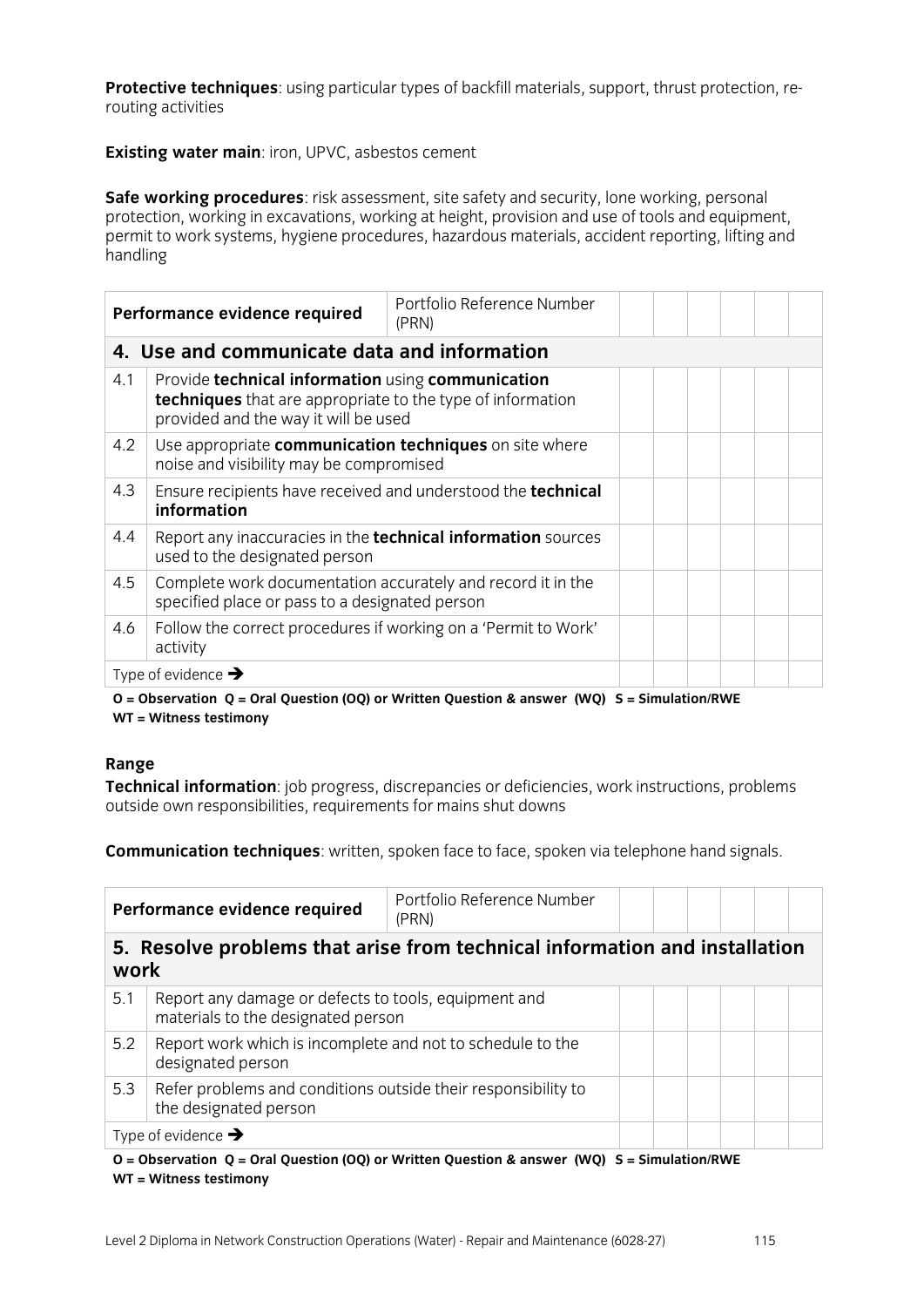|     | <b>PRN</b><br>6. Demonstrate general knowledge and understanding for<br>utilities network construction operations |  |  |  |  |
|-----|-------------------------------------------------------------------------------------------------------------------|--|--|--|--|
| 6.1 | State the main responsibilities of the employer and employee under the Health<br>and Safety at Work Act           |  |  |  |  |
| 6.2 | State the health and safety guidance governing work in excavations                                                |  |  |  |  |
| 6.3 | Describe the safe procedures for handling hazardous materials                                                     |  |  |  |  |
| 6.4 | Explain their organisational accidents recording and reporting procedures                                         |  |  |  |  |
| 6.5 | List the range and use of personal protective equipment for the work                                              |  |  |  |  |

|      | 7. Demonstrate knowledge and understanding of installing<br>water mains                                                                   | <b>PRN</b> |
|------|-------------------------------------------------------------------------------------------------------------------------------------------|------------|
| 7.1  | Explain the importance of carrying out on-site risk assessments and<br>implementing safe systems of work and the need for constant review |            |
| 7.2  | Explain the importance of understanding and implementing a Safe System Of<br>Work (SSOW) document when working in excavations             |            |
| 7.3  | Outline the organisations policy and procedures for meeting relevant<br>statutory requirements, regulations and Codes of Practice         |            |
| 7.4  | Describe the factors that affect the suitability of excavations, and how to<br>confirm that and excavation is suitable                    |            |
| 7.5  | Describe situations where particular authorisations are required before<br>undertaking work                                               |            |
| 7.6  | Explain the implications of not obtaining the required authorisation before<br>undertaking work                                           |            |
| 7.7  | Explain the potential dangers of working in trenches and holes                                                                            |            |
| 7.8  | Outline the main responsibilities of the employer and employees under the<br>current working at height regulations                        |            |
| 7.9  | Explain the dangers of taking actions that can create confined spaces risks in<br>excavations                                             |            |
| 7.10 | Describe the implications of using incorrect plant, tools, materials and system<br>components                                             |            |
| 7.11 | State the actions to be taken where plant, tools, materials and system<br>components fail to meet required specifications                 |            |
| 7.12 | Describe situations where mains installation can go wrong and suitable<br>actions available to rectify them                               |            |
| 7.13 | Describe how to access information from reference documents, Regulations<br>and Codes of Practice                                         |            |
| 7.14 | Describe the range of actions to be taken if work cannot proceed to schedule                                                              |            |
| 7.15 | Explain how to determine appropriate safe remedial action if work cannot<br>proceed                                                       |            |
| 7.16 | Describe the types and causes of disruption that can occur when installing<br>water mains, and how to avoid them                          |            |
| 7.17 | Describe the dangers of using inadequate handling and lifting procedures                                                                  |            |
| 7.18 | Describe the types and signs of defect likely to be encountered when                                                                      |            |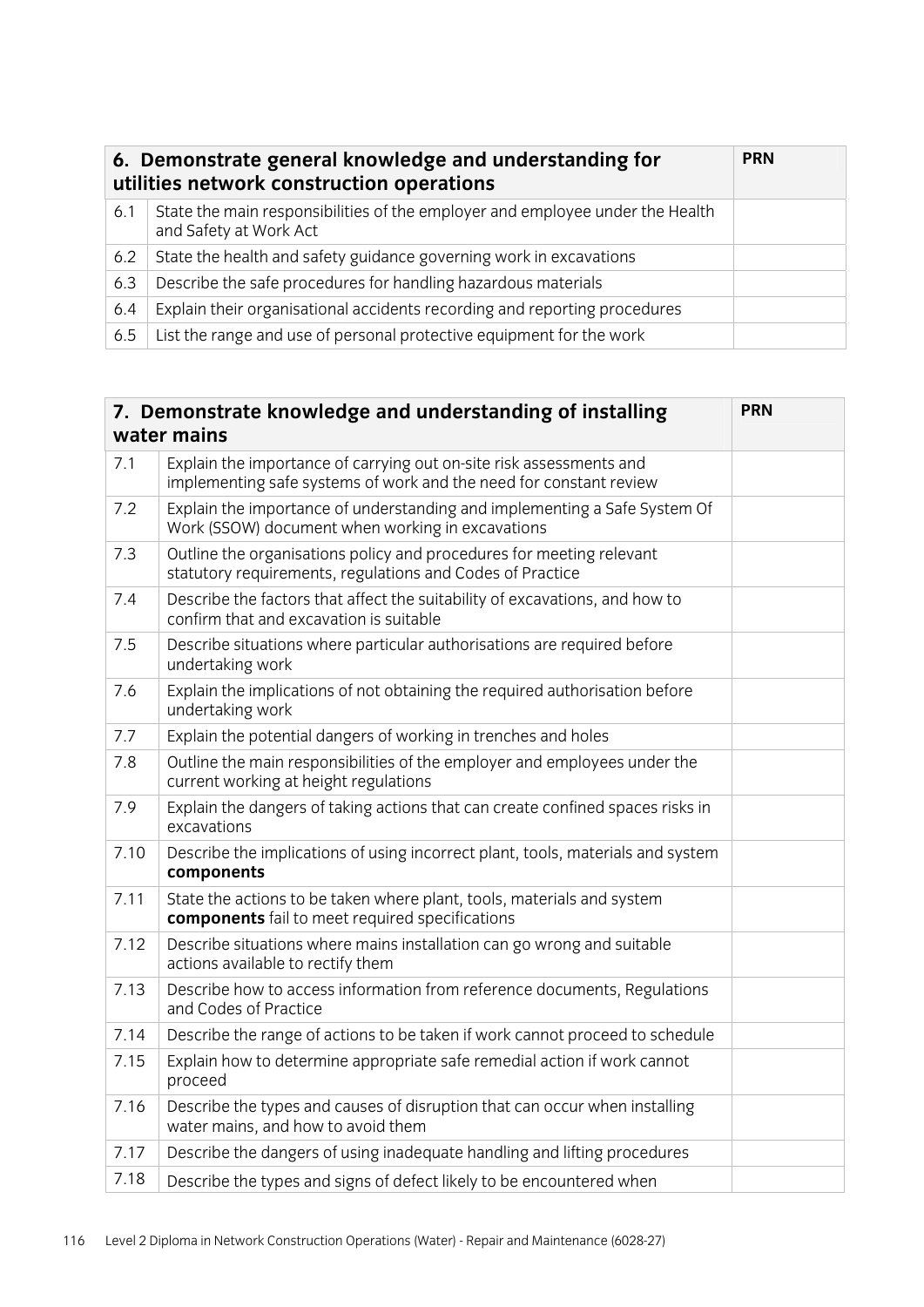|      | installing water mains                                                                                                              |  |
|------|-------------------------------------------------------------------------------------------------------------------------------------|--|
| 7.19 | Explain how to determine the correct, and safe, action to take to resolve<br>defects encountered during installation of water mains |  |
| 7.20 | Explain the importance of compliance with current industry standards                                                                |  |

### **Range**

**Component**: pipe, joints, valves and hydrants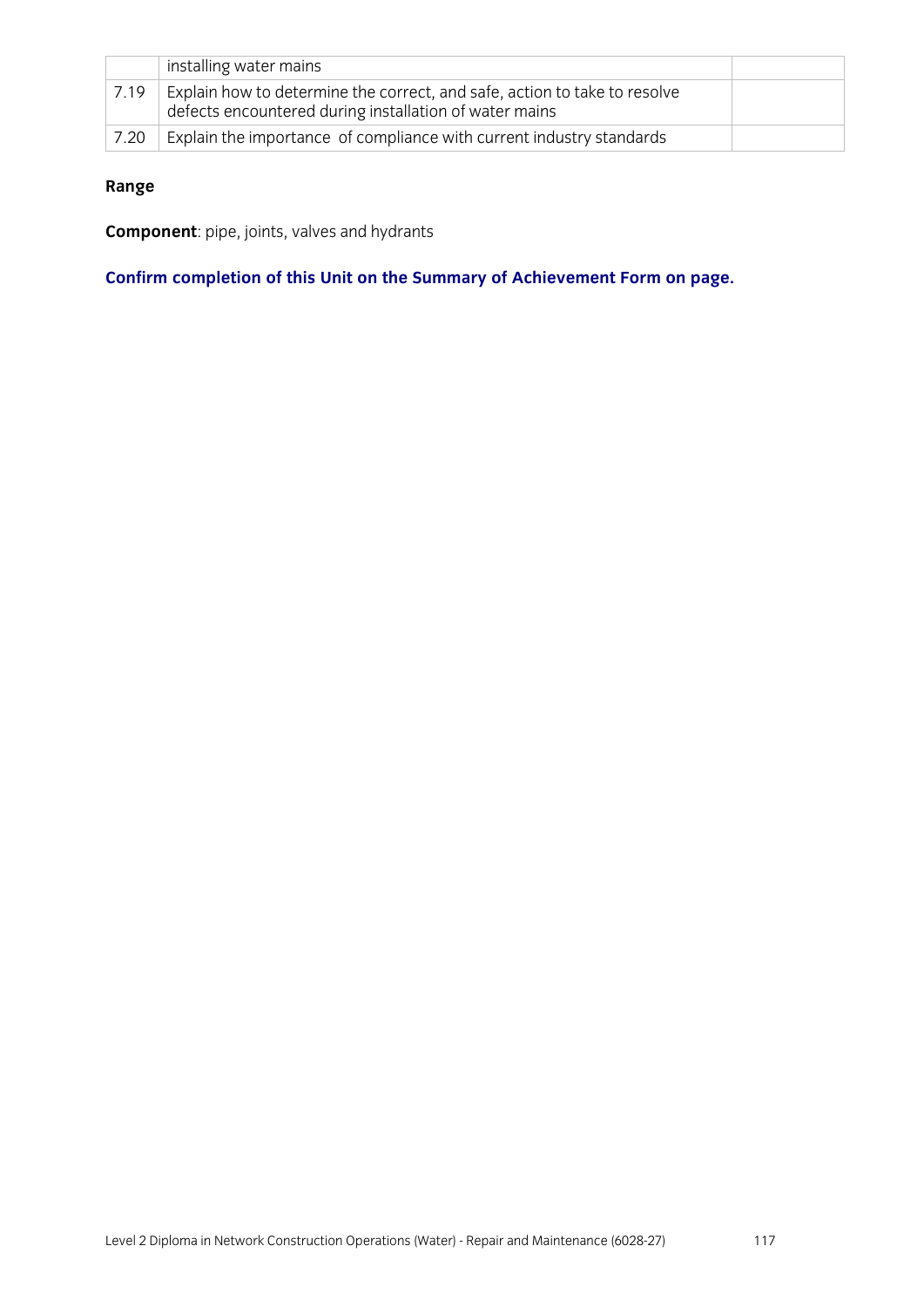### **Unit 228 Conduct pressure and soundness testing of water network engineering products or assets**

#### **Unit aim:**

This unit allows you to show that you have the skills and knowledge to remove excess air from the system, pressure test and flush mains or services in line with industry standards and requirements.

You will be able to ensure that tests are conducted and recorded in line with the quality assurance requirements of the organisation. You must understand and apply the safety requirements needed to carry out test activities and procedures. You must record and report information about testing activities to the relevant people, and must resolve or refer problems that arise during the work in line with your job responsibility. Throughout the operation, you must follow the work specification, and must maintain safe working procedures.

| Where job was done | Time taken (hours) Date |  |
|--------------------|-------------------------|--|
|                    |                         |  |
|                    |                         |  |
|                    |                         |  |
|                    |                         |  |
|                    |                         |  |
|                    |                         |  |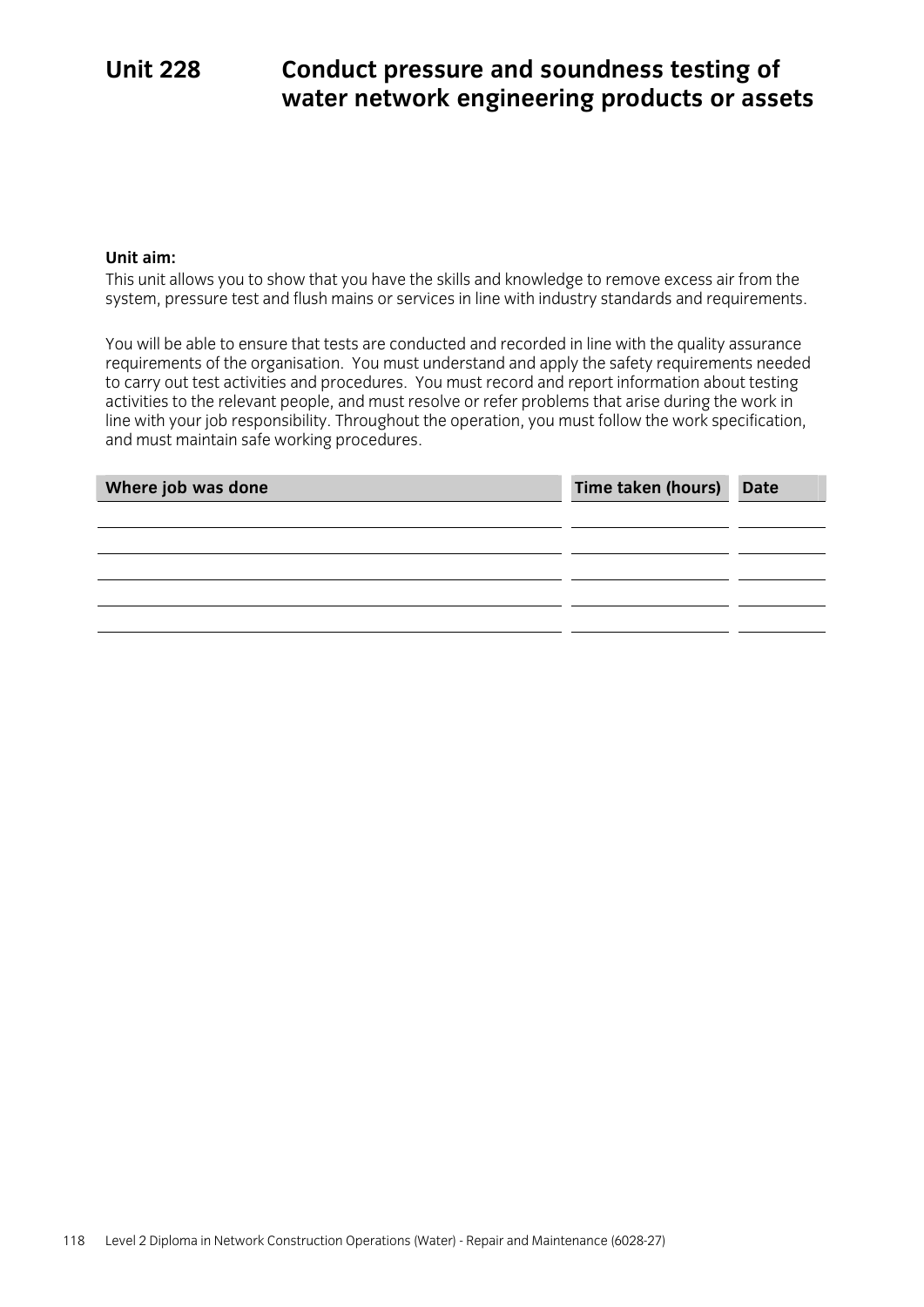### **Unit 228 Conduct pressure and soundness testing of water network engineering products or assets**

| Performance evidence required |                                                                                                                            | Portfolio Reference Number<br>(PRN) |  |  |  |  |  |  |
|-------------------------------|----------------------------------------------------------------------------------------------------------------------------|-------------------------------------|--|--|--|--|--|--|
|                               | 1. Perform pressure testing activities                                                                                     |                                     |  |  |  |  |  |  |
| 1.1                           | Work safely in accordance with health and safety and<br>environment regulations and legislation                            |                                     |  |  |  |  |  |  |
| 1.2                           | Carry out a site-specific risk assessment, and review it in<br>accordance with company procedures                          |                                     |  |  |  |  |  |  |
| 1.3                           | Select and wear the designated Personal Protective Equipment<br>(PPE)                                                      |                                     |  |  |  |  |  |  |
| 1.4                           | Use all tools and equipment for pressure testing in accordance<br>with work instructions and manufacturer's specifications |                                     |  |  |  |  |  |  |
| 1.5                           | Remove excess air from the system, and ensure that the system<br>to be tested is isolated                                  |                                     |  |  |  |  |  |  |
| 1.6                           | Set up the equipment and carry out pressure testing<br>appropriate to the type of pipe material concerned                  |                                     |  |  |  |  |  |  |
| 1.7                           | Flush in line with work instructions                                                                                       |                                     |  |  |  |  |  |  |
| 1.8                           | Record and review test results to establish that the soundness<br>of the system against the performance parameters         |                                     |  |  |  |  |  |  |
| 1.9                           | Confirm that the equipment is functioning in line with system<br>operating requirements and parameters                     |                                     |  |  |  |  |  |  |
| 1.10                          | Dispose of waste products in accordance with environmental<br>standards                                                    |                                     |  |  |  |  |  |  |
| 1.11                          | Carry out all work to agreed timescales, and in line with<br>company procedures and safe working and hygiene practices     |                                     |  |  |  |  |  |  |
|                               | Type of evidence $\rightarrow$                                                                                             |                                     |  |  |  |  |  |  |

**O = Observation Q = Oral Question (OQ) or Written Question & answer (WQ) S = Simulation/RWE WT = Witness testimony**

| Performance evidence required                                                                                                            |                                                                                                                                          | Portfolio Reference Number<br>(PRN) |  |  |  |
|------------------------------------------------------------------------------------------------------------------------------------------|------------------------------------------------------------------------------------------------------------------------------------------|-------------------------------------|--|--|--|
|                                                                                                                                          | 2. Use and communicate data and information                                                                                              |                                     |  |  |  |
| Follow drawings, plans and specifications for the testing,<br>2.1<br>pressure testing and flushing of engineering products and<br>assets |                                                                                                                                          |                                     |  |  |  |
| $2.2\phantom{0}$                                                                                                                         | Follow all approved procedures and practices and statutory and<br>regulatory requirements involved in test work activity                 |                                     |  |  |  |
| 2.3                                                                                                                                      | Record the results of test activity using required reporting<br>systems and documentation to meet company procedures and<br>requirements |                                     |  |  |  |
|                                                                                                                                          | Type of evidence $\rightarrow$                                                                                                           |                                     |  |  |  |

#### **O = Observation Q = Oral Question (OQ) or Written Question & answer (WQ) S = Simulation/RWE**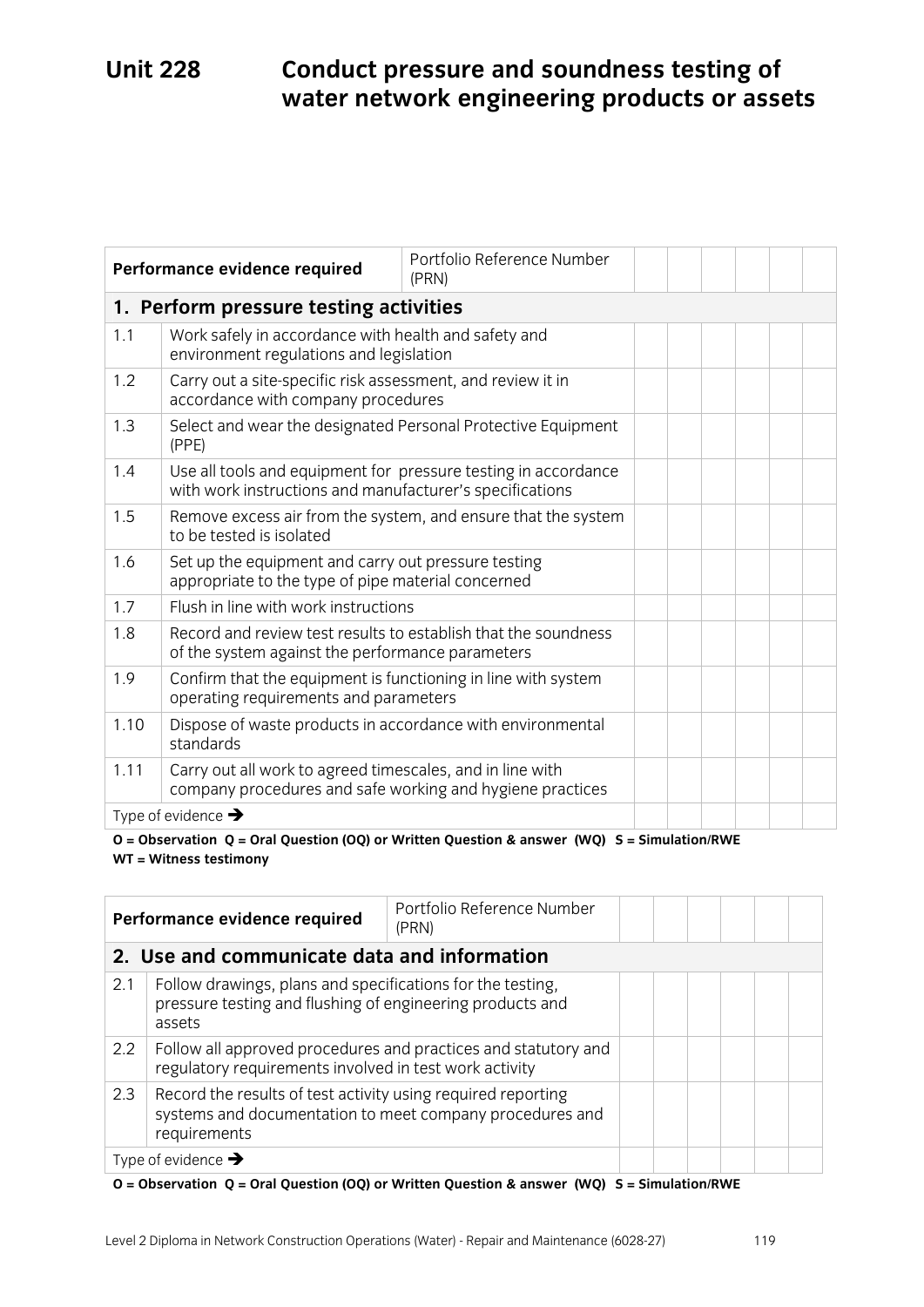| Performance evidence required |                                                                                                                  | Portfolio Reference Number<br>(PRN) |  |  |  |  |  |
|-------------------------------|------------------------------------------------------------------------------------------------------------------|-------------------------------------|--|--|--|--|--|
|                               | 3. Resolve problems which arise when performing test activities                                                  |                                     |  |  |  |  |  |
| 3.1                           | Report damage or defects to test equipment to the designated<br>person                                           |                                     |  |  |  |  |  |
| 3.2                           | Deal promptly and effectively with problems within their control<br>and report those that cannot be solved       |                                     |  |  |  |  |  |
| 3.3                           | Refer problems and conditions outside their responsibility to<br>the designated person using approved procedures |                                     |  |  |  |  |  |
| 3.4                           | Deal with any emergencies that may arise                                                                         |                                     |  |  |  |  |  |
|                               | Type of evidence $\rightarrow$                                                                                   |                                     |  |  |  |  |  |

| 4. Demonstrate general knowledge and understanding for<br>utilities network construction operations | <b>PRN</b>                                                                                              |  |  |
|-----------------------------------------------------------------------------------------------------|---------------------------------------------------------------------------------------------------------|--|--|
| 4.1                                                                                                 | State the main responsibilities of the employer and employee under the Health<br>and Safety at Work Act |  |  |
| 4.2                                                                                                 | State the health and safety guidance governing work in excavations                                      |  |  |
| 4.3                                                                                                 | Describe the main procedures for handling hazardous materials                                           |  |  |
| 4.4                                                                                                 | Explain the organisational accident recording and reporting procedures                                  |  |  |
| 4.5                                                                                                 | List the range and use of personal protective equipment for the work                                    |  |  |

|      | 5. Demonstrate knowledge and understanding of conducting<br>specified testing of water engineering products or assets    | <b>PRN</b> |
|------|--------------------------------------------------------------------------------------------------------------------------|------------|
| 5.1  | Describe how to carry out testing activities safely and in accordance with all<br>legal and procedural requirements      |            |
| 5.2  | Explain how to interpret drawings, plans and specifications for different test<br>activities and procedures              |            |
| 5.3  | Describe the lines and procedures for reporting problems associated with<br>testing activities, including:               |            |
|      | standard industry documentation                                                                                          |            |
|      | relevant company procedures<br>$\bullet$                                                                                 |            |
| 5.4  | Describe the different types of pressure tests and how they are carried out<br>depending on the pipe materials concerned |            |
| 5.5  | Describe how to carry out pre-use checks and set up pressure testing<br>equipment                                        |            |
| 5.6  | Explain the actions required when faults or problems occur with pressure<br>testing equipment or the test itself         |            |
| 5.7  | Explain how the results of the test are recorded and interpreted                                                         |            |
| 5.8  | Explain how air can enter pipe systems and the methods of removing it                                                    |            |
| 5.9  | Explain the calibration requirements for pressure testing equipment                                                      |            |
| 5.10 | Explain the criteria for passing or failing a pressure test and the follow-up<br>actions required in either case         |            |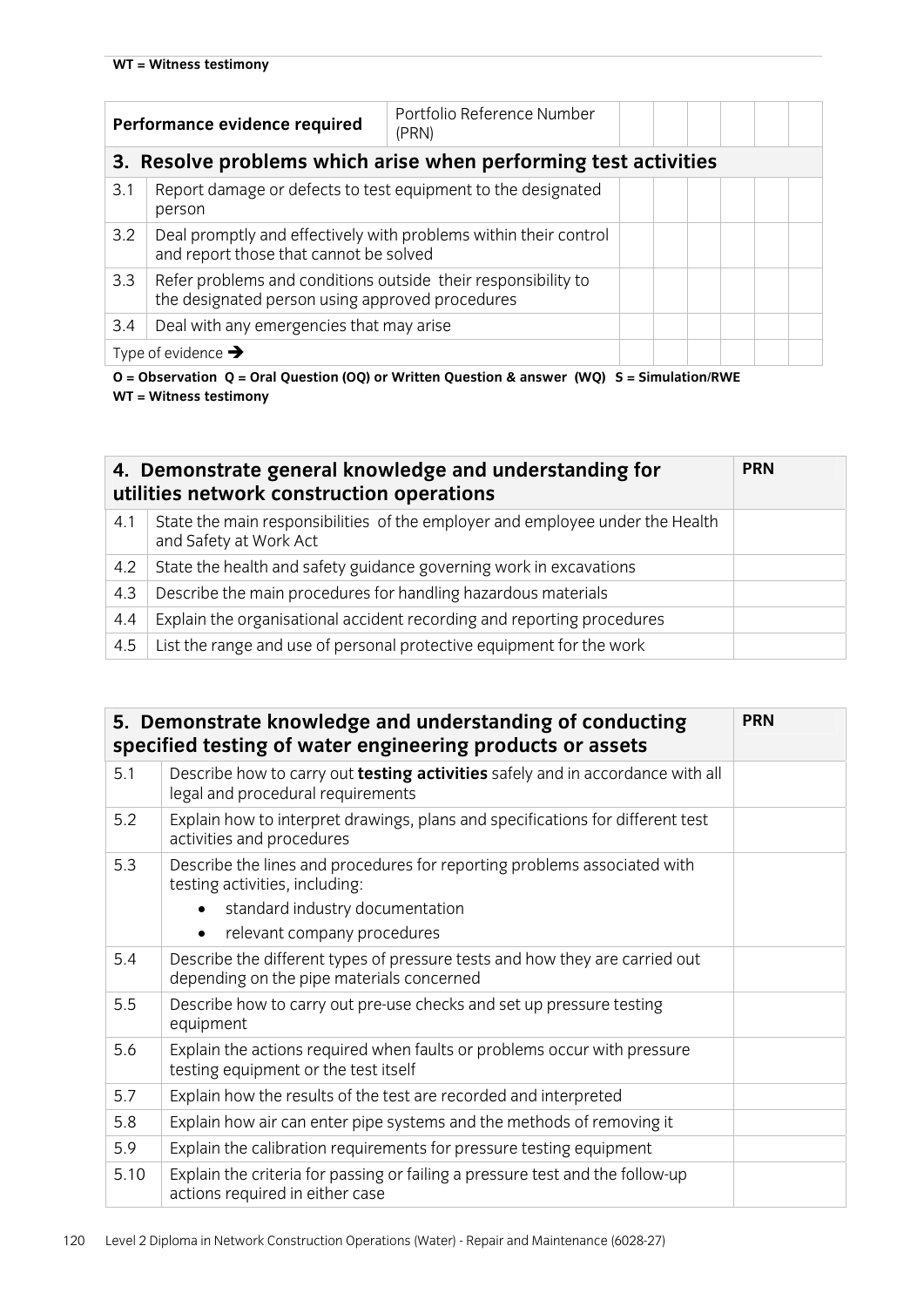| 5.11 | Explain the <b>consequence of test failure</b> and the likely remedial activities           |  |
|------|---------------------------------------------------------------------------------------------|--|
| 5.12 | Explain the consequence of mechanical failures during testing due to the<br>pressure ranges |  |
| 5.13 | Describe the procedures to follow and documentation to be used to record<br>test results    |  |

#### **Range**

**Testing activities**: personal protection, working in excavations, handling hazardous materials, provision and use of work equipment, accidental reporting

**Consequences of test failure**: the environment, operations, cost, time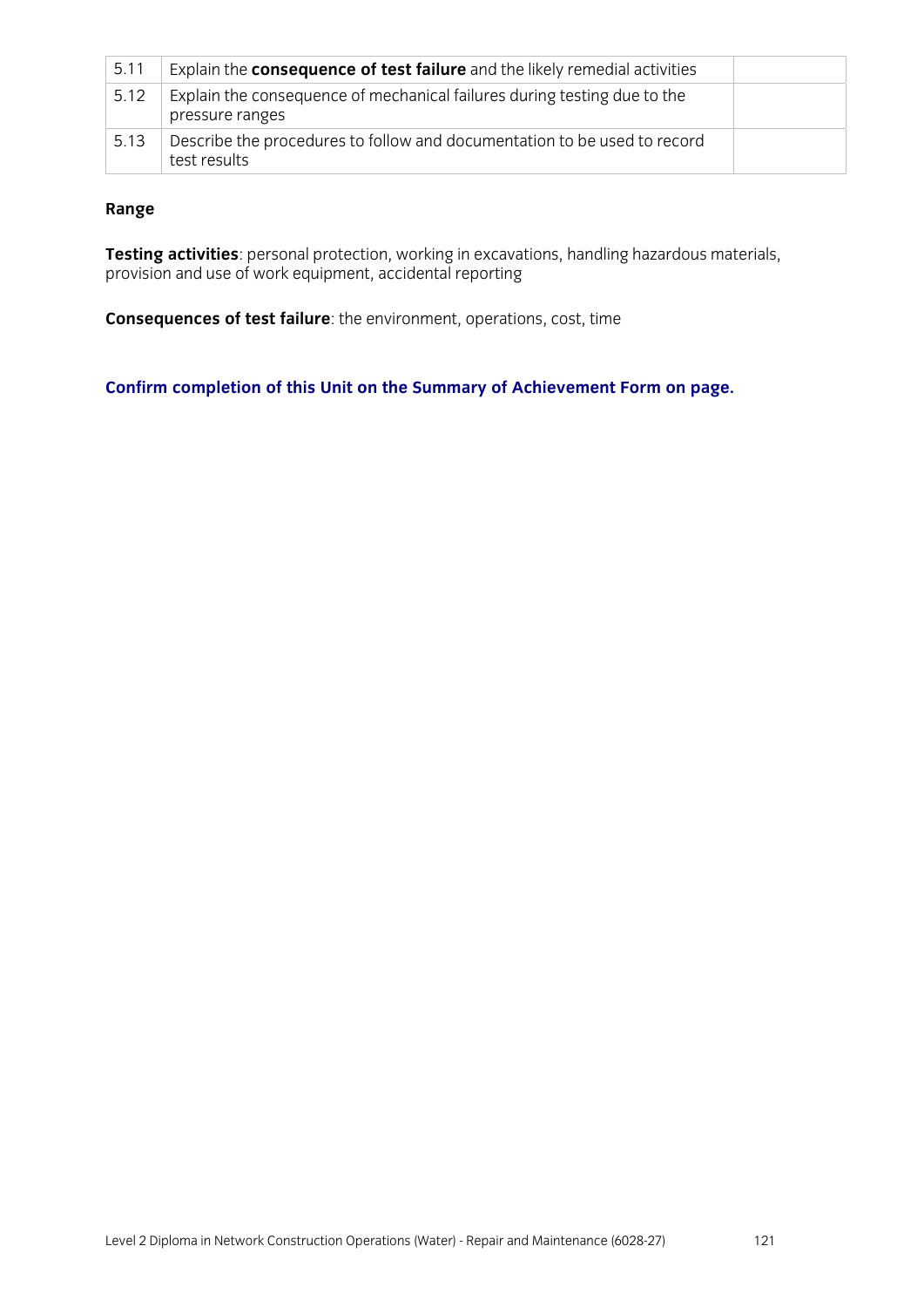### **Unit 229 Restore water network components to operational condition by repair**

#### **Unit aim:**

This unit allows you to show that you have the skills and knowledge to carry out repairs to components, including the replacement of a short section of main, and fitting external mechanical fittings, both temporary and permanent, on water mains or services.

You must also show that you can communicate information to the relevant people and organisations throughout jointing operations, and that you can resolve or refer problems that arise during the work in line with your job responsibility. Appropriate hygiene procedures must be followed at all times, and the work must be undertaken in line with Codes of Practice, relevant legislation and regulations, and company procedures.

| Where job was done | Time taken (hours) Date |  |
|--------------------|-------------------------|--|
|                    |                         |  |
|                    |                         |  |
|                    |                         |  |
|                    |                         |  |
|                    |                         |  |
|                    |                         |  |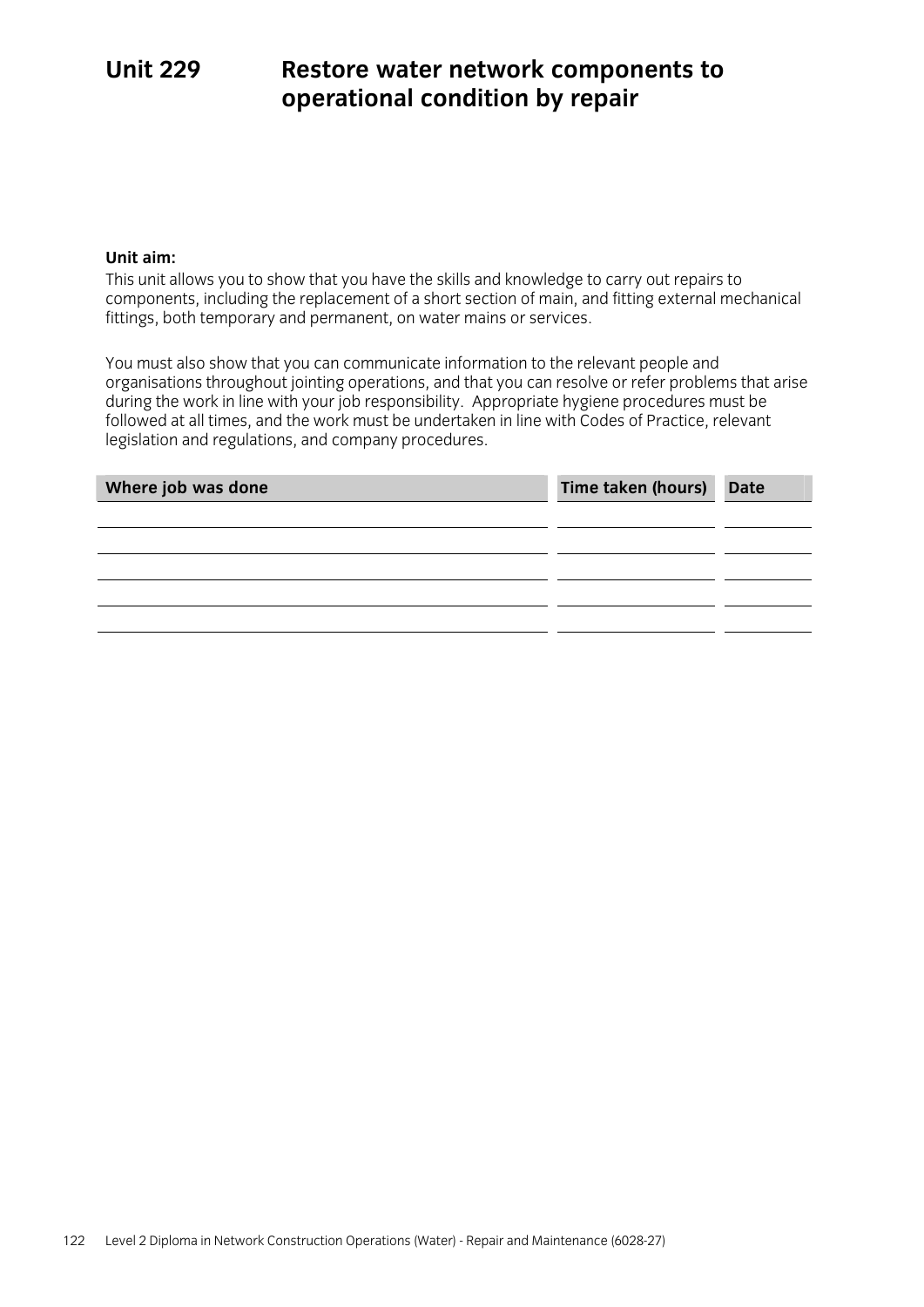### **Unit 229 Restore water network components to operational condition by repair**

|                                                | Performance evidence required                                                                                 | Portfolio Reference Number<br>(PRN) |  |  |  |  |  |  |
|------------------------------------------------|---------------------------------------------------------------------------------------------------------------|-------------------------------------|--|--|--|--|--|--|
| 1. Restore components to operational condition |                                                                                                               |                                     |  |  |  |  |  |  |
| 1.1                                            | Work in accordance with health, safety, environment and<br>hygiene regulations and legislation and procedures |                                     |  |  |  |  |  |  |
| 1.2                                            | Carry out a site specific risk assessment, and review it in<br>accordance with company procedures             |                                     |  |  |  |  |  |  |
| 1.3                                            | Select and wear the designated Personal Protective Equipment<br>(PPE)                                         |                                     |  |  |  |  |  |  |
| 1.4                                            | Prepare components for repair                                                                                 |                                     |  |  |  |  |  |  |
| 1.5                                            | Repair components in line with relevant specifications and<br>work instructions                               |                                     |  |  |  |  |  |  |
| 1.6                                            | Carry out the repairs to agreed timescales using approved<br>materials and components                         |                                     |  |  |  |  |  |  |
| 1.7                                            | Ensure that repaired components meet the specified<br>operating conditions and parameters                     |                                     |  |  |  |  |  |  |
| 1.8                                            | Carry out all work in accordance with company procedures                                                      |                                     |  |  |  |  |  |  |
|                                                | Type of evidence $\rightarrow$                                                                                |                                     |  |  |  |  |  |  |
|                                                |                                                                                                               |                                     |  |  |  |  |  |  |

**O = Observation Q = Oral Question (OQ) or Written Question & answer (WQ) S = Simulation/RWE WT = Witness testimony**

#### **Range**

**Legislation and procedures**: working in deep excavations, personal protection, working with or near hazardous substances, lifting and handling, water supply hygiene, recording and reporting accidents

**Components**: metallic, non-metallic, all ancillary pipes and fittings, taps and valves

| Performance evidence required |                                                                                  | Portfolio Reference Number<br>(PRN) |  |  |  |  |  |  |
|-------------------------------|----------------------------------------------------------------------------------|-------------------------------------|--|--|--|--|--|--|
|                               | 2. Use and communicate data and information                                      |                                     |  |  |  |  |  |  |
| 2.1                           | Produce accurate and complete records of all repair work<br>carried out          |                                     |  |  |  |  |  |  |
| 2.2                           | Communicate information in a way that meets the requirements<br>of the recipient |                                     |  |  |  |  |  |  |
|                               | Type of evidence $\rightarrow$                                                   |                                     |  |  |  |  |  |  |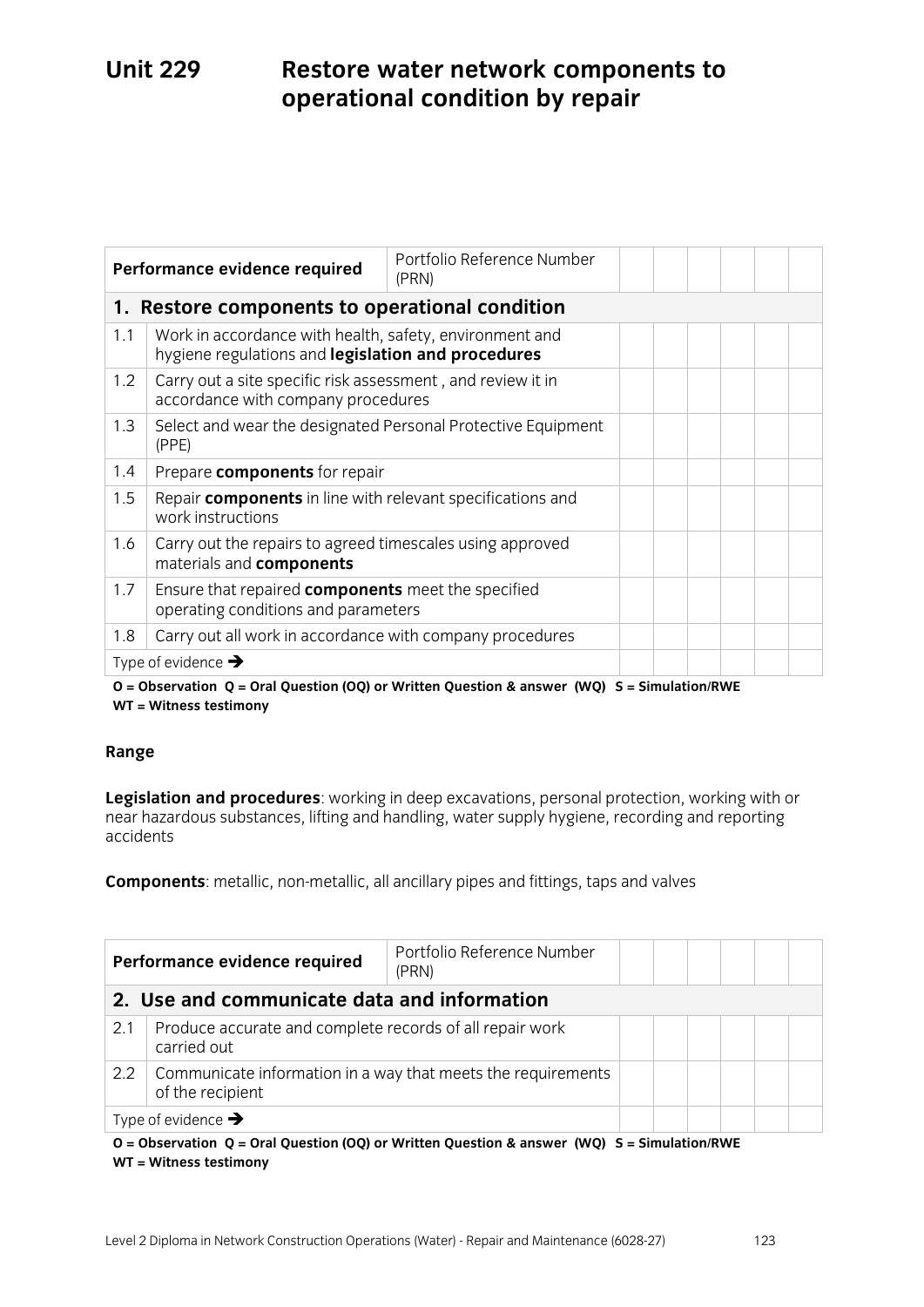| Performance evidence required                                                         |                                                                                                                           | Portfolio Reference Number<br>(PRN) |  |  |  |  |  |  |
|---------------------------------------------------------------------------------------|---------------------------------------------------------------------------------------------------------------------------|-------------------------------------|--|--|--|--|--|--|
| 3. Resolve problems which arise when restoring components to<br>operational condition |                                                                                                                           |                                     |  |  |  |  |  |  |
| 3.1                                                                                   | Deal promptly and effectively with problems within their control<br>and report those that cannot be solved                |                                     |  |  |  |  |  |  |
| 3.2                                                                                   | Refer problems and conditions outside the responsibility of the<br>job to the designated person using approved procedures |                                     |  |  |  |  |  |  |
| 3.3                                                                                   | Deal with any emergencies that may arise when restoring<br>components to operational condition                            |                                     |  |  |  |  |  |  |
|                                                                                       | Type of evidence $\rightarrow$                                                                                            |                                     |  |  |  |  |  |  |

**O = Observation Q = Oral Question (OQ) or Written Question & answer (WQ) S = Simulation/RWE WT = Witness testimony**

#### **Range**

**Components**: metallic, non-metallic, all ancillary pipes and fittings, taps and valves

| 4. Demonstrate general knowledge and understanding for<br>utilities network construction operations |                                                                                                         | <b>PRN</b> |
|-----------------------------------------------------------------------------------------------------|---------------------------------------------------------------------------------------------------------|------------|
| 4.1                                                                                                 | State the main responsibilities of the employer and employee under the<br>Health and Safety at Work Act |            |
| 4.2                                                                                                 | State the health and safety guidance governing work in excavations                                      |            |
| 4.3                                                                                                 | Describe the safe procedures for handling hazardous materials                                           |            |
| 4.4                                                                                                 | Explain their organisational accident recording and reporting procedures                                |            |
| 4.5                                                                                                 | List the range and use of personal protective equipment for the work                                    |            |

| 5. Demonstrate knowledge and understanding of restoring<br>components to operational condition |                                                                                                                                                                                                                    |  |
|------------------------------------------------------------------------------------------------|--------------------------------------------------------------------------------------------------------------------------------------------------------------------------------------------------------------------|--|
| 5.1                                                                                            | Outline the health, safety and environment legislation and environmental<br>procedures that apply to restoring components to operational condition,<br>including Codes of Practice and relevant company procedures |  |
| 5.2                                                                                            | Explain the importance of following all hygiene procedures                                                                                                                                                         |  |
| 5.3                                                                                            | Describe how to select the repair technique to use for the specification of the<br>component to be repaired                                                                                                        |  |
| 5.4                                                                                            | Describe the various components that are in use on the water network                                                                                                                                               |  |
| 5.5                                                                                            | Describe the types of tools and equipment to be used when restoring<br>components to operational condition by repair                                                                                               |  |
| 5.6                                                                                            | Describe the care and control procedures to be used to ensure compliance<br>with hygiene regulations                                                                                                               |  |
| 5.7                                                                                            | State the different types of records and documentation that are used to<br>record maintenance activities                                                                                                           |  |

#### **Range**

**Components**: metallic, non-metallic, all ancillary pipes and fittings, taps and valves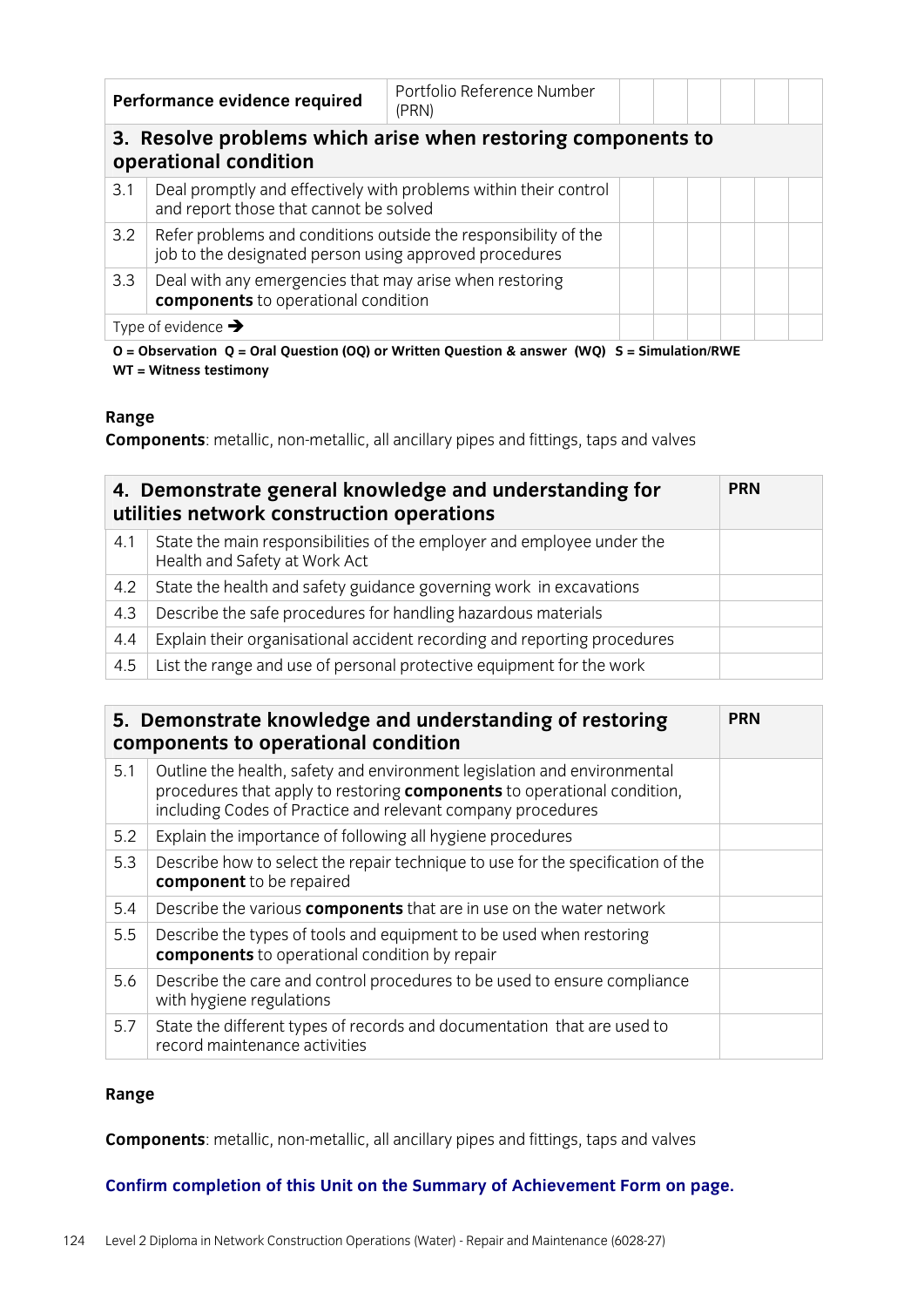#### **Health and Safety**

All City & Guilds centres have to make sure that they provide a safe and healthy environment for training, including induction and assessment. City & Guilds external verifiers check this when they visit assessment centres.

You are responsible for making sure that you understand, and comply with, the Health and Safety practice and policies in the workplace where you will be assessed. Your assessment may be stopped if you do not comply, and your assessor will explain the problem to you. You may need to retake your assessment at a later date.

#### **Equal Opportunities**

Your centre will have an equal opportunities policy. Your centre will explain this to you during your induction, and may give you a copy of the policy.

City & Guilds equal opportunities policy is available from our website **[www.cityandguilds.com](http://www.cityandguilds.com/)**, City & Guilds Customer Relations Team or your centre.

#### **Access to assessment**

City & Guilds NVQs are open to all candidates, whatever their gender, race, creed, age or special needs. Some candidates may need extra help with their assessment, for example, a person with a visual impairment may need a reader.

If you think you will need alternative assessment arrangements because you have special needs, you should discuss this with your centre during your induction, and record this on your assessment plan. City & Guilds will allow centres to make alternative arrangements for you if you are eligible and if the NVQ allows for this. This must be agreed before you start your NVQ.

City & Guilds guidance and regulations document *Access to assessment and qualifications* is available on the City & Guilds website **[www.cityandguilds.com](http://www.cityandguilds.com/)**, from the City & Guilds Customer Relations Team or your centre.

#### **Complaints and appeals**

Centres must have a policy and procedure to deal with any complaints you may have. You may feel you have not been assessed fairly, or may want to appeal against an assessment decision if you do not agree with your assessor.

These procedures will be explained during induction and you will be provided with information about the Quality Assurance Co-ordinator within your centre who is responsible for this.

Most complaints and appeals can be resolved within the centre, but if you follow the centre procedure and are still not satisfied you can complain to City & Guilds.

Our complaints policy is on our website **[www.cityandguilds.com](http://www.cityandguilds.com/)** or is available from the City & Guilds Customer Relations Team or your centre.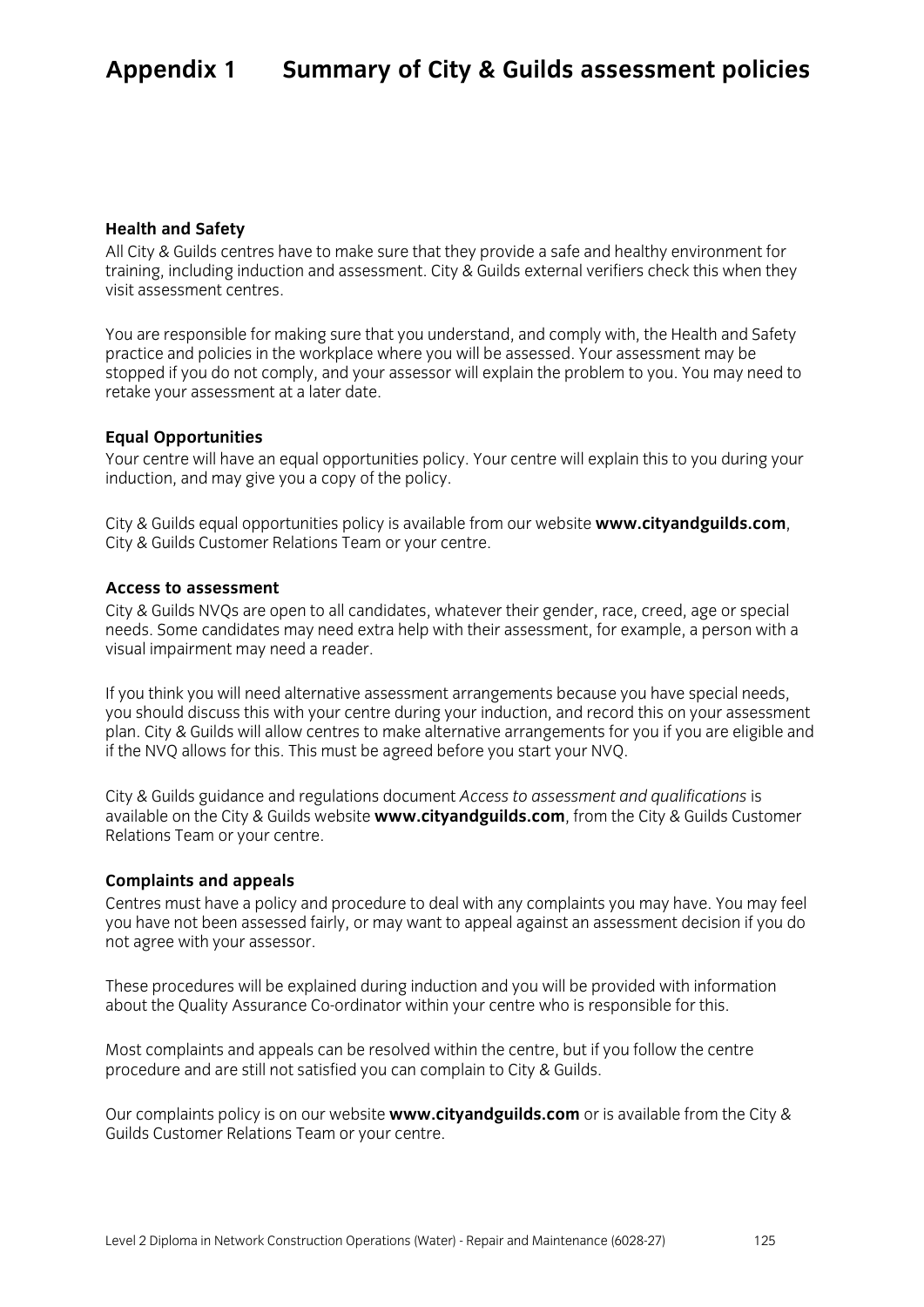# **Appendix 2 Useful contacts**

| <b>UK learners</b><br><b>General qualification information</b>                              | T: +44 (0)844 543 0033<br>E: learnersupport@cityandguilds.com |
|---------------------------------------------------------------------------------------------|---------------------------------------------------------------|
| <b>International learners</b>                                                               | $T: +44(0)8445430033$                                         |
| General qualification information                                                           | $F: +44(0)2072942413$<br>E: intcg@cityandguilds.com           |
|                                                                                             |                                                               |
| <b>Centres</b>                                                                              | $T: +44(0)8445430000$                                         |
| Exam entries, Registrations/enrolment,                                                      | F: +44 (0)20 7294 2413                                        |
| Certificates, Invoices, Missing or late exam<br>materials, Nominal roll reports, Results    | E: centresupport@cityandguilds.com                            |
| <b>Single subject qualifications</b>                                                        | $T: +44(0)8445430000$                                         |
| Exam entries, Results, Certification, Missing or                                            | $F: +44(0)2072942413$                                         |
| late exam materials, Incorrect exam papers,<br>Forms request (BB, results entry), Exam date | F: +44 (0) 20 7294 2404 (BB forms)                            |
| and time change                                                                             | E: singlesubjects@cityandguilds.com                           |
| <b>International awards</b>                                                                 | $T: +44(0)8445430000$                                         |
| Results, Entries, Enrolments, Invoices, Missing                                             | $F: +44(0)2072942413$                                         |
| or late exam materials, Nominal roll reports                                                | E: intops@cityandguilds.com                                   |
| <b>Walled Garden</b>                                                                        | $T: +44(0)8445430000$                                         |
| Re-issue of password or username, Technical                                                 | $F: +44(0)2072942413$                                         |
| problems, Entries, Results, GOLA, Navigation,<br>User/menu option, Problems                 | E: walledgarden@cityandguilds.com                             |
| <b>Employer</b>                                                                             | $T: +44(0)1215038993$                                         |
| Employer solutions, Mapping, Accreditation,<br>Development Skills, Consultancy              | E: business_unit@cityandguilds.com                            |
| <b>Publications</b>                                                                         | $T: +44(0)8445430000$                                         |
| Logbooks, Centre documents, Forms, Free<br>literature                                       | $F: +44(0)2072942413$                                         |
|                                                                                             |                                                               |

**If you have a complaint, or any suggestions for improvement about any of the services that City & Guilds provides, email: feedbackandcomplaints@cityandguilds.com**